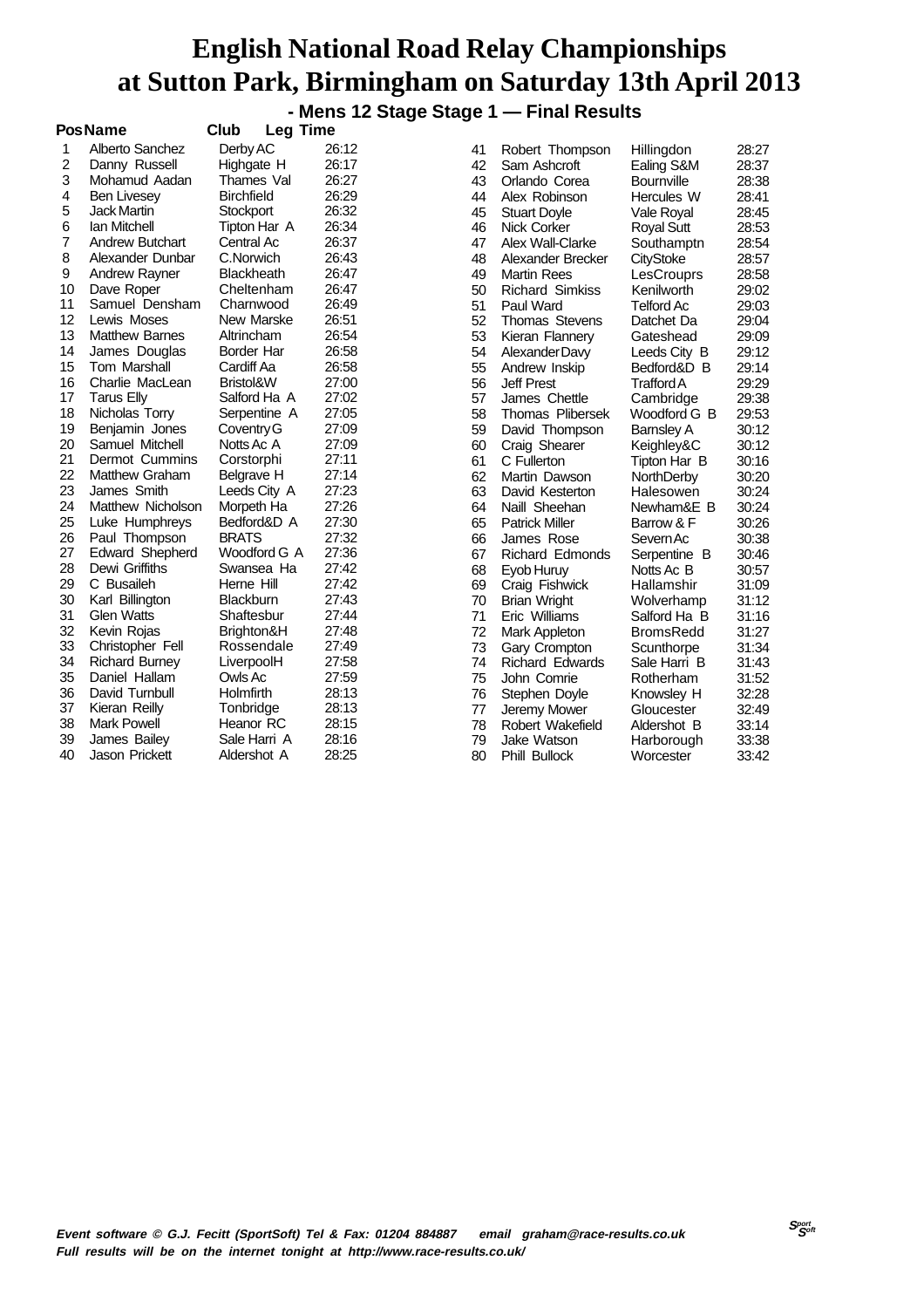#### **- Mens 12 Stage Stage 2 — Final Results**

| <b>PosName</b>         |                                                                                                                                                                                                                                                                                                                                                                                                                                                                                               |                                                                                                                                                                                                                                                                                                                                                                                                                                                                        |                                                                                                                                                                                                                                                                                                                        |                                                                                                                                                                                                                                                                                                                                                                                                                                    |                          |                                                                                                                                                                                                                                                                                                                                                   |                                                                                                                                                                                                                               |                                                                                        |                                                                                                                                                       |                                                                                                                                                          |
|------------------------|-----------------------------------------------------------------------------------------------------------------------------------------------------------------------------------------------------------------------------------------------------------------------------------------------------------------------------------------------------------------------------------------------------------------------------------------------------------------------------------------------|------------------------------------------------------------------------------------------------------------------------------------------------------------------------------------------------------------------------------------------------------------------------------------------------------------------------------------------------------------------------------------------------------------------------------------------------------------------------|------------------------------------------------------------------------------------------------------------------------------------------------------------------------------------------------------------------------------------------------------------------------------------------------------------------------|------------------------------------------------------------------------------------------------------------------------------------------------------------------------------------------------------------------------------------------------------------------------------------------------------------------------------------------------------------------------------------------------------------------------------------|--------------------------|---------------------------------------------------------------------------------------------------------------------------------------------------------------------------------------------------------------------------------------------------------------------------------------------------------------------------------------------------|-------------------------------------------------------------------------------------------------------------------------------------------------------------------------------------------------------------------------------|----------------------------------------------------------------------------------------|-------------------------------------------------------------------------------------------------------------------------------------------------------|----------------------------------------------------------------------------------------------------------------------------------------------------------|
| James Poole            | <b>Blackheath</b>                                                                                                                                                                                                                                                                                                                                                                                                                                                                             | 14:22                                                                                                                                                                                                                                                                                                                                                                                                                                                                  | 41:09<br>- 8<br>$\ddot{}$                                                                                                                                                                                                                                                                                              | 46                                                                                                                                                                                                                                                                                                                                                                                                                                 | Michael Harrison         | Bedford&D B                                                                                                                                                                                                                                                                                                                                       | 15:36                                                                                                                                                                                                                         | 44:50                                                                                  | +                                                                                                                                                     | 9                                                                                                                                                        |
|                        | Bristol&W                                                                                                                                                                                                                                                                                                                                                                                                                                                                                     | 14:13                                                                                                                                                                                                                                                                                                                                                                                                                                                                  |                                                                                                                                                                                                                                                                                                                        | 47                                                                                                                                                                                                                                                                                                                                                                                                                                 | Rob Andrew               | <b>Bournville</b>                                                                                                                                                                                                                                                                                                                                 | 16:30                                                                                                                                                                                                                         | 45:08                                                                                  | $\overline{\phantom{a}}$                                                                                                                              | 4                                                                                                                                                        |
| Martin Williams        |                                                                                                                                                                                                                                                                                                                                                                                                                                                                                               | 14:47                                                                                                                                                                                                                                                                                                                                                                                                                                                                  | 41:21<br>3<br>$\ddot{}$                                                                                                                                                                                                                                                                                                | 48                                                                                                                                                                                                                                                                                                                                                                                                                                 | <b>Peter Merritt</b>     | Southamptn                                                                                                                                                                                                                                                                                                                                        | 16:18                                                                                                                                                                                                                         | 45:12                                                                                  | $\blacksquare$                                                                                                                                        | 1                                                                                                                                                        |
| Robel Bahelbi          | Highgate H                                                                                                                                                                                                                                                                                                                                                                                                                                                                                    | 15:09                                                                                                                                                                                                                                                                                                                                                                                                                                                                  | 41:26<br>2<br>$\blacksquare$                                                                                                                                                                                                                                                                                           | 49                                                                                                                                                                                                                                                                                                                                                                                                                                 | Jim Sawle                | Kenilworth                                                                                                                                                                                                                                                                                                                                        | 16:15                                                                                                                                                                                                                         | 45:17                                                                                  |                                                                                                                                                       | 1                                                                                                                                                        |
| Michael Ward           | Cardiff Aa                                                                                                                                                                                                                                                                                                                                                                                                                                                                                    | 14:44                                                                                                                                                                                                                                                                                                                                                                                                                                                                  | $41:42 + 10$                                                                                                                                                                                                                                                                                                           | 50                                                                                                                                                                                                                                                                                                                                                                                                                                 | Daniel Thompson          | Hillingdon                                                                                                                                                                                                                                                                                                                                        | 16:53                                                                                                                                                                                                                         | 45:20                                                                                  | $\blacksquare$                                                                                                                                        | 9                                                                                                                                                        |
| Tom Hook               |                                                                                                                                                                                                                                                                                                                                                                                                                                                                                               |                                                                                                                                                                                                                                                                                                                                                                                                                                                                        | 41:46<br>$\overline{2}$<br>$\ddot{}$                                                                                                                                                                                                                                                                                   | 51                                                                                                                                                                                                                                                                                                                                                                                                                                 | <b>Andrew Miles</b>      | Vale Royal                                                                                                                                                                                                                                                                                                                                        | 16:38                                                                                                                                                                                                                         | 45:23                                                                                  | $\overline{\phantom{0}}$                                                                                                                              | 6                                                                                                                                                        |
| <b>Matthew Bergin</b>  | Bedford&D A                                                                                                                                                                                                                                                                                                                                                                                                                                                                                   | 14:22                                                                                                                                                                                                                                                                                                                                                                                                                                                                  | $41:52 + 18$                                                                                                                                                                                                                                                                                                           | 52                                                                                                                                                                                                                                                                                                                                                                                                                                 | Steve Hepples            | Newham&E B                                                                                                                                                                                                                                                                                                                                        | 15:11                                                                                                                                                                                                                         | 45:35                                                                                  |                                                                                                                                                       | $+12$                                                                                                                                                    |
| <b>Rory Grant</b>      | Birchfield                                                                                                                                                                                                                                                                                                                                                                                                                                                                                    | 15:23                                                                                                                                                                                                                                                                                                                                                                                                                                                                  | 41:52<br>$\overline{4}$<br>$\blacksquare$                                                                                                                                                                                                                                                                              | 53                                                                                                                                                                                                                                                                                                                                                                                                                                 |                          | Heanor RC                                                                                                                                                                                                                                                                                                                                         | 17:34                                                                                                                                                                                                                         | 45:49                                                                                  |                                                                                                                                                       | $-15$                                                                                                                                                    |
|                        | Central Ac                                                                                                                                                                                                                                                                                                                                                                                                                                                                                    |                                                                                                                                                                                                                                                                                                                                                                                                                                                                        | $\overline{2}$<br>$\blacksquare$                                                                                                                                                                                                                                                                                       | 54                                                                                                                                                                                                                                                                                                                                                                                                                                 |                          | <b>Telford Ac</b>                                                                                                                                                                                                                                                                                                                                 | 16:52                                                                                                                                                                                                                         | 45:55                                                                                  | $\blacksquare$                                                                                                                                        | 3                                                                                                                                                        |
| Jack Gray              | <b>BRATS</b>                                                                                                                                                                                                                                                                                                                                                                                                                                                                                  | 14:28                                                                                                                                                                                                                                                                                                                                                                                                                                                                  | 42:00<br>+ 16                                                                                                                                                                                                                                                                                                          | 55                                                                                                                                                                                                                                                                                                                                                                                                                                 | Kevin Murphy             | Woodford G B                                                                                                                                                                                                                                                                                                                                      | 16:05                                                                                                                                                                                                                         | 45:58                                                                                  | $\ddot{}$                                                                                                                                             | 3                                                                                                                                                        |
| Andrew Connick         |                                                                                                                                                                                                                                                                                                                                                                                                                                                                                               |                                                                                                                                                                                                                                                                                                                                                                                                                                                                        | 42:07                                                                                                                                                                                                                                                                                                                  | 56                                                                                                                                                                                                                                                                                                                                                                                                                                 | Paul Davey               |                                                                                                                                                                                                                                                                                                                                                   | 17:20                                                                                                                                                                                                                         | 46:13                                                                                  |                                                                                                                                                       | $-10$                                                                                                                                                    |
| Kevin Bell             | Border Har                                                                                                                                                                                                                                                                                                                                                                                                                                                                                    | 15:11                                                                                                                                                                                                                                                                                                                                                                                                                                                                  | 42:09<br>$+$<br>2                                                                                                                                                                                                                                                                                                      | 57                                                                                                                                                                                                                                                                                                                                                                                                                                 | David Lee                | Datchet Da                                                                                                                                                                                                                                                                                                                                        | 17:13                                                                                                                                                                                                                         | 46:17                                                                                  | $\blacksquare$                                                                                                                                        | 5                                                                                                                                                        |
|                        |                                                                                                                                                                                                                                                                                                                                                                                                                                                                                               |                                                                                                                                                                                                                                                                                                                                                                                                                                                                        | 8<br>$\overline{a}$                                                                                                                                                                                                                                                                                                    | 58                                                                                                                                                                                                                                                                                                                                                                                                                                 | Will Smith               |                                                                                                                                                                                                                                                                                                                                                   | 16:14                                                                                                                                                                                                                         | 46:26                                                                                  | $\ddot{}$                                                                                                                                             | $\overline{2}$                                                                                                                                           |
|                        |                                                                                                                                                                                                                                                                                                                                                                                                                                                                                               |                                                                                                                                                                                                                                                                                                                                                                                                                                                                        | 3<br>$\ddot{}$                                                                                                                                                                                                                                                                                                         |                                                                                                                                                                                                                                                                                                                                                                                                                                    |                          | Halesowen                                                                                                                                                                                                                                                                                                                                         |                                                                                                                                                                                                                               | 46:47                                                                                  |                                                                                                                                                       | $\overline{4}$                                                                                                                                           |
|                        |                                                                                                                                                                                                                                                                                                                                                                                                                                                                                               |                                                                                                                                                                                                                                                                                                                                                                                                                                                                        | 5<br>$\ddot{}$                                                                                                                                                                                                                                                                                                         | 60                                                                                                                                                                                                                                                                                                                                                                                                                                 | Joe Gratton              | Hallamshir                                                                                                                                                                                                                                                                                                                                        | 15:40                                                                                                                                                                                                                         | 46:49                                                                                  |                                                                                                                                                       | 9                                                                                                                                                        |
|                        |                                                                                                                                                                                                                                                                                                                                                                                                                                                                                               |                                                                                                                                                                                                                                                                                                                                                                                                                                                                        | 3                                                                                                                                                                                                                                                                                                                      |                                                                                                                                                                                                                                                                                                                                                                                                                                    |                          | Notts Ac B                                                                                                                                                                                                                                                                                                                                        |                                                                                                                                                                                                                               |                                                                                        |                                                                                                                                                       | 7                                                                                                                                                        |
|                        |                                                                                                                                                                                                                                                                                                                                                                                                                                                                                               |                                                                                                                                                                                                                                                                                                                                                                                                                                                                        | $\ddot{}$<br>6                                                                                                                                                                                                                                                                                                         | 62                                                                                                                                                                                                                                                                                                                                                                                                                                 | Dean Miller              | Barrow & F                                                                                                                                                                                                                                                                                                                                        |                                                                                                                                                                                                                               |                                                                                        |                                                                                                                                                       | 3                                                                                                                                                        |
|                        |                                                                                                                                                                                                                                                                                                                                                                                                                                                                                               |                                                                                                                                                                                                                                                                                                                                                                                                                                                                        | 8<br>÷,                                                                                                                                                                                                                                                                                                                | 63                                                                                                                                                                                                                                                                                                                                                                                                                                 | Gareth Howells           | Severn Ac                                                                                                                                                                                                                                                                                                                                         |                                                                                                                                                                                                                               |                                                                                        |                                                                                                                                                       | 3                                                                                                                                                        |
|                        |                                                                                                                                                                                                                                                                                                                                                                                                                                                                                               |                                                                                                                                                                                                                                                                                                                                                                                                                                                                        | 6<br>÷,                                                                                                                                                                                                                                                                                                                | 64                                                                                                                                                                                                                                                                                                                                                                                                                                 | Tom White                |                                                                                                                                                                                                                                                                                                                                                   | 17:01                                                                                                                                                                                                                         | 47:13                                                                                  | $\blacksquare$                                                                                                                                        | 5                                                                                                                                                        |
|                        |                                                                                                                                                                                                                                                                                                                                                                                                                                                                                               |                                                                                                                                                                                                                                                                                                                                                                                                                                                                        | $\overline{4}$<br>$\ddot{}$                                                                                                                                                                                                                                                                                            | 65                                                                                                                                                                                                                                                                                                                                                                                                                                 | Steve Leverton           |                                                                                                                                                                                                                                                                                                                                                   |                                                                                                                                                                                                                               |                                                                                        | $\blacksquare$                                                                                                                                        | 3                                                                                                                                                        |
|                        |                                                                                                                                                                                                                                                                                                                                                                                                                                                                                               |                                                                                                                                                                                                                                                                                                                                                                                                                                                                        | $\overline{\phantom{a}}$                                                                                                                                                                                                                                                                                               | 66                                                                                                                                                                                                                                                                                                                                                                                                                                 |                          |                                                                                                                                                                                                                                                                                                                                                   |                                                                                                                                                                                                                               |                                                                                        | ÷,                                                                                                                                                    | 9                                                                                                                                                        |
|                        |                                                                                                                                                                                                                                                                                                                                                                                                                                                                                               |                                                                                                                                                                                                                                                                                                                                                                                                                                                                        | 5<br>$+$                                                                                                                                                                                                                                                                                                               | 67                                                                                                                                                                                                                                                                                                                                                                                                                                 |                          | Tipton Har B                                                                                                                                                                                                                                                                                                                                      |                                                                                                                                                                                                                               | 47:49                                                                                  | $\blacksquare$                                                                                                                                        | 6                                                                                                                                                        |
|                        |                                                                                                                                                                                                                                                                                                                                                                                                                                                                                               |                                                                                                                                                                                                                                                                                                                                                                                                                                                                        | 8                                                                                                                                                                                                                                                                                                                      | 68                                                                                                                                                                                                                                                                                                                                                                                                                                 | Rhian Hastey             | Rotherham                                                                                                                                                                                                                                                                                                                                         | 16:01                                                                                                                                                                                                                         | 47:53                                                                                  |                                                                                                                                                       | 7                                                                                                                                                        |
|                        | Thames Val                                                                                                                                                                                                                                                                                                                                                                                                                                                                                    |                                                                                                                                                                                                                                                                                                                                                                                                                                                                        | 21<br>$\overline{\phantom{a}}$                                                                                                                                                                                                                                                                                         | 69                                                                                                                                                                                                                                                                                                                                                                                                                                 | Derek Crewe              | Salford Ha B                                                                                                                                                                                                                                                                                                                                      | 16:43                                                                                                                                                                                                                         | 47:59                                                                                  |                                                                                                                                                       | 2                                                                                                                                                        |
| <b>Matthew Pierson</b> | Holmfirth                                                                                                                                                                                                                                                                                                                                                                                                                                                                                     |                                                                                                                                                                                                                                                                                                                                                                                                                                                                        |                                                                                                                                                                                                                                                                                                                        | 70                                                                                                                                                                                                                                                                                                                                                                                                                                 |                          | Serpentine B                                                                                                                                                                                                                                                                                                                                      | 17:19                                                                                                                                                                                                                         | 48:05                                                                                  | $\blacksquare$                                                                                                                                        | 3                                                                                                                                                        |
| Pau Herrero            |                                                                                                                                                                                                                                                                                                                                                                                                                                                                                               | 16:06                                                                                                                                                                                                                                                                                                                                                                                                                                                                  | 8<br>43:11<br>$\blacksquare$                                                                                                                                                                                                                                                                                           | 71                                                                                                                                                                                                                                                                                                                                                                                                                                 | Daniel Vaughan           | Wolverhamp                                                                                                                                                                                                                                                                                                                                        | 17:50                                                                                                                                                                                                                         | 49:02                                                                                  | $\blacksquare$                                                                                                                                        | 1                                                                                                                                                        |
|                        |                                                                                                                                                                                                                                                                                                                                                                                                                                                                                               |                                                                                                                                                                                                                                                                                                                                                                                                                                                                        | 6<br>$\blacksquare$                                                                                                                                                                                                                                                                                                    | 72                                                                                                                                                                                                                                                                                                                                                                                                                                 | Lewis Stones             | Scunthorpe                                                                                                                                                                                                                                                                                                                                        | 17:46                                                                                                                                                                                                                         | 49:20                                                                                  |                                                                                                                                                       | 1                                                                                                                                                        |
|                        |                                                                                                                                                                                                                                                                                                                                                                                                                                                                                               |                                                                                                                                                                                                                                                                                                                                                                                                                                                                        | $\Omega$                                                                                                                                                                                                                                                                                                               | 73                                                                                                                                                                                                                                                                                                                                                                                                                                 |                          | <b>BromsRedd</b>                                                                                                                                                                                                                                                                                                                                  | 17:58                                                                                                                                                                                                                         | 49:25                                                                                  | $\blacksquare$                                                                                                                                        | 1                                                                                                                                                        |
|                        |                                                                                                                                                                                                                                                                                                                                                                                                                                                                                               |                                                                                                                                                                                                                                                                                                                                                                                                                                                                        | 3<br>$\ddot{}$                                                                                                                                                                                                                                                                                                         | 74                                                                                                                                                                                                                                                                                                                                                                                                                                 | <b>Olivier Gaillemin</b> | Sale Harri B                                                                                                                                                                                                                                                                                                                                      | 17:57                                                                                                                                                                                                                         | 49:40                                                                                  |                                                                                                                                                       | 0                                                                                                                                                        |
| Simon Coombes          | Herne Hill                                                                                                                                                                                                                                                                                                                                                                                                                                                                                    | 15:49                                                                                                                                                                                                                                                                                                                                                                                                                                                                  | 1<br>ä,                                                                                                                                                                                                                                                                                                                | 75                                                                                                                                                                                                                                                                                                                                                                                                                                 | Robert Hislop            | Aldershot B                                                                                                                                                                                                                                                                                                                                       |                                                                                                                                                                                                                               | 50:07                                                                                  |                                                                                                                                                       | 3                                                                                                                                                        |
| Dominic Brown          |                                                                                                                                                                                                                                                                                                                                                                                                                                                                                               |                                                                                                                                                                                                                                                                                                                                                                                                                                                                        | 6<br>$\ddot{}$                                                                                                                                                                                                                                                                                                         | 76                                                                                                                                                                                                                                                                                                                                                                                                                                 | <b>Matthew Driver</b>    | Harborough                                                                                                                                                                                                                                                                                                                                        | 17:21                                                                                                                                                                                                                         | 50:59                                                                                  |                                                                                                                                                       | 3                                                                                                                                                        |
|                        |                                                                                                                                                                                                                                                                                                                                                                                                                                                                                               |                                                                                                                                                                                                                                                                                                                                                                                                                                                                        | $\overline{7}$                                                                                                                                                                                                                                                                                                         | 77                                                                                                                                                                                                                                                                                                                                                                                                                                 | Owen Cotterell           |                                                                                                                                                                                                                                                                                                                                                   |                                                                                                                                                                                                                               |                                                                                        | $\overline{\phantom{a}}$                                                                                                                              | 1                                                                                                                                                        |
|                        |                                                                                                                                                                                                                                                                                                                                                                                                                                                                                               |                                                                                                                                                                                                                                                                                                                                                                                                                                                                        | 11                                                                                                                                                                                                                                                                                                                     |                                                                                                                                                                                                                                                                                                                                                                                                                                    | David Jubb               | Worcester                                                                                                                                                                                                                                                                                                                                         |                                                                                                                                                                                                                               |                                                                                        |                                                                                                                                                       | $\overline{c}$                                                                                                                                           |
|                        | Aldershot A                                                                                                                                                                                                                                                                                                                                                                                                                                                                                   | 15:34                                                                                                                                                                                                                                                                                                                                                                                                                                                                  | 6<br>$\ddot{}$                                                                                                                                                                                                                                                                                                         |                                                                                                                                                                                                                                                                                                                                                                                                                                    |                          |                                                                                                                                                                                                                                                                                                                                                   |                                                                                                                                                                                                                               |                                                                                        |                                                                                                                                                       |                                                                                                                                                          |
| Alan Ashton            |                                                                                                                                                                                                                                                                                                                                                                                                                                                                                               |                                                                                                                                                                                                                                                                                                                                                                                                                                                                        | 1<br>$\overline{\phantom{a}}$                                                                                                                                                                                                                                                                                          |                                                                                                                                                                                                                                                                                                                                                                                                                                    |                          |                                                                                                                                                                                                                                                                                                                                                   |                                                                                                                                                                                                                               |                                                                                        |                                                                                                                                                       |                                                                                                                                                          |
|                        |                                                                                                                                                                                                                                                                                                                                                                                                                                                                                               |                                                                                                                                                                                                                                                                                                                                                                                                                                                                        | $\blacksquare$                                                                                                                                                                                                                                                                                                         |                                                                                                                                                                                                                                                                                                                                                                                                                                    |                          |                                                                                                                                                                                                                                                                                                                                                   |                                                                                                                                                                                                                               |                                                                                        |                                                                                                                                                       |                                                                                                                                                          |
| <b>Tom Meakin</b>      | Owls Ac                                                                                                                                                                                                                                                                                                                                                                                                                                                                                       | 16:11                                                                                                                                                                                                                                                                                                                                                                                                                                                                  | $\overline{2}$<br>44:10<br>$\blacksquare$                                                                                                                                                                                                                                                                              |                                                                                                                                                                                                                                                                                                                                                                                                                                    |                          |                                                                                                                                                                                                                                                                                                                                                   |                                                                                                                                                                                                                               |                                                                                        |                                                                                                                                                       |                                                                                                                                                          |
|                        |                                                                                                                                                                                                                                                                                                                                                                                                                                                                                               |                                                                                                                                                                                                                                                                                                                                                                                                                                                                        | 16                                                                                                                                                                                                                                                                                                                     |                                                                                                                                                                                                                                                                                                                                                                                                                                    |                          |                                                                                                                                                                                                                                                                                                                                                   |                                                                                                                                                                                                                               |                                                                                        |                                                                                                                                                       |                                                                                                                                                          |
|                        |                                                                                                                                                                                                                                                                                                                                                                                                                                                                                               |                                                                                                                                                                                                                                                                                                                                                                                                                                                                        | 9                                                                                                                                                                                                                                                                                                                      |                                                                                                                                                                                                                                                                                                                                                                                                                                    |                          |                                                                                                                                                                                                                                                                                                                                                   |                                                                                                                                                                                                                               |                                                                                        |                                                                                                                                                       |                                                                                                                                                          |
|                        |                                                                                                                                                                                                                                                                                                                                                                                                                                                                                               |                                                                                                                                                                                                                                                                                                                                                                                                                                                                        | 9                                                                                                                                                                                                                                                                                                                      |                                                                                                                                                                                                                                                                                                                                                                                                                                    |                          |                                                                                                                                                                                                                                                                                                                                                   |                                                                                                                                                                                                                               |                                                                                        |                                                                                                                                                       |                                                                                                                                                          |
|                        |                                                                                                                                                                                                                                                                                                                                                                                                                                                                                               |                                                                                                                                                                                                                                                                                                                                                                                                                                                                        | 40<br>$\blacksquare$                                                                                                                                                                                                                                                                                                   |                                                                                                                                                                                                                                                                                                                                                                                                                                    |                          | Tipton Har A                                                                                                                                                                                                                                                                                                                                      |                                                                                                                                                                                                                               |                                                                                        |                                                                                                                                                       |                                                                                                                                                          |
|                        |                                                                                                                                                                                                                                                                                                                                                                                                                                                                                               |                                                                                                                                                                                                                                                                                                                                                                                                                                                                        | 0                                                                                                                                                                                                                                                                                                                      |                                                                                                                                                                                                                                                                                                                                                                                                                                    |                          | Belgrave H                                                                                                                                                                                                                                                                                                                                        |                                                                                                                                                                                                                               |                                                                                        |                                                                                                                                                       |                                                                                                                                                          |
|                        |                                                                                                                                                                                                                                                                                                                                                                                                                                                                                               |                                                                                                                                                                                                                                                                                                                                                                                                                                                                        | 44:44<br>$+10$                                                                                                                                                                                                                                                                                                         |                                                                                                                                                                                                                                                                                                                                                                                                                                    |                          | Holmfirth                                                                                                                                                                                                                                                                                                                                         |                                                                                                                                                                                                                               |                                                                                        |                                                                                                                                                       |                                                                                                                                                          |
|                        |                                                                                                                                                                                                                                                                                                                                                                                                                                                                                               |                                                                                                                                                                                                                                                                                                                                                                                                                                                                        | $-14$                                                                                                                                                                                                                                                                                                                  |                                                                                                                                                                                                                                                                                                                                                                                                                                    |                          |                                                                                                                                                                                                                                                                                                                                                   |                                                                                                                                                                                                                               |                                                                                        |                                                                                                                                                       |                                                                                                                                                          |
| <b>Ben Martin</b>      | Trafford A                                                                                                                                                                                                                                                                                                                                                                                                                                                                                    | 15:21                                                                                                                                                                                                                                                                                                                                                                                                                                                                  | 44:50<br>$+11$                                                                                                                                                                                                                                                                                                         |                                                                                                                                                                                                                                                                                                                                                                                                                                    |                          | C.Norwich                                                                                                                                                                                                                                                                                                                                         |                                                                                                                                                                                                                               |                                                                                        |                                                                                                                                                       |                                                                                                                                                          |
|                        | Stephen Mitchell<br>Sean Reilly<br>Jake Littlehales<br>Simon Bruton<br>Steve Long<br>Richard Burman<br>Michael Burrett<br>Darren Jordan<br><b>Ryan Ganose</b><br>Jonathan Nisbet<br><b>Gary Burnett</b><br>Anthony Whiteman<br><b>AliYahye</b><br>Ryan Riddell<br><b>Steven Davies</b><br>lan Crowe-Wright<br>Ryan Moore<br><b>Andrew Penney</b><br>Joshua Arnold<br>Dominic Walton<br>Michael Salter<br>L SalesFerrer<br>Jerome Edwards<br>Thomas Lawrence<br>Ben Waterman<br>Mark Bleasdale | <b>Club</b><br>Tipton Har A<br>C.Norwich<br>Belgrave H<br>Stockport<br>Salford Ha A<br>Notts Ac A<br>Coventry G<br>Leeds City A<br>Cheltenham<br>Altrincham<br>Morpeth Ha<br>Charnwood<br>Shaftesbur<br>Serpentine A<br>Corstorphi<br>Swansea Ha<br>Brighton&H<br>Tonbridge<br>Sale Harri A<br><b>Hercules W</b><br>LiverpoolH<br>Rossendale<br>Leeds City B<br><b>CityStoke</b><br>LesCrouprs<br>Derby AC<br>Ealing S&M<br>Simeon Greenwood<br>Gateshead<br>Blackburn | 15:03<br>15:18<br>14:53<br>15:40<br>15:22<br>15:28<br>15:33<br>15:24<br>16:01<br>16:00<br>15:30<br>16:09<br>15:23<br>Daniel Bruynuooghe Woodford G A<br>15:18<br>16:38<br>14:54<br>16:05<br>15:36<br>15:31<br>15:22<br>15:23<br>15:06<br>16:04<br>16:20<br>14:59<br>15:17<br>15:18<br>18:17<br>16:01<br>15:35<br>17:03 | <b>Leg Time Cum Time Gain</b><br>$41:13 + 14$<br>41:55<br>$+ 11$<br>42:12<br>42:24<br>42:37<br>42:42<br>$\ddot{}$<br>42:47<br>42:48<br>42:54<br>42:56<br>42:58<br>10<br>42:59<br>43:02<br>$+$<br>43:05<br>43:07<br>$+11$<br>43:16<br>43:18<br>43:19<br>43:31<br>43:35<br>43:39<br>$\ddot{}$<br>43:47<br>$+$<br>43:59<br>44:02<br>3<br>44:09<br>44:11<br>$+$<br>44:14<br>$\ddot{}$<br>44:16<br>$\ddot{}$<br>44:29<br>44:38<br>44:46 | 59<br>61<br>78<br>4      | Tony Weatherson<br>Chris Bagshaw<br>Daniel Cleary<br><b>Harry Foster</b><br><b>Matthew Applegate</b><br>Shaun Barnsley<br>John Nugus<br>Andrew Freeman<br>1 Stephen Mitchell<br>2 Matthew Bergin<br>3 James Poole<br>Jack Gray<br>5 Michael Ward<br>6 Martin Williams<br>7 Andrew Connick<br>8 Matthew Pierson<br>9 Michael Salter<br>10 Tom Hook | <b>Royal Sutt</b><br>Keighley&C<br><b>Barnsley A</b><br>NorthDerby<br>Cambridge<br>Knowsley H<br><b>Fastest runners over stage 2:</b><br>Bristol&W<br>Bedford&D A<br>Blackheath<br><b>BRATS</b><br>Cardiff Aa<br>Leeds City B | 16:23<br>15:59<br>16:31<br>16:27<br>16:55<br>17:39<br>17:33<br>16:53<br>18:56<br>17:58 | 46:56<br>46:57<br>47:05<br>47:15<br>47:17<br>51:24<br>51:40<br>14:13<br>14:22<br>14:22<br>14:28<br>14:44<br>14:47<br>14:53<br>14:54<br>14:59<br>15:03 | $\ddot{}$<br>$\ddot{}$<br>$\ddot{}$<br>$\ddot{}$<br>$\ddot{}$<br>$\ddot{}$<br>$\ddot{}$<br>$\ddot{}$<br>$\ddot{}$<br>$\ddot{}$<br>$\ddot{}$<br>$\ddot{}$ |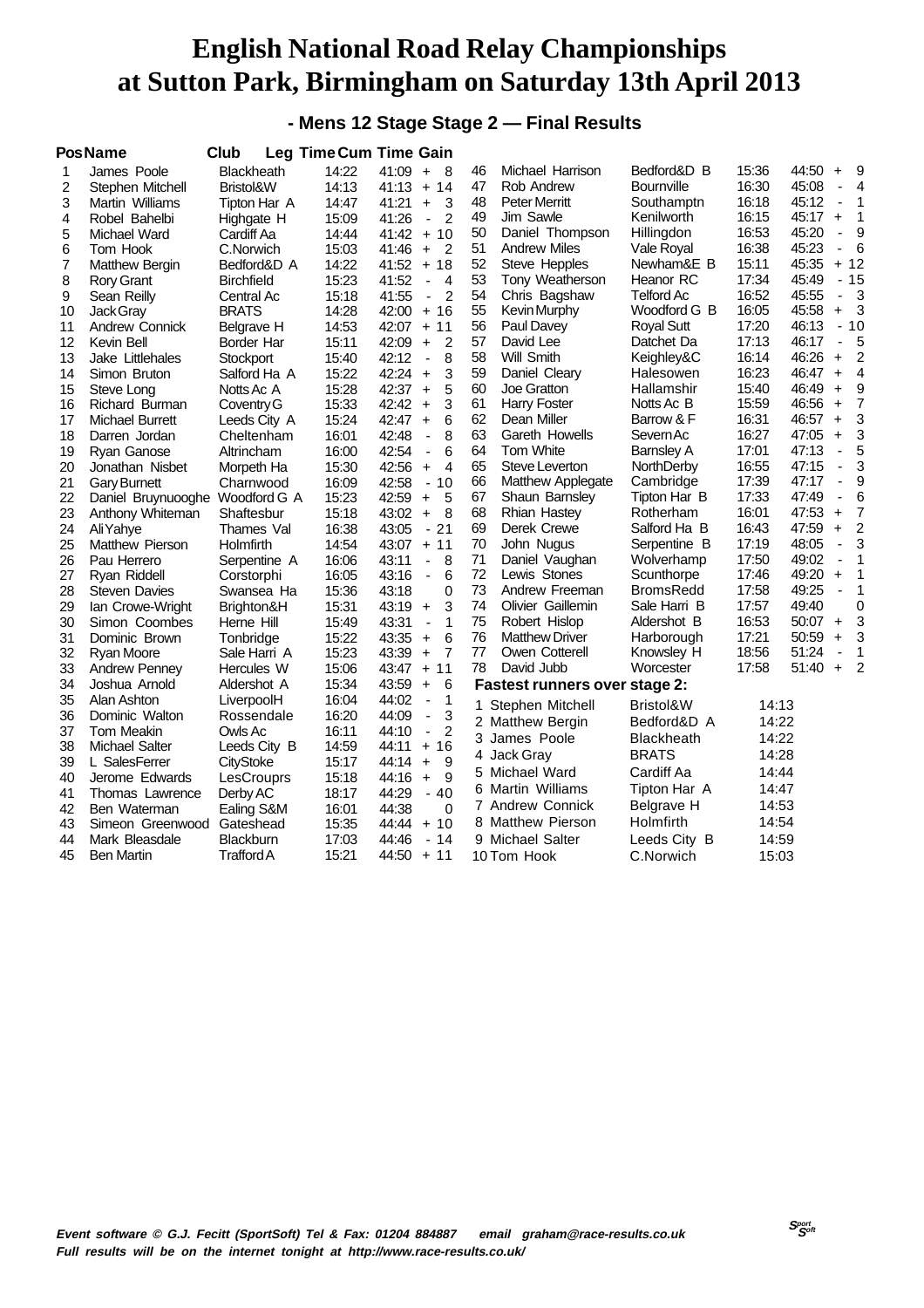#### **- Mens 12 Stage Stage 3 — Final Results**

|    | <b>PosName</b>        | Club              |       | <b>Leg Time Cum Time Gain</b>             |    |                                      |                   |       |                                                      |
|----|-----------------------|-------------------|-------|-------------------------------------------|----|--------------------------------------|-------------------|-------|------------------------------------------------------|
| 1  | Benjamin Noad         | Highgate H        | 27:01 | $1:08:27 +$<br>3                          | 45 | Chris Rimmer                         | Telford Ac        | 28:35 | $1:14:30 +$<br>- 9                                   |
| 2  | Rowan Axe             | Cardiff Aa        | 26:53 | $1:08:35 +$<br>3                          | 46 | James Laing                          | Hillingdon        | 29:21 | $1:14:41 +$<br>- 4                                   |
| 3  | Daniel Mulhare        | Belgrave H        | 26:44 | $1:08:51 +$<br>8                          | 47 | Richard Henderson                    | Bedford&D B       | 29:57 | $1:14:47 -$<br>$\overline{1}$                        |
| 4  | <b>Matt Granger</b>   | Tipton Har A      | 27:51 | $1:09:12 -$<br>1                          | 48 | Nicholas Landeau                     | Ealing S&M        | 30:11 | $1:14:49 -$<br>6                                     |
| 5  | <b>Steven Naylor</b>  | Bedford&D A       | 27:24 | $1:09:16 +$<br>2                          | 49 | Alexander Miller                     | Datchet Da        | 28:50 | $1:15:07 +$<br>8                                     |
| 6  | Jon Fletcher          | Border Har        | 27:20 | 6<br>$1:09:29 +$                          | 50 | <b>K Szustowicz</b>                  | Derby AC          | 30:49 | 1:15:18<br>- 9<br>$\blacksquare$                     |
| 7  | <b>Matthew Gunby</b>  | Woodford G A      | 26:31 | $1:09:30 + 15$                            | 51 | Darren Middleton                     | <b>Barnsley A</b> | 28:25 | $1:15:38 + 13$                                       |
| 8  | Jonathan Wills        | Leeds City A      | 26:45 | $1:09:32 +$<br>9                          | 52 | Patrick Roddy                        | Kenilworth        | 30:29 | 3<br>$1:15:46 -$                                     |
| 9  | <b>Toby Spencer</b>   | Coventry G        | 26:54 | $1:09:36 +$<br>7                          | 53 | Paul Thompson                        | <b>Bournville</b> | 31:12 | 6<br>$1:16:20 -$                                     |
| 10 | Mathew Almond         | <b>Birchfield</b> | 27:49 | 2<br>$1:09:41 -$                          | 54 | Robert Smith                         | Notts Ac B        | 29:34 | $1:16:30 +$<br>7                                     |
| 11 | Nicholas Swinburn     | Morpeth Ha        | 26:51 | $1:09:47 +$<br>9                          | 55 | <b>Richard White</b>                 | Halesowen         | 29:45 | $\overline{4}$<br>$1:16:32 +$                        |
| 12 | Nicholas Earl         | C.Norwich         | 28:09 | $1:09:55 -$<br>6                          | 56 | Shane Rice                           | Heanor RC         | 30:59 | 1:16:48<br>$\overline{\mathbf{3}}$<br>$\blacksquare$ |
| 13 | <b>Philip Parry</b>   | Bristol&W         | 28:54 | $1:10:07 - 11$                            | 57 | Chris Adams                          | Rotherham         | 29:19 | $1:17:12 + 11$                                       |
| 14 | Alex Gibbins          | <b>Blackheath</b> | 29:05 | $1:10:14 - 13$                            | 58 | Louis Clark                          | Woodford G B      | 31:17 | $1:17:15 - 3$                                        |
| 15 | Lewis Millar          | Central Ac        | 28:22 | $1:10:17 -$<br>6                          | 59 | <b>Oliver Park</b>                   | Cambridge         | 30:02 | $1:17:19 +$<br>7                                     |
| 16 | Martin Whitehouse     | Notts Ac A        | 27:43 | $1:10:20 -$<br>1                          | 60 | <b>Ben Small</b>                     | Keighley&C        | 31:20 | 2<br>$1:17:46 -$                                     |
| 17 | C Hartley             | Thames Val        | 27:20 | $\overline{7}$<br>$1:10:25 +$             | 61 | <b>Oliver Teasel</b>                 | NorthDerby        | 30:39 | $1:17:54 +$<br>$\overline{4}$                        |
| 18 | <b>Rhys Park</b>      | Cheltenham        | 27:41 | 1:10:29<br>0                              | 62 | Philip Clamp                         | Tipton Har B      | 30:22 | $1:18:11 +$<br>- 5                                   |
| 19 | Benjamin Riddell      | Salford Ha A      | 28:16 | 1:10:40<br>5<br>$\blacksquare$            | 63 | <b>Graham Miles</b>                  | Vale Royal        | 33:02 | $1:18:25 - 12$                                       |
| 20 | Steven Fennell        | Tonbridge         | 27:25 | $1:11:00 + 11$                            | 64 | N BarberisNegra                      | Serpentine B      | 30:27 | $1:18:32 +$<br>- 6                                   |
| 21 | Paul Richardson       | Owls Ac           | 26:51 | $1:11:01 + 16$                            | 65 | <b>Colin McAuley</b>                 | <b>Royal Sutt</b> | 32:30 | $1:18:43 -$<br>9                                     |
| 22 | <b>Edward Banks</b>   | <b>BRATS</b>      | 29:10 | $1:11:10 - 12$                            | 66 | Ray Jones                            | Barrow & F        | 31:47 | $1:18:44 -$<br>$\overline{4}$                        |
| 23 | Steven Connor         | Aldershot A       | 27:26 | $1:11:25 + 11$                            | 67 | Paul Hammond                         | Wolverhamp        | 29:50 | $1:18:52 +$<br>$\overline{4}$                        |
| 24 | Dave Morgan           | Serpentine A      | 28:29 | $1:11:40 +$<br>2                          | 68 | James Wyatt                          | Salford Ha B      | 30:54 | $\overline{1}$<br>$1:18:53 +$                        |
| 25 | Daniel Watts          | Shaftesbur        | 28:41 | $1:11:43 -$<br>$\overline{\phantom{0}}^2$ | 69 | Steve Monk                           | <b>Trafford A</b> | 34:04 | $1:18:54 - 24$                                       |
| 26 | Jamie Loxam           | Stockport         | 29:33 | 1:11:45 - 13                              | 70 | Dave Lander                          | Severn Ac         | 32:12 | $1:19:17 -$<br>- 7                                   |
| 27 | John McCole           | LiverpoolH        | 27:45 | $1:11:47 +$<br>8                          | 71 | Nigel Martin                         | Sale Harri B      | 30:47 | 3<br>$1:20:27 +$                                     |
| 28 | Chris Carpanini       | Swansea Ha        | 28:32 | 1:11:50<br>0                              | 72 | <b>Matthew Smith</b>                 | Scunthorpe        | 31:51 | 1:21:11<br>0                                         |
| 29 | <b>Ben Paviour</b>    | Herne Hill        | 28:42 | $1:12:13 +$<br>1                          | 73 | Tom Michaelson                       | Knowsley H        | 29:49 | $1:21:13 +$<br>4                                     |
| 30 | <b>Richard Smith</b>  | Holmfirth         | 29:31 | 1:12:38<br>5<br>$\overline{\phantom{a}}$  | 74 | Ashley Ross                          | <b>BromsRedd</b>  | 32:50 | $1:22:15 -$<br>$\mathbf{1}$                          |
| 31 | Jason Williams        | Charnwood         | 29:41 | 1:12:39 - 10                              | 75 | Warren Miles                         | Worcester         | 31:23 | $1:23:03 +$<br>3                                     |
| 32 | <b>Marc Elliott</b>   | Gateshead         | 27:58 | $1:12:42 + 11$                            | 76 | Andrew Hislop                        | Aldershot B       | 35:35 | $1:25:42 -$<br>$\mathbf 1$                           |
| 33 | Joseph Johnston       | Rossendale        | 28:35 | $1:12:44 +$<br>3                          | 77 | Graeme Rolfe                         | Harborough        | 38:27 | $1:29:26 -$<br>$\overline{1}$                        |
| 34 | Jonathan Carpenter    | Corstorphi        | 29:39 | $1:12:55 -$<br>7                          |    | <b>Fastest runners over stage 3:</b> |                   |       |                                                      |
| 35 | Jake VanAllen         | Brighton&H        | 29:39 | $1:12:58 -$<br>6                          |    | 1 Matthew Gunby                      | Woodford G A      | 26:31 |                                                      |
| 36 | William Neill         | CityStoke         | 28:47 | 3<br>$1:13:01 +$                          |    | 2 Daniel Mulhare                     |                   | 26:44 |                                                      |
| 37 | Frederick Slemeck     | Hercules W        | 29:31 | $1:13:18 -$<br>4                          |    |                                      | Belgrave H        |       |                                                      |
| 38 | Thomas Edwards        | Leeds City B      | 29:08 | 1:13:19<br>0                              |    | 3 Jonathan Wills                     | Leeds City A      | 26:45 |                                                      |
| 39 | Jacob Wiebel          | Southamptn        | 28:30 | $1:13:42 +$<br>9                          |    | 4 Paul Richardson                    | Owls Ac           | 26:51 |                                                      |
| 40 | <b>Olly Laws</b>      | Newham&E B        | 28:41 | $1:14:16 + 12$                            |    | 5 Nicholas Swinburn                  | Morpeth Ha        | 26:51 |                                                      |
| 41 | <b>Andrew Buttery</b> | Blackburn         | 29:32 | $1:14:18 +$<br>3                          |    | 6 Rowan Axe                          | Cardiff Aa        | 26:53 |                                                      |
| 42 | <b>Stuart Crees</b>   | LesCrouprs        | 30:04 | $1:14:20 -$<br>2                          |    | 7 Toby Spencer                       | Coventry G        | 26:54 |                                                      |
| 43 | <b>Matthew Kelly</b>  | Altrincham        | 31:27 | $1:14:21 - 24$                            |    | 8 Benjamin Noad                      | Highgate H        | 27:01 |                                                      |
| 44 | Callum Rowlinson      | Sale Harri A      | 30:45 | $1:14:24 - 12$                            |    | 9 C Hartley                          | Thames Val        | 27:20 |                                                      |
|    |                       |                   |       |                                           |    | 10 Jon Fletcher                      | Border Har        | 27:20 |                                                      |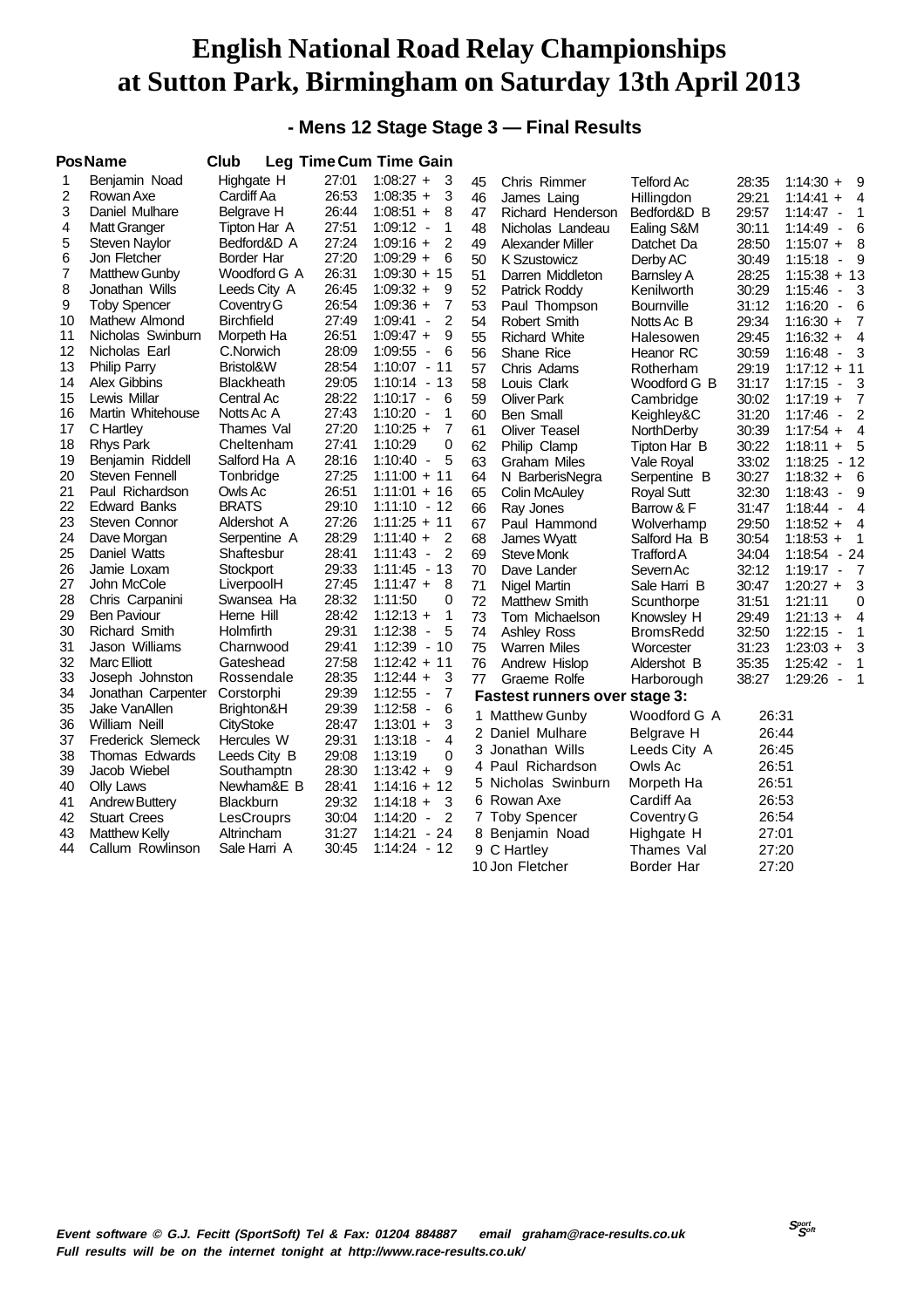#### **- Mens 12 Stage Stage 4 — Final Results**

|    | <b>PosName</b>              | <b>Club</b>       |       | <b>Leg Time Cum Time Gain</b>       |                |    |                                      |                   |       |                                     |                |
|----|-----------------------------|-------------------|-------|-------------------------------------|----------------|----|--------------------------------------|-------------------|-------|-------------------------------------|----------------|
| 1  | Jonathan Peters             | Cardiff Aa        | 15:00 | $1:23:35 +$                         | 1              | 46 | Matthew Nicholson                    | Bedford&D B       | 16:25 | $1:31:12 +$                         | 1              |
| 2  | Michael Dan                 | Highgate H        | 15:40 | 1:24:07 -                           | 1              | 47 | Simon Wigzell                        | Datchet Da        | 17:14 | $1:32:21 +$                         | 2              |
| 3  | Michael Wood                | Leeds City A      | 14:52 | $1:24:24 +$                         | 5              | 48 | John Garmson                         | <b>Telford Ac</b> | 17:55 | 1:32:25<br>$\overline{\phantom{a}}$ | 3              |
| 4  | Benjamin Alcock             | Bedford&D A       | 15:17 | $1:24:33 +$                         | 1              | 49 | Tom Collins                          | Notts Ac B        | 15:56 | $1:32:26 +$                         | 5              |
| 5  | Phillip Wilson              | Tipton Har A      | 15:37 | $1:24:49 -$                         | 1              | 50 | Stephen Page                         | Kenilworth        | 17:07 | $1:32:53 +$                         | 2              |
| 6  | <b>MattTaylor</b>           | Belgrave H        | 16:03 | $1:24:54 -$                         | 3              | 51 | John Knibb                           | Derby AC          | 17:42 | 1:33:00<br>$\overline{\phantom{a}}$ | 1              |
| 7  | <b>Matthew Grieve</b>       | Border Har        | 15:30 | 1:24:59<br>$\overline{\phantom{a}}$ | 1              | 52 | Graham Harrison                      | Altrincham        | 18:41 | 1:33:02<br>$\overline{\phantom{a}}$ | 9              |
| 8  | Abdul Abdulrahman           | <b>Birchfield</b> | 15:34 | $1:25:15 +$                         | $\overline{2}$ | 53 | Christian Shaw                       | <b>Barnsley A</b> | 17:31 | 1:33:09<br>$\overline{\phantom{a}}$ | 2              |
| 9  | Scott Hazell                | Coventry G        | 15:43 | 1:25:19                             | 0              | 54 | Harvey Brown                         | Halesowen         | 16:43 | $1:33:15 +$                         | 1              |
| 10 | James Stockings             | Woodford G A      | 15:51 | $1:25:21 -$                         | 3              | 55 | Paul Clarke                          | Heanor RC         | 16:52 | $1:33:40 +$                         | 1              |
| 11 | Carl Hardman                | Salford Ha A      | 14:45 | $1:25:25 +$                         | 8              | 56 | Chris Tarren                         | Bournville        | 17:23 | 1:33:43<br>$\overline{\phantom{a}}$ | 3              |
| 12 | Mohamed Mohamed Thames Val  |                   | 15:07 | $1:25:32 +$                         | 5              | 57 | Nicholas Myers                       | Rotherham         | 16:33 | 1:33:45                             | 0              |
| 13 | <b>Tom Crowley</b>          | Notts Ac A        | 15:17 | $1:25:37 +$                         | 3              | 58 | Ross Edgley                          | Wolverhamp        | 15:15 | $1:34:07 +$                         | 9              |
| 14 | Thomas Straughan            | Morpeth Ha        | 16:02 | $1:25:49 -$                         | 3              | 59 | Steven Abrahams                      | Tipton Har B      | 16:02 | $1:34:13 +$                         | 3              |
| 15 | Dale Colley                 | Central Ac        | 15:44 | 1:26:01                             | 0              | 60 | John Ferguson                        | Cambridge         | 17:07 | $1:34:26 -$                         | 1              |
| 16 | Wayne Lincoln               | C.Norwich         | 16:07 | $1:26:02 -$                         | 4              | 61 | Wilbraham Rob                        | Woodford G B      | 17:44 | 1:34:59<br>$\overline{\phantom{a}}$ | 3              |
| 17 | Daniel Edmund               | Bristol&W         | 16:09 | 1:26:16<br>$\sim$                   | $\overline{4}$ | 62 | Liam Spencer                         | Keighley&C        | 17:21 | $1:35:07 -$                         | 2              |
| 18 | <b>Anthony Bailey</b>       | Cheltenham        | 16:05 | 1:26:34                             | $\Omega$       | 63 | Garry Dixon                          | Barrow & F        | 16:35 | $1:35:19 +$                         | 3              |
| 19 | Niall Fleming               | Shaftesbur        | 14:59 | $1:26:42 +$                         | 6              | 64 | Chris Taylor                         | <b>Royal Sutt</b> | 17:00 | $1:35:43 +$                         | 1              |
| 20 | <b>Steve Cooper</b>         | Blackheath        | 16:52 | 1:27:06<br>$\overline{\phantom{a}}$ | 6              | 65 | <b>Timothy Egerton</b>               | TraffordA         | 16:53 | $1:35:47 +$                         | 4              |
| 21 | Jack Nixon                  | Stockport         | 15:22 | $1:27:07 +$                         | 5              | 66 | <b>Andrew Taylor</b>                 | Serpentine B      | 17:34 | 1:36:06<br>$\overline{\phantom{a}}$ | 2              |
| 22 | James Thompson              | Tonbridge         | 16:08 | $1:27:08 -$                         | $\overline{2}$ | 67 | Michael Geoghegan                    | NorthDerby        | 18:29 | $1:36:23 -$                         | 6              |
| 23 | <b>Ben Bradley</b>          | Aldershot A       | 15:47 | 1:27:12                             | 0              | 68 | <b>Paul Birkett</b>                  | Salford Ha B      | 17:35 | 1:36:28                             | 0              |
| 24 | Jorge RasoGea               | Herne Hill        | 15:05 | $1:27:18 +$                         | 5              | 69 | Darren Cottier                       | Vale Royal        | 18:46 | 1:37:11<br>$\overline{\phantom{a}}$ | 6              |
| 25 | <b>Ricky Challinor</b>      | LiverpoolH        | 15:32 | $1:27:19 +$                         | $\overline{2}$ | 70 | Kyle Conway                          | Sale Harri B      | 17:13 | $1:37:40 +$                         | 1              |
| 26 | Lewys Hobbs                 | Swansea Ha        | 15:46 | $1:27:36 +$                         | $\overline{2}$ | 71 | Stephen Hale                         | Severn Ac         | 18:26 | 1:37:43<br>$\overline{\phantom{a}}$ | 1              |
| 27 | George Ashdown              | Owls Ac           | 16:42 | $1:27:43 -$                         | 6              | 72 | Lewis Roberts                        | Worcester         | 15:41 | $1:38:44 +$                         | 3              |
| 28 | Chris Grimley               | <b>BRATS</b>      | 16:42 | 1:27:52 -                           | 6              | 73 | Robert Kelly                         | Knowsley H        | 17:32 | 1:38:45                             | 0              |
| 29 | Daniel Johnson              | Gateshead         | 15:43 | $1:28:25 +$                         | 3              | 74 | William Cranston                     | Scunthorpe        | 18:21 | $1:39:32 -$                         | $\overline{2}$ |
| 30 | Peter Swaine                | Charnwood         | 15:55 | $1:28:34 +$                         | 1              | 75 | Philip Anderson                      | <b>BromsRedd</b>  | 19:52 | $1:42:07 -$                         | 1              |
| 31 | Martin O'Connell            | Serpentine A      | 16:58 | 1:28:38<br>$\overline{\phantom{a}}$ | 7              | 76 | Martin Hughes                        | Harborough        | 21:47 | $1:51:13 +$                         | $\overline{1}$ |
| 32 | James Shane                 | Newham&E B        | 14:33 | $1:28:49 +$                         | 8              |    | <b>Fastest runners over stage 4:</b> |                   |       |                                     |                |
| 33 | Stuart Campbell             | Corstorphi        | 16:16 | $1:29:11 +$                         | 1              |    | 1 James Shane                        | Newham&E B        | 14:33 |                                     |                |
| 34 | Philip Bolton               | Rossendale        | 16:31 | 1:29:15 -                           | 1              |    | 2 Carl Hardman                       | Salford Ha A      | 14:45 |                                     |                |
| 35 | Jamie Roden                 | Sale Harri A      | 15:03 | $1:29:27 +$                         | 9              |    | 3 Michael Wood                       | Leeds City A      | 14:52 |                                     |                |
| 36 | Thomas Hendricken CityStoke |                   | 16:36 | 1:29:37                             | $\Omega$       |    | 4 Niall Fleming                      | Shaftesbur        | 14:59 |                                     |                |
| 37 | David Boyce                 | Brighton&H        | 16:41 | 1:29:39<br>$\overline{\phantom{a}}$ | 2              |    | 5 Jonathan Peters                    | Cardiff Aa        | 15:00 |                                     |                |
| 38 | Christian Cobbold           | LesCrouprs        | 15:39 | $1:29:59 +$                         | 4              |    | 6 Jamie Roden                        | Sale Harri A      | 15:03 |                                     |                |
| 39 | Timothy Sherman             | Southamptn        | 16:26 | 1:30:08                             | 0              |    |                                      |                   |       |                                     |                |
| 40 | <b>Belal Aly</b>            | Hercules W        | 17:05 | $1:30:23 -$                         | 3              |    | 7 Jorge RasoGea                      | Herne Hill        | 15:05 |                                     |                |
| 41 | Martin Farran               | Leeds City B      | 17:22 | 1:30:41<br>$\blacksquare$           | 3              |    | 8 Mohamed Mohamed Thames Val         |                   | 15:07 |                                     |                |
| 42 | Stefan Fields               | Holmfirth         | 18:14 | $1:30:52 -$                         | 12             |    | 9 Ross Edgley                        | Wolverhamp        | 15:15 |                                     |                |
| 43 | <b>Zachary Howe</b>         | Blackburn         | 16:41 | 1:30:59<br>$\overline{\phantom{a}}$ | 2              |    | 10 Tom Crowley                       | Notts Ac A        | 15:17 |                                     |                |
| 44 | Joseph Carton               | Hillingdon        | 16:24 | $1:31:05 +$                         | $\overline{c}$ |    | 11 Benjamin Alcock                   | Bedford&D A       | 15:17 |                                     |                |
| 45 | Mohamed Hashi               | Ealing S&M        | 16:21 | $1:31:10 +$                         | 3              |    |                                      |                   |       |                                     |                |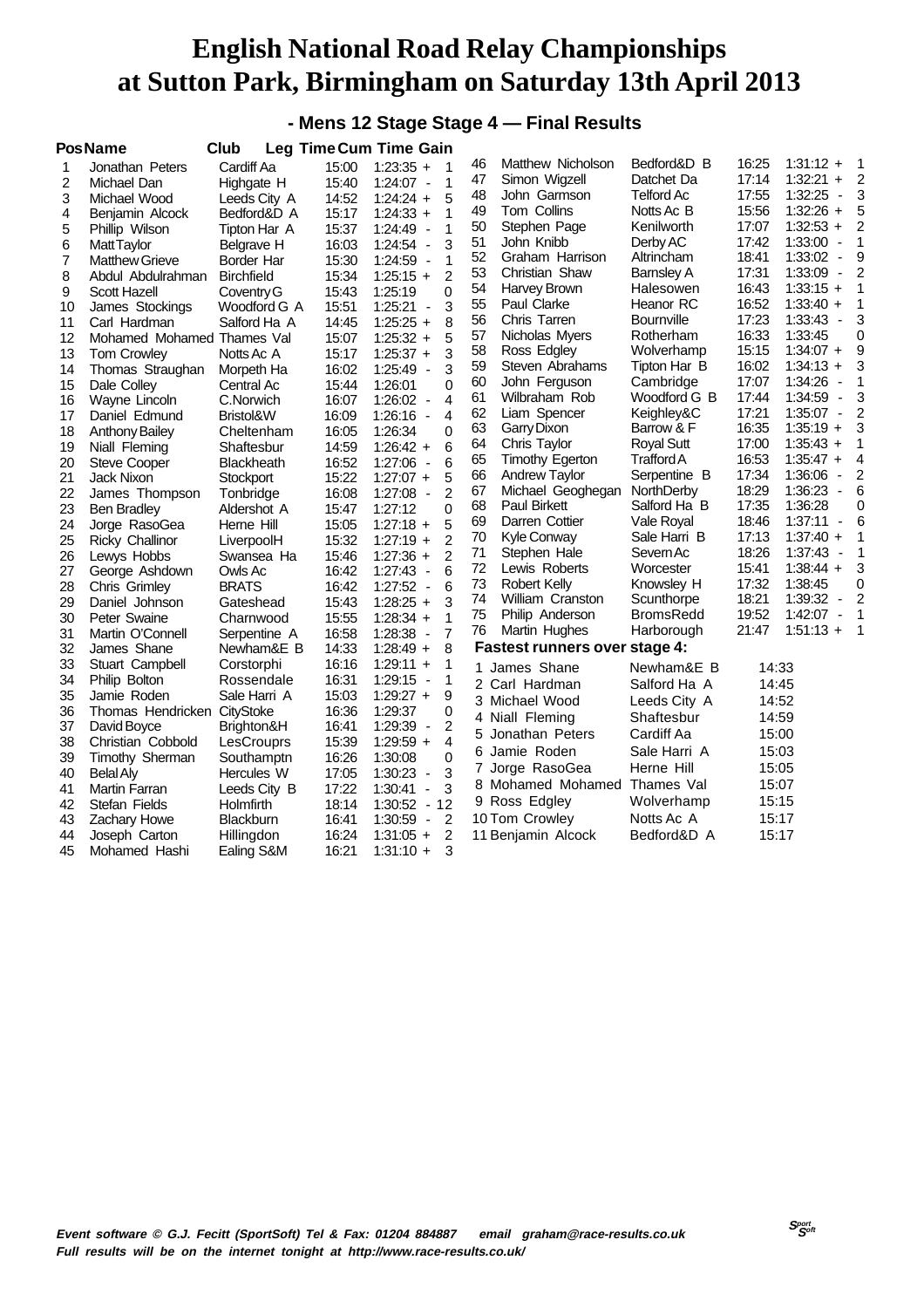#### **- Mens 12 Stage Stage 5 — Final Results**

| 27:35<br>$2:01:20 + 11$<br>46<br>Philip Hoole<br>Rotherham<br>Cardiff Aa<br>26:01<br>1:49:36<br>$\mathbf 0$<br>Joe MacDonald<br>1<br>31:31<br>47<br><b>Hercules W</b><br>$2:01:54 -$<br>$\overline{7}$<br>Sean Crummy<br>2<br>26:35<br>1<br>David Webb<br>Leeds City A<br>$1:50:59 +$<br>30:56<br>5<br>48<br>2:01:55<br>Shaun Livesey<br>Blackburn<br>$\blacksquare$<br>$\overline{2}$<br>3<br>Tipton Har A<br>26:35<br>Philip Nicholls<br>$1:51:24 +$<br>49<br>Rob Foster<br>29:45<br>2:02:06<br>2<br>Datchet Da<br>$\blacksquare$<br>27:16<br>$\overline{2}$<br>4<br>Belgrave H<br>$1:52:10 +$<br>Paskar Owor<br>1<br>50<br>John Muddeman<br>30:06<br>2:02:32<br>Notts Ac B<br>$\blacksquare$<br>5<br>8<br>26:42<br>$1:52:19 +$<br>Jonathan Thewlis<br>Notts Ac A<br>3<br>51<br><b>Telford Ac</b><br>30:09<br>2:02:34<br>Ryan Heath<br>$\overline{\phantom{a}}$<br>6<br><b>Ben Pochee</b><br>28:16<br>1:52:23<br>4<br>Highgate H<br>$\overline{\phantom{a}}$<br>29:30<br>$\overline{c}$<br>52<br>$2:02:45 +$<br>Nicolas Hazelwood<br>Halesowen<br>7<br>27:59<br>1:52:32 -<br>3<br>Bedford&D A<br>Matthew Janes<br>31:39<br>$\overline{7}$<br>53<br>Bedford&D B<br>2:02:51<br>Jim McMahon<br>$\overline{\phantom{a}}$<br>8<br>27:17<br>Chris Smith<br>$1:52:49 +$<br>4<br>Thames Val<br>54<br>29:55<br>$2:03:38 +$<br>2<br>Gareth Cadd<br>Bournville<br>9<br><b>Matt Shone</b><br>Woodford G A<br>27:52<br>$1:53:13 +$<br>1<br>$\overline{c}$<br>30:49<br>55<br>2:03:58<br>David Driver<br><b>Barnsley A</b><br>$\blacksquare$<br>$1:53:13 + 11$<br>10<br>26:06<br><b>Patrick Martin</b><br>Stockport<br>30:18<br>$2:04:25 +$<br>$\overline{c}$<br>56<br>Daniel Brazier<br>Wolverhamp<br>1:53:25<br>$\Omega$<br>11<br>28:00<br><b>Gary Priestley</b><br>Salford Ha A<br>$\overline{7}$<br>57<br>28:56<br>$2:04:39 +$<br>Oliver Harradence<br><b>Royal Sutt</b><br>12<br>27:22<br>Bristol&W<br>$1:53:38 +$<br>5<br>Owain Jones<br>$6\phantom{1}6$<br>58<br>32:05<br>2:05:07<br>Michael Berks<br>Altrincham<br>$\blacksquare$<br>28:35<br>13<br>1:53:54 -<br>$\overline{4}$<br>Thomas Madden<br>Coventry G<br>59<br>31:27<br>2:05:40<br>0<br>Dean Hill<br>Tipton Har B<br>26:50<br>$1:53:56 +$<br>14<br>Michael Skinner<br>6<br><b>Blackheath</b><br>9<br>28:47<br>$2:05:58 +$<br>60<br>Chris Perry<br>Vale Royal<br>15<br>1<br>Stu Huntington<br>C.Norwich<br>27:59<br>$1:54:01 +$<br>31:01<br>2:06:00<br>0<br>61<br><b>Timothy Ballard</b><br>Woodford G B<br>$\mathbf{1}$<br>16<br>28:08<br>1:54:09 -<br>Robert Russell<br>Central Ac<br>$\overline{c}$<br>31:38<br>2:06:04 -<br>62<br>Alex Eggeman<br>Cambridge<br>$\overline{2}$<br>17<br>27:37<br>Orlando Edwards<br>Shaftesbur<br>$1:54:19 +$<br>31:07<br>1<br>63<br>2:06:14<br>Adrian Thomas<br>Keighley&C<br>$\overline{\phantom{a}}$<br>18<br>28:32<br>Michael Dawson<br>Morpeth Ha<br>1:54:21<br>4<br>$\overline{\phantom{a}}$<br>30:15<br>$2:06:43 +$<br>4<br>64<br>Salford Ha B<br>Michael Grace<br>19<br>29:35<br>1:54:34 - 12<br>Peter Harrison<br>Border Har<br>1<br>65<br>31:17<br>$2:07:23 +$<br>Jamie Hogg<br>Serpentine B<br>20<br>27:55<br>$1:55:14 +$<br>5<br>Adam Peers<br>LiverpoolH<br>32:50<br>2:08:09<br>3<br>66<br>Barrow & F<br>James Jordan<br>$\blacksquare$<br>5<br>21<br>28:04<br>Joshua Griffiths<br>$1:55:40 +$<br>Swansea Ha<br>31:51<br>0<br>67<br>2:08:14<br>lan Monaghan<br>NorthDerby<br>22<br>28:38<br>0<br>Luca Russo<br>Tonbridge<br>1:55:46<br>3<br>68<br>Gareth Woodcock<br>Trafford A<br>33:12<br>2:08:59<br>$\overline{\phantom{a}}$<br>23<br>28:37<br>1<br>$1:55:55 +$<br><b>Mark Dooley</b><br>Herne Hill<br>31:33<br>1<br>69<br>Carl Barber<br>Sale Harri B<br>$2:09:13 +$<br>24<br>1<br><b>Tobias Smith</b><br>28:45<br>1:55:57<br>Aldershot A<br>$\blacksquare$<br>32:12<br>70<br>Steve Maguire<br>Severn Ac<br>$2:09:55 +$<br>1<br>25<br>31:01<br>17<br>Jonathan Cullen<br><b>Birchfield</b><br>$1:56:16 -$<br>32:15<br>$\overline{2}$<br>71<br>Rob Williams<br>$2:11:00 +$<br>Knowsley H<br>30:30<br>1:57:04 -<br>8<br>26<br>Daniel Owen<br>Cheltenham<br>2<br>72<br>31:37<br>David Vickers<br>Scunthorpe<br>$2:11:09 +$<br>29:25<br>27<br>Thomas Bell<br>Owls Ac<br>1:57:08<br>0<br>$-18$<br>73<br><b>Edward Godber</b><br>38:40<br>2:12:20<br>Heanor RC<br>28<br>28:35<br>2<br>Charnwood<br>$1:57:09 +$<br>Mark Couldwell<br>2<br>74<br>33:46<br>2:12:30<br>David O'Brien<br>Worcester<br>$\blacksquare$<br>$\Omega$<br>28:47<br>29<br><b>Barry Maskell</b><br>Gateshead<br>1:57:12<br>0<br>75<br>James Hood<br><b>BromsRedd</b><br>31:44<br>2:13:51<br>$\overline{7}$<br>30<br>27:35<br>$1:57:14 +$<br>Howard Bristow<br>Brighton&H<br>2:24:50<br>76<br><b>Martin Gore</b><br>33:37<br>0<br>Harborough<br>0<br>31<br>28:46<br>1:57:24<br>Hugh Torry<br>Serpentine A<br><b>Fastest runners over stage 5:</b><br>32<br>28:34<br>$1:57:49 +$<br>2<br><b>Grant Cunliffe</b><br>Rossendale<br>33<br>5<br><b>BRATS</b><br>30:01<br>$1:57:53 -$<br>Daniel Robinson<br>1 Joe MacDonald<br>Cardiff Aa<br>26:01<br>34<br>28:06<br>$1:58:14 +$<br>5<br><b>Matthew Bennett</b><br>Southamptn<br>2 Patrick Martin<br>26:06<br>Stockport<br>2<br>35<br>Steven O'Brien<br>29:09<br>$1:58:20 -$<br>Corstorphi<br>3 David Webb<br>26:35<br>Leeds City A<br>36<br>Paul Green<br>Sale Harri A<br>28:55<br>$1:58:22 -$<br>1<br>26:35<br>4 Philip Nicholls<br>Tipton Har A<br>37<br>CityStoke<br>28:59<br>$1:58:36 -$<br>1<br>Liam Hendricken<br>26:42<br>5 Jonathan Thewlis<br>Notts Ac A<br>6<br>38<br>30:25<br>Wayne Bell<br>Newham&E B<br>$1:59:14 -$<br>6 Michael Skinner<br>26:50<br><b>Blackheath</b><br>29:21<br>39<br>$2:00:26 +$<br>5<br>Martin Bateman<br>Hillingdon<br>27:16<br>7 Paskar Owor<br>Belgrave H<br>40<br>27:49<br>$2:00:49 + 11$<br>Joshua Bull<br>Derby AC<br>8 Chris Smith<br>27:17<br>Thames Val<br>30:02<br>$2:00:54 +$<br>1<br>41<br>Peter Brookes<br>Holmfirth<br>Bristol&W<br>27:22<br>9 Owain Jones<br>42<br>30:57<br>$2:00:56 -$<br>4<br>Nicholas Dukes<br>LesCrouprs<br>27:35<br>10 Philip Hoole<br>Rotherham<br>43<br>30:22<br>2<br><b>Trevor Wilks</b><br>Leeds City B<br>$2:01:03 -$<br>6<br>44<br>28:13<br>$2:01:06 +$<br>27:35<br>Paul Andrew<br>Kenilworth<br>11 Howard Bristow<br>Brighton&H<br>45<br>29:57<br>0<br>Ealing S&M<br>2:01:07<br>C Hepworth | <b>PosName</b> | <b>Club</b> | <b>Leg Time Cum Time Gain</b> |  |  |  |
|-------------------------------------------------------------------------------------------------------------------------------------------------------------------------------------------------------------------------------------------------------------------------------------------------------------------------------------------------------------------------------------------------------------------------------------------------------------------------------------------------------------------------------------------------------------------------------------------------------------------------------------------------------------------------------------------------------------------------------------------------------------------------------------------------------------------------------------------------------------------------------------------------------------------------------------------------------------------------------------------------------------------------------------------------------------------------------------------------------------------------------------------------------------------------------------------------------------------------------------------------------------------------------------------------------------------------------------------------------------------------------------------------------------------------------------------------------------------------------------------------------------------------------------------------------------------------------------------------------------------------------------------------------------------------------------------------------------------------------------------------------------------------------------------------------------------------------------------------------------------------------------------------------------------------------------------------------------------------------------------------------------------------------------------------------------------------------------------------------------------------------------------------------------------------------------------------------------------------------------------------------------------------------------------------------------------------------------------------------------------------------------------------------------------------------------------------------------------------------------------------------------------------------------------------------------------------------------------------------------------------------------------------------------------------------------------------------------------------------------------------------------------------------------------------------------------------------------------------------------------------------------------------------------------------------------------------------------------------------------------------------------------------------------------------------------------------------------------------------------------------------------------------------------------------------------------------------------------------------------------------------------------------------------------------------------------------------------------------------------------------------------------------------------------------------------------------------------------------------------------------------------------------------------------------------------------------------------------------------------------------------------------------------------------------------------------------------------------------------------------------------------------------------------------------------------------------------------------------------------------------------------------------------------------------------------------------------------------------------------------------------------------------------------------------------------------------------------------------------------------------------------------------------------------------------------------------------------------------------------------------------------------------------------------------------------------------------------------------------------------------------------------------------------------------------------------------------------------------------------------------------------------------------------------------------------------------------------------------------------------------------------------------------------------------------------------------------------------------------------------------------------------------------------------------------------------------------------------------------------------------------------------------------------------------------------------------------------------------------------------------------------------------------------------------------------------------------------------------------------------------------------------------------------------------------------------------------------------------------------------------------------------------------------------------------------------------------------------------------------------------------------------------------------------------------------------------------------------------------------------------------------------------------------------------------------------------------------------------------------------------------------------------------------------------------------------------------------------------------------------------------------------------------------------------------------------------------------------------------------------------------------------------------------------------------------------------------------------------------------------------------------------------------------------------------------------------------------------------------------------------------------------------------------------------------------------------------------------------------------------------------------------------------------|----------------|-------------|-------------------------------|--|--|--|
|                                                                                                                                                                                                                                                                                                                                                                                                                                                                                                                                                                                                                                                                                                                                                                                                                                                                                                                                                                                                                                                                                                                                                                                                                                                                                                                                                                                                                                                                                                                                                                                                                                                                                                                                                                                                                                                                                                                                                                                                                                                                                                                                                                                                                                                                                                                                                                                                                                                                                                                                                                                                                                                                                                                                                                                                                                                                                                                                                                                                                                                                                                                                                                                                                                                                                                                                                                                                                                                                                                                                                                                                                                                                                                                                                                                                                                                                                                                                                                                                                                                                                                                                                                                                                                                                                                                                                                                                                                                                                                                                                                                                                                                                                                                                                                                                                                                                                                                                                                                                                                                                                                                                                                                                                                                                                                                                                                                                                                                                                                                                                                                                                                                                                                                                                                                                                                                                                                                                                                                                                                                                                                                                                                                                                                                                                     |                |             |                               |  |  |  |
|                                                                                                                                                                                                                                                                                                                                                                                                                                                                                                                                                                                                                                                                                                                                                                                                                                                                                                                                                                                                                                                                                                                                                                                                                                                                                                                                                                                                                                                                                                                                                                                                                                                                                                                                                                                                                                                                                                                                                                                                                                                                                                                                                                                                                                                                                                                                                                                                                                                                                                                                                                                                                                                                                                                                                                                                                                                                                                                                                                                                                                                                                                                                                                                                                                                                                                                                                                                                                                                                                                                                                                                                                                                                                                                                                                                                                                                                                                                                                                                                                                                                                                                                                                                                                                                                                                                                                                                                                                                                                                                                                                                                                                                                                                                                                                                                                                                                                                                                                                                                                                                                                                                                                                                                                                                                                                                                                                                                                                                                                                                                                                                                                                                                                                                                                                                                                                                                                                                                                                                                                                                                                                                                                                                                                                                                                     |                |             |                               |  |  |  |
|                                                                                                                                                                                                                                                                                                                                                                                                                                                                                                                                                                                                                                                                                                                                                                                                                                                                                                                                                                                                                                                                                                                                                                                                                                                                                                                                                                                                                                                                                                                                                                                                                                                                                                                                                                                                                                                                                                                                                                                                                                                                                                                                                                                                                                                                                                                                                                                                                                                                                                                                                                                                                                                                                                                                                                                                                                                                                                                                                                                                                                                                                                                                                                                                                                                                                                                                                                                                                                                                                                                                                                                                                                                                                                                                                                                                                                                                                                                                                                                                                                                                                                                                                                                                                                                                                                                                                                                                                                                                                                                                                                                                                                                                                                                                                                                                                                                                                                                                                                                                                                                                                                                                                                                                                                                                                                                                                                                                                                                                                                                                                                                                                                                                                                                                                                                                                                                                                                                                                                                                                                                                                                                                                                                                                                                                                     |                |             |                               |  |  |  |
|                                                                                                                                                                                                                                                                                                                                                                                                                                                                                                                                                                                                                                                                                                                                                                                                                                                                                                                                                                                                                                                                                                                                                                                                                                                                                                                                                                                                                                                                                                                                                                                                                                                                                                                                                                                                                                                                                                                                                                                                                                                                                                                                                                                                                                                                                                                                                                                                                                                                                                                                                                                                                                                                                                                                                                                                                                                                                                                                                                                                                                                                                                                                                                                                                                                                                                                                                                                                                                                                                                                                                                                                                                                                                                                                                                                                                                                                                                                                                                                                                                                                                                                                                                                                                                                                                                                                                                                                                                                                                                                                                                                                                                                                                                                                                                                                                                                                                                                                                                                                                                                                                                                                                                                                                                                                                                                                                                                                                                                                                                                                                                                                                                                                                                                                                                                                                                                                                                                                                                                                                                                                                                                                                                                                                                                                                     |                |             |                               |  |  |  |
|                                                                                                                                                                                                                                                                                                                                                                                                                                                                                                                                                                                                                                                                                                                                                                                                                                                                                                                                                                                                                                                                                                                                                                                                                                                                                                                                                                                                                                                                                                                                                                                                                                                                                                                                                                                                                                                                                                                                                                                                                                                                                                                                                                                                                                                                                                                                                                                                                                                                                                                                                                                                                                                                                                                                                                                                                                                                                                                                                                                                                                                                                                                                                                                                                                                                                                                                                                                                                                                                                                                                                                                                                                                                                                                                                                                                                                                                                                                                                                                                                                                                                                                                                                                                                                                                                                                                                                                                                                                                                                                                                                                                                                                                                                                                                                                                                                                                                                                                                                                                                                                                                                                                                                                                                                                                                                                                                                                                                                                                                                                                                                                                                                                                                                                                                                                                                                                                                                                                                                                                                                                                                                                                                                                                                                                                                     |                |             |                               |  |  |  |
|                                                                                                                                                                                                                                                                                                                                                                                                                                                                                                                                                                                                                                                                                                                                                                                                                                                                                                                                                                                                                                                                                                                                                                                                                                                                                                                                                                                                                                                                                                                                                                                                                                                                                                                                                                                                                                                                                                                                                                                                                                                                                                                                                                                                                                                                                                                                                                                                                                                                                                                                                                                                                                                                                                                                                                                                                                                                                                                                                                                                                                                                                                                                                                                                                                                                                                                                                                                                                                                                                                                                                                                                                                                                                                                                                                                                                                                                                                                                                                                                                                                                                                                                                                                                                                                                                                                                                                                                                                                                                                                                                                                                                                                                                                                                                                                                                                                                                                                                                                                                                                                                                                                                                                                                                                                                                                                                                                                                                                                                                                                                                                                                                                                                                                                                                                                                                                                                                                                                                                                                                                                                                                                                                                                                                                                                                     |                |             |                               |  |  |  |
|                                                                                                                                                                                                                                                                                                                                                                                                                                                                                                                                                                                                                                                                                                                                                                                                                                                                                                                                                                                                                                                                                                                                                                                                                                                                                                                                                                                                                                                                                                                                                                                                                                                                                                                                                                                                                                                                                                                                                                                                                                                                                                                                                                                                                                                                                                                                                                                                                                                                                                                                                                                                                                                                                                                                                                                                                                                                                                                                                                                                                                                                                                                                                                                                                                                                                                                                                                                                                                                                                                                                                                                                                                                                                                                                                                                                                                                                                                                                                                                                                                                                                                                                                                                                                                                                                                                                                                                                                                                                                                                                                                                                                                                                                                                                                                                                                                                                                                                                                                                                                                                                                                                                                                                                                                                                                                                                                                                                                                                                                                                                                                                                                                                                                                                                                                                                                                                                                                                                                                                                                                                                                                                                                                                                                                                                                     |                |             |                               |  |  |  |
|                                                                                                                                                                                                                                                                                                                                                                                                                                                                                                                                                                                                                                                                                                                                                                                                                                                                                                                                                                                                                                                                                                                                                                                                                                                                                                                                                                                                                                                                                                                                                                                                                                                                                                                                                                                                                                                                                                                                                                                                                                                                                                                                                                                                                                                                                                                                                                                                                                                                                                                                                                                                                                                                                                                                                                                                                                                                                                                                                                                                                                                                                                                                                                                                                                                                                                                                                                                                                                                                                                                                                                                                                                                                                                                                                                                                                                                                                                                                                                                                                                                                                                                                                                                                                                                                                                                                                                                                                                                                                                                                                                                                                                                                                                                                                                                                                                                                                                                                                                                                                                                                                                                                                                                                                                                                                                                                                                                                                                                                                                                                                                                                                                                                                                                                                                                                                                                                                                                                                                                                                                                                                                                                                                                                                                                                                     |                |             |                               |  |  |  |
|                                                                                                                                                                                                                                                                                                                                                                                                                                                                                                                                                                                                                                                                                                                                                                                                                                                                                                                                                                                                                                                                                                                                                                                                                                                                                                                                                                                                                                                                                                                                                                                                                                                                                                                                                                                                                                                                                                                                                                                                                                                                                                                                                                                                                                                                                                                                                                                                                                                                                                                                                                                                                                                                                                                                                                                                                                                                                                                                                                                                                                                                                                                                                                                                                                                                                                                                                                                                                                                                                                                                                                                                                                                                                                                                                                                                                                                                                                                                                                                                                                                                                                                                                                                                                                                                                                                                                                                                                                                                                                                                                                                                                                                                                                                                                                                                                                                                                                                                                                                                                                                                                                                                                                                                                                                                                                                                                                                                                                                                                                                                                                                                                                                                                                                                                                                                                                                                                                                                                                                                                                                                                                                                                                                                                                                                                     |                |             |                               |  |  |  |
|                                                                                                                                                                                                                                                                                                                                                                                                                                                                                                                                                                                                                                                                                                                                                                                                                                                                                                                                                                                                                                                                                                                                                                                                                                                                                                                                                                                                                                                                                                                                                                                                                                                                                                                                                                                                                                                                                                                                                                                                                                                                                                                                                                                                                                                                                                                                                                                                                                                                                                                                                                                                                                                                                                                                                                                                                                                                                                                                                                                                                                                                                                                                                                                                                                                                                                                                                                                                                                                                                                                                                                                                                                                                                                                                                                                                                                                                                                                                                                                                                                                                                                                                                                                                                                                                                                                                                                                                                                                                                                                                                                                                                                                                                                                                                                                                                                                                                                                                                                                                                                                                                                                                                                                                                                                                                                                                                                                                                                                                                                                                                                                                                                                                                                                                                                                                                                                                                                                                                                                                                                                                                                                                                                                                                                                                                     |                |             |                               |  |  |  |
|                                                                                                                                                                                                                                                                                                                                                                                                                                                                                                                                                                                                                                                                                                                                                                                                                                                                                                                                                                                                                                                                                                                                                                                                                                                                                                                                                                                                                                                                                                                                                                                                                                                                                                                                                                                                                                                                                                                                                                                                                                                                                                                                                                                                                                                                                                                                                                                                                                                                                                                                                                                                                                                                                                                                                                                                                                                                                                                                                                                                                                                                                                                                                                                                                                                                                                                                                                                                                                                                                                                                                                                                                                                                                                                                                                                                                                                                                                                                                                                                                                                                                                                                                                                                                                                                                                                                                                                                                                                                                                                                                                                                                                                                                                                                                                                                                                                                                                                                                                                                                                                                                                                                                                                                                                                                                                                                                                                                                                                                                                                                                                                                                                                                                                                                                                                                                                                                                                                                                                                                                                                                                                                                                                                                                                                                                     |                |             |                               |  |  |  |
|                                                                                                                                                                                                                                                                                                                                                                                                                                                                                                                                                                                                                                                                                                                                                                                                                                                                                                                                                                                                                                                                                                                                                                                                                                                                                                                                                                                                                                                                                                                                                                                                                                                                                                                                                                                                                                                                                                                                                                                                                                                                                                                                                                                                                                                                                                                                                                                                                                                                                                                                                                                                                                                                                                                                                                                                                                                                                                                                                                                                                                                                                                                                                                                                                                                                                                                                                                                                                                                                                                                                                                                                                                                                                                                                                                                                                                                                                                                                                                                                                                                                                                                                                                                                                                                                                                                                                                                                                                                                                                                                                                                                                                                                                                                                                                                                                                                                                                                                                                                                                                                                                                                                                                                                                                                                                                                                                                                                                                                                                                                                                                                                                                                                                                                                                                                                                                                                                                                                                                                                                                                                                                                                                                                                                                                                                     |                |             |                               |  |  |  |
|                                                                                                                                                                                                                                                                                                                                                                                                                                                                                                                                                                                                                                                                                                                                                                                                                                                                                                                                                                                                                                                                                                                                                                                                                                                                                                                                                                                                                                                                                                                                                                                                                                                                                                                                                                                                                                                                                                                                                                                                                                                                                                                                                                                                                                                                                                                                                                                                                                                                                                                                                                                                                                                                                                                                                                                                                                                                                                                                                                                                                                                                                                                                                                                                                                                                                                                                                                                                                                                                                                                                                                                                                                                                                                                                                                                                                                                                                                                                                                                                                                                                                                                                                                                                                                                                                                                                                                                                                                                                                                                                                                                                                                                                                                                                                                                                                                                                                                                                                                                                                                                                                                                                                                                                                                                                                                                                                                                                                                                                                                                                                                                                                                                                                                                                                                                                                                                                                                                                                                                                                                                                                                                                                                                                                                                                                     |                |             |                               |  |  |  |
|                                                                                                                                                                                                                                                                                                                                                                                                                                                                                                                                                                                                                                                                                                                                                                                                                                                                                                                                                                                                                                                                                                                                                                                                                                                                                                                                                                                                                                                                                                                                                                                                                                                                                                                                                                                                                                                                                                                                                                                                                                                                                                                                                                                                                                                                                                                                                                                                                                                                                                                                                                                                                                                                                                                                                                                                                                                                                                                                                                                                                                                                                                                                                                                                                                                                                                                                                                                                                                                                                                                                                                                                                                                                                                                                                                                                                                                                                                                                                                                                                                                                                                                                                                                                                                                                                                                                                                                                                                                                                                                                                                                                                                                                                                                                                                                                                                                                                                                                                                                                                                                                                                                                                                                                                                                                                                                                                                                                                                                                                                                                                                                                                                                                                                                                                                                                                                                                                                                                                                                                                                                                                                                                                                                                                                                                                     |                |             |                               |  |  |  |
|                                                                                                                                                                                                                                                                                                                                                                                                                                                                                                                                                                                                                                                                                                                                                                                                                                                                                                                                                                                                                                                                                                                                                                                                                                                                                                                                                                                                                                                                                                                                                                                                                                                                                                                                                                                                                                                                                                                                                                                                                                                                                                                                                                                                                                                                                                                                                                                                                                                                                                                                                                                                                                                                                                                                                                                                                                                                                                                                                                                                                                                                                                                                                                                                                                                                                                                                                                                                                                                                                                                                                                                                                                                                                                                                                                                                                                                                                                                                                                                                                                                                                                                                                                                                                                                                                                                                                                                                                                                                                                                                                                                                                                                                                                                                                                                                                                                                                                                                                                                                                                                                                                                                                                                                                                                                                                                                                                                                                                                                                                                                                                                                                                                                                                                                                                                                                                                                                                                                                                                                                                                                                                                                                                                                                                                                                     |                |             |                               |  |  |  |
|                                                                                                                                                                                                                                                                                                                                                                                                                                                                                                                                                                                                                                                                                                                                                                                                                                                                                                                                                                                                                                                                                                                                                                                                                                                                                                                                                                                                                                                                                                                                                                                                                                                                                                                                                                                                                                                                                                                                                                                                                                                                                                                                                                                                                                                                                                                                                                                                                                                                                                                                                                                                                                                                                                                                                                                                                                                                                                                                                                                                                                                                                                                                                                                                                                                                                                                                                                                                                                                                                                                                                                                                                                                                                                                                                                                                                                                                                                                                                                                                                                                                                                                                                                                                                                                                                                                                                                                                                                                                                                                                                                                                                                                                                                                                                                                                                                                                                                                                                                                                                                                                                                                                                                                                                                                                                                                                                                                                                                                                                                                                                                                                                                                                                                                                                                                                                                                                                                                                                                                                                                                                                                                                                                                                                                                                                     |                |             |                               |  |  |  |
|                                                                                                                                                                                                                                                                                                                                                                                                                                                                                                                                                                                                                                                                                                                                                                                                                                                                                                                                                                                                                                                                                                                                                                                                                                                                                                                                                                                                                                                                                                                                                                                                                                                                                                                                                                                                                                                                                                                                                                                                                                                                                                                                                                                                                                                                                                                                                                                                                                                                                                                                                                                                                                                                                                                                                                                                                                                                                                                                                                                                                                                                                                                                                                                                                                                                                                                                                                                                                                                                                                                                                                                                                                                                                                                                                                                                                                                                                                                                                                                                                                                                                                                                                                                                                                                                                                                                                                                                                                                                                                                                                                                                                                                                                                                                                                                                                                                                                                                                                                                                                                                                                                                                                                                                                                                                                                                                                                                                                                                                                                                                                                                                                                                                                                                                                                                                                                                                                                                                                                                                                                                                                                                                                                                                                                                                                     |                |             |                               |  |  |  |
|                                                                                                                                                                                                                                                                                                                                                                                                                                                                                                                                                                                                                                                                                                                                                                                                                                                                                                                                                                                                                                                                                                                                                                                                                                                                                                                                                                                                                                                                                                                                                                                                                                                                                                                                                                                                                                                                                                                                                                                                                                                                                                                                                                                                                                                                                                                                                                                                                                                                                                                                                                                                                                                                                                                                                                                                                                                                                                                                                                                                                                                                                                                                                                                                                                                                                                                                                                                                                                                                                                                                                                                                                                                                                                                                                                                                                                                                                                                                                                                                                                                                                                                                                                                                                                                                                                                                                                                                                                                                                                                                                                                                                                                                                                                                                                                                                                                                                                                                                                                                                                                                                                                                                                                                                                                                                                                                                                                                                                                                                                                                                                                                                                                                                                                                                                                                                                                                                                                                                                                                                                                                                                                                                                                                                                                                                     |                |             |                               |  |  |  |
|                                                                                                                                                                                                                                                                                                                                                                                                                                                                                                                                                                                                                                                                                                                                                                                                                                                                                                                                                                                                                                                                                                                                                                                                                                                                                                                                                                                                                                                                                                                                                                                                                                                                                                                                                                                                                                                                                                                                                                                                                                                                                                                                                                                                                                                                                                                                                                                                                                                                                                                                                                                                                                                                                                                                                                                                                                                                                                                                                                                                                                                                                                                                                                                                                                                                                                                                                                                                                                                                                                                                                                                                                                                                                                                                                                                                                                                                                                                                                                                                                                                                                                                                                                                                                                                                                                                                                                                                                                                                                                                                                                                                                                                                                                                                                                                                                                                                                                                                                                                                                                                                                                                                                                                                                                                                                                                                                                                                                                                                                                                                                                                                                                                                                                                                                                                                                                                                                                                                                                                                                                                                                                                                                                                                                                                                                     |                |             |                               |  |  |  |
|                                                                                                                                                                                                                                                                                                                                                                                                                                                                                                                                                                                                                                                                                                                                                                                                                                                                                                                                                                                                                                                                                                                                                                                                                                                                                                                                                                                                                                                                                                                                                                                                                                                                                                                                                                                                                                                                                                                                                                                                                                                                                                                                                                                                                                                                                                                                                                                                                                                                                                                                                                                                                                                                                                                                                                                                                                                                                                                                                                                                                                                                                                                                                                                                                                                                                                                                                                                                                                                                                                                                                                                                                                                                                                                                                                                                                                                                                                                                                                                                                                                                                                                                                                                                                                                                                                                                                                                                                                                                                                                                                                                                                                                                                                                                                                                                                                                                                                                                                                                                                                                                                                                                                                                                                                                                                                                                                                                                                                                                                                                                                                                                                                                                                                                                                                                                                                                                                                                                                                                                                                                                                                                                                                                                                                                                                     |                |             |                               |  |  |  |
|                                                                                                                                                                                                                                                                                                                                                                                                                                                                                                                                                                                                                                                                                                                                                                                                                                                                                                                                                                                                                                                                                                                                                                                                                                                                                                                                                                                                                                                                                                                                                                                                                                                                                                                                                                                                                                                                                                                                                                                                                                                                                                                                                                                                                                                                                                                                                                                                                                                                                                                                                                                                                                                                                                                                                                                                                                                                                                                                                                                                                                                                                                                                                                                                                                                                                                                                                                                                                                                                                                                                                                                                                                                                                                                                                                                                                                                                                                                                                                                                                                                                                                                                                                                                                                                                                                                                                                                                                                                                                                                                                                                                                                                                                                                                                                                                                                                                                                                                                                                                                                                                                                                                                                                                                                                                                                                                                                                                                                                                                                                                                                                                                                                                                                                                                                                                                                                                                                                                                                                                                                                                                                                                                                                                                                                                                     |                |             |                               |  |  |  |
|                                                                                                                                                                                                                                                                                                                                                                                                                                                                                                                                                                                                                                                                                                                                                                                                                                                                                                                                                                                                                                                                                                                                                                                                                                                                                                                                                                                                                                                                                                                                                                                                                                                                                                                                                                                                                                                                                                                                                                                                                                                                                                                                                                                                                                                                                                                                                                                                                                                                                                                                                                                                                                                                                                                                                                                                                                                                                                                                                                                                                                                                                                                                                                                                                                                                                                                                                                                                                                                                                                                                                                                                                                                                                                                                                                                                                                                                                                                                                                                                                                                                                                                                                                                                                                                                                                                                                                                                                                                                                                                                                                                                                                                                                                                                                                                                                                                                                                                                                                                                                                                                                                                                                                                                                                                                                                                                                                                                                                                                                                                                                                                                                                                                                                                                                                                                                                                                                                                                                                                                                                                                                                                                                                                                                                                                                     |                |             |                               |  |  |  |
|                                                                                                                                                                                                                                                                                                                                                                                                                                                                                                                                                                                                                                                                                                                                                                                                                                                                                                                                                                                                                                                                                                                                                                                                                                                                                                                                                                                                                                                                                                                                                                                                                                                                                                                                                                                                                                                                                                                                                                                                                                                                                                                                                                                                                                                                                                                                                                                                                                                                                                                                                                                                                                                                                                                                                                                                                                                                                                                                                                                                                                                                                                                                                                                                                                                                                                                                                                                                                                                                                                                                                                                                                                                                                                                                                                                                                                                                                                                                                                                                                                                                                                                                                                                                                                                                                                                                                                                                                                                                                                                                                                                                                                                                                                                                                                                                                                                                                                                                                                                                                                                                                                                                                                                                                                                                                                                                                                                                                                                                                                                                                                                                                                                                                                                                                                                                                                                                                                                                                                                                                                                                                                                                                                                                                                                                                     |                |             |                               |  |  |  |
|                                                                                                                                                                                                                                                                                                                                                                                                                                                                                                                                                                                                                                                                                                                                                                                                                                                                                                                                                                                                                                                                                                                                                                                                                                                                                                                                                                                                                                                                                                                                                                                                                                                                                                                                                                                                                                                                                                                                                                                                                                                                                                                                                                                                                                                                                                                                                                                                                                                                                                                                                                                                                                                                                                                                                                                                                                                                                                                                                                                                                                                                                                                                                                                                                                                                                                                                                                                                                                                                                                                                                                                                                                                                                                                                                                                                                                                                                                                                                                                                                                                                                                                                                                                                                                                                                                                                                                                                                                                                                                                                                                                                                                                                                                                                                                                                                                                                                                                                                                                                                                                                                                                                                                                                                                                                                                                                                                                                                                                                                                                                                                                                                                                                                                                                                                                                                                                                                                                                                                                                                                                                                                                                                                                                                                                                                     |                |             |                               |  |  |  |
|                                                                                                                                                                                                                                                                                                                                                                                                                                                                                                                                                                                                                                                                                                                                                                                                                                                                                                                                                                                                                                                                                                                                                                                                                                                                                                                                                                                                                                                                                                                                                                                                                                                                                                                                                                                                                                                                                                                                                                                                                                                                                                                                                                                                                                                                                                                                                                                                                                                                                                                                                                                                                                                                                                                                                                                                                                                                                                                                                                                                                                                                                                                                                                                                                                                                                                                                                                                                                                                                                                                                                                                                                                                                                                                                                                                                                                                                                                                                                                                                                                                                                                                                                                                                                                                                                                                                                                                                                                                                                                                                                                                                                                                                                                                                                                                                                                                                                                                                                                                                                                                                                                                                                                                                                                                                                                                                                                                                                                                                                                                                                                                                                                                                                                                                                                                                                                                                                                                                                                                                                                                                                                                                                                                                                                                                                     |                |             |                               |  |  |  |
|                                                                                                                                                                                                                                                                                                                                                                                                                                                                                                                                                                                                                                                                                                                                                                                                                                                                                                                                                                                                                                                                                                                                                                                                                                                                                                                                                                                                                                                                                                                                                                                                                                                                                                                                                                                                                                                                                                                                                                                                                                                                                                                                                                                                                                                                                                                                                                                                                                                                                                                                                                                                                                                                                                                                                                                                                                                                                                                                                                                                                                                                                                                                                                                                                                                                                                                                                                                                                                                                                                                                                                                                                                                                                                                                                                                                                                                                                                                                                                                                                                                                                                                                                                                                                                                                                                                                                                                                                                                                                                                                                                                                                                                                                                                                                                                                                                                                                                                                                                                                                                                                                                                                                                                                                                                                                                                                                                                                                                                                                                                                                                                                                                                                                                                                                                                                                                                                                                                                                                                                                                                                                                                                                                                                                                                                                     |                |             |                               |  |  |  |
|                                                                                                                                                                                                                                                                                                                                                                                                                                                                                                                                                                                                                                                                                                                                                                                                                                                                                                                                                                                                                                                                                                                                                                                                                                                                                                                                                                                                                                                                                                                                                                                                                                                                                                                                                                                                                                                                                                                                                                                                                                                                                                                                                                                                                                                                                                                                                                                                                                                                                                                                                                                                                                                                                                                                                                                                                                                                                                                                                                                                                                                                                                                                                                                                                                                                                                                                                                                                                                                                                                                                                                                                                                                                                                                                                                                                                                                                                                                                                                                                                                                                                                                                                                                                                                                                                                                                                                                                                                                                                                                                                                                                                                                                                                                                                                                                                                                                                                                                                                                                                                                                                                                                                                                                                                                                                                                                                                                                                                                                                                                                                                                                                                                                                                                                                                                                                                                                                                                                                                                                                                                                                                                                                                                                                                                                                     |                |             |                               |  |  |  |
|                                                                                                                                                                                                                                                                                                                                                                                                                                                                                                                                                                                                                                                                                                                                                                                                                                                                                                                                                                                                                                                                                                                                                                                                                                                                                                                                                                                                                                                                                                                                                                                                                                                                                                                                                                                                                                                                                                                                                                                                                                                                                                                                                                                                                                                                                                                                                                                                                                                                                                                                                                                                                                                                                                                                                                                                                                                                                                                                                                                                                                                                                                                                                                                                                                                                                                                                                                                                                                                                                                                                                                                                                                                                                                                                                                                                                                                                                                                                                                                                                                                                                                                                                                                                                                                                                                                                                                                                                                                                                                                                                                                                                                                                                                                                                                                                                                                                                                                                                                                                                                                                                                                                                                                                                                                                                                                                                                                                                                                                                                                                                                                                                                                                                                                                                                                                                                                                                                                                                                                                                                                                                                                                                                                                                                                                                     |                |             |                               |  |  |  |
|                                                                                                                                                                                                                                                                                                                                                                                                                                                                                                                                                                                                                                                                                                                                                                                                                                                                                                                                                                                                                                                                                                                                                                                                                                                                                                                                                                                                                                                                                                                                                                                                                                                                                                                                                                                                                                                                                                                                                                                                                                                                                                                                                                                                                                                                                                                                                                                                                                                                                                                                                                                                                                                                                                                                                                                                                                                                                                                                                                                                                                                                                                                                                                                                                                                                                                                                                                                                                                                                                                                                                                                                                                                                                                                                                                                                                                                                                                                                                                                                                                                                                                                                                                                                                                                                                                                                                                                                                                                                                                                                                                                                                                                                                                                                                                                                                                                                                                                                                                                                                                                                                                                                                                                                                                                                                                                                                                                                                                                                                                                                                                                                                                                                                                                                                                                                                                                                                                                                                                                                                                                                                                                                                                                                                                                                                     |                |             |                               |  |  |  |
|                                                                                                                                                                                                                                                                                                                                                                                                                                                                                                                                                                                                                                                                                                                                                                                                                                                                                                                                                                                                                                                                                                                                                                                                                                                                                                                                                                                                                                                                                                                                                                                                                                                                                                                                                                                                                                                                                                                                                                                                                                                                                                                                                                                                                                                                                                                                                                                                                                                                                                                                                                                                                                                                                                                                                                                                                                                                                                                                                                                                                                                                                                                                                                                                                                                                                                                                                                                                                                                                                                                                                                                                                                                                                                                                                                                                                                                                                                                                                                                                                                                                                                                                                                                                                                                                                                                                                                                                                                                                                                                                                                                                                                                                                                                                                                                                                                                                                                                                                                                                                                                                                                                                                                                                                                                                                                                                                                                                                                                                                                                                                                                                                                                                                                                                                                                                                                                                                                                                                                                                                                                                                                                                                                                                                                                                                     |                |             |                               |  |  |  |
|                                                                                                                                                                                                                                                                                                                                                                                                                                                                                                                                                                                                                                                                                                                                                                                                                                                                                                                                                                                                                                                                                                                                                                                                                                                                                                                                                                                                                                                                                                                                                                                                                                                                                                                                                                                                                                                                                                                                                                                                                                                                                                                                                                                                                                                                                                                                                                                                                                                                                                                                                                                                                                                                                                                                                                                                                                                                                                                                                                                                                                                                                                                                                                                                                                                                                                                                                                                                                                                                                                                                                                                                                                                                                                                                                                                                                                                                                                                                                                                                                                                                                                                                                                                                                                                                                                                                                                                                                                                                                                                                                                                                                                                                                                                                                                                                                                                                                                                                                                                                                                                                                                                                                                                                                                                                                                                                                                                                                                                                                                                                                                                                                                                                                                                                                                                                                                                                                                                                                                                                                                                                                                                                                                                                                                                                                     |                |             |                               |  |  |  |
|                                                                                                                                                                                                                                                                                                                                                                                                                                                                                                                                                                                                                                                                                                                                                                                                                                                                                                                                                                                                                                                                                                                                                                                                                                                                                                                                                                                                                                                                                                                                                                                                                                                                                                                                                                                                                                                                                                                                                                                                                                                                                                                                                                                                                                                                                                                                                                                                                                                                                                                                                                                                                                                                                                                                                                                                                                                                                                                                                                                                                                                                                                                                                                                                                                                                                                                                                                                                                                                                                                                                                                                                                                                                                                                                                                                                                                                                                                                                                                                                                                                                                                                                                                                                                                                                                                                                                                                                                                                                                                                                                                                                                                                                                                                                                                                                                                                                                                                                                                                                                                                                                                                                                                                                                                                                                                                                                                                                                                                                                                                                                                                                                                                                                                                                                                                                                                                                                                                                                                                                                                                                                                                                                                                                                                                                                     |                |             |                               |  |  |  |
|                                                                                                                                                                                                                                                                                                                                                                                                                                                                                                                                                                                                                                                                                                                                                                                                                                                                                                                                                                                                                                                                                                                                                                                                                                                                                                                                                                                                                                                                                                                                                                                                                                                                                                                                                                                                                                                                                                                                                                                                                                                                                                                                                                                                                                                                                                                                                                                                                                                                                                                                                                                                                                                                                                                                                                                                                                                                                                                                                                                                                                                                                                                                                                                                                                                                                                                                                                                                                                                                                                                                                                                                                                                                                                                                                                                                                                                                                                                                                                                                                                                                                                                                                                                                                                                                                                                                                                                                                                                                                                                                                                                                                                                                                                                                                                                                                                                                                                                                                                                                                                                                                                                                                                                                                                                                                                                                                                                                                                                                                                                                                                                                                                                                                                                                                                                                                                                                                                                                                                                                                                                                                                                                                                                                                                                                                     |                |             |                               |  |  |  |
|                                                                                                                                                                                                                                                                                                                                                                                                                                                                                                                                                                                                                                                                                                                                                                                                                                                                                                                                                                                                                                                                                                                                                                                                                                                                                                                                                                                                                                                                                                                                                                                                                                                                                                                                                                                                                                                                                                                                                                                                                                                                                                                                                                                                                                                                                                                                                                                                                                                                                                                                                                                                                                                                                                                                                                                                                                                                                                                                                                                                                                                                                                                                                                                                                                                                                                                                                                                                                                                                                                                                                                                                                                                                                                                                                                                                                                                                                                                                                                                                                                                                                                                                                                                                                                                                                                                                                                                                                                                                                                                                                                                                                                                                                                                                                                                                                                                                                                                                                                                                                                                                                                                                                                                                                                                                                                                                                                                                                                                                                                                                                                                                                                                                                                                                                                                                                                                                                                                                                                                                                                                                                                                                                                                                                                                                                     |                |             |                               |  |  |  |
|                                                                                                                                                                                                                                                                                                                                                                                                                                                                                                                                                                                                                                                                                                                                                                                                                                                                                                                                                                                                                                                                                                                                                                                                                                                                                                                                                                                                                                                                                                                                                                                                                                                                                                                                                                                                                                                                                                                                                                                                                                                                                                                                                                                                                                                                                                                                                                                                                                                                                                                                                                                                                                                                                                                                                                                                                                                                                                                                                                                                                                                                                                                                                                                                                                                                                                                                                                                                                                                                                                                                                                                                                                                                                                                                                                                                                                                                                                                                                                                                                                                                                                                                                                                                                                                                                                                                                                                                                                                                                                                                                                                                                                                                                                                                                                                                                                                                                                                                                                                                                                                                                                                                                                                                                                                                                                                                                                                                                                                                                                                                                                                                                                                                                                                                                                                                                                                                                                                                                                                                                                                                                                                                                                                                                                                                                     |                |             |                               |  |  |  |
|                                                                                                                                                                                                                                                                                                                                                                                                                                                                                                                                                                                                                                                                                                                                                                                                                                                                                                                                                                                                                                                                                                                                                                                                                                                                                                                                                                                                                                                                                                                                                                                                                                                                                                                                                                                                                                                                                                                                                                                                                                                                                                                                                                                                                                                                                                                                                                                                                                                                                                                                                                                                                                                                                                                                                                                                                                                                                                                                                                                                                                                                                                                                                                                                                                                                                                                                                                                                                                                                                                                                                                                                                                                                                                                                                                                                                                                                                                                                                                                                                                                                                                                                                                                                                                                                                                                                                                                                                                                                                                                                                                                                                                                                                                                                                                                                                                                                                                                                                                                                                                                                                                                                                                                                                                                                                                                                                                                                                                                                                                                                                                                                                                                                                                                                                                                                                                                                                                                                                                                                                                                                                                                                                                                                                                                                                     |                |             |                               |  |  |  |
|                                                                                                                                                                                                                                                                                                                                                                                                                                                                                                                                                                                                                                                                                                                                                                                                                                                                                                                                                                                                                                                                                                                                                                                                                                                                                                                                                                                                                                                                                                                                                                                                                                                                                                                                                                                                                                                                                                                                                                                                                                                                                                                                                                                                                                                                                                                                                                                                                                                                                                                                                                                                                                                                                                                                                                                                                                                                                                                                                                                                                                                                                                                                                                                                                                                                                                                                                                                                                                                                                                                                                                                                                                                                                                                                                                                                                                                                                                                                                                                                                                                                                                                                                                                                                                                                                                                                                                                                                                                                                                                                                                                                                                                                                                                                                                                                                                                                                                                                                                                                                                                                                                                                                                                                                                                                                                                                                                                                                                                                                                                                                                                                                                                                                                                                                                                                                                                                                                                                                                                                                                                                                                                                                                                                                                                                                     |                |             |                               |  |  |  |
|                                                                                                                                                                                                                                                                                                                                                                                                                                                                                                                                                                                                                                                                                                                                                                                                                                                                                                                                                                                                                                                                                                                                                                                                                                                                                                                                                                                                                                                                                                                                                                                                                                                                                                                                                                                                                                                                                                                                                                                                                                                                                                                                                                                                                                                                                                                                                                                                                                                                                                                                                                                                                                                                                                                                                                                                                                                                                                                                                                                                                                                                                                                                                                                                                                                                                                                                                                                                                                                                                                                                                                                                                                                                                                                                                                                                                                                                                                                                                                                                                                                                                                                                                                                                                                                                                                                                                                                                                                                                                                                                                                                                                                                                                                                                                                                                                                                                                                                                                                                                                                                                                                                                                                                                                                                                                                                                                                                                                                                                                                                                                                                                                                                                                                                                                                                                                                                                                                                                                                                                                                                                                                                                                                                                                                                                                     |                |             |                               |  |  |  |
|                                                                                                                                                                                                                                                                                                                                                                                                                                                                                                                                                                                                                                                                                                                                                                                                                                                                                                                                                                                                                                                                                                                                                                                                                                                                                                                                                                                                                                                                                                                                                                                                                                                                                                                                                                                                                                                                                                                                                                                                                                                                                                                                                                                                                                                                                                                                                                                                                                                                                                                                                                                                                                                                                                                                                                                                                                                                                                                                                                                                                                                                                                                                                                                                                                                                                                                                                                                                                                                                                                                                                                                                                                                                                                                                                                                                                                                                                                                                                                                                                                                                                                                                                                                                                                                                                                                                                                                                                                                                                                                                                                                                                                                                                                                                                                                                                                                                                                                                                                                                                                                                                                                                                                                                                                                                                                                                                                                                                                                                                                                                                                                                                                                                                                                                                                                                                                                                                                                                                                                                                                                                                                                                                                                                                                                                                     |                |             |                               |  |  |  |
|                                                                                                                                                                                                                                                                                                                                                                                                                                                                                                                                                                                                                                                                                                                                                                                                                                                                                                                                                                                                                                                                                                                                                                                                                                                                                                                                                                                                                                                                                                                                                                                                                                                                                                                                                                                                                                                                                                                                                                                                                                                                                                                                                                                                                                                                                                                                                                                                                                                                                                                                                                                                                                                                                                                                                                                                                                                                                                                                                                                                                                                                                                                                                                                                                                                                                                                                                                                                                                                                                                                                                                                                                                                                                                                                                                                                                                                                                                                                                                                                                                                                                                                                                                                                                                                                                                                                                                                                                                                                                                                                                                                                                                                                                                                                                                                                                                                                                                                                                                                                                                                                                                                                                                                                                                                                                                                                                                                                                                                                                                                                                                                                                                                                                                                                                                                                                                                                                                                                                                                                                                                                                                                                                                                                                                                                                     |                |             |                               |  |  |  |
|                                                                                                                                                                                                                                                                                                                                                                                                                                                                                                                                                                                                                                                                                                                                                                                                                                                                                                                                                                                                                                                                                                                                                                                                                                                                                                                                                                                                                                                                                                                                                                                                                                                                                                                                                                                                                                                                                                                                                                                                                                                                                                                                                                                                                                                                                                                                                                                                                                                                                                                                                                                                                                                                                                                                                                                                                                                                                                                                                                                                                                                                                                                                                                                                                                                                                                                                                                                                                                                                                                                                                                                                                                                                                                                                                                                                                                                                                                                                                                                                                                                                                                                                                                                                                                                                                                                                                                                                                                                                                                                                                                                                                                                                                                                                                                                                                                                                                                                                                                                                                                                                                                                                                                                                                                                                                                                                                                                                                                                                                                                                                                                                                                                                                                                                                                                                                                                                                                                                                                                                                                                                                                                                                                                                                                                                                     |                |             |                               |  |  |  |
|                                                                                                                                                                                                                                                                                                                                                                                                                                                                                                                                                                                                                                                                                                                                                                                                                                                                                                                                                                                                                                                                                                                                                                                                                                                                                                                                                                                                                                                                                                                                                                                                                                                                                                                                                                                                                                                                                                                                                                                                                                                                                                                                                                                                                                                                                                                                                                                                                                                                                                                                                                                                                                                                                                                                                                                                                                                                                                                                                                                                                                                                                                                                                                                                                                                                                                                                                                                                                                                                                                                                                                                                                                                                                                                                                                                                                                                                                                                                                                                                                                                                                                                                                                                                                                                                                                                                                                                                                                                                                                                                                                                                                                                                                                                                                                                                                                                                                                                                                                                                                                                                                                                                                                                                                                                                                                                                                                                                                                                                                                                                                                                                                                                                                                                                                                                                                                                                                                                                                                                                                                                                                                                                                                                                                                                                                     |                |             |                               |  |  |  |
|                                                                                                                                                                                                                                                                                                                                                                                                                                                                                                                                                                                                                                                                                                                                                                                                                                                                                                                                                                                                                                                                                                                                                                                                                                                                                                                                                                                                                                                                                                                                                                                                                                                                                                                                                                                                                                                                                                                                                                                                                                                                                                                                                                                                                                                                                                                                                                                                                                                                                                                                                                                                                                                                                                                                                                                                                                                                                                                                                                                                                                                                                                                                                                                                                                                                                                                                                                                                                                                                                                                                                                                                                                                                                                                                                                                                                                                                                                                                                                                                                                                                                                                                                                                                                                                                                                                                                                                                                                                                                                                                                                                                                                                                                                                                                                                                                                                                                                                                                                                                                                                                                                                                                                                                                                                                                                                                                                                                                                                                                                                                                                                                                                                                                                                                                                                                                                                                                                                                                                                                                                                                                                                                                                                                                                                                                     |                |             |                               |  |  |  |
|                                                                                                                                                                                                                                                                                                                                                                                                                                                                                                                                                                                                                                                                                                                                                                                                                                                                                                                                                                                                                                                                                                                                                                                                                                                                                                                                                                                                                                                                                                                                                                                                                                                                                                                                                                                                                                                                                                                                                                                                                                                                                                                                                                                                                                                                                                                                                                                                                                                                                                                                                                                                                                                                                                                                                                                                                                                                                                                                                                                                                                                                                                                                                                                                                                                                                                                                                                                                                                                                                                                                                                                                                                                                                                                                                                                                                                                                                                                                                                                                                                                                                                                                                                                                                                                                                                                                                                                                                                                                                                                                                                                                                                                                                                                                                                                                                                                                                                                                                                                                                                                                                                                                                                                                                                                                                                                                                                                                                                                                                                                                                                                                                                                                                                                                                                                                                                                                                                                                                                                                                                                                                                                                                                                                                                                                                     |                |             |                               |  |  |  |
|                                                                                                                                                                                                                                                                                                                                                                                                                                                                                                                                                                                                                                                                                                                                                                                                                                                                                                                                                                                                                                                                                                                                                                                                                                                                                                                                                                                                                                                                                                                                                                                                                                                                                                                                                                                                                                                                                                                                                                                                                                                                                                                                                                                                                                                                                                                                                                                                                                                                                                                                                                                                                                                                                                                                                                                                                                                                                                                                                                                                                                                                                                                                                                                                                                                                                                                                                                                                                                                                                                                                                                                                                                                                                                                                                                                                                                                                                                                                                                                                                                                                                                                                                                                                                                                                                                                                                                                                                                                                                                                                                                                                                                                                                                                                                                                                                                                                                                                                                                                                                                                                                                                                                                                                                                                                                                                                                                                                                                                                                                                                                                                                                                                                                                                                                                                                                                                                                                                                                                                                                                                                                                                                                                                                                                                                                     |                |             |                               |  |  |  |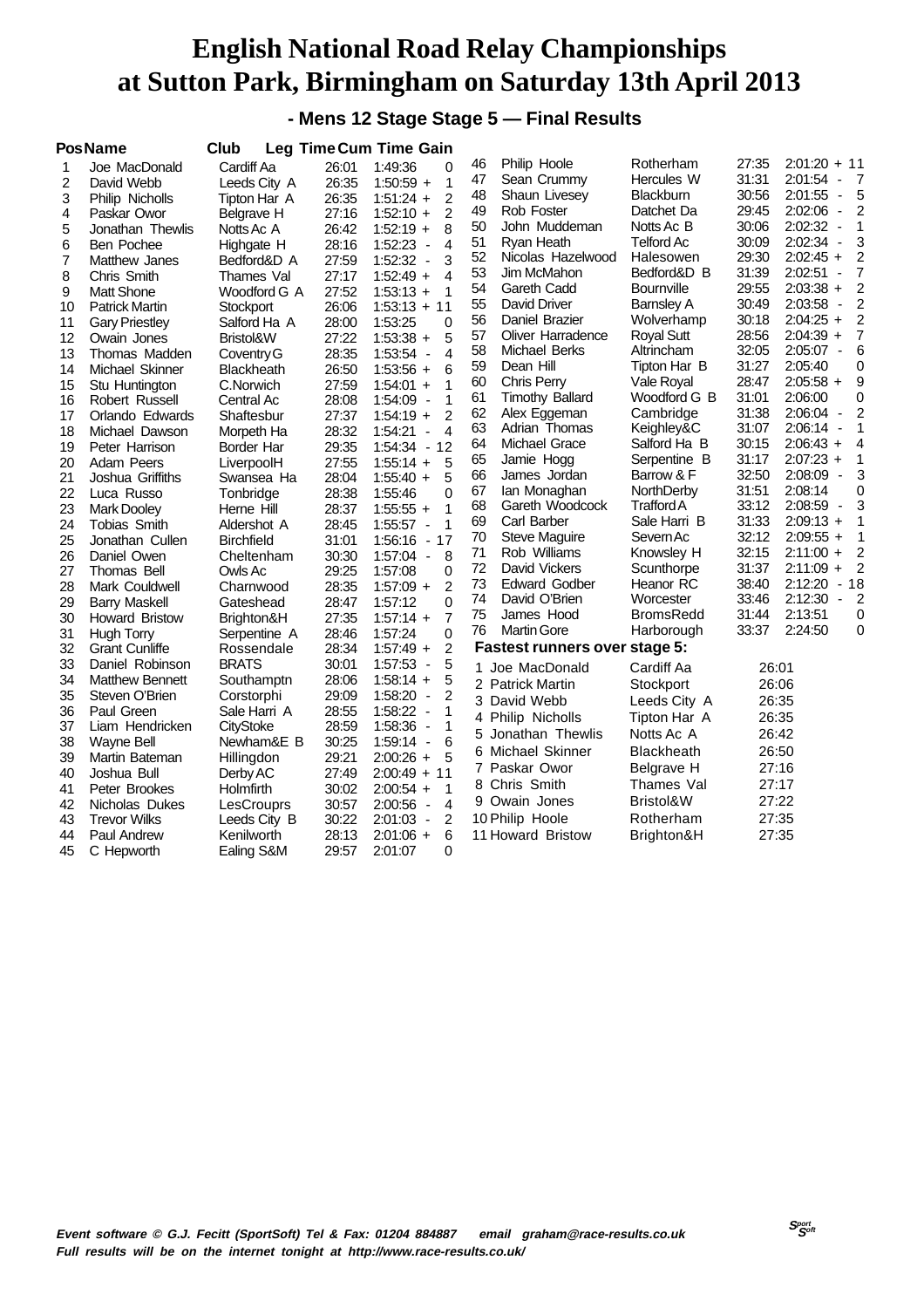#### **- Mens 12 Stage Stage 6 — Final Results**

|    | <b>PosName</b>          | Club              |       | Leg Time Cum Time Gain                   |    |                               |                   |       |                                     |   |
|----|-------------------------|-------------------|-------|------------------------------------------|----|-------------------------------|-------------------|-------|-------------------------------------|---|
| 1  | James Mills             | Cardiff Aa        | 15:33 | 2:05:09<br>0                             | 45 | Mark Cameron                  | Ealing S&M        | 18:02 | 2:19:09                             | 0 |
| 2  | <b>Richard Kay</b>      | Tipton Har A      | 15:08 | $2:06:32 +$<br>1                         | 46 | <b>Mark Turner</b>            | Halesowen         | 16:38 | $2:19:23 +$                         | 6 |
| 3  | Jack Simpson            | Leeds City A      | 15:37 | $2:06:36 -$<br>1                         | 47 | Joseph Booth                  | Derby AC          | 18:36 | 2:19:25 -                           | 7 |
| 4  | Neilson Hall            | Bedford&D A       | 14:34 | 3<br>$2:07:06 +$                         | 48 | Jack Lonsdale                 | <b>Blackburn</b>  | 17:33 | 2:19:28                             | 0 |
| 5  | Matt Blunden            | Notts Ac A        | 15:31 | 2:07:50<br>0                             | 49 | Gordon Barrie                 | Bedford&D B       | 16:51 | $2:19:42 +$                         | 4 |
| 6  | Richard Ward            | Belgrave H        | 16:06 | $2:08:16 -$<br>2                         | 50 | Guiseppe Rivelli              | Datchet Da        | 17:39 | 2:19:45<br>$\overline{\phantom{a}}$ |   |
| 7  | Jonathan Deane          | Highgate H        | 16:07 | $\mathbf{1}$<br>$2:08:30 -$              | 51 | Jonathan Hiorns               | Notts Ac B        | 17:24 | 2:19:56<br>$\overline{\phantom{a}}$ | 1 |
| 8  | Daniel Allport          | Thames Val        | 16:15 | 2:09:04<br>0                             | 52 | Sam Garmson                   | Telford Ac        | 17:35 | 2:20:09 -                           | 1 |
| 9  | Angus Holford           | Woodford G A      | 16:00 | 2:09:13<br>0                             | 53 | Andrew Norman                 | Altrincham        | 15:10 | $2:20:17 +$                         | 5 |
| 10 | David Lockett           | Salford Ha A      | 15:56 | 1<br>$2:09:21 +$                         | 54 | <b>Bradlee Tod</b>            | Bournville        | 17:41 | 2:21:19                             | 0 |
| 11 | Kieran Young            | Bristol&W         | 15:46 | $2:09:24 +$<br>1                         | 55 | Keith Littlewood              | <b>Barnsley A</b> | 17:44 | 2:21:42                             | 0 |
| 12 | Graeme Taylor           | Morpeth Ha        | 15:22 | $2:09:43 +$<br>6                         | 56 | Mark Moore                    | Wolverhamp        | 17:21 | 2:21:46                             | 0 |
| 13 | <b>Oliver Maskell</b>   | C.Norwich         | 15:58 | $2:09:59 +$<br>2                         | 57 | David Nuttall                 | Rotherham         | 20:30 | $2:21:50 - 11$                      |   |
| 14 | Andrew Hood             | Central Ac        | 16:02 | 2<br>$2:10:11 +$                         | 58 | Clive Hackforth               | <b>Royal Sutt</b> | 18:00 | 2:22:39<br>$\overline{\phantom{a}}$ | 1 |
| 15 | <b>Rick Lloyd</b>       | Stockport         | 17:05 | $2:10:18 -$<br>5                         | 59 | Aaron Keene                   | Tipton Har B      | 17:31 | 2:23:11                             | 0 |
| 16 | G Vacharopoulos         | Blackheath        | 16:29 | $2:10:25 -$<br>2                         | 60 | Ben Jones                     | Cambridge         | 17:38 | $2:23:42 +$                         | 2 |
| 17 | Tom Nicholson           | Border Har        | 16:15 | 2<br>$2:10:49 +$                         | 61 | A Castile                     | Salford Ha B      | 17:32 | $2:24:15 +$                         | 3 |
| 18 | C Joslin-Allen          | Tonbridge         | 15:06 | $2:10:52 +$<br>4                         | 62 | Stephen Thompson              | Vale Royal        | 18:34 | $2:24:32 -$                         | 2 |
| 19 | James Trapmore          | Shaftesbur        | 16:36 | 2<br>$2:10:55 -$                         | 63 | James Bleakley                | <b>Trafford A</b> | 15:41 | $2:24:40 +$                         | 5 |
| 20 | Martyn Brunt            | Coventry G        | 17:12 | $2:11:06 -$<br>7                         | 64 | Thomas Sessford               | Keighley&C        | 18:27 | $2:24:41 -$                         |   |
| 21 | Matt Richards           | Swansea Ha        | 16:11 | 0<br>2:11:51                             | 65 | <b>Richard Peel</b>           | Serpentine B      | 17:19 | 2:24:42                             | 0 |
| 22 | Andrew Rooke            | Aldershot A       | 16:08 | 2<br>$2:12:05 +$                         | 66 | Steve Lambert                 | Woodford G B      | 18:52 | $2:24:52 -$                         | 5 |
| 23 | <b>Nick Hardy</b>       | <b>Birchfield</b> | 15:55 | $2:12:11 +$<br>$\overline{2}$            | 67 | Sam Storey                    | Barrow & F        | 17:20 | 2:25:29<br>$\overline{\phantom{a}}$ | 1 |
| 24 | <b>Frederick Groves</b> | LiverpoolH        | 17:02 | $2:12:16 -$<br>4                         | 68 | Daniel Teasel                 | NorthDerby        | 17:38 | $2:25:52 -$                         | 1 |
| 25 | Deron Fagan             | Herne Hill        | 16:47 | $2:12:42 -$<br>2                         | 69 | <b>Paul Barrett</b>           | Sale Harri B      | 18:48 | 2:28:01                             | 0 |
| 26 | James McCarthy          | Brighton&H        | 15:44 | $2:12:58 +$<br>4                         | 70 | Josh Carr                     | Worcester         | 16:05 | $2:28:35 +$                         | 4 |
| 27 | Charlie Hulson          | Sale Harri A      | 14:38 | $2:13:00 +$<br>9                         | 71 | Andy Norman                   | Severn Ac         | 18:47 | 2:28:42<br>$\sim$                   | 1 |
| 28 | Jonathan Barnes         | Cheltenham        | 15:59 | $2:13:03 -$<br>2                         | 72 | Michael Hornsey               | Scunthorpe        | 18:27 | 2:29:36                             | 0 |
| 29 | <b>Martin Makin</b>     | Charnwood         | 16:06 | $2:13:15 -$<br>1                         | 73 | Tim Simpson                   | Heanor RC         | 18:43 | 2:31:03                             | 0 |
| 30 | Cathal Logue            | Serpentine A      | 16:07 | $2:13:31 +$<br>1                         | 74 | <b>Mark Connor</b>            | Knowsley H        | 20:44 | 2:31:44<br>$\overline{\phantom{a}}$ | 3 |
| 31 | Frank Baddick           | Newham&E B        | 14:31 | 7<br>2:13:45 +                           | 75 | lan Keyte                     | <b>BromsRedd</b>  | 18:31 | 2:32:22                             | 0 |
| 32 | David Old               | Gateshead         | 16:45 | $2:13:57 -$<br>3                         | 76 | Tom Ward                      | Harborough        | 19:24 | 2:44:14                             | 0 |
| 33 | Mickey Breen            | Corstorphi        | 16:06 | 2<br>$2:14:26 +$                         |    | Fastest runners over stage 6: |                   |       |                                     |   |
| 34 | <b>Richard Gray</b>     | <b>BRATS</b>      | 17:12 | 1<br>$2:15:05 -$                         |    | 1 Frank Baddick               | Newham&E B        | 14:31 |                                     |   |
| 35 | Carl Platt              | CityStoke         | 16:35 | 2<br>$2:15:11 +$                         |    | 2 Neilson Hall                | Bedford&D A       | 14:34 |                                     |   |
| 36 | Andrew Fell             | Rossendale        | 17:55 | $2:15:44 -$<br>4                         |    | 3 Charlie Hulson              | Sale Harri A      | 14:38 |                                     |   |
| 37 | Russell Osborn          | Southamptn        | 17:42 | $2:15:56 -$<br>3                         |    |                               |                   |       |                                     |   |
| 38 | T Travis-Pollard        | Holmfirth         | 15:39 | 3<br>$2:16:33 +$                         |    | 4 C Joslin-Allen              | Tonbridge         | 15:06 |                                     |   |
| 39 | Neil Towers             | Owls Ac           | 19:25 | $2:16:33 - 12$                           |    | 5 Richard Kay                 | Tipton Har A      | 15:08 |                                     |   |
| 40 | Edward Donovan          | LesCrouprs        | 15:50 | 2<br>$2:16:46 +$                         |    | 6 Andrew Norman               | Altrincham        | 15:10 |                                     |   |
| 41 | <b>Phillip Gould</b>    | Kenilworth        | 15:57 | 3<br>$2:17:03 +$                         |    | 7 Graeme Taylor               | Morpeth Ha        | 15:22 |                                     |   |
| 42 | Carl Yates              | Hillingdon        | 17:05 | 2:17:31<br>3<br>$\overline{\phantom{a}}$ |    | 8 Matt Blunden                | Notts Ac A        | 15:31 |                                     |   |
| 43 | <b>Elliot Cole</b>      | Leeds City B      | 16:43 | 2:17:46<br>0                             |    | 9 James Mills                 | Cardiff Aa        | 15:33 |                                     |   |
| 44 | Philip Glynn            | Hercules W        | 17:01 | $2:18:55 +$<br>3                         |    | 10 Jack Simpson               | Leeds City A      | 15:37 |                                     |   |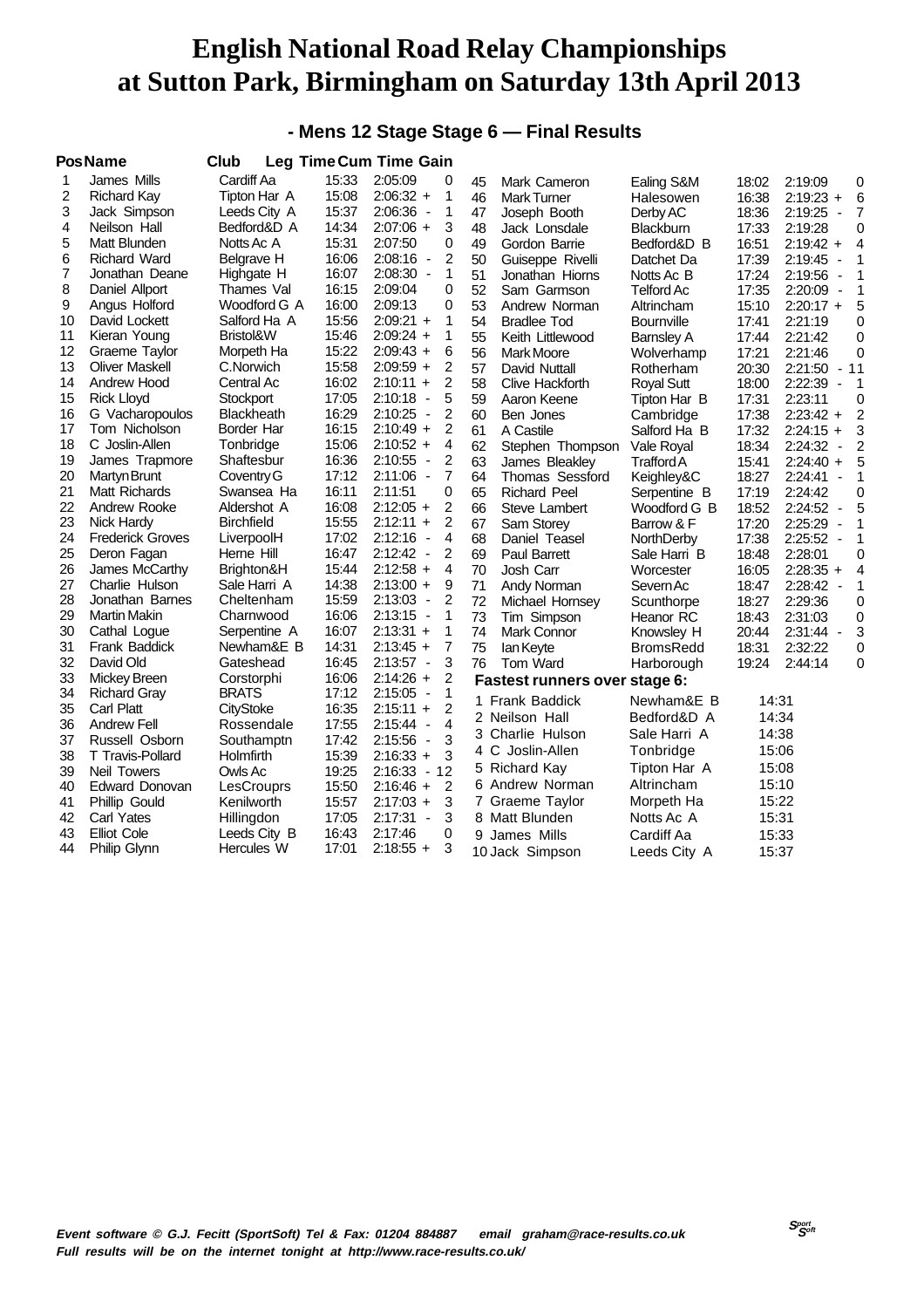#### **- Mens 12 Stage Stage 7 — Final Results**

|          | <b>PosName</b>                      | Club                            |                | <b>Leg Time Cum Time Gain</b>               |    |                               |                   |       |                                     |                |
|----------|-------------------------------------|---------------------------------|----------------|---------------------------------------------|----|-------------------------------|-------------------|-------|-------------------------------------|----------------|
| 1        | Carwyn Jones                        | Cardiff Aa                      | 27:30          | 2:32:39<br>0                                | 44 | Joseph Donkin                 | Halesowen         | 29:57 | $2:49:20 +$                         | 2              |
| 2        | Carl Smith                          | Leeds City A                    | 26:55          | $2:33:31 +$<br>1                            | 45 | Joe Toomey                    | Hercules W        | 30:26 | 2:49:21<br>$\blacksquare$           | 1              |
| 3        | Ben Gamble                          | Tipton Har A                    | 27:15          | $2:33:47 -$<br>1                            | 46 | Chris Bradfield               | Datchet Da        | 29:41 | 2:49:26 +                           | 4              |
| 4        | Lozano Alberto                      | Belgrave H                      | 25:39          | $2:33:55 +$<br>2                            | 47 | <b>Steven Herring</b>         | Bedford&D B       | 30:27 | $2:50:09 +$                         | 2              |
| 5        | Aaron Scott                         | Notts Ac A                      | 27:09          | 2:34:59<br>0                                | 48 | <b>Terah Hooley</b>           | Derby AC          | 31:07 | 2:50:32 -                           | 1              |
| 6        | Jack Goodwin                        | Bedford&D A                     | 28:24          | 2:35:30<br>2<br>$\overline{\phantom{a}}$    | 49 | Matthew Judson                | Notts Ac B        | 30:40 | $2:50:36 +$                         | 2              |
| 7        | Jonathan Taylor                     | Morpeth Ha                      | 26:03          | $2:35:46 +$<br>5                            | 50 | <b>Richard Harris</b>         | Rotherham         | 28:52 | $2:50:42 +$                         | 7              |
| 8        | Joseph Bailey                       | Salford Ha A                    | 27:26          | $2:36:47 +$<br>2                            | 51 | C Collins                     | <b>Bournville</b> | 30:00 | $2:51:19 +$                         | 3              |
| 9        | Robert Bugden                       | Bristol&W                       | 27:25          | 2<br>$2:36:49 +$                            | 52 | Tom Bush                      | Altrincham        | 31:27 | $2:51:44 +$                         | 1              |
| 10       | Andi Jones                          | Stockport                       | 26:40          | 5<br>$2:36:58 +$                            | 53 | Max Wells-Pestell             | Ealing S&M        | 33:10 | 2:52:19 -                           | 8              |
| 11       | <b>Alistair Hay</b>                 | Central Ac                      | 26:59          | $2:37:10 +$<br>3                            | 54 | John Chaplin                  | <b>Blackburn</b>  | 32:52 | 2:52:20<br>$\overline{\phantom{a}}$ | 6              |
| 12       | Tom Beedell                         | Woodford G A                    | 28:12          | $2:37:25 -$<br>3                            | 55 | Michael Vennard               | Vale Royal        | 28:24 | $2:52:56 +$                         | 7              |
| 13       | Ryan McKinlay                       | Highgate H                      | 28:59          | 2:37:29 -<br>6                              | 56 | Tom Holden                    | Tipton Har B      | 29:59 | $2:53:10 +$                         | 3              |
| 14       | <b>Frank Bailey</b>                 | Shaftesbur                      | 26:48          | $2:37:43 +$<br>5                            | 57 | David Tatton                  | Telford Ac        | 33:29 | 2:53:38<br>$\overline{\phantom{a}}$ | 5              |
| 15       | Piers Arnold                        | C.Norwich                       | 27:48          | $2:37:47 -$<br>2                            | 58 | Paolo Tani                    | Wolverhamp        | 31:58 | $2:53:44 -$                         | 2              |
| 16       | <b>Peter Tucker</b>                 | <b>Blackheath</b>               | 27:24          | 2:37:49<br>0                                | 59 | Robert Hughes                 | Salford Ha B      | 29:48 | $2:54:03 +$                         | $\overline{2}$ |
| 17       | <b>Thomas Cox</b>                   | Tonbridge                       | 28:13          | $2:39:05 +$<br>1                            | 60 | Russell Simpson               | <b>Royal Sutt</b> | 31:40 | 2:54:19<br>$\overline{\phantom{a}}$ | $\overline{2}$ |
| 18       | Sean Renfer                         | Thames Val                      | 30:11          | $2:39:15 - 10$                              | 61 | <b>Paul Altree</b>            | <b>Barnsley A</b> | 32:52 | 2:54:34<br>$\overline{\phantom{a}}$ | 6              |
| 19       | Kevin Hull                          | Border Har                      | 28:31          | 2:39:20<br>2<br>$\overline{\phantom{a}}$    | 62 | lain Wood                     | Cambridge         | 31:41 | 2:55:23<br>$\overline{\phantom{a}}$ | 2              |
| 20       | <b>Phillip Matthews</b>             | Swansea Ha                      | 27:53          | $2:39:44 +$<br>1                            | 63 | <b>Richard Milner</b>         | Serpentine B      | 31:07 | $2:55:49 +$                         | 2              |
| 21       | Alistair Smith                      | Coventry G                      | 29:11          | $2:40:17 -$<br>1                            | 64 | Tony Russell                  | Woodford G B      | 31:24 | $2:56:16 +$                         | 2              |
| 22       | Mark Greenwood                      | Aldershot A                     | 28:56          | 2:41:01<br>$\Omega$                         | 65 | <b>Stuart Walton</b>          | Keighley&C        | 32:00 | 2:56:41<br>$\overline{\phantom{a}}$ | 1              |
| 23       | Phillip Tedd                        | Sale Harri A                    | 28:28          | 4<br>$2:41:28 +$                            | 66 | Tim Clayton                   | NorthDerby        | 31:32 | $2:57:24 +$                         | 2              |
| 24       | Joshua Mutch                        | Brighton&H                      | 28:33          | 2<br>$2:41:31 +$                            | 67 | David Hall                    | Worcester         | 30:11 | $2:58:46 +$                         | 3              |
| 25       | Stephen Mears                       | Charnwood                       | 28:50          | $2:42:05 +$<br>4                            | 68 | David Maher                   | <b>Trafford A</b> | 35:11 | 2:59:51<br>$\blacksquare$           | 5              |
| 26       | <b>Richard Dare</b>                 | Cheltenham                      | 29:03          | $2:42:06 +$<br>2                            | 69 | <b>Robert Grant</b>           | Barrow & F        | 34:32 | 3:00:01<br>$\overline{\phantom{a}}$ | 2              |
| 27       | John Kettle                         | Herne Hill                      | 29:49          | 2:42:31<br>$\overline{2}$<br>$\blacksquare$ | 70 | David Marsh                   | Sale Harri B      | 32:21 | 3:00:22<br>$\overline{\phantom{a}}$ | 1              |
| 28       | Ash Chambers                        | LiverpoolH                      | 30:24          | 2:42:40<br>4<br>$\overline{\phantom{a}}$    | 71 | Adam Lloyd                    | <b>BromsRedd</b>  | 29:36 | $3:01:58 +$                         | 4              |
| 29       | <b>Bryan Clark</b>                  | Corstorphi                      | 28:37          | $2:43:03 +$<br>4                            | 72 | <b>Steve Bradley</b>          | Severn Ac         | 33:24 | 3:02:06<br>$\overline{\phantom{a}}$ | 1              |
| 30       | Phil Edge                           | Gateshead                       | 29:14          | $2:43:11 +$<br>2                            | 73 | Mark Clair                    | Knowsley H        | 30:47 | $3:02:31 +$                         | 1              |
| 31       | Yari Fontebasso                     | Serpentine A                    | 30:05          | 2:43:36 -<br>1                              | 74 | Ashley Deeming                | Heanor RC         | 31:36 | 3:02:39<br>$\overline{\phantom{a}}$ | 1              |
| 32       | Dean Richardson                     | CityStoke<br><b>BRATS</b>       | 29:04<br>29:23 | $2:44:15 +$<br>3<br>1                       | 75 | <b>Richard Bugg</b>           | Scunthorpe        | 33:30 | $3:03:06 -$                         | 3              |
| 33<br>34 | <b>Martin Matthews</b>              |                                 | 29:15          | $2:44:28 +$<br>2                            | 76 | Adam Brooks                   | Harborough        | 33:26 | 3:17:40                             | 0              |
| 35       | Joseph Kelly                        | Rossendale<br><b>Birchfield</b> | 33:22          | $2:44:59 +$<br>$2:45:33 - 12$               |    | Fastest runners over stage 7: |                   |       |                                     |                |
| 36       | Rob Deakin                          |                                 | 28:11          | $2:45:57 +$<br>7                            |    | 1 Lozano Alberto              | Belgrave H        | 25:39 |                                     |                |
| 37       | Fergus Meade<br><b>Edward Baber</b> | Leeds City B<br>Southamptn      | 30:27          | 2:46:23<br>$\Omega$                         |    | 2 Jonathan Taylor             | Morpeth Ha        | 26:03 |                                     |                |
| 38       | Stuart Hopkins                      | Kenilworth                      | 29:23          | $2:46:26 +$<br>3                            |    | 3 Andi Jones                  | Stockport         | 26:40 |                                     |                |
| 39       | lan Grime                           | Newham&E B                      | 32:51          | $2:46:36 -$<br>8                            |    | 4 Frank Bailey                | Shaftesbur        | 26:48 |                                     |                |
| 40       | Paul Miles                          | Owls Ac                         | 30:40          | $2:47:13 -$<br>1                            |    | 5 Carl Smith                  | Leeds City A      | 26:55 |                                     |                |
| 41       | Scott Smith                         | Holmfirth                       | 31:17          | 2:47:50 -<br>3                              |    | 6 Alistair Hay                | Central Ac        | 26:59 |                                     |                |
| 42       | Alun Jones                          | LesCrouprs                      | 32:06          | 2:48:52 -<br>2                              |    | 7 Aaron Scott                 | Notts Ac A        | 27:09 |                                     |                |
| 43       | James Manley                        | Hillingdon                      | 31:31          | $2:49:02 -$<br>1                            |    | 8 Ben Gamble                  | Tipton Har A      | 27:15 |                                     |                |
|          |                                     |                                 |                |                                             |    | 9 Peter Tucker                | Blackheath        | 27:24 |                                     |                |
|          |                                     |                                 |                |                                             |    |                               |                   |       |                                     |                |
|          |                                     |                                 |                |                                             |    | 10 Robert Bugden              | Bristol&W         | 27:25 |                                     |                |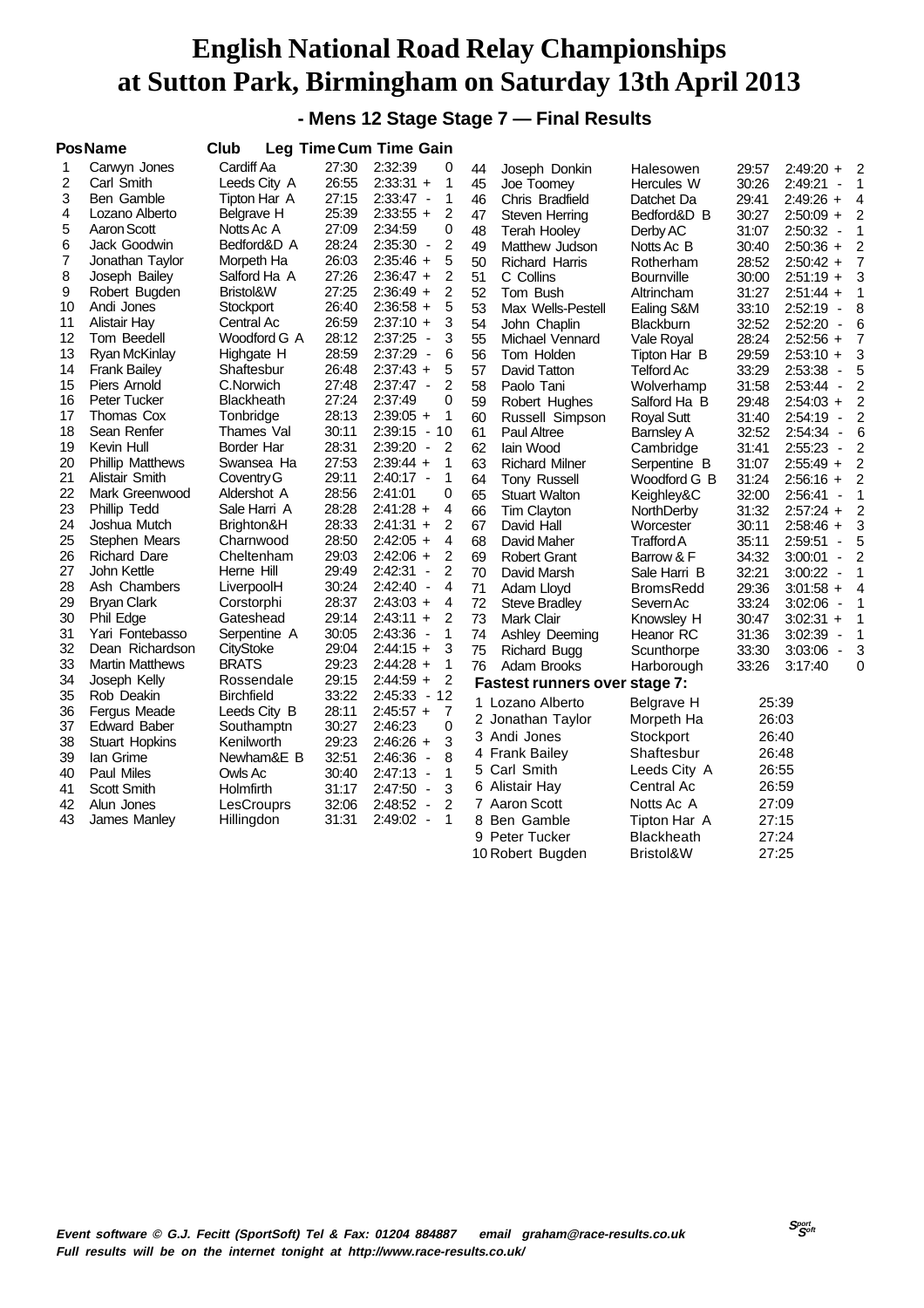#### **- Mens 12 Stage Stage 8 — Final Results**

|          | <b>PosName</b>                   | <b>Club</b>               |                | Leg Time Cum Time Gain              |                |    |                               |                   |       |                                     |   |
|----------|----------------------------------|---------------------------|----------------|-------------------------------------|----------------|----|-------------------------------|-------------------|-------|-------------------------------------|---|
| 1        | Kristopher Gauson                | Belgrave H                | 14:20          | $2:48:15 +$                         | 3              | 46 | Dean Burch                    | Hillingdon        | 19:25 | $3:08:27 -$                         | 3 |
| 2        | Nick Hooker                      | Leeds City A              | 14:48          | 2:48:19                             | 0              | 47 | <b>Llwyd Griffiths</b>        | Derby AC          | 18:00 | $3:08:32 +$                         | 1 |
| 3        | <b>Matthew Edwards</b>           | Cardiff Aa                | 16:01          | 2:48:40 -                           | 2              | 48 | Douglas Orr                   | Datchet Da        | 19:22 | $3:08:48 -$                         | 2 |
| 4        | <b>Steve Brooks</b>              | Tipton Har A              | 15:38          | $2:49:25 -$                         | 1              | 49 | John McKeon                   | <b>Bournville</b> | 17:39 | $3:08:58 +$                         | 2 |
| 5        | <b>Stuart Spencer</b>            | Notts Ac A                | 14:51          | 2:49:50                             | 0              | 50 | Mike Hager                    | Tipton Har B      | 16:52 | $3:10:02 +$                         | 6 |
| 6        | Matt Leach                       | Bedford&D A               | 15:19          | 2:50:49                             | 0              | 51 | <b>Martin Shelley</b>         | Ealing S&M        | 17:48 | $3:10:07 +$                         | 2 |
| 7        | Neil Wilkinson                   | Morpeth Ha                | 15:59          | 2:51:45                             | 0              | 52 | <b>Stuart Heaton</b>          | Altrincham        | 18:30 | 3:10:14                             | 0 |
| 8        | William Christofi                | Bristol&W                 | 15:16          | $2:52:05 +$                         | 1              | 53 | lan Grindley                  | Wolverhamp        | 17:00 | $3:10:44 +$                         | 5 |
| 9        | Daniel McGrath                   | Salford Ha A              | 15:38          | $2:52:25 -$                         | 1              | 54 | <b>Matthew Asbridge</b>       | Rotherham         | 20:07 | 3:10:49<br>$\overline{\phantom{a}}$ | 4 |
| 10       | Jordan Donnelly                  | Woodford G A              | 15:24          | $2:52:49 +$                         | 2              | 55 | Philip Leybourne              | Salford Ha B      | 16:49 | $3:10:52 +$                         | 4 |
| 11       | Brahma Pochee                    | Highgate H                | 16:10          | $2:53:39 +$                         | 2              | 56 | Simon Corker                  | <b>Royal Sutt</b> | 17:12 | $3:11:31 +$                         | 4 |
| 12       | Dean Matkin                      | Stockport                 | 16:56          | 2:53:54<br>$\overline{\phantom{a}}$ | $\overline{2}$ | 57 | Stephen Reid                  | Telford Ac        | 17:55 | 3:11:33                             | 0 |
| 13       | Zachary Randall                  | Shaftesbur                | 16:32          | $2:54:15 +$                         | 1              | 58 | Scott Bamber                  | Vale Royal        | 18:59 | 3:11:55<br>$\sim$                   | 3 |
| 14       | Chris McHardy                    | Central Ac                | 17:10          | 2:54:20<br>$\overline{\phantom{a}}$ | 3              | 59 | <b>Richard Taylor</b>         | <b>Blackburn</b>  | 20:02 | 3:12:22<br>$\overline{\phantom{a}}$ | 5 |
| 15       | Sean Watson                      | C.Norwich                 | 16:35          | 2:54:22                             | 0              | 60 | Steven Darby                  | <b>Barnsley A</b> | 17:49 | $3:12:23 +$                         | 1 |
| 16       | Harry Paton                      | Tonbridge                 | 16:05          | $2:55:10 +$                         | 1              | 61 | Istvan Jacso                  | Cambridge         | 17:02 | $3:12:25 +$                         |   |
| 17       | Ross Braden                      | Blackheath                | 17:30          | 2:55:19 -                           | 1              | 62 | Alec Laing                    | Serpentine B      | 17:52 | $3:13:41 +$                         | 1 |
| 18       | Paul Heaphy                      | Thames Val                | 16:23          | 2:55:38                             | 0              | 63 | Joe Everitt                   | Woodford G B      | 17:39 | $3:13:55 +$                         | 1 |
| 19       | <b>Timothy Orr</b>               | Border Har                | 16:50          | 2:56:10                             | 0              | 64 | <b>Kyle Kilbey</b>            | Keighley&C        | 17:44 | $3:14:25 +$                         | 1 |
| 20       | Gavin Hill                       | Sale Harri A              | 15:01          | $2:56:29 +$                         | 3              | 65 | Dominic Coyle                 | Trafford A        | 16:16 | $3:16:07 +$                         | 3 |
| 21       | Paul Tobin                       | Swansea Ha                | 17:01          | 2:56:45<br>$\overline{\phantom{a}}$ | 1              | 66 | <b>Steve Bennett</b>          | NorthDerby        | 18:55 | 3:16:19                             | 0 |
| 22       | James Parrott                    | Coventry G                | 16:42          | 2:56:59<br>$\overline{\phantom{a}}$ | 1              | 67 | Nick Hitchings                | Worcester         | 18:47 | 3:17:33                             | 0 |
| 23       | David Mulvee                     | Herne Hill                | 14:55          | $2:57:26 +$                         | 4              | 68 | Peter O'Neill                 | Sale Harri B      | 18:09 | $3:18:31 +$                         | 2 |
| 24       | <b>Zared Hale</b>                | Brighton&H                | 16:24          | 2:57:55                             | 0              | 69 | Sean Bowden                   | <b>BromsRedd</b>  | 16:53 | $3:18:51 +$                         | 2 |
| 25       | Jeremy Bradley                   | Cheltenham                | 15:56          | $2:58:02 +$                         | 1              | 70 | lan Sadler                    | Barrow & F        | 19:37 | 3:19:38<br>$\sim$                   | 1 |
| 26       | Calum McKenzie                   | Corstorphi                | 15:51          | $2:58:54 +$                         | 3              | 71 | lan Smith                     | Severn Ac         | 18:57 | $3:21:03 +$                         |   |
| 27       | Andrew Conway                    | Aldershot A               | 18:07          | 2:59:08<br>$\overline{\phantom{a}}$ | 5              | 72 | Dave Connor                   | Knowsley H        | 18:39 | $3:21:10 +$                         | 1 |
| 28       | Alistair Parkin                  | Charnwood                 | 17:09          | 2:59:14<br>$\overline{\phantom{a}}$ | 3              | 73 | <b>Paul Mercer</b>            | Heanor RC         | 19:40 | $3:22:19 +$                         | 1 |
| 29       | S Wynne-Williams                 | LiverpoolH                | 16:37          | $2:59:17 -$                         | 1              | 74 | Michael Hemmings              | Scunthorpe        | 19:13 | $3:22:19 +$                         | 1 |
| 30       | Will Green                       | Serpentine A              | 15:46          | $2:59:22 +$                         | 1              | 75 | <b>Bob Allsopp</b>            | Harborough        | 21:05 | $3:38:45 +$                         | 1 |
| 31       | James Porteous                   | Gateshead                 | 16:32          | 2:59:43 -                           | 1              |    | Fastest runners over stage 8: |                   |       |                                     |   |
| 32       | David Sheldon                    | CityStoke                 | 15:52          | 3:00:07                             | 0              |    | 1 Kristopher Gauson           | Belgrave H        | 14:20 |                                     |   |
| 33       | Ben Clarson                      | <b>BRATS</b>              | 16:51          | 3:01:19                             | 0              |    | 2 Nick Hooker                 | Leeds City A      | 14:48 |                                     |   |
| 34       | Camron Wood                      | <b>Birchfield</b>         | 16:17          | $3:01:50 +$                         | 1              |    | 3 Stuart Spencer              | Notts Ac A        | 14:51 |                                     |   |
| 35       | Leon Foster                      | Leeds City B              | 16:14          | $3:02:11 +$                         | $\mathbf{1}$   | 4  | David Mulvee                  | Herne Hill        | 14:55 |                                     |   |
| 36       | <b>Elliott Wylie</b>             | Rossendale                | 17:26          | $3:02:25 -$                         | $\overline{2}$ |    | 5 Gavin Hill                  | Sale Harri A      | 15:01 |                                     |   |
| 37       | Martin Johnson                   | Southamptn                | 16:22          | 3:02:45                             | $\Omega$       | 6  | William Christofi             | Bristol&W         | 15:16 |                                     |   |
| 38       | Pete Matthews                    | Kenilworth                | 18:07          | 3:04:33                             | 0              |    | 7 Matt Leach                  | Bedford&D A       | 15:19 |                                     |   |
| 39       | Carl Voisey                      | Owls Ac                   | 18:16          | $3:05:29 +$                         | 1              |    |                               |                   |       |                                     |   |
| 40       | Simon Findlay                    | Holmfirth                 | 18:02          | $3:05:52 +$                         | 1<br>3         | 8  | Jordan Donnelly               | Woodford G A      | 15:24 |                                     |   |
| 41       | Sam Crutchley                    | Halesowen                 | 16:49          | $3:06:09 +$                         |                |    | 9 Daniel McGrath              | Salford Ha A      | 15:38 |                                     |   |
| 42       | <b>Matthew Parkes</b>            | LesCrouprs                | 18:06          | 3:06:58                             | 0<br>4         |    | 10 Steve Brooks               | Tipton Har A      | 15:38 |                                     |   |
| 43<br>44 | Alan Metcalfe<br>Joseph Coleshaw | Bedford&D B<br>Notts Ac B | 17:04<br>16:59 | $3:07:13 +$<br>$3:07:35 +$          | 5              |    |                               |                   |       |                                     |   |
| 45       | <b>Stewart Bond</b>              | Hercules W                | 18:48          | 3:08:09                             | 0              |    |                               |                   |       |                                     |   |
|          |                                  |                           |                |                                     |                |    |                               |                   |       |                                     |   |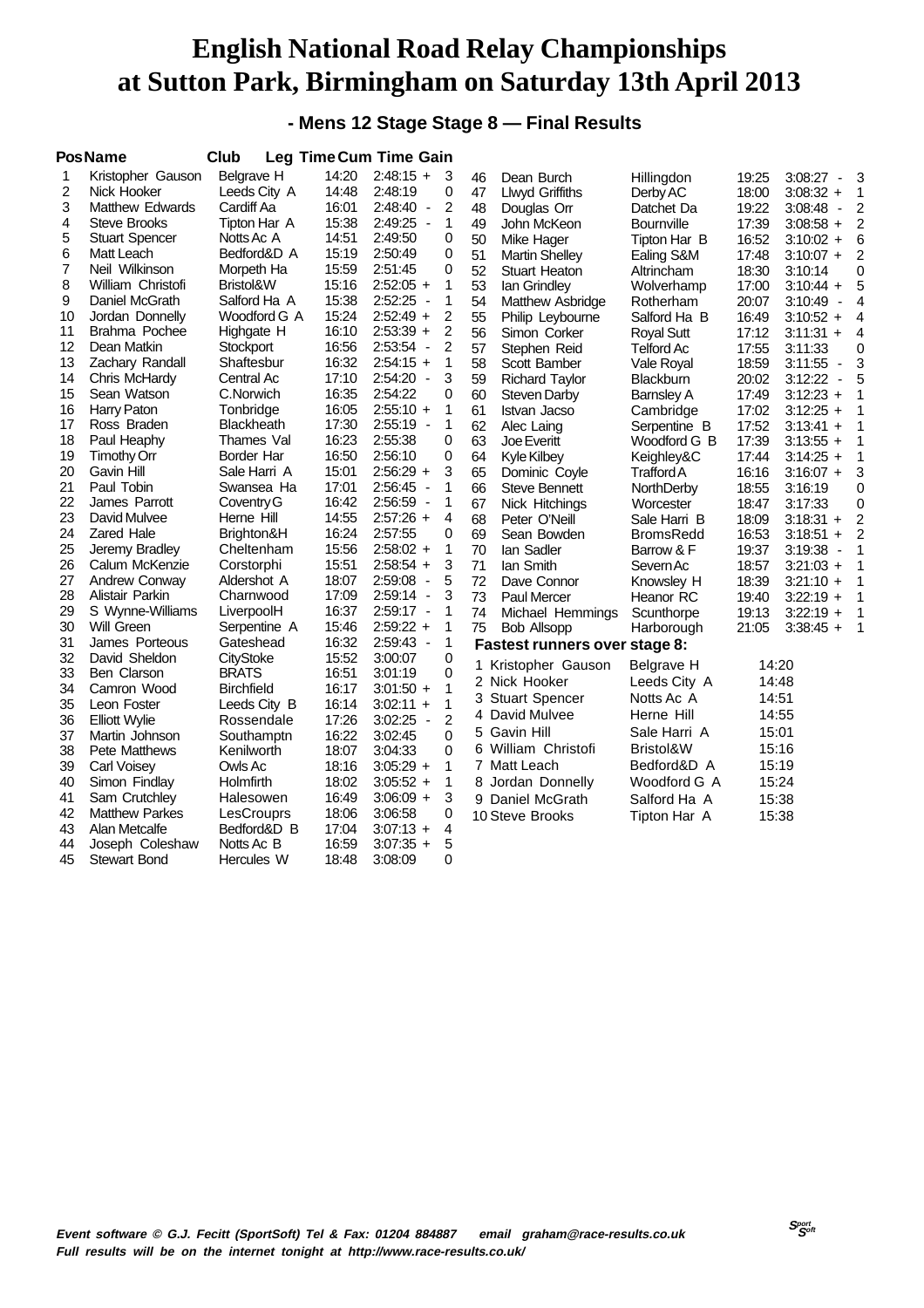#### **- Mens 12 Stage Stage 9 — Final Results**

|                | <b>PosName</b>                | Club              |       | Leg Time Cum Time Gain              |          |    |                                      |                   |       |                                     |   |
|----------------|-------------------------------|-------------------|-------|-------------------------------------|----------|----|--------------------------------------|-------------------|-------|-------------------------------------|---|
| 1              | <b>Philip Wicks</b>           | Belgrave H        | 26:29 | 3:14:44                             | $\Omega$ | 45 | Michael Buntin                       | Tipton Har B      | 30:03 | $3:40:05 +$                         | 5 |
| 2              | <b>Alan Buckley</b>           | Leeds City A      | 27:03 | 3:15:22                             | 0        | 46 | Richard Wilson                       | Derby AC          | 31:47 | $3:40:19 +$                         | 1 |
| 3              | Kevin Seaward                 | Cardiff Aa        | 27:25 | 3:16:05                             | 0        | 47 | Aidan Johnson                        | Rotherham         | 29:32 | $3:40:21 +$                         | 7 |
| 4              | Alastair Watson               | Notts Ac A        | 27:02 | $3:16:52 +$                         | 1        | 48 | Sam Chatwin                          | Bournville        | 31:40 | $3:40:38 +$                         | 1 |
| 5              | William MacKay                | Bedford&D A       | 27:55 | $3:18:44 +$                         | 1        | 49 | Alex Urban                           | Hercules W        | 33:29 | 3:41:38<br>$\overline{\phantom{a}}$ | 4 |
| 6              | Oz Ellis                      | Tipton Har A      | 29:58 | 3:19:23 -                           | 2        | 50 | Andrew Norton                        | Notts Ac B        | 34:24 | $3:41:59 -$                         | 6 |
| $\overline{7}$ | Lewis Timmins                 | Morpeth Ha        | 27:47 | 3:19:32                             | 0        | 51 | Angelo John                          | Ealing S&M        | 32:22 | 3:42:29                             | 0 |
| 8              | <b>Philip Wylie</b>           | Bristol&W         | 27:29 | 3:19:34                             | 0        | 52 | Simon Connell                        | Hillingdon        | 34:09 | 3:42:36<br>$\overline{\phantom{a}}$ | 6 |
| 9              | Stuart Robinson               | Salford Ha A      | 28:31 | 3:20:56                             | 0        | 53 | Graeme Grindrod                      | Salford Ha B      | 31:57 | $3:42:49 +$                         | 2 |
| 10             | Michael Callegari             | Shaftesbur        | 27:01 | $3:21:16 +$                         | 3        | 54 | Steven Renny                         | Altrincham        | 32:44 | 3:42:58<br>$\overline{\phantom{a}}$ | 2 |
| 11             | John Newsom                   | Central Ac        | 27:04 | $3:21:24 +$                         | 3        | 55 | Zack Bamber                          | Vale Royal        | 31:37 | $3:43:32 +$                         | 3 |
| 12             | <b>Scott Overall</b>          | <b>Blackheath</b> | 26:18 | $3:21:37 +$                         | 5        | 56 | Simon Calrow                         | Wolverhamp        | 32:52 | $3:43:36 -$                         | 3 |
| 13             | Harold Wyber                  | Woodford G A      | 29:17 | $3:22:06 -$                         | 3        | 57 | Daniel Young                         | Telford Ac        | 32:42 | 3:44:15                             | 0 |
| 14             | <b>Richard Scott</b>          | Highgate H        | 28:39 | $3:22:18 -$                         | 3        | 58 | <b>Tony Hinchley</b>                 | <b>Royal Sutt</b> | 33:18 | $3:44:49 -$                         | 2 |
| 15             | Luke Allen                    | C.Norwich         | 29:05 | 3:23:27                             | 0        | 59 | C Davies                             | Blackburn         | 32:28 | 3:44:50                             | 0 |
| 16             | Michael Sawrey                | Stockport         | 29:43 | $3:23:37 -$                         | 4        | 60 | Andy Robbins                         | Serpentine B      | 31:24 | $3:45:05 +$                         | 2 |
| 17             | Ben Cole                      | Tonbridge         | 28:39 | $3:23:49 -$                         | 1        | 61 | Shaun Dimelow                        | Barnsley A        | 32:47 | $3:45:10 -$                         |   |
| 18             | Daniel Clarke                 | Coventry G        | 28:44 | $3:25:43 +$                         | 4        | 62 | <b>Gareth Cavell</b>                 | Woodford G B      | 31:30 | $3:45:25 +$                         | 1 |
| 19             | Ross MacDonald                | Swansea Ha        | 29:00 | $3:25:45 +$                         | 2        | 63 | Neil Carrington                      | Cambridge         | 34:08 | 3:46:33<br>$\overline{\phantom{a}}$ | 2 |
| 20             | John Mason                    | Border Har        | 29:46 | 3:25:56<br>$\overline{\phantom{a}}$ | 1        | 64 | Lee Morris                           | NorthDerby        | 30:30 | $3:46:49 +$                         | 2 |
| 21             | Peter Scannell                | Thames Val        | 30:30 | $3:26:08 -$                         | 3        | 65 | <b>Mark Knowles</b>                  | Keighley&C        | 33:08 | 3:47:33<br>$\overline{\phantom{a}}$ | 1 |
| 22             | Jeff Cunningham               | Herne Hill        | 28:57 | $3:26:23 +$                         | 1        | 66 | John Howe                            | Trafford A        | 31:38 | 3:47:45 -                           | 1 |
| 23             | Douglas Selman                | Corstorphi        | 27:31 | $3:26:25 +$                         | 3        | 67 | Mark Hill                            | Worcester         | 32:12 | 3:49:45                             | 0 |
| 24             | <b>Ben Russell</b>            | LiverpoolH        | 27:38 | $3:26:55 +$                         | 5        | 68 | Nicholas Whittle                     | Sale Harri B      | 31:59 | 3:50:30                             | 0 |
| 25             | <b>Matthew Bristow</b>        | Brighton&H        | 29:28 | $3:27:23 -$                         | 1        | 69 | Joe Smith                            | BromsRedd         | 32:15 | 3:51:06                             | 0 |
| 26             | <b>Andrew VanKints</b>        | Cheltenham        | 29:36 | $3:27:38 -$                         | 1        | 70 | Simon Stanway                        | Barrow & F        | 33:08 | 3:52:46                             | 0 |
| 27             | <b>Rick Weston</b>            | Serpentine A      | 28:25 | $3:27:47 +$                         | 3        | 71 | Marc Jacques                         | Knowsley H        | 32:39 | $3:53:49 +$                         | 1 |
| 28             | Dan Whittaker                 | Sale Harri A      | 31:55 | $3:28:24 -$                         | 8        | 72 | Stephen Ashmore                      | Heanor RC         | 31:59 | $3:54:18 +$                         | 1 |
| 29             | D Chesser                     | Gateshead         | 29:15 | $3:28:58 +$                         | 2        | 73 | Nick Shpylka                         | Scunthorpe        | 33:54 | $3:56:13 +$                         | 1 |
| 30             | <b>Grant Burnett</b>          | Aldershot A       | 29:51 | 3:28:59 -                           | 3        | 74 | William Clapp                        | Harborough        | 32:18 | $4:11:03 +$                         | 1 |
| 31             | Oliver Langford               | CityStoke         | 29:24 | $3:29:31 +$                         | 1        |    | <b>Fastest runners over stage 9:</b> |                   |       |                                     |   |
| 32             | Tom Lupton                    | Charnwood         | 30:30 | 3:29:44<br>$\overline{\phantom{a}}$ | 4        |    | 1 Scott Overall                      | Blackheath        | 26:18 |                                     |   |
| 33             | Adam Osborne                  | Leeds City B      | 28:36 | $3:30:47 +$                         | 2        |    | 2 Philip Wicks                       | Belgrave H        | 26:29 |                                     |   |
| 34             | Peter Dimbleby                | <b>Birchfield</b> | 30:35 | 3:32:25                             | 0        |    | 3 Michael Callegari                  | Shaftesbur        | 27:01 |                                     |   |
| 35             | A Dalton-O'Reilly             | Rossendale        | 30:35 | $3:33:00 +$                         | 1        | 4  | Alastair Watson                      | Notts Ac A        | 27:02 |                                     |   |
| 36             | Robin Biles                   | <b>BRATS</b>      | 31:43 | $3:33:02 -$                         | 3        |    |                                      |                   | 27:03 |                                     |   |
| 37             | Graham Fisher                 | Southamptn        | 30:31 | 3:33:16                             | 0        |    | 5 Alan Buckley                       | Leeds City A      |       |                                     |   |
| 38             | Chris McCarthy                | Kenilworth        | 29:36 | 3:34:09                             | 0        | 6. | John Newsom                          | Central Ac        | 27:04 |                                     |   |
| 39             | Simon Allen                   | Owls Ac           | 29:31 | 3:35:00                             | 0        |    | 7 Kevin Seaward                      | Cardiff Aa        | 27:25 |                                     |   |
| 40             | James Baird                   | Halesowen         | 30:07 | $3:36:16 +$                         | 1        | 8  | Philip Wylie                         | Bristol&W         | 27:29 |                                     |   |
| 41             | Craig Boggon                  | Holmfirth         | 30:50 | $3:36:42 -$                         | 1        |    | 9 Douglas Selman                     | Corstorphi        | 27:31 |                                     |   |
| 42             | <b>Robert Sage</b>            | LesCrouprs        | 30:07 | 3:37:05                             | 0        |    | 10 Ben Russell                       | LiverpoolH        | 27:38 |                                     |   |
| 43             | Craig Emmerson                | Bedford&D B       | 31:43 | 3:38:56                             | 0        |    |                                      |                   |       |                                     |   |
| 44             | Guy Richard Bowles Datchet Da |                   | 31:06 | $3:39:54 +$                         | 4        |    |                                      |                   |       |                                     |   |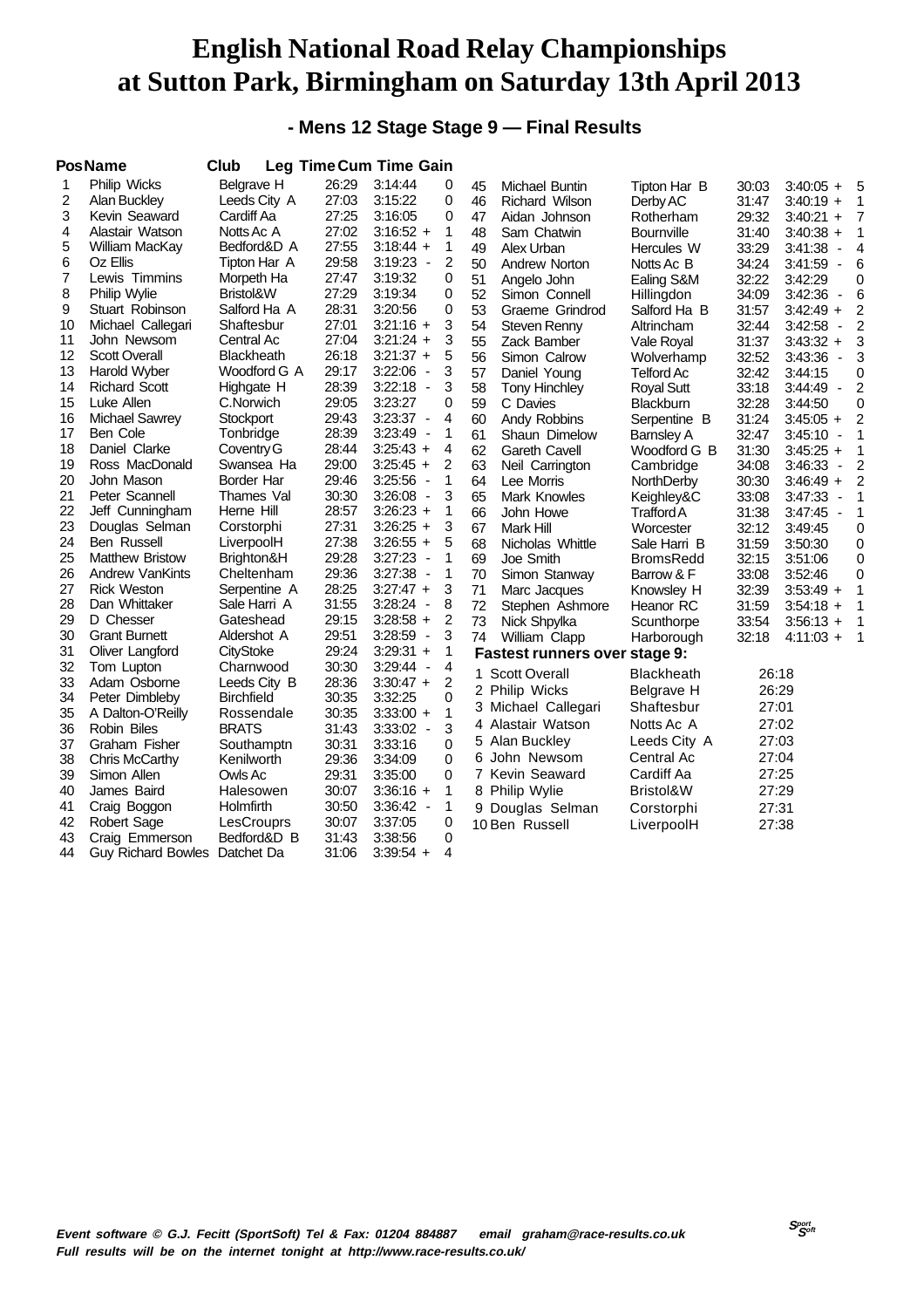#### **- Mens 12 Stage Stage 10 — Final Results**

|                | <b>PosName</b>                          | Club                   |                | <b>Leg Time Cum Time Gain</b>       |                |    |                                |                   |       |                                     |                |
|----------------|-----------------------------------------|------------------------|----------------|-------------------------------------|----------------|----|--------------------------------|-------------------|-------|-------------------------------------|----------------|
| 1              | Michael Williams                        | Leeds City A           | 15:13          | $3:30:35 +$                         | 1              | 45 | <b>Adrian Sell</b>             | Datchet Da        | 17:35 | 3:57:29<br>$\overline{\phantom{a}}$ | - 1            |
| $\overline{2}$ | William Cockerell                       | Belgrave H             | 15:53          | $3:30:37 -$                         | 1              | 46 | Andrew Warburton               | Notts Ac B        | 16:30 | $3:58:29 +$                         | $\overline{4}$ |
| 3              | Nathaniel Lane                          | Cardiff Aa             | 15:37          | 3:31:42                             | 0              | 47 | James Lloyd                    | Derby AC          | 18:12 | 3:58:31<br>$\blacksquare$           | $\mathbf{1}$   |
| 4              | <b>Tom Bailey</b>                       | Notts Ac A             | 15:30          | 3:32:22                             | 0              | 48 | Chris Harlan-Marks             | <b>Bournville</b> | 18:11 | 3:58:49                             | 0              |
| 5              | Josh Lunn                               | Bedford&D A            | 15:22          | 3:34:06                             | 0              | 49 | Nigel Brookes                  | Rotherham         | 18:38 | 3:58:59<br>$\overline{\phantom{a}}$ | $\overline{2}$ |
| 6              | Adam Speake                             | Bristol&W              | 15:41          | $3:35:15 +$                         | 2              | 50 | Glyn Billington                | Salford Ha B      | 16:14 | $3:59:03 +$                         | 3              |
| 7              | Liam Roberts                            | Tipton Har A           | 16:04          | 3:35:27<br>$\overline{\phantom{a}}$ | 1              | 51 | Benjamin Palmer                | Hercules W        | 17:36 | $3:59:14 -$                         | 2              |
| 8              | Mick Thomsen                            | Morpeth Ha             | 16:49          | 3:36:21<br>$\blacksquare$           | 1              | 52 | Duncan Wilson                  | Altrincham        | 18:16 | $4:01:14 +$                         | $\overline{2}$ |
| 9              | Cameron Milne                           | Central Ac             | 15:06          | $3:36:30 +$                         | 2              | 53 | <b>Tony Grant</b>              | Hillingdon        | 19:50 | 4:02:26<br>$\overline{\phantom{a}}$ | 1              |
| 10             | Josh Tighe                              | Salford Ha A           | 15:58          | $3:36:54 -$                         | 1              | 54 | Jamie Thomason                 | Wolverhamp        | 18:51 | $4:02:27 +$                         | 2              |
| 11             | <b>Bertie Powell</b>                    | Woodford G A           | 15:22          | $3:37:28 +$                         | 2              | 55 | David Liddall                  | <b>Royal Sutt</b> | 17:42 | $4:02:31 +$                         | 3              |
| 12             | Anthony Jackson                         | Shaftesbur             | 16:15          | 3:37:31<br>$\blacksquare$           | 2              | 56 | loan llie                      | <b>Telford Ac</b> | 18:20 | $4:02:35 +$                         | 1              |
| 13             | David McKinlay                          | Blackheath             | 16:34          | 3:38:11<br>$\overline{\phantom{a}}$ | 1              | 57 | A Anzai-Jackson                | Ealing S&M        | 20:21 | 4:02:50<br>$\overline{\phantom{a}}$ | 6              |
| 14             | Stephen Whiting                         | Highgate H             | 16:03          | 3:38:21                             | 0              | 58 | John Broom                     | <b>Barnsley A</b> | 17:44 | $4:02:54 +$                         | 3              |
| 15             | James Berehowskyj C.Norwich             |                        | 16:14          | 3:39:41                             | 0              | 59 | David Evans                    | Serpentine B      | 17:58 | $4:03:03 +$                         | 1              |
| 16             | Jordan Littlehales                      | Stockport              | 16:21          | 3:39:58                             | 0              | 60 | <b>Richard Park</b>            | Cambridge         | 17:05 | $4:03:38 +$                         | 3              |
| 17             | Alex Howard                             | Tonbridge              | 16:18          | 3:40:07                             | 0              | 61 | Tom Annable                    | Vale Royal        | 20:14 | 4:03:46 -                           | 6              |
| 18             | Mark Haskett                            | Thames Val             | 15:19          | $3:41:27 +$                         | 3              | 62 | Liam Fidler                    | NorthDerby        | 17:17 | $4:04:06 +$                         | 2              |
| 19             | Scott Pilkington                        | Corstorphi             | 15:29          | $3:41:54 +$                         | 4              | 63 | <b>Robert Quantrell</b>        | Woodford G B      | 19:28 | 4:04:53<br>$\overline{\phantom{a}}$ | $\mathbf{1}$   |
| 20             | Mohammed Ismail                         | Herne Hill             | 15:55          | $3:42:18 +$                         | 2              | 64 | Rob Shaw                       | Keighley&C        | 17:22 | $4:04:55 +$                         | 1              |
| 21             | Craig Gundersen                         | LiverpoolH             | 15:27          | $3:42:22 +$                         | 3              | 65 | Pascal Fard                    | <b>Trafford A</b> | 17:35 | $4:05:20 +$                         | 1              |
| 22             | Afan Humphreys                          | Swansea Ha             | 16:40          | 3:42:25<br>$\overline{\phantom{a}}$ | 3              | 66 | John Cookson                   | Blackburn         | 20:33 | 4:05:23<br>$\overline{\phantom{a}}$ | $\overline{7}$ |
| 23             | Graham Millican                         | <b>Border Har</b>      | 16:55          | 3:42:51<br>$\overline{\phantom{a}}$ | 3              | 67 | David Rich                     | Sale Harri B      | 16:39 | $4:07:09 +$                         | 1              |
| 24             | <b>Stuart Baird</b>                     | Coventry G             | 17:33          | 3:43:16<br>$\overline{\phantom{a}}$ | 6              | 68 | <b>Clive Dent</b>              | <b>BromsRedd</b>  | 17:42 | $4:08:48 +$                         | 1              |
| 25             | James Miller                            | Cheltenham             | 15:56          | $3:43:34 +$                         | 1              | 69 | David Waldron                  | Worcester         | 20:02 | 4:09:47 -                           | $\overline{2}$ |
| 26             | Ryan Worland                            | Sale Harri A           | 15:20          | $3:43:44 +$                         | $\overline{2}$ | 70 | Marty Christian                | Knowsley H        | 18:12 | $4:12:01 +$                         | 1              |
| 27             | Tim Lunnon                              | Brighton&H             | 16:35          | 3:43:58<br>$\overline{\phantom{a}}$ | $\overline{2}$ | 71 | Chris Snaith                   | Barrow & F        | 19:55 | 4:12:41<br>$\overline{\phantom{a}}$ | 1              |
| 28             | Hendrik Zietsman                        | Serpentine A           | 16:38          | 3:44:25<br>$\overline{\phantom{a}}$ | 1              | 72 | Garry Cooper                   | Heanor RC         | 19:12 | 4:13:30                             | 0              |
| 29             | <b>Tad Dicker</b>                       | Aldershot A            | 16:31          | $3:45:30 +$                         | 1              | 73 | N Turner-Henke                 | Harborough        | 20:45 | $4:31:48 +$                         | 1              |
| 30<br>31       | Kevin Connolly<br>Dave Bratt            | Gateshead              | 16:45<br>16:33 | $3:45:43 -$<br>3:46:04              | 1<br>0         |    | Fastest runners over stage 10: |                   |       |                                     |                |
| 32             | <b>Matthew Law</b>                      | CityStoke<br>Charnwood | 16:48          | 3:46:32                             | $\mathbf 0$    |    | 1 Cameron Milne                | Central Ac        | 15:06 |                                     |                |
| 33             | Sean Cotter                             | Leeds City B           | 16:46          | 3:47:33                             | 0              |    | 2 Michael Williams             | Leeds City A      | 15:13 |                                     |                |
| 34             | Jonathan Goringe                        | <b>Birchfield</b>      | 17:16          | 3:49:41                             | 0              |    | 3 Mark Haskett                 | Thames Val        | 15:19 |                                     |                |
| 35             | Gareth Klepacz                          | Southamptn             | 16:44          | $3:50:00 +$                         | 2              |    | 4 Ryan Worland                 | Sale Harri A      | 15:20 |                                     |                |
| 36             | Kevin McMillan                          | <b>BRATS</b>           | 17:13          | 3:50:15                             | $\Omega$       |    | 5 Bertie Powell                | Woodford G A      | 15:22 |                                     |                |
| 37             | Thomas Rudman                           | Rossendale             | 17:27          | $3:50:27 -$                         | $\overline{2}$ |    | 6 Josh Lunn                    | Bedford&D A       | 15:22 |                                     |                |
| 38             | Jake Boat                               | Owls Ac                | 15:40          | $3:50:40 +$                         | 1              |    | 7 Craig Gundersen              | LiverpoolH        | 15:27 |                                     |                |
| 39             | <b>Warren Bell</b>                      | Kenilworth             | 18:23          | $3:52:32 -$                         | 1              |    | 8 Scott Pilkington             | Corstorphi        | 15:29 |                                     |                |
| 40             |                                         | Halesowen              | 17:23          | 3:53:39                             | $\Omega$       |    |                                |                   |       |                                     |                |
| 41             | R Cadwallader<br><b>Matthew Hopkins</b> | LesCrouprs             | 17:56          | $3:55:01 +$                         | 1              |    | 9 Tom Bailey                   | Notts Ac A        | 15:30 |                                     |                |
| 42             | Daniel Bradford                         | Bedford&D B            | 16:17          | $3:55:13 +$                         | 1              |    | 10 Nathaniel Lane              | Cardiff Aa        | 15:37 |                                     |                |
| 43             | Stephen Rimmer                          | Holmfirth              | 19:03          | 3:55:45<br>÷,                       | 2              |    |                                |                   |       |                                     |                |
| 44             | Paul Rogers                             | Tipton Har B           | 17:02          | $3:57:07 +$                         | 1              |    |                                |                   |       |                                     |                |
|                |                                         |                        |                |                                     |                |    |                                |                   |       |                                     |                |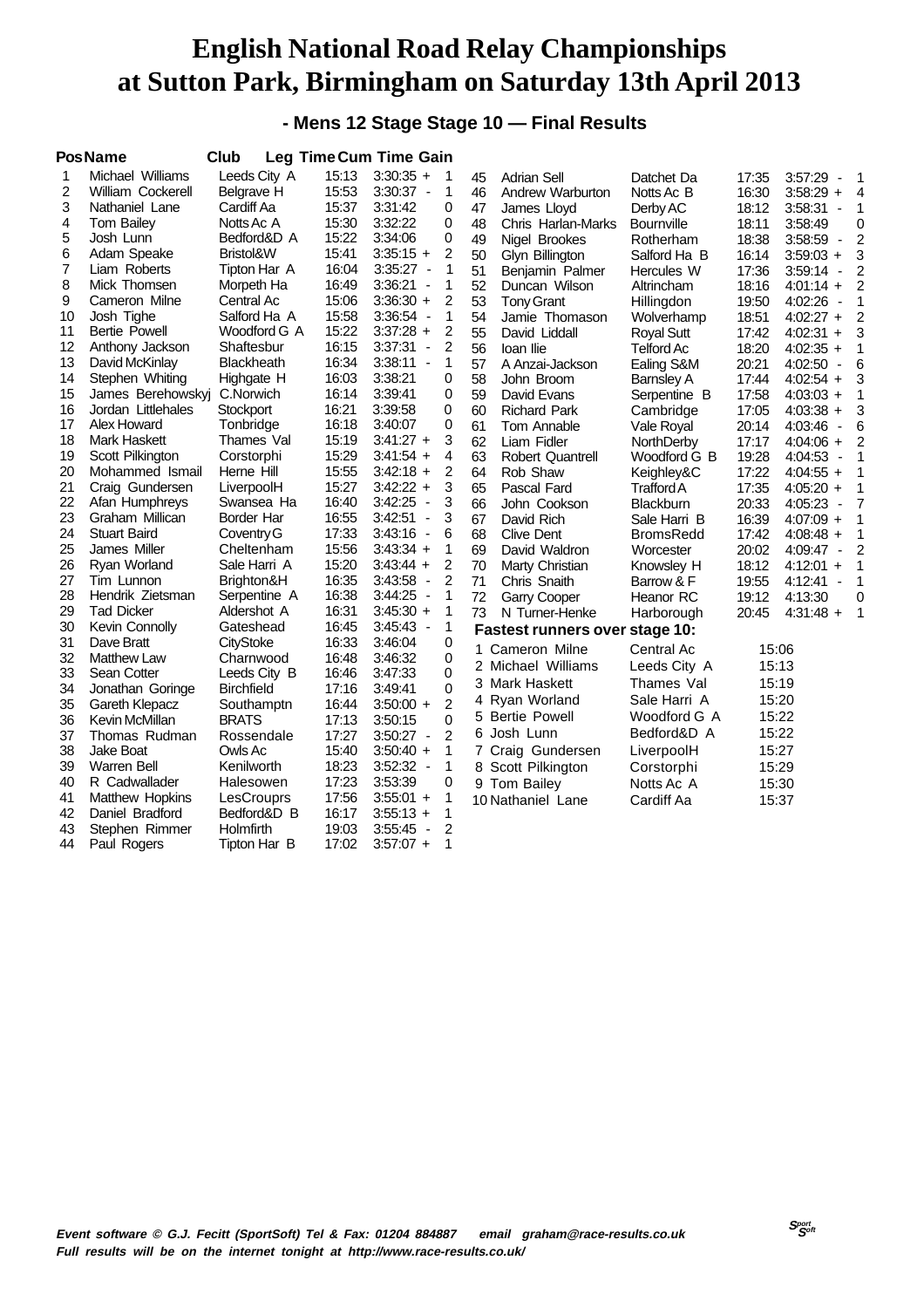#### **- Mens 12 Stage Stage 11 — Final Results**

|                | <b>PosName</b>                  | Club              |       | <b>Leg Time Cum Time Gain</b>       |                |    |                                       |                   |       |                                             |  |
|----------------|---------------------------------|-------------------|-------|-------------------------------------|----------------|----|---------------------------------------|-------------------|-------|---------------------------------------------|--|
| 1              | James Kelly                     | Belgrave H        | 26:51 | $3:57:28 +$                         | $\overline{1}$ | 44 | <b>Kyle Craib</b>                     | Rotherham         | 29:28 | $4:28:27 +$<br>5                            |  |
| $\overline{c}$ | Simon Deakin                    | Leeds City A      | 27:36 | 3:58:11<br>$\overline{\phantom{a}}$ | 1              | 45 | James Samson                          | Datchet Da        | 31:08 | 4:28:37<br>0                                |  |
| 3              | Michael Kallenberg              | Cardiff Aa        | 28:21 | 4:00:03                             | 0              | 46 | James Davis                           | Hercules W        | 29:49 | $4:29:03 +$<br>5                            |  |
| 4              | <b>Kevin Farrow</b>             | Notts Ac A        | 27:58 | 4:00:20                             | 0              | 47 | Adam Fozzard                          | Derby AC          | 31:00 | 4:29:31<br>0                                |  |
| 5              | John Eves                       | Bedford&D A       | 27:53 | 4:01:59                             | 0              | 48 | Richard Darling                       | Notts Ac B        | 31:11 | 4:29:40<br>2<br>$\overline{\phantom{a}}$    |  |
| 6              | Oliver Mott                     | Bristol&W         | 27:59 | 4:03:14                             | 0              | 49 | David Hudson                          | Salford Ha B      | 30:45 | 1<br>$4:29:48 +$                            |  |
| 7              | Ross Houston                    | Central Ac        | 27:04 | $4:03:34 +$                         | $\overline{2}$ | 50 | Sean Rose                             | Bournville        | 31:05 | $\overline{2}$<br>4:29:54 -                 |  |
| 8              | Daniel Beier                    | Tipton Har A      | 28:37 | 4:04:04<br>$\blacksquare$           | 1              | 51 | Jonathan Hunt                         | Tipton Har B      | 34:52 | $\overline{7}$<br>4:31:59<br>$\blacksquare$ |  |
| 9              | Ross Floyd                      | Morpeth Ha        | 28:34 | 4:04:55<br>$\overline{\phantom{a}}$ | 1              | 52 | Chris Shelton                         | NorthDerby        | 28:36 | $4:32:42 + 10$                              |  |
| 10             | <b>Martyn Cryer</b>             | Woodford G A      | 27:32 | $4:05:00 +$                         | 1              | 53 | Gavin Felten                          | <b>Barnsley A</b> | 30:25 | $4:33:19 +$<br>5                            |  |
| 11             | Thomas Cornthwaite Salford Ha A |                   | 28:14 | 4:05:08<br>$\overline{\phantom{a}}$ | 1              | 54 | <b>Adrian Fuller</b>                  | Altrincham        | 32:13 | $4:33:27 -$<br>$\overline{2}$               |  |
| 12             | Henry Dodwell                   | Highgate H        | 28:27 | $4:06:48 +$                         | $\overline{2}$ | 55 | James Toddington                      | Wolverhamp        | 31:08 | 4:33:35 -<br>1                              |  |
| 13             | Daniel Davies                   | Shaftesbur        | 29:22 | 4:06:53<br>$\overline{\phantom{a}}$ | 1              | 56 | Alan Pritchard                        | Cambridge         | 30:19 | $4:33:57 +$<br>4                            |  |
| 14             | Daniel Bradley                  | Tonbridge         | 28:18 | $4:08:25 +$                         | 3              | 57 | Paul Leppard                          | Hillingdon        | 32:44 | $4:35:10 -$<br>$\overline{4}$               |  |
| 15             | <b>Rick Ward</b>                | C.Norwich         | 28:50 | 4:08:31                             | 0              | 58 | David Long                            | <b>Royal Sutt</b> | 32:58 | 4:35:29 -<br>3                              |  |
| 16             | Fintan Parkinson                | <b>Blackheath</b> | 30:55 | 4:09:06<br>$\overline{\phantom{a}}$ | 3              | 59 | Christopher Loftus                    | Keighley&C        | 30:44 | $4:35:39 +$<br>5                            |  |
| 17             | J Scott-Buccleuch               | Stockport         | 29:11 | 4:09:09<br>$\overline{\phantom{a}}$ | 1              | 60 | Shepherd Chris                        | Woodford G B      | 31:03 | $4:35:56 +$<br>3                            |  |
| 18             | <b>Michael Crawley</b>          | Corstorphi        | 27:31 | $4:09:25 +$                         | 1              | 61 | Mark Delahunty                        | Ealing S&M        | 33:23 | 4:36:13<br>4<br>$\overline{\phantom{a}}$    |  |
| 19             | Sullivan Smith                  | Swansea Ha        | 27:50 | $4:10:15 +$                         | 3              | 62 | Chris Barnes                          | <b>Blackburn</b>  | 30:58 | $4:36:21 +$<br>4                            |  |
| 20             | James Fooks-Bale                | Herne Hill        | 29:05 | 4:11:23                             | 0              | 63 | <b>Ashley Slater</b>                  | <b>Telford Ac</b> | 34:39 | $4:37:14 -$<br>7                            |  |
| 21             | Stephen Norris                  | Thames Val        | 30:07 | 4:11:34<br>$\overline{\phantom{a}}$ | 3              | 64 | Fraser Johnson                        | Serpentine B      | 34:43 | 5<br>4:37:46<br>$\overline{\phantom{a}}$    |  |
| 22             | <b>Harvey Speed</b>             | Coventry G        | 28:25 | $4:11:41 +$                         | 2              | 65 | Alex Bradford                         | Sale Harri B      | 32:17 | $4:39:26 +$<br>2                            |  |
| 23             | Laurie Luscombe                 | LiverpoolH        | 29:59 | 4:12:21<br>$\overline{\phantom{a}}$ | 2              | 66 | Edward Hickling                       | Trafford A        | 37:07 | 4:42:27 -<br>1                              |  |
| 24             | Joe Morwood                     | Aldershot A       | 27:40 | $4:13:10 +$                         | 5              | 67 | Stefan Sternkopf                      | Worcester         | 33:06 | 2<br>$4:42:53 +$                            |  |
| 25             | Julian Wilkie                   | Cheltenham        | 29:51 | 4:13:25                             | 0              | 68 | <b>Jack Atkins</b>                    | Knowsley H        | 32:39 | $4:44:40 +$<br>2                            |  |
| 26             | <b>Richard Phillips</b>         | Serpentine A      | 29:24 | $4:13:49 +$                         | $\overline{c}$ | 69 | Nathan Bone                           | <b>BromsRedd</b>  | 36:20 | 1<br>4:45:08 -                              |  |
| 27             | George Thompson                 | <b>Border Har</b> | 31:11 | 4:14:02<br>$\overline{\phantom{a}}$ | $\overline{4}$ | 70 | Jonathan Benson                       | Barrow & F        | 35:29 | 1<br>$4:48:10 +$                            |  |
| 28             | Niall Robinson                  | Brighton&H        | 30:56 | $4:14:54 -$                         | 1              | 71 | Jon Curtis                            | Heanor RC         | 37:39 | $4:51:09 +$<br>$\mathbf 1$                  |  |
| 29             | <b>Robert Flannery</b>          | Sale Harri A      | 31:57 | 4:15:41<br>$\overline{\phantom{a}}$ | 3              | 72 | James Griffiths                       | Vale Royal        | 47:33 | $4:51:19 - 11$                              |  |
| 30             | Harry Lupton                    | Charnwood         | 29:17 | $4:15:49 +$                         | 2              | 73 | Sean Fenwick                          | Harborough        | 29:53 | 5:01:41<br>0                                |  |
| 31             | <b>Martin Slater</b>            | Gateshead         | 30:27 | 4:16:10<br>$\overline{\phantom{a}}$ | 1              |    | <b>Fastest runners over stage 11:</b> |                   |       |                                             |  |
| 32             | Dan Harris                      | <b>CityStoke</b>  | 30:55 | 4:16:59 -                           | 1              | 1  | James Kelly                           | Belgrave H        | 26:51 |                                             |  |
| 33             | Peter Branney                   | Leeds City B      | 29:45 | 4:17:18                             | 0              |    | 2 Ross Houston                        | Central Ac        | 27:04 |                                             |  |
| 34             | Josh Norman                     | Owls Ac           | 28:07 | $4:18:47 +$                         | 4              |    | 3 Michael Crawley                     | Corstorphi        | 27:31 |                                             |  |
| 35             | <b>MikeMorley</b>               | <b>Birchfield</b> | 30:37 | $4:20:18 -$                         | 1              |    |                                       | Woodford G A      | 27:32 |                                             |  |
| 36             | <b>Tim Carter</b>               | <b>BRATS</b>      | 31:04 | 4:21:19                             | 0              |    | 4 Martyn Cryer                        |                   |       |                                             |  |
| 37             | Michael Tanner                  | Southamptn        | 31:36 | 4:21:36<br>$\overline{\phantom{a}}$ | $\overline{2}$ |    | 5 Simon Deakin                        | Leeds City A      | 27:36 |                                             |  |
| 38             | Daniel Walsh                    | Rossendale        | 32:58 | 4:23:25<br>$\overline{\phantom{a}}$ | 1              |    | 6 Joe Morwood                         | Aldershot A       | 27:40 |                                             |  |
| 39             | Tom Kenderdine                  | Halesowen         | 30:33 | $4:24:12 +$                         | 1              |    | 7 Sullivan Smith                      | Swansea Ha        | 27:50 |                                             |  |
| 40             | <b>Phil Cook</b>                | LesCrouprs        | 29:56 | $4:24:57 +$                         | 1              |    | 8 John Eves                           | Bedford&D A       | 27:53 |                                             |  |
| 41             | Charlie Palmer                  | Bedford&D B       | 30:05 | $4:25:18 +$                         | 1              |    | 9 Kevin Farrow                        | Notts Ac A        | 27:58 |                                             |  |
| 42             | <b>Martin Dorrill</b>           | Kenilworth        | 33:22 | 4:25:54 -                           | 3              |    | 10 Oliver Mott                        | Bristol&W         | 27:59 |                                             |  |
| 43             | Julian Rose                     | Holmfirth         | 31:37 | 4:27:22                             | 0              |    |                                       |                   |       |                                             |  |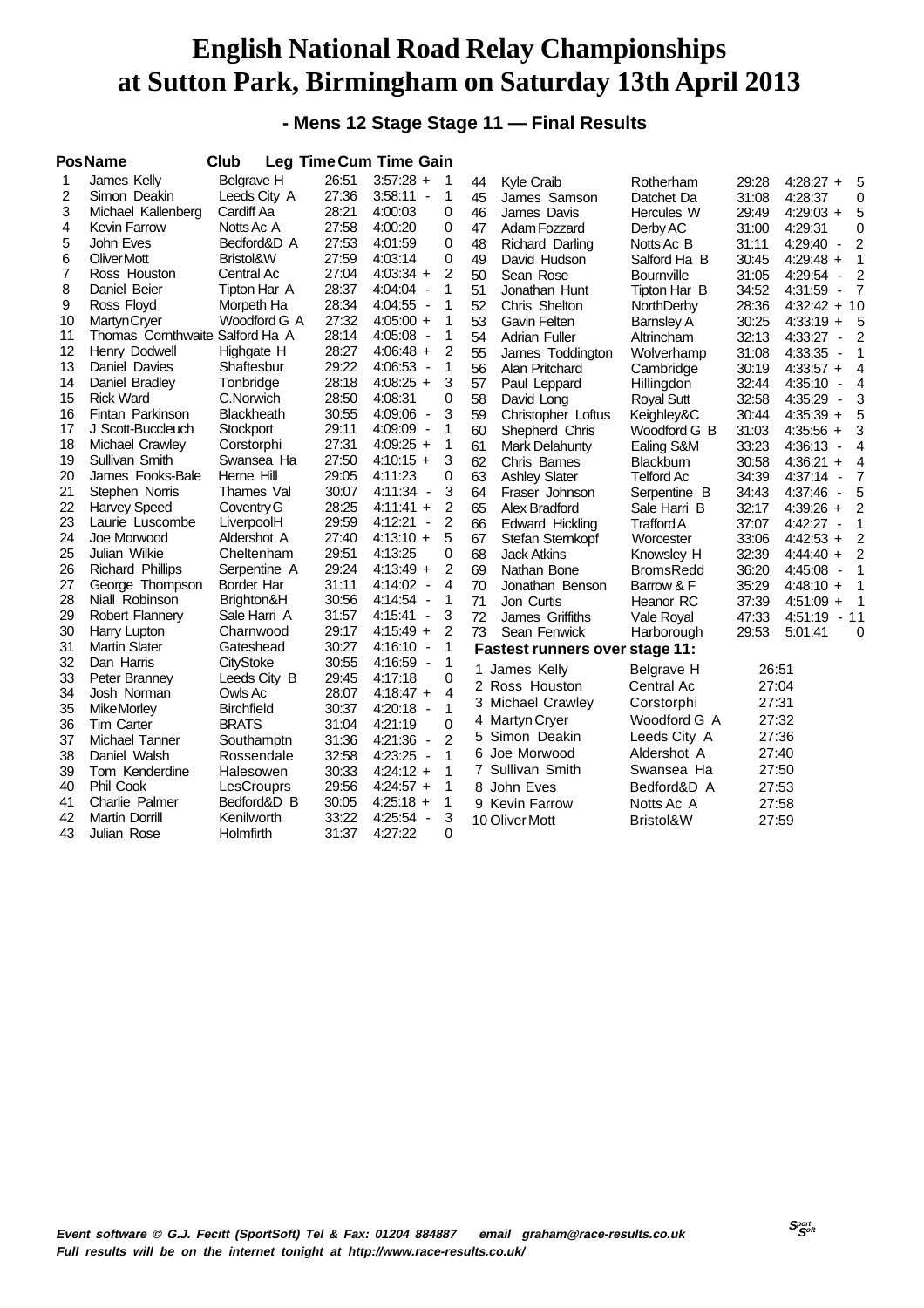#### **- Mens 12 Stage Stage 12 — Final Results**

|    | <b>PosName</b>           | Club              |       | <b>Leg Time Cum Time Gain</b>       |                |    |                                 |                   |       |                                     |                |
|----|--------------------------|-------------------|-------|-------------------------------------|----------------|----|---------------------------------|-------------------|-------|-------------------------------------|----------------|
| 1  | Neil Speaight            | Belgrave H        | 15:26 | 4:12:54                             | 0              | 42 | Philip Jones                    | Datchet Da        | 18:02 | $4:46:39 +$                         | 3              |
| 2  | Joe Townsend             | Leeds City A      | 14:59 | 4:13:10                             | $\Omega$       | 43 | Brandon Holroyd                 | Holmfirth         | 19:17 | 4:46:39                             | 0              |
| 3  | James Thie               | Cardiff Aa        | 14:52 | 4:14:55                             | $\Omega$       | 44 | <b>Philip West</b>              | Salford Ha B      | 17:02 | $4:46:50 +$                         | 5              |
| 4  | <b>Thomas Gayle</b>      | Notts Ac A        | 15:36 | 4:15:56                             | 0              | 45 | lan Stevens                     | Derby AC          | 17:30 | $4:47:01 +$                         | 2              |
| 5  | Daniel Dalmedo           | Bedford&D A       | 15:12 | 4:17:11                             | 0              | 46 | <b>Terry Eastwood</b>           | Rotherham         | 19:03 | 4:47:30<br>$\overline{\phantom{a}}$ | 2              |
| 6  | Michael Wright           | Central Ac        | 15:31 | $4:19:05 +$                         | $\mathbf{1}$   | 47 | lan Pegler                      | Hercules W        | 18:32 | 4:47:35 -                           | 1              |
| 7  | Angus MacLean            | Bristol&W         | 16:08 | $4:19:22 -$                         | 1              | 48 | Nev Watson                      | Tipton Har B      | 16:31 | $4:48:30 +$                         | 3              |
| 8  | Nigel Stirk              | Tipton Har A      | 15:36 | 4:19:40                             | 0              | 49 | Paul Gorman                     | <b>Bournville</b> | 19:14 | $4:49:08 +$                         | 1              |
| 9  | Ryan Stephenson          | Morpeth Ha        | 15:02 | 4:19:57                             | 0              | 50 | <b>Steven Penney</b>            | NorthDerby        | 16:37 | $4:49:19 +$                         | 2              |
| 10 | Gavin Lewis              | Woodford G A      | 15:27 | 4:20:27                             | 0              | 51 | David Brooksbank                | <b>Barnsley A</b> | 17:20 | $4:50:39 +$                         | $\overline{2}$ |
| 11 | <b>Matthew Shaw</b>      | Salford Ha A      | 15:24 | 4:20:32                             | 0              | 52 | Javier DeEsteban                | Cambridge         | 17:00 | $4:50:57 +$                         | $\overline{4}$ |
| 12 | Peter Downie             | Highgate H        | 15:42 | 4:22:30                             | 0              | 53 | Steven Cunningham Wolverhamp    |                   | 17:37 | $4:51:12 +$                         | 2              |
| 13 | Steven Vernon            | Stockport         | 14:40 | $4:23:49 +$                         | $\overline{4}$ | 54 | Nick Burke                      | Altrincham        | 17:53 | 4:51:20                             | 0              |
| 14 | Ronan Breen              | Shaftesbur        | 17:38 | 4:24:31<br>$\overline{\phantom{a}}$ | 1              | 55 | <b>Blayne Pick</b>              | Notts Ac B        | 22:14 | 4:51:54 -                           | $\overline{7}$ |
| 15 | Cameron Knapp            | Tonbridge         | 16:16 | 4:24:41<br>$\overline{\phantom{a}}$ | 1              | 56 | Jason Steel                     | Hillingdon        | 17:57 | $4:53:07 +$                         | 1              |
| 16 | <b>Andrew Christy</b>    | Corstorphi        | 15:26 | $4:24:51 +$                         | 2              | 57 | Andrew Hardaker                 | Keighley&C        | 18:02 | $4:53:41 +$                         | 2              |
| 17 | Jordan Ali               | C.Norwich         | 16:35 | $4:25:06 -$                         | 2              | 58 | Luke Nicholas                   | Ealing S&M        | 17:59 | $4:54:12 +$                         | 3              |
| 18 | Marc Hobbs               | Swansea Ha        | 15:04 | $4:25:19 +$                         | 1              | 59 | <b>Matthew Stenson</b>          | <b>Royal Sutt</b> | 19:03 | 4:54:32 -                           | 1              |
| 19 | Danny Brewer             | <b>Blackheath</b> | 16:56 | $4:26:02 -$                         | 3              | 60 | <b>Peter Plant</b>              | <b>Telford Ac</b> | 17:39 | $4:54:53 +$                         | 3              |
| 20 | <b>Jack Villette</b>     | Coventry G        | 16:11 | $4:27:52 +$                         | 2              | 61 | Stephane Schneider Serpentine B |                   | 17:55 | $4:55:41 +$                         | 3              |
| 21 | <b>Basil Wallace</b>     | Herne Hill        | 16:53 | $4:28:16 -$                         | 1              | 62 | Tim Kennedy                     | Sale Harri B      | 20:29 | $4:59:55 +$                         | 3              |
| 22 | Mark Keeley              | LiverpoolH        | 16:21 | $4:28:42 +$                         | 1              | 63 | Laurie Hart                     | Worcester         | 19:07 | $5:02:00 +$                         | 4              |
| 23 | Simon Baptist            | Thames Val        | 17:55 | 4:29:29<br>$\overline{\phantom{a}}$ | 2              | 64 | Craig Wheeler                   | Trafford A        | 20:26 | $5:02:53 +$                         | 2              |
| 24 | <b>Marc Fallows</b>      | Cheltenham        | 16:09 | $4:29:34 +$                         | 1              | 65 | Jamie Dancyger                  | <b>BromsRedd</b>  | 18:04 | $5:03:12 +$                         | 4              |
| 25 | <b>Richard Batchelor</b> | Aldershot A       | 16:40 | 4:29:50 -                           | 1              | 66 | P Cunningham                    | Knowsley H        | 20:17 | $5:04:57 +$                         | 2              |
| 26 | <b>Andrew Reeves</b>     | Serpentine A      | 16:31 | 4:30:20                             | 0              | 67 | Peter Willacy                   | Barrow & F        | 19:11 | $5:07:21 +$                         | 3              |
| 27 | <b>Gareth Melvin</b>     | <b>Border Har</b> | 17:14 | 4:31:16                             | 0              | 68 | Stephen Wardle                  | Heanor RC         | 21:28 | $5:12:37 +$                         | 3              |
| 28 | Dean Hardman             | Sale Harri A      | 16:41 | $4:32:22 +$                         | 1              | 69 | Mark Cherry                     | Harborough        | 17:25 | $5:19:06 +$                         | 4              |
| 29 | Chris Mallinson          | Brighton&H        | 17:42 | 4:32:36 -                           | 1              |    | Fastest runners over stage 12:  |                   |       |                                     |                |
| 30 | Michael Kingsbury        | Charnwood         | 17:16 | 4:33:05                             | 0              |    | 1 Steven Vernon                 | Stockport         | 14:40 |                                     |                |
| 31 | <b>Steven Medd</b>       | Gateshead         | 17:12 | 4:33:22                             | $\Omega$       |    | 2 James Thie                    | Cardiff Aa        | 14:52 |                                     |                |
| 32 | Darren Washington        | CityStoke         | 18:16 | 4:35:15                             | 0              |    | 3 Joe Townsend                  | Leeds City A      | 14:59 |                                     |                |
| 33 | Lewis Smart              | Owls Ac           | 16:48 | $4:35:35 +$                         | 1              |    | 4 Ryan Stephenson               |                   |       |                                     |                |
| 34 | Philip Townsend          | Leeds City B      | 20:06 | 4:37:24 -                           | 1              |    |                                 | Morpeth Ha        | 15:02 |                                     |                |
| 35 | Michael Read             | Southamptn        | 16:03 | $4:37:39 +$                         | $\overline{2}$ |    | 5 Marc Hobbs                    | Swansea Ha        | 15:04 |                                     |                |
| 36 | Steve Edmonds            | <b>Birchfield</b> | 18:13 | 4:38:31<br>$\overline{a}$           | 1              |    | 6 Daniel Dalmedo                | Bedford&D A       | 15:12 |                                     |                |
| 37 | David McNeil             | <b>BRATS</b>      | 17:25 | 4:38:44 -                           | 1              |    | 7 Matthew Shaw                  | Salford Ha A      | 15:24 |                                     |                |
| 38 | Joseph Moores            | Rossendale        | 15:39 | 4:39:04                             | 0              |    | 8 Neil Speaight                 | Belgrave H        | 15:26 |                                     |                |
| 39 | Mark Hadley              | Halesowen         | 16:34 | 4:40:46                             | 0              |    | 9 Andrew Christy                | Corstorphi        | 15:26 |                                     |                |
| 40 | James Black              | Bedford&D B       | 18:01 | $4:43:19 +$                         | 1              |    | 10 Gavin Lewis                  | Woodford G A      | 15:27 |                                     |                |
| 41 | David Ramus              | Kenilworth        | 17:58 | $4:43:52 +$                         | 1              |    |                                 |                   |       |                                     |                |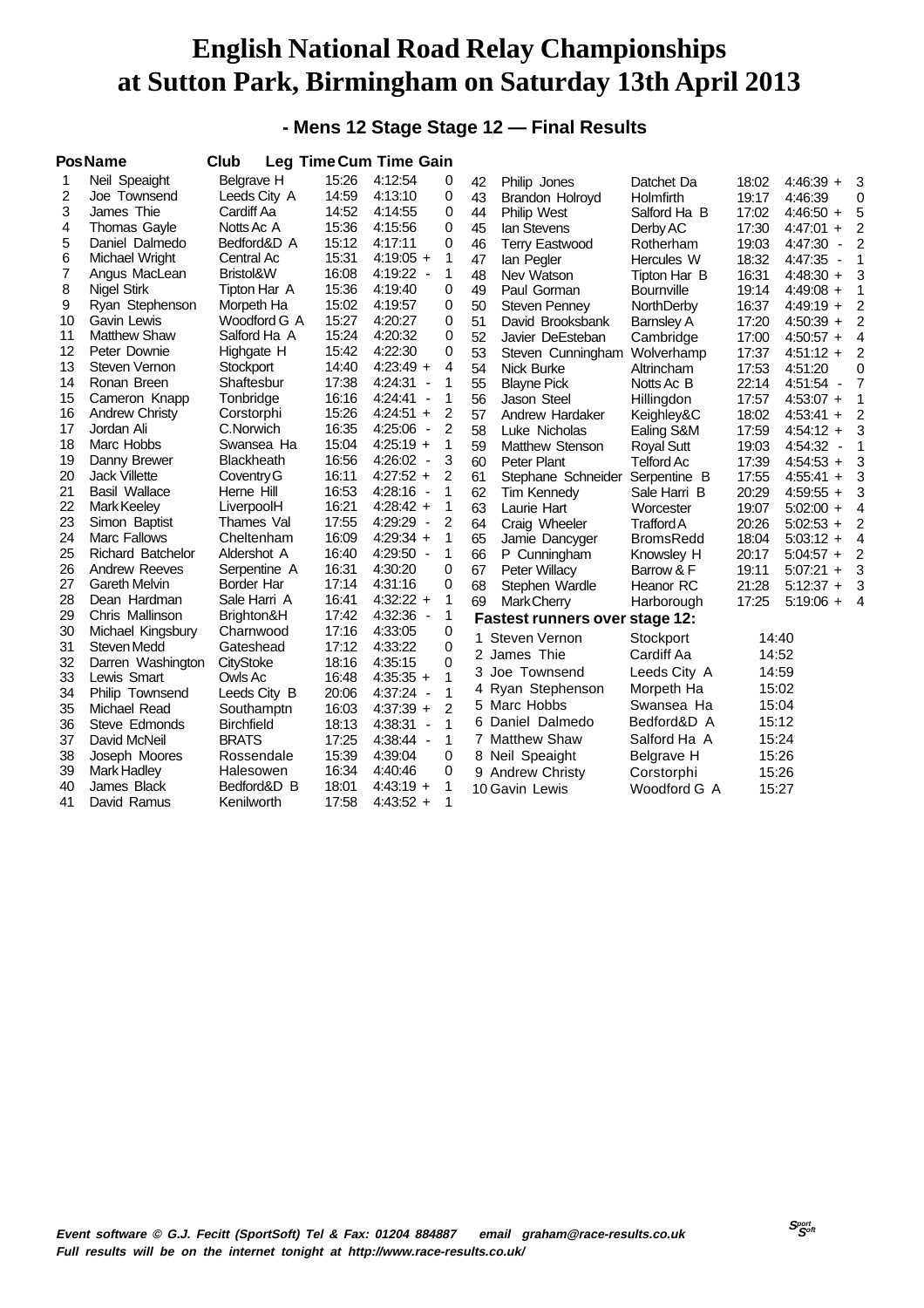**Mens 12 Stage — Team Results — Final**

**(nn) is team position after the appropriate stage.**

| <b>Belgrave Harriers</b><br>1 |                                    |              |                |                |                                                                  | 4:12:54     |                | 10               | Woodford Green Ac With Essex L              |              |                              |          | $\mathbf{A}$                                   | 4:20:27                       |                |
|-------------------------------|------------------------------------|--------------|----------------|----------------|------------------------------------------------------------------|-------------|----------------|------------------|---------------------------------------------|--------------|------------------------------|----------|------------------------------------------------|-------------------------------|----------------|
| 1                             | <b>MatthewGraham</b>               | (22)         | 27:14          | 2              | Andrew Connick                                                   | (11)        | 14:53          | 1                | <b>Edward Shepherd</b>                      | (27)         | 27:36                        | 2        | Daniel Bruynuooghe (22)                        |                               | 15:23          |
| 3                             | <b>DanielMulhare</b>               | (3)          | 26:44          | 4              | <b>MattTaylor</b>                                                | (6)         | 16:03          | 3                | Matthew Gunby                               | (7)          | 26:31                        | 4        | James Stockings                                | (10)                          | 15:51          |
| 5<br>7                        | PaskarOwor<br>Lozano Alberto       | (4)<br>(4)   | 27:16<br>25:39 | 6<br>8         | <b>Richard Ward</b><br>Kristopher Gauson                         | (6)<br>(1)  | 16:06<br>14:20 | 5<br>7           | <b>MattShone</b><br><b>TomBeedell</b>       | (9)<br>(12)  | 27:52<br>28:12               | 6<br>8   | Angus Holford<br>Jordan Donnelly               | (9)<br>(10)                   | 16:00<br>15:24 |
| 9                             | <b>PhilipWicks</b>                 | (1)          | 26:29          | 10             | <b>WilliamCockerell</b>                                          | (2)         | 15:53          | 9                | HaroldWyber                                 | (13)         | 29:17                        | 10       | <b>Bertie Powell</b>                           | (11)                          | 15:22          |
|                               | 11 JamesKelly                      | (1)          | 26:51          | 12             | NeilSpeaight                                                     | (1)         | 15:26          |                  | 11 Martyn Cryer                             | (10)         | 27:32                        | 12       | <b>Gavin Lewis</b>                             | (10)                          | 15:27          |
| 2                             | Leeds City Athletic Club           |              |                |                | $\mathbf{A}$                                                     | 4:13:10     |                | 11               | Salford Harriers & AC                       |              |                              |          | $\mathbf{A}$                                   | 4:20:32                       |                |
| 1                             | <b>JamesSmith</b>                  | (23)         | 27:23          | 2              | <b>MichaelBurrett</b>                                            | (17)        | 15:24          | 1                | <b>Tarus Elly</b>                           | (17)         | 27:02                        | 2        | Simon Bruton                                   | (14)                          | 15:22          |
| 3                             | Jonathan Wills                     | (8)          | 26:45          | 4              | <b>Michael Wood</b>                                              | (3)         | 14:52          | 3                | <b>Benjamin Riddell</b>                     | (19)         | 28:16                        | 4        | CarlHardman                                    | (11)                          | 14:45          |
| 5                             | DavidWebb                          | (2)          | 26:35          | 6              | JackSimpson                                                      | (3)         | 15:37          | 5                | <b>Gary Priestley</b>                       | (11)         | 28:00                        | 6        | <b>DavidLockett</b>                            | (10)                          | 15:56          |
| 7<br>9                        | CarlSmith<br>Alan Buckley          | (2)<br>(2)   | 26:55<br>27:03 | 8<br>10        | <b>NickHooker</b><br>MichaelWilliams                             | (2)<br>(1)  | 14:48<br>15:13 | 7<br>9           | Joseph Bailey<br><b>Stuart Robinson</b>     | (8)<br>(9)   | 27:26<br>28:31               | 8<br>10  | <b>DanielMcGrath</b><br>Josh Tighe             | (9)<br>(10)                   | 15:38<br>15:58 |
|                               | 11 SimonDeakin                     | (2)          | 27:36          | 12             | Joe Townsend                                                     | (2)         | 14:59          |                  | 11 Thomas Cornthwaite(11)                   |              | 28:14                        | 12       | <b>Matthew Shaw</b>                            | (11)                          | 15:24          |
| 3                             | <b>Cardiff Aac</b>                 |              |                |                |                                                                  | 4:14:55     |                | 12               | <b>Highgate Harriers</b>                    |              |                              |          |                                                | 4:22:30                       |                |
| 1.                            | TomMarshall                        | (15)         | 26:58          | 2              | Michael Ward                                                     | (5)         | 14:44          | 1                | Danny Russell                               | (2)          | 26:17                        | 2        | <b>RobelBahelbi</b>                            | (4)                           | 15:09          |
| 3                             | Rowan Axe                          | (2)          | 26:53          | 4              | Jonathan Peters                                                  | (1)         | 15:00          | 3                | <b>BenjaminNoad</b>                         | (1)          | 27:01                        | 4        | <b>MichaelDan</b>                              | (2)                           | 15:40          |
| 5                             | JoeMacDonald                       | (1)          | 26:01          | 6              | <b>JamesMills</b>                                                | (1)         | 15:33          | 5                | <b>BenPochee</b>                            | (6)          | 28:16                        | 6        | Jonathan Deane                                 | (7)                           | 16:07          |
| 7                             | Carwyn Jones<br>9 Kevin Seaward    | (1)<br>(3)   | 27:30<br>27:25 | 8<br>10        | <b>Matthew Edwards</b><br>NathanielLane                          | (3)<br>(3)  | 16:01<br>15:37 | 7                | <b>RyanMcKinlay</b><br>9 Richard Scott      | (13)<br>(14) | 28:59<br>28:39               | 8<br>10  | <b>BrahmaPochee</b><br>Stephen Whiting         | (11)<br>(14)                  | 16:10<br>16:03 |
|                               | 11 Michael Kallenberg              | (3)          | 28:21          | 12             | <b>JamesThie</b>                                                 | (3)         | 14:52          |                  | 11 Henry Dodwell                            | (12)         | 28:27                        | 12       | PeterDownie                                    | (12)                          | 15:42          |
| 4                             | <b>Notts AC</b>                    |              | 6 <b>B</b>     |                | $\mathbf{A}$                                                     | 4:15:56     |                | 13               | Stockport Harriers & AC                     |              |                              |          |                                                | 4:23:49                       |                |
| 1                             | SamuelMitchell                     | (20)         | 27:09          | 2              | <b>SteveLong</b>                                                 | (15)        | 15:28          | 1                | <b>JackMartin</b>                           | (5)          | 26:32                        | 2        | <b>JakeLittlehales</b>                         | (13)                          | 15:40          |
| 3                             | Martin Whitehouse                  | (16)         | 27:43          | 4              | <b>Tom Crowley</b>                                               | (13)        | 15:17          | 3                | JamieLoxam                                  | (26)         | 29:33                        | 4        | <b>JackNixon</b>                               | (21)                          | 15:22          |
| 5                             | Jonathan Thewlis                   | (5)          | 26:42          | 6              | <b>MattBlunden</b>                                               | (5)         | 15:31          | 5                | <b>PatrickMartin</b>                        | (10)         | 26:06                        | 6        | <b>RickLloyd</b>                               | (15)                          | 17:05          |
|                               | 7 Aaron Scott<br>9 AlastairWatson  | (5)<br>(4)   | 27:09<br>27:02 | 8<br>10        | <b>Stuart Spencer</b><br><b>TomBailev</b>                        | (5)<br>(4)  | 14:51<br>15:30 | 7<br>9           | <b>Andi Jones</b><br>Michael Sawrey         | (10)<br>(16) | 26:40<br>29:43               | 8<br>10  | <b>DeanMatkin</b><br><b>Jordan Littlehales</b> | (12)<br>(16)                  | 16:56<br>16:21 |
|                               | 11 Kevin Farrow                    | (4)          | 27:58          | 12             | <b>Thomas Gayle</b>                                              | (4)         | 15:36          |                  | 11 J Scott-Buccleuch                        | (17)         | 29:11                        | 12       | Steven Vernon                                  | (13)                          | 14:40          |
| Bedford & County AC<br>5      |                                    |              |                |                | $\mathbf{A}$                                                     | 4:17:11     |                | 14               | <b>Shaftesbury Barnet Harriers</b>          |              |                              |          |                                                | 4:24:31                       |                |
|                               | 1 LukeHumphreys                    | (25)         | 27:30          | 2              | Matthew Bergin                                                   | (7)         | 14:22          | 1                | <b>GlenWatts</b>                            | (31)         | 27:44                        | 2        | Anthony Whiteman                               | (23)                          | 15:18          |
|                               | 3 StevenNaylor                     | (5)          | 27:24          | 4              | Benjamin Alcock                                                  | (4)         | 15:17          | 3                | <b>DanielWatts</b>                          | (25)         | 28:41                        | 4        | NiallFleming                                   | (19)                          | 14:59          |
| 5                             | Matthew Janes                      | (7)          | 27:59          | 6              | <b>Neilson Hall</b>                                              | (4)         | 14:34          | 5                | Orlando Edwards                             | (17)         | 27:37                        | 6        | James Trapmore                                 | (19)                          | 16:36          |
| 7                             | Jack Goodwin                       | (6)          | 28:24          | 8              | Matt Leach                                                       | (6)         | 15:19          | 7                | <b>FrankBailey</b>                          | (14)         | 26:48                        | 8        | Zachary Randall                                | (13)                          | 16:32          |
| 9                             | WilliamMacKay<br>11 John Eves      | (5)<br>(5)   | 27:55<br>27:53 | 10<br>12       | <b>Josh Lunn</b><br>DanielDalmedo                                | (5)<br>(5)  | 15:22<br>15:12 | 9                | <b>MichaelCallegari</b><br>11 Daniel Davies | (10)<br>(13) | 27:01<br>29:22               | 10<br>12 | Anthony Jackson<br><b>Ronan Breen</b>          | (12)<br>(14)                  | 16:15<br>17:38 |
| 6                             | <b>Central AC</b>                  |              |                |                |                                                                  | 4:19:05     |                | 15               | TonbridgeAC                                 |              |                              |          |                                                | 4:24:41                       |                |
|                               | 1 Andrew Butchart                  | (7)          | 26:37          | 2              | <b>Sean Reilly</b>                                               | (9)         | 15:18          | 1                | <b>Kieran Reilly</b>                        | (37)         | 28:13                        | 2        | <b>DominicBrown</b>                            | (31)                          | 15:22          |
|                               | 3 LewisMillar                      | (15)         | 28:22          | 4              | <b>DaleCollev</b>                                                | (15)        | 15:44          | 3                | Steven Fennell                              | (20)         | 27:25                        | 4        | James Thompson                                 | (22)                          | 16:08          |
| 5                             | <b>RobertRussell</b>               | (16)         | 28:08          | 6              | Andrew Hood                                                      | (14)        | 16:02          | 5                | Luca Russo                                  | (22)         | 28:38                        | 6        | CJoslin-Allen                                  | (18)                          | 15:06          |
| 9                             | 7 Alistair Hay<br>John Newsom      | (11)<br>(11) | 26:59<br>27:04 | 8<br>10        | <b>ChrisMcHardy</b><br>CameronMilne                              | (14)<br>(9) | 17:10<br>15:06 | 7<br>9           | <b>ThomasCox</b><br><b>BenCole</b>          | (17)<br>(17) | 28:13<br>28:39               | 8<br>10  | Harry Paton<br>Alex Howard                     | (16)<br>(17)                  | 16:05<br>16:18 |
|                               | 11 Ross Houston                    | (7)          | 27:04          |                | 12 Michael Wright                                                | (6)         | 15:31          |                  | 11 Daniel Bradley                           |              | $(14)$ 28:18                 |          | 12 Cameron Knapp                               | (15)                          | 16:16          |
| 7                             | Bristol & West Ac (Est. 1882)      |              |                |                |                                                                  | 4:19:22     |                | 16               | Corstorphine Aac                            |              |                              |          |                                                | 4:24:51                       |                |
| 1                             | <b>CharlieMacLean</b>              |              | $(16)$ 27:00   | $\overline{2}$ | Stephen Mitchell                                                 | (2)         | 14:13          | 1                | <b>DermotCummins</b>                        |              | $(21)$ 27:11                 | 2        | <b>Ryan Riddell</b>                            | (27)                          | 16:05          |
| 3                             | <b>PhilipParry</b>                 | (13)         | 28:54          | 4              | DanielEdmund                                                     | (17)        | 16:09          | 3                | Jonathan Carpenter                          | (34)         | 29:39                        | 4        | <b>StuartCampbell</b>                          | (33)                          | 16:16          |
| 5<br>7                        | Owain Jones<br>RobertBugden        | (12)<br>(9)  | 27:22<br>27:25 | 6<br>8         | Kieran Young<br><b>William Christofi</b>                         | (11)<br>(8) | 15:46<br>15:16 | 5<br>7           | StevenO'Brien<br><b>BryanClark</b>          | (35)<br>(29) | 29:09<br>28:37               | 6<br>8   | Mickey Breen<br>CalumMcKenzie                  | (33)<br>(26)                  | 16:06<br>15:51 |
| 9                             | PhilipWylie                        | (8)          | 27:29          | 10             | Adam Speake                                                      | (6)         | 15:41          | 9                | Douglas Selman                              | (23)         | 27:31                        | 10       | Scott Pilkington                               | (19)                          | 15:29          |
|                               | 11 OliverMott                      | (6)          | 27:59          | 12             | Angus MacLean                                                    | (7)         | 16:08          |                  | 11 Michael Crawley                          | (18)         | 27:31                        |          | 12 Andrew Christy                              | (16)                          | 15:26          |
| 8                             | <b>Tipton Harriers</b>             |              |                |                | $\mathbf{A}$                                                     | 4:19:40     |                | 17               | City Of Norwich AC                          |              |                              |          |                                                | 4:25:06                       |                |
| 1                             | <b>lanMitchell</b>                 | (6)          | 26:34          | 2              | <b>Martin Williams</b>                                           | (3)         | 14:47          |                  | 1 AlexanderDunbar                           | (8)          | 26:43                        | 2        | TomHook                                        | (6)                           | 15:03          |
| 3                             | <b>MattGranger</b>                 | (4)          | 27:51          | 4              | PhillipWilson                                                    | (5)         | 15:37          | 3                | Nicholas Earl                               | (12)         | 28:09                        | 4        | WayneLincoln                                   | (16)                          | 16:07          |
| 5                             | PhilipNicholls                     | (3)          | 26:35          | 6              | RichardKay                                                       | (2)         | 15:08          | 5<br>7           | StuHuntington<br>Piers Arnold               |              | $(15)$ 27:59<br>$(15)$ 27:48 | 6<br>8   | <b>OliverMaskell</b><br>Sean Watson            | (13)<br>(15)                  | 15:58<br>16:35 |
| 7<br>9                        | <b>BenGamble</b><br><b>OzEllis</b> | (3)<br>(6)   | 27:15<br>29:58 | 8<br>10        | Steve Brooks<br><b>Liam Roberts</b>                              | (4)<br>(7)  | 15:38<br>16:04 | 9 Luke Allen     |                                             | (15)         | 29:05                        | 10       | James Berehowskyj                              |                               | (15)           |
|                               | 11 Daniel Beier                    | (8)          | 28:37          | 12             | <b>NigelStirk</b>                                                | (8)         | 15:36          | 16:14            |                                             |              | 11 Rick Ward                 |          | (15)                                           | 28:50                         | 12             |
| 9                             | Morpeth Harriers $&AC$             |              |                |                |                                                                  | 4:19:57     |                | Jordan Ali<br>18 | <b>Swansea Harriers</b>                     |              | $(17)$ 16:35                 |          |                                                | 4:25:19                       |                |
| 1                             | Matthew Nicholson                  | (24)         | 27:26          | 2              | Jonathan Nisbet                                                  | (20)        | 15:30          | 1                | Dewi Griffiths                              | (28)         | 27:42                        | 2        | <b>Steven Davies</b>                           | (28)                          | 15:36          |
| 3                             | Nicholas Swinburn                  | (11)         | 26:51          | 4              | Thomas Straughan                                                 | (14)        | 16:02          | 3                | ChrisCarpanini                              | (28)         | 28:32                        | 4        | Lewys Hobbs                                    | (26)                          | 15:46          |
| 5                             | Michael Dawson                     | (18)         | 28:32          | 6              | Graeme Taylor                                                    | (12)        | 15:22          | 5                | Joshua Griffiths                            | (21)         | 28:04                        | 6        | <b>MattRichards</b>                            | (21)                          | 16:11          |
| 7                             | Jonathan Taylor<br>9 LewisTimmins  | (7)<br>(7)   | 26:03<br>27:47 | 8<br>10        | NeilWilkinson<br><b>MickThomsen</b>                              | (7)<br>(8)  | 15:59<br>16:49 | 7<br>9           | <b>PhillipMatthews</b><br>RossMacDonald     | (20)<br>(19) | 27:53<br>29:00               | 8<br>10  | PaulTobin<br>Afan Humphreys                    | (21)<br>(22)                  | 17:01<br>16:40 |
|                               | 11 Ross Floyd                      | (9)          | 28:34          | 12             | Ryan Stephenson                                                  | (9)         | 15:02          |                  | 11 Sullivan Smith                           | (19)         | 27:50                        | 12       | MarcHobbs                                      | (18)                          | 15:04          |
|                               |                                    |              |                |                | Event software © G.J. Fecitt (SportSoft) Tel & Fax: 01204 884887 |             |                |                  | email araham@race-results.co.uk             |              |                              |          |                                                | $S_{\mathcal{S}^{opt}}^{opt}$ |                |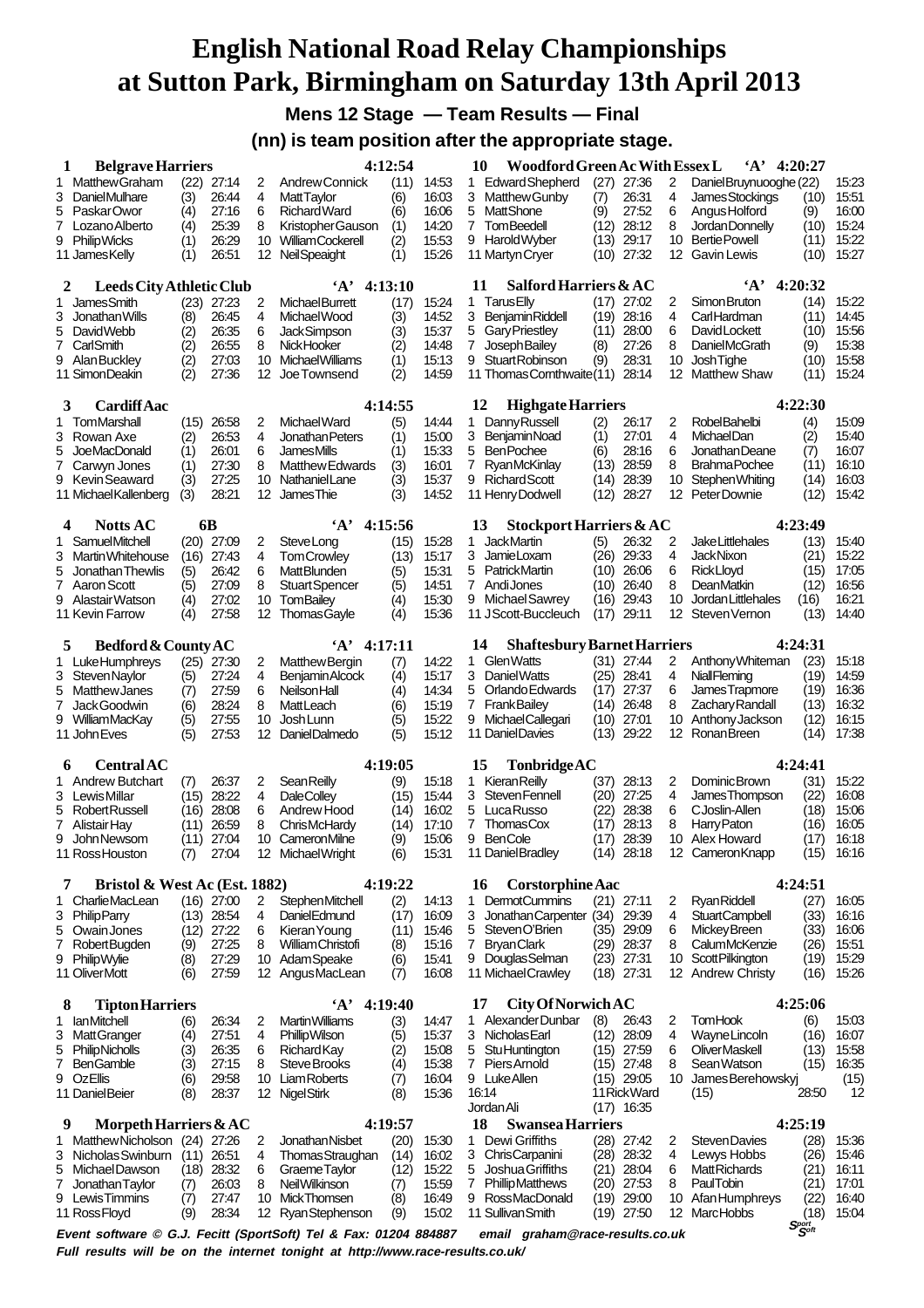| <b>Blackheath And Bromley Harrier</b><br>19                                                                                                                    |                                |          |                                            | 4:26:02      |                | 28<br><b>Sale Harriers Manchester</b>                   |              |                       |          | $\cdot_A$ ,                             | 4:32:22      |                |
|----------------------------------------------------------------------------------------------------------------------------------------------------------------|--------------------------------|----------|--------------------------------------------|--------------|----------------|---------------------------------------------------------|--------------|-----------------------|----------|-----------------------------------------|--------------|----------------|
| 1 Andrew Ravner                                                                                                                                                | (9)<br>26:47                   | 2        | JamesPoole                                 | (1)          | 14:22          | <b>JamesBailev</b><br>1                                 | (39)         | 28:16                 | 2        | <b>RyanMoore</b>                        | (32)         | 15:23          |
| 3 AlexGibbins                                                                                                                                                  | (14)<br>29:05                  | 4        | SteveCooper                                | (20)         | 16:52          | 3<br>Callum Rowlinson                                   | (44)         | 30:45                 | 4        | <b>JamieRoden</b>                       | (35)         | 15:03          |
| 5<br>Michael Skinner                                                                                                                                           | (14)<br>26:50                  | 6        | G Vacharopoulos                            | (16)         | 16:29          | 5<br>PaulGreen                                          | (36)         | 28:55                 | 6        | Charlie Hulson                          | (27)         | 14:38          |
| <b>PeterTucker</b><br>7<br>9 ScottOverall                                                                                                                      | (16)<br>27:24<br>(12)<br>26:18 | 8<br>10  | Ross Braden<br><b>DavidMcKinlay</b>        | (17)<br>(13) | 17:30<br>16:34 | 7<br><b>PhillipTedd</b><br><b>DanWhittaker</b><br>9     | (23)<br>(28) | 28:28<br>31:55        | 8<br>10  | <b>Gavin Hill</b><br>Ryan Worland       | (20)<br>(26) | 15:01<br>15:20 |
| 11 Fintan Parkinson                                                                                                                                            | 30:55<br>(16)                  | 12       | Danny Brewer                               | (19)         | 16:56          | 11 Robert Flannery                                      | (29)         | 31:57                 | 12       | DeanHardman                             | (28)         | 16:41          |
| <b>Coventry Godiva Harriers</b><br>20                                                                                                                          |                                |          | 4:27:52                                    |              |                | 29<br>Brighton & Hove AC                                |              |                       |          |                                         | 4:32:36      |                |
| 1 BenjaminJones                                                                                                                                                | $(19)$ 27:09                   | 2        | <b>RichardBurman</b>                       | (16)         | 15:33          | Kevin Rojas<br>1                                        | (32)         | 27:48                 | 2        | lan Crowe-Wright                        | (29)         | 15:31          |
| 3<br><b>Toby Spencer</b>                                                                                                                                       | (9)<br>26:54                   | 4        | <b>ScottHazell</b>                         | (9)          | 15:43          | 3<br>Jake Van Allen                                     | (35)         | 29:39                 | 4        | David Boyce                             | (37)         | 16:41          |
| 5<br><b>ThomasMadden</b>                                                                                                                                       | (13)<br>28:35                  | 6        | Martyn Brunt                               | (20)         | 17:12          | 5<br><b>Howard Bristow</b>                              | (30)         | 27:35                 | 6        | JamesMcCarthy                           | (26)         | 15:44          |
| 7 Alistair Smith                                                                                                                                               | 29:11<br>(21)                  | 8        | James Parrott                              | (22)         | 16:42          | 7<br>JoshuaMutch                                        | (24)         | 28:33                 | 8        | ZaredHale                               | (24)         | 16:24          |
| 9 DanielClarke<br>11 Harvey Speed                                                                                                                              | (18)<br>28:44<br>28:25<br>(22) | 10<br>12 | <b>Stuart Baird</b><br>Jack Villette       | (24)<br>(20) | 17:33<br>16:11 | 9<br><b>Matthew Bristow</b><br>11 Niall Robinson        | (25)<br>(28) | 29:28<br>30:56        | 10<br>12 | TimLunnon<br><b>ChrisMallinson</b>      | (27)<br>(29) | 16:35<br>17:42 |
| <b>Herne Hill Harriers</b>                                                                                                                                     |                                |          | 4:28:16                                    |              |                | 30<br><b>Charnwood A C</b>                              |              |                       |          | 4:33:05                                 |              |                |
| 21<br>CBusaileh<br>1.                                                                                                                                          | (29)<br>27:42                  | 2        | SimonCoombes                               | (30)         | 15:49          | <b>SamuelDensham</b><br>1                               | (11)         | 26:49                 | 2        | <b>Gary Burnett</b>                     | (21)         | 16:09          |
| 3 Ben Paviour                                                                                                                                                  | (29)<br>28:42                  | 4        | Jorge Raso Gea                             | (24)         | 15:05          | 3<br>Jason Williams                                     | (31)         | 29:41                 | 4        | Peter Swaine                            | (30)         | 15:55          |
| 5 MarkDooley                                                                                                                                                   | (23)<br>28:37                  | 6        | <b>DeronFagan</b>                          | (25)         | 16:47          | 5<br><b>MarkCouldwell</b>                               | (28)         | 28:35                 | 6        | <b>MartinMakin</b>                      | (29)         | 16:06          |
| $\mathbf{7}$<br><b>John Kettle</b>                                                                                                                             | 29:49<br>(27)                  | 8        | <b>DavidMulvee</b>                         | (23)         | 14:55          | 7<br>Stephen Mears                                      | (25)         | 28:50                 | 8        | Alistair Parkin                         | (28)         | 17:09          |
| 9 JeffCunningham                                                                                                                                               | (22)<br>28:57                  | 10       | MohammedIsmail                             | (20)         | 15:55          | TomLupton<br>9                                          | (32)         | 30:30                 | 10       | <b>Matthew Law</b>                      | (32)         | 16:48          |
| 11 James Fooks-Bale                                                                                                                                            | 29:05<br>(20)                  | 12       | <b>BasilWallace</b>                        | (21)         | 16:53          | 11 Harry Lupton                                         | (30)         | 29:17                 | 12       | Michael Kingsbury                       | (30)         | 17:16          |
| Liverpool Harriers & AC<br>22                                                                                                                                  |                                |          | 4:28:42                                    |              |                | Gateshead Harriers & AC<br>31                           |              |                       |          |                                         | 4:33:22      |                |
| 1 Richard Burney                                                                                                                                               | (34)<br>27:58                  | 2        | Alan Ashton                                | (35)         | 16:04          | 1<br><b>Kieran Flannery</b>                             | (53)         | 29:09                 | 2        | Simeon Greenwood (43)                   |              | 15:35          |
| 3 JohnMcCole                                                                                                                                                   | (27)<br>27:45                  | 4        | <b>Ricky Challinor</b>                     | (25)         | 15:32          | 3<br>MarcElliott                                        | (32)         | 27:58                 | 4        | <b>Daniel Johnson</b>                   | (29)         | 15:43          |
| <b>AdamPeers</b><br>5                                                                                                                                          | (20)<br>27:55<br>30:24         | 6<br>8   | <b>Frederick Groves</b><br>SWynne-Williams | (24)<br>(29) | 17:02<br>16:37 | 5<br><b>BarryMaskell</b><br>7<br>PhilEdge               | (29)         | 28:47<br>29:14        | 6<br>8   | David Old<br>James Porteous             | (32)<br>(31) | 16:45<br>16:32 |
| 7 AshChambers<br><b>Ben Russell</b><br>9                                                                                                                       | (28)<br>27:38<br>(24)          | 10       | Craig Gundersen                            | (21)         | 15:27          | 9<br><b>DChesser</b>                                    | (30)<br>(29) | 29:15                 | 10       | <b>KevinConnolly</b>                    | (30)         | 16:45          |
| 11 Laurie Luscombe                                                                                                                                             | (23)<br>29:59                  | 12       | <b>MarkKeeley</b>                          | (22)         | 16:21          | 11 Martin Slater                                        | (31)         | 30:27                 | 12       | Steven Medd                             | (31)         | 17:12          |
| <b>Thames Valley Harriers</b><br>4:29:29<br>23                                                                                                                 |                                |          |                                            |              |                | 32<br>City Of Stoke AC                                  |              |                       |          | 4:35:15                                 |              |                |
| 1 MohamudAadan                                                                                                                                                 | (3)<br>26:27                   | 2        | Ali Yahye                                  | (24)         | 16:38          | Alexander Brecker<br>1.                                 | (48)         | 28:57                 | 2        | <b>LSalesFerrer</b>                     | (39)         | 15:17          |
| 3 CHartley                                                                                                                                                     | 27:20<br>(17)                  | 4        | MohamedMohamed                             | (12)         | 15:07          | 3<br>WilliamNeill                                       | (36)         | 28:47                 | 4        | <b>ThomasHendricken</b>                 | (36)         | 16:36          |
| ChrisSmith<br>5                                                                                                                                                | 27:17<br>(8)                   | 6        | Daniel Allport                             | (8)          | 16:15          | 5<br>LiamHendricken                                     | (37)         | 28:59                 | 6        | CarlPlatt                               | (35)         | 16:35          |
| 7<br>Sean Renfer<br><b>PeterScannell</b><br>9                                                                                                                  | (18)<br>30:11<br>(21)<br>30:30 | 8<br>10  | PaulHeaphy<br>MarkHaskett                  | (18)<br>(18) | 16:23<br>15:19 | 7<br>Dean Richardson<br>Oliver Langford<br>9            | (32)<br>(31) | 29:04<br>29:24        | 8<br>10  | <b>DavidSheldon</b><br><b>DaveBratt</b> | (32)<br>(31) | 15:52<br>16:33 |
| 11 Stephen Norris                                                                                                                                              | (21)<br>30:07                  | 12       | Simon Baptist                              | (23)         | 17:55          | 11 Dan Harris                                           | (32)         | 30:55                 | 12       | Darren Washington                       | (32)         | 18:16          |
| <b>Cheltenham And County Harriers</b><br>24                                                                                                                    |                                |          |                                            | 4:29:34      |                | 33<br><b>Owls Ac Leicester</b>                          |              |                       |          | 4:35:35                                 |              |                |
| 1 DaveRoper                                                                                                                                                    | (10)<br>26:47                  | 2        | Darren Jordan                              | (18)         | 16:01          | <b>DanielHallam</b><br>1                                | (35)         | 27:59                 | 2        | <b>TomMeakin</b>                        | (37)         | 16:11          |
| 3 RhysPark                                                                                                                                                     | (18)<br>27:41                  | 4        | <b>Anthony Bailey</b>                      | (18)         | 16:05          | 3<br><b>PaulRichardson</b>                              | (21)         | 26:51                 | 4        | George Ashdown                          | (27)         | 16:42          |
| 5<br><b>DanielOwen</b>                                                                                                                                         | 30:30<br>(26)                  | 6        | Jonathan Barnes                            | (28)         | 15:59          | 5<br>ThomasBell                                         | (27)         | 29:25                 | 6        | <b>Neil Towers</b>                      | (39)         | 19:25          |
| 7 RichardDare                                                                                                                                                  | (26)<br>29:03                  | 8        | Jeremy Bradley                             | (25)         | 15:56          | 7<br>PaulMiles                                          | (40)         | 30:40                 | 8        | Carl Voisey                             | (39)         | 18:16          |
| 9 Andrew VanKints<br>11 JulianWilkie                                                                                                                           | 29:36<br>(26)<br>$(25)$ 29:51  | 10       | <b>JamesMiller</b><br>12 MarcFallows       | (25)<br>(24) | 15:56<br>16:09 | <b>Simon Allen</b><br>9<br>11 Josh Norman               | (39)         | 29:31<br>$(34)$ 28:07 | 10       | JakeBoat<br>12 Lewis Smart              | (38)<br>(33) | 15:40<br>16:48 |
|                                                                                                                                                                |                                |          |                                            |              |                |                                                         |              |                       |          |                                         |              |                |
| Aldershot Farnham & District<br>25                                                                                                                             |                                |          | $\mathbf{A}$<br>4:29:50                    |              |                | Leeds City Athletic Club<br>34                          |              |                       |          | $\cdot$ B<br>4:37:24                    |              |                |
| Jason Prickett<br>1.<br><b>StevenConnor</b><br>3                                                                                                               | (40)<br>28:25<br>(23)<br>27:26 | 2<br>4   | Joshua Arnold<br><b>Ben Bradley</b>        | (34)<br>(23) | 15:34<br>15:47 | 1 Alexander Davy<br>3<br><b>Thomas Edwards</b>          | (38)         | $(54)$ 29:12<br>29:08 | 2<br>4   | Michael Salter<br><b>Martin Farran</b>  | (38)<br>(41) | 14:59<br>17:22 |
| 5<br>TobiasSmith                                                                                                                                               | (24)<br>28:45                  | 6        | <b>Andrew Rooke</b>                        | (22)         | 16:08          | <b>Trevor Wilks</b><br>5                                | (43)         | 30:22                 | 6        | <b>ElliotCole</b>                       | (43)         | 16:43          |
| Mark Greenwood<br>7                                                                                                                                            | (22)<br>28:56                  | 8        | Andrew Conway                              | (27)         | 18:07          | 7<br>Fergus Meade                                       | (36)         | 28:11                 | 8        | Leon Foster                             | (35)         | 16:14          |
| 9 Grant Burnett                                                                                                                                                | 29:51<br>(30)                  | 10       | <b>TadDicker</b>                           | (29)         | 16:31          | 9 AdamOsborne                                           | (33)         | 28:36                 | 10       | Sean Cotter                             | (33)         | 16:46          |
| 11 Joe Morwood                                                                                                                                                 | (24)<br>27:40                  |          | 12 Richard Batchelor                       | (25)         | 16:40          | 11 PeterBranney                                         | (33)         | 29:45                 | 12       | <b>PhilipTownsend</b>                   | (34)         | 20:06          |
| Serpentine RC<br>26                                                                                                                                            |                                |          | $\mathbf{A}$<br>4:30:20                    |              |                | 35<br>Southampton Athletic Club                         |              |                       |          | 4:37:39                                 |              |                |
| 1 Nicholas Torry                                                                                                                                               | 27:05<br>(18)                  | 2        | PauHerrero                                 | (26)         | 16:06          | Alex Wall-Clarke<br>1                                   |              | $(47)$ 28:54          | 2        | <b>PeterMerritt</b>                     | (48)         | 16:18          |
| 3 DaveMorgan                                                                                                                                                   | 28:29<br>(24)                  | 4        | Martin <sub>O'Connell</sub>                | (31)         | 16:58          | 3<br>Jacob Wiebel                                       | (39)         | 28:30                 | 4        | <b>Timothy Sherman</b>                  | (39)         | 16:26          |
| 5 Hugh Torry<br>7<br>Yari Fontebasso                                                                                                                           | 28:46<br>(31)<br>(31)<br>30:05 | 6<br>8   | CathalLogue<br>WillGreen                   | (30)<br>(30) | 16:07<br>15:46 | 5<br><b>Matthew Bennett</b><br>7<br><b>Edward Baber</b> | (34)<br>(37) | 28:06<br>30:27        | 6<br>8   | <b>RussellOsborn</b><br>Martin Johnson  | (37)<br>(37) | 17:42<br>16:22 |
| <b>RickWeston</b><br>9                                                                                                                                         | 28:25<br>(27)                  | 10       | HendrikZietsman                            | (28)         | 16:38          | 9 Graham Fisher                                         | (37)         | 30:31                 | 10       | Gareth Klepacz                          | (35)         | 16:44          |
| (35)<br>11 Richard Phillips<br>(26)<br>29:24<br><b>Andrew Reeves</b><br>(26)<br>16:31<br>11 Michael Tanner<br>(37)<br>31:36<br>12<br><b>Michael Read</b><br>12 |                                |          |                                            |              |                |                                                         |              | 16:03                 |          |                                         |              |                |
| <b>Border Harriers &amp; AC</b><br>4:31:16<br>36<br><b>Birchfield Harriers</b><br>27                                                                           |                                |          |                                            |              |                | 4:38:31                                                 |              |                       |          |                                         |              |                |
| JamesDouglas<br>1                                                                                                                                              | $(14)$ 26:58                   | 2        | <b>Kevin Bell</b>                          | (12)         | 15:11          | BenLivesey<br>1                                         | (4)          | 26:29                 | 2        | <b>Rory Grant</b>                       | (8)          | 15:23          |
| 3 Jon Fletcher                                                                                                                                                 | 27:20<br>(6)                   | 4        | <b>Matthew Grieve</b>                      | (7)          | 15:30          | 3<br>Mathew Almond                                      | (10)         | 27:49                 | 4        | Abdul Abdulrahman                       | (8)          | 15:34          |
| Peter Harrison<br>5                                                                                                                                            | 29:35<br>(19)                  | 6        | TomNicholson                               | (17)         | 16:15          | 5<br>Jonathan Cullen                                    | (25)         | 31:01                 | 6        | <b>NickHardy</b>                        | (23)         | 15:55          |
| KevinHull<br>7<br>John Mason<br>9                                                                                                                              | (19)<br>28:31<br>(20)<br>29:46 | 8<br>10  | <b>Timothy Orr</b><br>GrahamMillican       | (19)<br>(23) | 16:50<br>16:55 | 7<br><b>RobDeakin</b><br>9 PeterDimbleby                | (34)         | $(35)$ 33:22<br>30:35 | 8<br>10  | Camron Wood<br>Jonathan Goringe         | (34)<br>(34) | 16:17<br>17:16 |
| 11 George Thompson                                                                                                                                             | (27)<br>31:11                  | 12       | <b>GarethMelvin</b>                        | (27)         | 17:14          | 11 MikeMorley                                           | (35)         | 30:37                 | 12       | <b>SteveEdmonds</b>                     | (36)         | 18:13          |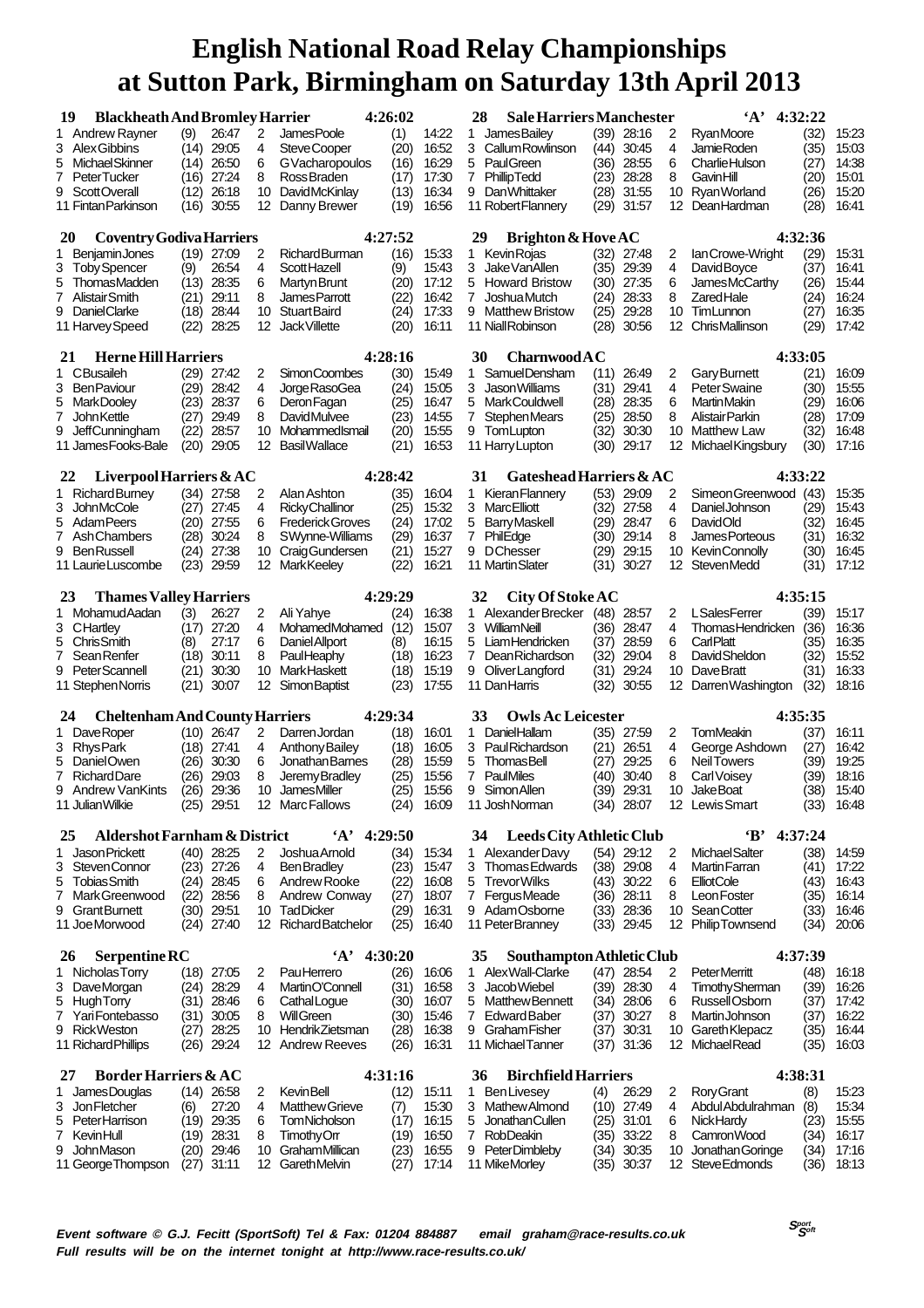| Birmingham Running Athletics &<br>37              |                                 |                              |                                                             | 4:38:44        | 46             | Rotherham Harriers & AC                           |              |                              |          |                                         | 4:47:30         |                |
|---------------------------------------------------|---------------------------------|------------------------------|-------------------------------------------------------------|----------------|----------------|---------------------------------------------------|--------------|------------------------------|----------|-----------------------------------------|-----------------|----------------|
| 1 PaulThompson                                    | $(26)$ 27:32                    | 2<br>Jack Gray               | (10)                                                        | 14:28          | 1.             | <b>John Comrie</b>                                |              | $(75)$ 31:52                 | 2        | <b>RhianHastey</b>                      | (68)            | 16:01          |
| 3 Edward Banks                                    | (22)<br>29:10                   | 4                            | <b>ChrisGrimley</b><br>(28)                                 | 16:42          | 3              | Chris Adams                                       | (57)         | 29:19                        | 4        | Nicholas Mvers                          | (57)            | 16:33          |
| 5<br><b>Daniel Robinson</b>                       | (33)<br>30:01                   | 6                            | <b>Richard Gray</b><br>(34)                                 | 17:12          | 5              | PhilipHoole                                       | (46)         | 27:35                        | 6        | <b>DavidNuttall</b>                     | (57)            | 20:30          |
| 7<br><b>MartinMatthews</b>                        | (33)<br>29:23                   | 8<br><b>BenClarson</b>       | (33)                                                        | 16:51          | 7              | <b>RichardHarris</b>                              | (50)         | 28:52                        | 8        | Matthew Asbridge                        | (54)            | 20:07          |
| 9 Robin Biles                                     | (36)<br>31:43                   | 10                           | KevinMcMillan<br>(36)                                       | 17:13          |                | 9 Aidan Johnson                                   | (47)         | 29:32                        |          | 10 NigelBrookes                         | (49)            | 18:38          |
| 11 TimCarter                                      | (36)<br>31:04                   | 12<br>DavidMcNeil            | (37)                                                        | 17:25          |                | 11 KyleCraib                                      | (44)         | 29:28                        | 12       | <b>Terry Eastwood</b>                   | (46)            | 19:03          |
| <b>Rossendale Harriers &amp; AC</b><br>38         |                                 |                              | 4:39:04                                                     |                | 47             | <b>Hercules Wimbledon AC</b>                      |              |                              |          |                                         | 4:47:35         |                |
| <b>ChristopherFell</b><br>1                       | $(33)$ 27:49                    | 2                            | Dominic Walton<br>(36)                                      | 16:20          | 1              | <b>Alex Robinson</b>                              | (44)         | 28:41                        | 2        | <b>Andrew Penney</b>                    | (33)            | 15:06          |
| 3<br>Joseph Johnston                              | (33)<br>28:35                   | 4<br><b>PhilipBolton</b>     | (34)                                                        | 16:31          |                | 3 FrederickSlemeck                                | (37)         | 29:31                        | 4        | <b>Belal Aly</b>                        | (40)            | 17:05          |
| 5<br><b>GrantCunliffe</b>                         | (32)<br>28:34                   | 6<br><b>Andrew Fell</b>      | (36)                                                        | 17:55          | 5              | SeanCrummy                                        | (47)         | 31:31                        | 6        | <b>PhilipGlynn</b>                      | (44)            | 17:01          |
| 7<br>Joseph Kelly                                 | (34)<br>29:15                   | 8<br>ElliottWylie            | (36)                                                        | 17:26          | 7              | JoeToomey                                         | (45)         | 30:26                        | 8        | <b>Stewart Bond</b>                     | (45)            | 18:48          |
| ADalton-O'Reilly<br>9<br>11 Daniel Walsh          | 30:35<br>(35)<br>(38)<br>32:58  | 10<br>12                     | (37)<br><b>ThomasRudman</b><br>Joseph Moores<br>(38)        | 17:27<br>15:39 |                | 9 AlexUrban<br>11 JamesDavis                      | (49)<br>(46) | 33:29<br>29:49               | 10<br>12 | <b>BeniaminPalmer</b><br>lanPegler      | (51)<br>(47)    | 17:36<br>18:32 |
|                                                   |                                 |                              |                                                             |                |                |                                                   |              |                              |          |                                         |                 |                |
| 39<br><b>Halesowen Acc</b>                        |                                 |                              | 4:40:46                                                     |                | 48             | <b>Tipton Harriers</b>                            |              |                              |          | $\mathbf{B}$<br>4:48:30                 |                 |                |
| DavidKesterton<br>1                               | 30:24<br>(63)                   | Daniel Cleary<br>2           | (59)                                                        | 16:23          | 1.             | CFullerton                                        | (61)         | 30:16                        | 2        | Shaun Barnsley                          | (67)            | 17:33          |
| 3 RichardWhite                                    | (55)<br>29:45                   | 4                            | Harvey Brown<br>(54)                                        | 16:43          |                | 3 PhilipClamp                                     | (62)         | 30:22                        | 4        | Steven Abrahams                         | (59)            | 16:02          |
| 5<br>Nicolas Hazelwood                            | (52)<br>29:30                   | 6<br><b>MarkTurner</b><br>8  | (46)                                                        | 16:38          | 5<br>7         | DeanHill<br>TomHolden                             | (59)         | 31:27                        | 6<br>8   | Aaron Keene                             | (59)            | 17:31          |
| 7<br>Joseph Donkin<br>9<br><b>JamesBaird</b>      | 29:57<br>(44)<br>(40)<br>30:07  | 10                           | <b>SamCrutchley</b><br>(41)<br><b>R</b> Cadwallader<br>(40) | 16:49<br>17:23 | 9              | <b>Michael Buntin</b>                             | (56)<br>(45) | 29:59<br>30:03               | 10       | <b>MikeHager</b><br>PaulRogers          | (50)<br>(44)    | 16:52<br>17:02 |
| 11 TomKenderdine                                  | (39)<br>30:33                   | 12<br><b>MarkHadley</b>      | (39)                                                        | 16:34          |                | 11 Jonathan Hunt                                  | (51)         | 34:52                        | 12       | <b>NevWatson</b>                        | (48)            | 16:31          |
|                                                   |                                 |                              |                                                             |                |                |                                                   |              |                              |          |                                         |                 |                |
| Bedford & County AC<br>40                         |                                 |                              | 'В'<br>4:43:19                                              |                | 49             | <b>Bournville Harriers</b>                        |              |                              |          |                                         | 4:49:08         |                |
| 1 Andrew Inskip<br>RichardHenderson<br>3          | 29:14<br>(55)<br>(47)<br>29:57  | 2<br>4                       | <b>MichaelHarrison</b><br>(46)<br>Matthew Nicholson<br>(46) | 15:36<br>16:25 | 1<br>3         | Orlando Corea<br>PaulThompson                     | (43)<br>(53) | 28:38<br>31:12               | 2<br>4   | <b>Rob Andrew</b><br><b>ChrisTarren</b> | (47)<br>(56)    | 16:30<br>17:23 |
| 5<br><b>JimMcMahon</b>                            | (53)<br>31:39                   | 6                            | Gordon Barrie<br>(49)                                       | 16:51          | 5              | <b>GarethCadd</b>                                 | (54)         | 29:55                        | 6        | <b>Bradlee Tod</b>                      | (54)            | 17:41          |
| 7<br>Steven Herring                               | (47)<br>30:27                   | 8                            | Alan Metcalfe<br>(43)                                       | 17:04          |                | 7 CCollins                                        | (51)         | 30:00                        | 8        | <b>JohnMcKeon</b>                       | (49)            | 17:39          |
| 9<br>CraigEmmerson                                | (43)<br>31:43                   | 10                           | (42)<br>Daniel Bradford                                     | 16:17          | 9              | SamChatwin                                        | (48)         | 31:40                        | 10       | ChrisHarlan-Marks                       | (48)            | 18:11          |
| 11 Charlie Palmer                                 | $(41)$ 30:05                    | 12 JamesBlack                | (40)                                                        | 18:01          |                | 11 Sean Rose                                      | (50)         | 31:05                        |          | 12 PaulGorman                           | (49)            | 19:14          |
|                                                   | <b>Kenilworth Runners</b><br>41 |                              |                                                             |                |                | North Derbyshire RC                               |              |                              |          |                                         | 4:49:19         |                |
| 1 Richard Simkiss                                 | 29:02<br>(50)                   | 2<br>Jim Sawle               | 4:43:52<br>(49)                                             | 16:15          | 50<br>1        | Martin Dawson                                     | (62)         | 30:20                        | 2        | <b>SteveLeverton</b>                    | (65)            | 16:55          |
| 3<br><b>Patrick Roddy</b>                         | (52)<br>30:29                   | 4                            | (50)<br>Stephen Page                                        | 17:07          | 3              | <b>OliverTeasel</b>                               | (61)         | 30:39                        | 4        | Michael Geoghegan                       | (67)            | 18:29          |
| 5<br>Paul Andrew                                  | 28:13<br>(44)                   | 6<br><b>PhillipGould</b>     | (41)                                                        | 15:57          | 5              | lanMonaghan                                       | (67)         | 31:51                        | 6        | <b>DanielTeasel</b>                     | (68)            | 17:38          |
| 7<br><b>StuartHopkins</b>                         | 29:23<br>(38)                   | 8                            | <b>PeteMatthews</b><br>(38)                                 | 18:07          | 7              | TimClayton                                        | (66)         | 31:32                        | 8        | <b>Steve Bennett</b>                    | (66)            | 18:55          |
| <b>ChrisMcCarthy</b><br>9                         | (38)<br>29:36                   | 10<br><b>WarrenBell</b>      | (39)                                                        | 18:23          | 9              | <b>Lee Morris</b>                                 | (64)         | 30:30                        | 10       | <b>LiamFidler</b>                       | (62)            | 17:17          |
| 11 Martin Dorrill                                 | (42)<br>33:22                   | 12<br>DavidRamus             | (41)                                                        | 17:58          |                | 11 Chris Shelton                                  | (52)         | 28:36                        |          | 12 Steven Penney                        | (50)            | 16:37          |
| <b>Datchet Dashers</b><br>42                      |                                 |                              | 4:46:39                                                     |                | 51             | <b>Barnsley Athletic Club</b>                     |              |                              |          |                                         | 4:50:39         |                |
| <b>Thomas Stevens</b><br>1.                       | (52)<br>29:04                   | 2<br>DavidLee                | (57)                                                        | 17:13          | 1              | <b>DavidThompson</b>                              | (59)         | 30:12                        | 2        | TomWhite                                | (64)            | 17:01          |
| Alexander Miller<br>3                             | (49)<br>28:50                   | 4                            | Simon Wigzell<br>(47)                                       | 17:14          | 3              | DarrenMiddleton                                   | (51)         | 28:25                        | 4        | <b>Christian Shaw</b>                   | (53)            | 17:31          |
| 5<br><b>RobFoster</b>                             | (49)<br>29:45                   | 6                            | Guiseppe Rivelli<br>(50)                                    | 17:39          | 5              | David Driver                                      | (55)         | 30:49                        | 6        | Keith Littlewood                        | (55)            | 17:44          |
| 7<br><b>ChrisBradfield</b>                        | (46)<br>29:41                   | 8<br>Douglas Orr             | (48)                                                        | 19:22          | 7              | <b>Paul Altree</b>                                | (61)         | 32:52                        | 8        | Steven Darby                            | (60)            | 17:49          |
| 9<br>Guy Richard Bowles (44)                      | 31:06                           | 10<br><b>Adrian Sell</b>     | (45)                                                        | 17:35          | 9              | Shaun Dimelow                                     | (61)         | 32:47                        | 10       | <b>JohnBroom</b>                        | (58)            | 17:44          |
| 11 James Samson                                   | $(45)$ 31:08                    | 12 PhilipJones               | (42)                                                        | 18:02          |                | 11 Gavin Felten                                   |              | $(53)$ 30.25                 |          | 12 DavidBrooksbank                      |                 | $(51)$ 17:20   |
| <b>Holmfirth Harriers AC</b><br>43                |                                 |                              | 4:46:39                                                     |                | 52             | Cambridge & Coleridge AC                          |              |                              |          |                                         | 4:50:57         |                |
| DavidTumbull<br>1                                 | $(36)$ 28:13                    | 2                            | <b>Matthew Pierson</b><br>(25)                              | 14:54          | 1              | <b>JamesChettle</b>                               |              | $(57)$ 29:38                 | 2        | Matthew Applegate                       | (66)            | 17:39          |
| 3<br>RichardSmith                                 | (30)<br>29:31                   | 4                            | (42)<br><b>Stefan Fields</b>                                | 18:14          | 3              | <b>OliverPark</b>                                 | (59)         | 30:02                        | 4        | John Ferguson                           | (60)            | 17:07          |
| 5<br><b>PeterBrookes</b>                          | $(41)$ 30:02                    | 6                            | (38)<br><b>TTravis-Pollard</b>                              | 15:39          |                | 5 AlexEggeman                                     |              | $(62)$ 31:38                 | 6        | <b>Ben Jones</b>                        | (60)            | 17:38          |
| <b>Scott Smith</b><br>7                           | $(41)$ 31:17                    | 8                            | <b>Simon Findlay</b><br>(40)<br><b>Stephen Rimmer</b>       | 18:02          | 7              | lainWood<br>9 NeilCarrington                      |              | $(62)$ 31:41                 | 8        | Istvan Jacso<br>10 Richard Park         | (61)            | 17:02          |
| 9 CraigBoggon<br>11 Julian Rose                   | $(41)$ 30:50<br>$(43)$ 31:37    | 10<br>12                     | (43)<br><b>Brandon Holroyd</b><br>(43)                      | 19:03<br>19:17 |                | 11 Alan Pritchard                                 | (63)<br>(56) | 34:08<br>30:19               | 12       | JavierDeEsteban                         | (60)<br>(52)    | 17:05<br>17:00 |
|                                                   |                                 |                              |                                                             |                |                |                                                   |              |                              |          |                                         |                 |                |
| Salford Harriers & AC<br>44                       |                                 |                              | $\cdot$ B<br>4:46:50                                        |                | 53             | Wolverhampton & Bilston                           |              |                              |          |                                         | 4:51:12         |                |
| <b>EricWilliams</b><br>1<br>3<br>James Wyatt      | $(71)$ 31:16<br>30:54<br>(68)   | 2<br>4<br><b>PaulBirkett</b> | Derek Crewe<br>(69)<br>(68)                                 | 16:43<br>17:35 | 1              | <b>Brian Wright</b><br>3 PaulHammond              |              | $(70)$ 31:12<br>$(67)$ 29:50 | 2<br>4   | Daniel Vaughan<br>Ross Edgley           | (71)<br>(58)    | 17:50<br>15:15 |
| 5<br><b>Michael Grace</b>                         | 30:15<br>(64)                   | 6<br><b>ACastile</b>         | (61)                                                        | 17:32          | 5              | Daniel Brazier                                    | (56)         | 30:18                        | 6        | <b>MarkMoore</b>                        | (56)            | 17:21          |
| 7<br><b>RobertHughes</b>                          | (59)<br>29:48                   | 8                            | (55)<br>PhilipLeybourne                                     | 16:49          | 7              | PaoloTani                                         |              | $(58)$ 31:58                 | 8        | lan Grindley                            | (53)            | 17:00          |
| Graeme Grindrod<br>9                              | $(53)$ 31:57                    | 10                           | <b>Glyn Billington</b><br>(50)                              | 16:14          |                | 9 Simon Calrow                                    | (56)         | 32:52                        | 10       | Jamie Thomason                          | (54)            | 18:51          |
| 11 DavidHudson                                    | $(49)$ 30:45                    | 12<br>PhilipWest             | (44)                                                        | 17:02          |                | 11 James Toddington                               | (55)         | 31:08                        | 12       | Steven Cunningham                       | (53)            | 17:37          |
|                                                   |                                 |                              |                                                             |                |                |                                                   |              |                              |          |                                         |                 |                |
| Derby Athletic Club<br>45<br>Alberto Sanchez<br>1 | (1)<br>26:12                    | 2                            | 4:47:01<br>(41)<br><b>Thomas Lawrence</b>                   | 18:17          | 54<br>1.       | Altrincham & District AC<br><b>Matthew Barnes</b> |              | $(13)$ 26:54                 | 2        | <b>RyanGanose</b>                       | 4:51:20<br>(19) | 16:00          |
| 3 K Szustowicz                                    | 30:49<br>(50)                   | 4<br>John Knibb              | (51)                                                        | 17:42          |                | 3 Matthew Kelly                                   |              | $(43)$ 31:27                 | 4        | Graham Harrison                         | (52)            | 18:41          |
| 5<br><b>JoshuaBull</b>                            | (40)<br>27:49                   | 6                            | (47)<br>Joseph Booth                                        | 18:36          | 5              | <b>MichaelBerks</b>                               |              | $(58)$ 32:05                 | 6        | Andrew Norman                           | (53)            | 15:10          |
| 7<br>Terah Hooley                                 | 31:07<br>(48)                   | 8                            | <b>Llwyd Griffiths</b><br>(47)                              | 18:00          | $\overline{7}$ | TomBush                                           | (52)         | 31:27                        | 8        | <b>StuartHeaton</b>                     | (52)            | 18:30          |
| RichardWilson<br>9                                | $(46)$ 31:47                    | 10<br>JamesLloyd             | (47)                                                        | 18:12          | 9              | <b>Steven Renny</b>                               | (54)         | 32:44                        | 10       | Duncan Wilson                           | (52)            | 18:16          |
| 11 Adam Fozzard                                   | $(47)$ 31:00                    | lan Stevens<br>12            | (45)                                                        | 17:30          |                | 11 Adrian Fuller                                  |              | $(54)$ 32:13                 |          | 12 NickBurke                            | (54)            | 17:53          |

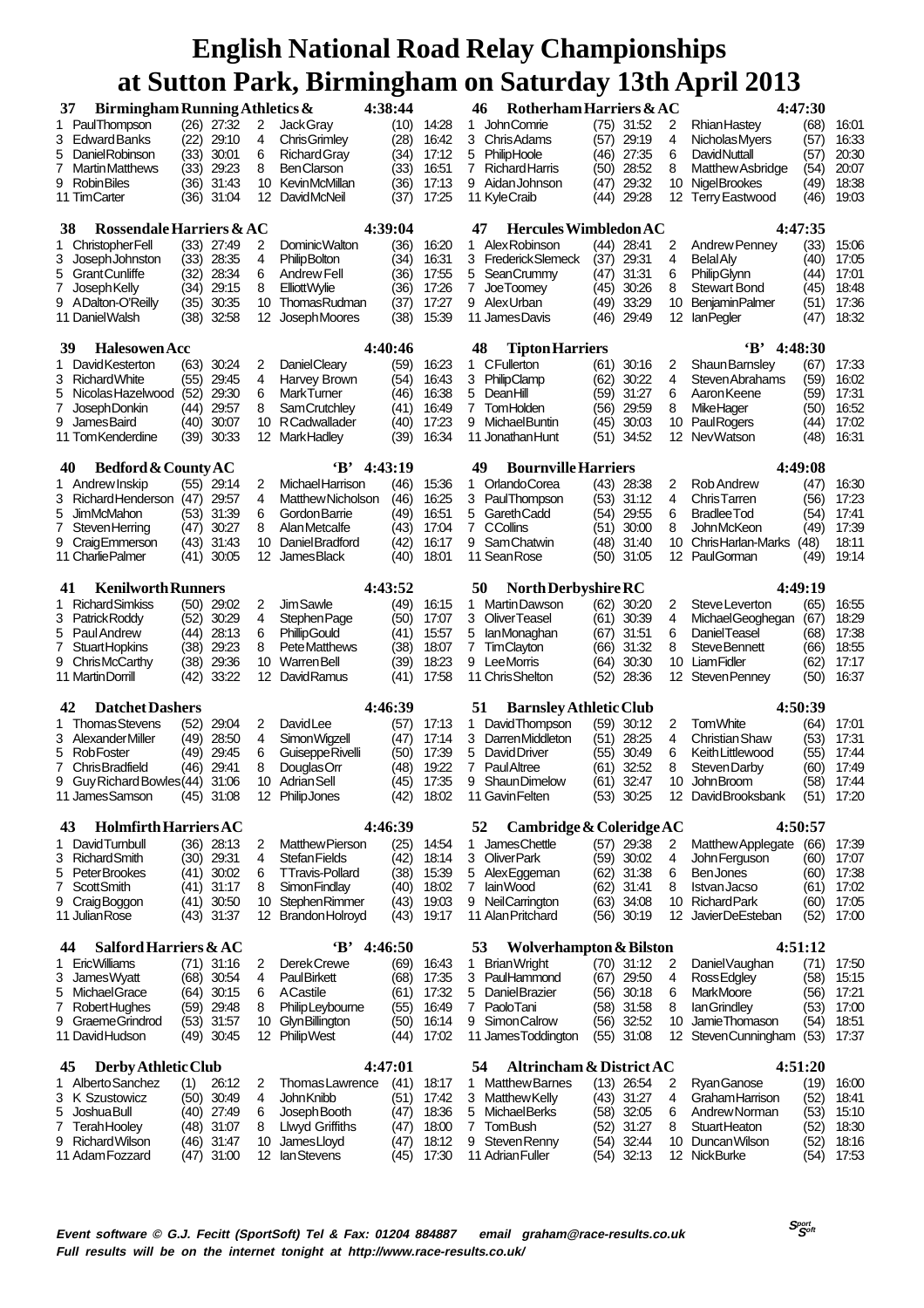|                                                            |                                |          |                                             |              |                | 64             | <b>Trafford Athletic Club</b>           |              |                |          |                                              | 5:02:53      |                |
|------------------------------------------------------------|--------------------------------|----------|---------------------------------------------|--------------|----------------|----------------|-----------------------------------------|--------------|----------------|----------|----------------------------------------------|--------------|----------------|
| <b>Notts AC</b><br>55<br>1 Eyob Huruy                      | 6B<br>(68)<br>30:57            | 2        | $B'$ 4:51:54<br>Harry Foster                | (61)         | 15:59          | 1              | <b>Jeff Prest</b>                       | (56)         | 29:29          | 2        | <b>BenMartin</b>                             | (45)         | 15:21          |
| 3<br>RobertSmith                                           | (54)<br>29:34                  | 4        | <b>TomCollins</b>                           | (49)         | 15:56          | 3              | <b>SteveMonk</b>                        | (69)         | 34:04          | 4        | <b>Timothy Egerton</b>                       | (65)         | 16:53          |
| 5 JohnMuddeman                                             | 30:06<br>(50)                  | 6        | Jonathan Hiorns                             | (51)         | 17:24          | 5              | Gareth Woodcock                         | (68)         | 33:12          | 6        | JamesBleakley                                | (63)         | 15:41          |
| $\overline{7}$<br>Matthew Judson                           | (49)<br>30:40                  | 8        | Joseph Coleshaw                             | (44)         | 16:59          | 7              | DavidMaher                              | (68)         | 35:11          | 8<br>10  | DominicCoyle<br><b>PascalFard</b>            | (65)<br>(65) | 16:16<br>17:35 |
| 9 Andrew Norton                                            | (50)<br>34:24                  | 10       | Andrew Warburton                            | (46)         | 16:30          |                | 9 John Howe<br>11 Edward Hickling       | (66)<br>(66) | 31:38<br>37:07 | 12       | Craig Wheeler                                | (64)         | 20:26          |
| 11 RichardDarling                                          | (48)<br>31:11                  | 12       | <b>Blayne Pick</b>                          | (55)         | 22:14          |                |                                         |              |                |          |                                              |              |                |
| <b>Hillingdon AC</b><br>56                                 |                                |          | 4:53:07                                     |              |                | 65             | <b>Bromsgrove &amp; Redditch</b>        |              |                |          |                                              | 5:03:12      |                |
| 1 RobertThompson                                           | 28:27<br>(41)                  | 2        | <b>DanielThompson</b>                       | (50)         | 16:53          | 1              | Mark Appleton                           | (72)         | 31:27          | 2        | Andrew Freeman                               | (73)         | 17:58          |
| 3<br>JamesLaing                                            | (46)<br>29:21                  | 4        | Joseph Carton                               | (44)         | 16:24          |                | 3 Ashley Ross                           | (74)         | 32:50          | 4        | Philip Anderson                              | (75)         | 19:52          |
| 5<br>Martin Bateman                                        | 29:21<br>(39)                  | 6        | Carl Yates                                  | (42)         | 17:05          | 5              | <b>JamesHood</b>                        | (75)         | 31:44          | 6        | lanKeyte                                     | (75)         | 18:31          |
| <b>JamesManley</b><br>7                                    | (43)<br>31:31                  | 8        | Dean Burch                                  | (46)         | 19:25          |                | 7 AdamLloyd<br>9 JoeSmith               | (71)<br>(69) | 29:36<br>32:15 | 8<br>10  | Sean Bowden<br><b>CliveDent</b>              | (69)<br>(68) | 16:53<br>17:42 |
| SimonConnell<br>9<br>11 PaulLeppard                        | (52)<br>34:09<br>32:44<br>(57) | 10<br>12 | <b>Tony Grant</b><br>Jason Steel            | (53)<br>(56) | 19:50<br>17:57 |                | 11 Nathan Bone                          | (69)         | 36:20          | 12       | Jamie Dancyger                               | (65)         | 18:04          |
|                                                            |                                |          |                                             |              |                |                |                                         |              |                |          |                                              |              |                |
| <b>Keighley &amp; Craven AC</b><br>57                      |                                |          | 4:53:41                                     |              |                | 66             | <b>Knowsley Harriers</b>                |              |                |          |                                              | 5:04:57      |                |
| 1 CraigShearer                                             | (60)<br>30:12                  | 2        | WillSmith                                   | (58)         | 16:14          | 1              | Stephen Doyle                           | (76)         | 32:28          | 2        | Owen Cotterell                               | (77)         | 18:56          |
| 3 BenSmall                                                 | 31:20<br>(60)                  | 4        | Liam Spencer                                | (62)         | 17:21          | 5              | 3 TomMichaelson<br><b>RobWilliams</b>   | (73)         | 29:49<br>32:15 | 4<br>6   | <b>RobertKelly</b><br>MarkConnor             | (73)<br>(74) | 17:32<br>20:44 |
| 5<br>Adrian Thomas                                         | (63)<br>31:07                  | 6        | <b>Thomas Sessford</b>                      | (64)         | 18:27          | 7              | MarkClair                               | (71)<br>(73) | 30:47          | 8        | DaveConnor                                   | (72)         | 18:39          |
| 7<br><b>Stuart Walton</b><br>9 Mark Knowles                | 32:00<br>(65)<br>33:08<br>(65) | 8<br>10  | <b>Kyle Kilbey</b><br>Rob Shaw              | (64)<br>(64) | 17:44<br>17:22 |                | 9 MarcJacques                           | (71)         | 32:39          | 10       | Marty Christian                              | (70)         | 18:12          |
| 11 Christopher Loftus                                      | (59)<br>30:44                  | 12       | Andrew Hardaker                             | (57)         | 18:02          |                | 11 Jack Atkins                          | (68)         | 32:39          | 12       | PCunningham                                  | (66)         | 20:17          |
|                                                            |                                |          |                                             |              |                |                |                                         |              |                |          |                                              |              |                |
| Ealing Southall & Middlesex AC<br>58                       |                                |          | 4:54:12                                     |              |                | 67             | <b>Barrow &amp; Furness Striders AC</b> |              |                |          |                                              | 5:07:21      |                |
| Sam Ashcroft<br>1.                                         | (42)<br>28:37                  | 2        | <b>BenWaterman</b>                          | (42)         | 16:01          | 1<br>3         | <b>PatrickMiller</b><br><b>RayJones</b> | (65)<br>(66) | 30:26<br>31:47 | 2<br>4   | <b>DeanMiller</b><br>Garry Dixon             | (62)<br>(63) | 16:31<br>16:35 |
| 3 Nicholas Landeau                                         | 30:11<br>(48)                  | 4        | MohamedHashi                                | (45)         | 16:21          | 5              | James Jordan                            | (66)         | 32:50          | 6        | <b>SamStorey</b>                             | (67)         | 17:20          |
| 5<br>CHepworth<br>7<br>MaxWells-Pestell                    | (45)<br>29:57<br>33:10<br>(53) | 6<br>8   | <b>MarkCameron</b><br><b>Martin Shelley</b> | (45)<br>(51) | 18:02<br>17:48 | 7              | <b>Robert Grant</b>                     | (69)         | 34:32          | 8        | lan Sadler                                   | (70)         | 19:37          |
| 9 AngeloJohn                                               | (51)<br>32:22                  | 10       | A Anzai-Jackson                             | (57)         | 20:21          | 9              | Simon Stanway                           | (70)         | 33:08          | 10       | Chris Snaith                                 | (71)         | 19:55          |
| 11 MarkDelahunty                                           | (61)<br>33:23                  | 12       | <b>LukeNicholas</b>                         | (58)         | 17:59          |                | 11 Jonathan Benson                      | (70)         | 35:29          |          | 12 PeterWillacy                              | (67)         | 19:11          |
|                                                            |                                |          |                                             |              |                | 68             | <b>Heanor Running Club</b>              |              |                |          |                                              | 5:12:37      |                |
| Royal Sutton Coldfield Athleti<br>59<br>1 NickCorker       | (46)<br>28:53                  | 2        | 4:54:32<br>PaulDavey                        | (56)         | 17:20          |                | 1 Mark Powell                           | (38)         | 28:15          | 2        | Tony Weatherson                              | (53)         | 17:34          |
| 3 ColinMcAuley                                             | 32:30<br>(65)                  | 4        | <b>ChrisTaylor</b>                          | (64)         | 17:00          | 3              | <b>Shane Rice</b>                       | (56)         | 30:59          | 4        | PaulClarke                                   | (55)         | 16:52          |
| Oliver Harradence<br>5                                     | (57)<br>28:56                  | 6        | Clive Hackforth                             | (58)         | 18:00          | 5.             | Edward Godber                           | (73)         | 38:40          | 6        | TimSimpson                                   | (73)         | 18:43          |
| 7 Russell Simpson                                          | (60)<br>31:40                  | 8        | Simon Corker                                | (56)         | 17:12          | 7              | Ashley Deeming                          | (74)         | 31:36          | 8        | PaulMercer                                   | (73)         | 19:40          |
| 9 Tony Hinchley                                            | (58)<br>33:18                  | 10       | <b>DavidLiddall</b>                         | (55)         | 17:42          | 9              | Stephen Ashmore<br>11 JonCurtis         | (72)<br>(71) | 31:59<br>37:39 | 10<br>12 | Garry Cooper<br>Stephen Wardle               | (72)<br>(68) | 19:12<br>21:28 |
| 11 DavidLong                                               | (58)<br>32:58                  | 12       | <b>Matthew Stenson</b>                      | (59)         | 19:03          |                |                                         |              |                |          |                                              |              |                |
| Telford AC<br>60                                           |                                |          | 4:54:53                                     |              |                | 69             | HarboroughAC                            |              |                |          |                                              | 5:19:06      |                |
| 1 PaulWard                                                 | (51)<br>29:03                  | 2        | Chris Bagshaw                               | (54)         | 16:52          | 1              | Jake Watson                             | (79)         | 33:38          | 2        | <b>Matthew Driver</b>                        | (76)         | 17:21          |
| ChrisRimmer<br>3                                           | (45)<br>28:35                  | 4        | John Garmson                                | (48)         | 17:55          | 3              | Graeme Rolfe                            | (77)         | 38:27          | 4        | <b>MartinHughes</b>                          | (76)         | 21:47          |
| 5<br>RyanHeath                                             | 30:09<br>(51)                  | 6        | <b>SamGarmson</b>                           | (52)         | 17:35          | 5<br>7         | MartinGore<br>Adam Brooks               | (76)<br>(76) | 33:37<br>33:26 | 6<br>8   | TomWard<br>Bob Allsopp                       | (76)<br>(75) | 19:24<br>21:05 |
| 7<br><b>DavidTatton</b><br>9 Daniel Young                  | 33:29<br>(57)<br>32:42         | 8<br>10  | Stephen Reid<br>loanllie                    | (57)<br>(56) | 17:55<br>18:20 | 9              | WilliamClapp                            | (74)         | 32:18          | 10       | NTurner-Henke                                | (73)         | 20:45          |
| 11 Ashley Slater                                           | (57)<br>$(63)$ 34:39           |          | 12 PeterPlant                               | (60)         | 17:39          |                | 11 Sean Fenwick                         |              | $(73)$ 29:53   |          | 12 MarkCherry                                | (69)         | 17:25          |
|                                                            |                                |          |                                             |              |                |                |                                         |              |                |          |                                              |              |                |
| Serpentine RC<br>61                                        |                                |          | $\mathbf{B}$<br>4:55:41                     |              |                |                | <b>Incomplete Teams:</b>                |              |                |          |                                              |              |                |
| 1 Richard Edmonds                                          | 30:46<br>(67)                  | 2        | <b>JohnNugus</b>                            | (70)         | 17:19          |                | <b>Les Croupiers</b>                    |              |                |          |                                              |              |                |
| 3<br>NBarberisNegra<br>5<br>JamieHogg                      | (64)<br>30:27<br>31:17<br>(65) | 4<br>6   | <b>Andrew Taylor</b><br><b>RichardPeel</b>  | (66)<br>(65) | 17:34<br>17:19 | 1              | <b>Martin Rees</b>                      | (49)         | 28:58          | 2        | Jerome Edwards                               | (40)         | 15:18          |
| RichardMilner<br>7                                         | 31:07<br>(63)                  | 8        | AlecLaing                                   | (62)         | 17:52          | 3              | <b>Stuart Crees</b>                     | (42)         | 30:04          | 4        | <b>Christian Cobbold</b>                     | (38)         | 15:39          |
| Andy Robbins<br>9                                          | (60)<br>31:24                  | 10       | <b>DavidEvans</b>                           | (59)         | 17:58          |                | 5 Nicholas Dukes                        | (42)         | 30:57          | 6        | Edward Donovan                               | (40)         | 15:50          |
| 11 Fraser Johnson                                          | $(64)$ 34:43                   | 12       | Stephane Schneider (61)                     |              | 17:55          | 7              | <b>Alun Jones</b>                       | (42)         | 32:06          | 8        | <b>Matthew Parkes</b>                        | (42)         | 18:06          |
|                                                            |                                |          |                                             |              |                | 11 PhilCook    | 9 Robert Sage                           | (42)<br>(40) | 30:07<br>29:56 | 10       | <b>Matthew Hopkins</b>                       | (41)         | 17:56          |
| <b>Sale Harriers Manchester</b><br>62<br>1 Richard Edwards |                                |          | $\mathbf{B}$<br>4:59:55                     |              |                |                | Woodford Green Ac With Essex L          |              |                |          | $\cdot$ B                                    |              |                |
| 3 NigelMartin                                              | (74) 31:43<br>(71)<br>30:47    | 2<br>4   | <b>OlivierGaillemin</b><br>Kyle Conway      | (74)<br>(70) | 17:57<br>17:13 | 1              | <b>ThomasPlibersek</b>                  | (58)         | 29:53          | 2        | <b>KevinMurphy</b>                           | (55)         | 16:05          |
| 5 CarlBarber                                               | 31:33<br>(69)                  | 6        | <b>PaulBarrett</b>                          | (69)         | 18:48          |                | 3 Louis Clark                           | (58)         | 31:17          | 4        | WilbrahamRob                                 | (61)         | 17:44          |
| 7<br>DavidMarsh                                            | (70)<br>32:21                  | 8        | PeterO'Neill                                | (68)         | 18:09          | 5              | <b>TimothyBallard</b>                   | (61)         | 31:01          | 6        | SteveLambert                                 | (66)         | 18:52          |
| 9<br>Nicholas Whittle                                      | (68)<br>31:59                  | 10       | DavidRich                                   | (67)         | 16:39          |                | 7 Tony Russell<br>9 Gareth Cavell       | (64)<br>(62) | 31:24<br>31:30 | 8<br>10  | <b>Joe Everitt</b><br><b>RobertQuantrell</b> | (63)<br>(63) | 17:39<br>19:28 |
| 11 Alex Bradford                                           | (65)<br>32:17                  |          | 12 TimKennedy                               | (62)         | 20:29          |                | 11 Shepherd Chris                       |              | $(60)$ 31:03   |          |                                              |              |                |
| Worcester AC<br>63                                         |                                |          | 5:02:00                                     |              |                |                | <b>Blackburn Harriers &amp; AC</b>      |              |                |          |                                              |              |                |
| 1 Phill Bullock                                            | 33:42<br>(80)                  | 2        | DavidJubb                                   | (78)         | 17:58          | 1              | KarlBillington                          |              | $(30)$ 27:43   | 2        | <b>MarkBleasdale</b>                         | (44)         | 17:03          |
| WarrenMiles<br>3                                           | (75)<br>31:23                  | 4        | Lewis Roberts                               | (72)         | 15:41          |                | 3 Andrew Buttery                        | (41)         | 29:32          | 4        | <b>Zachary Howe</b>                          | (43)         | 16:41          |
| DavidO'Brien<br>5                                          | 33:46<br>(74)                  | 6        | Josh Carr                                   | (70)         | 16:05          | 5              | ShaunLivesey                            | (48)         | 30:56          | 6        | <b>JackLonsdale</b>                          | (48)         | 17:33          |
| DavidHall<br>7                                             | 30:11<br>(67)                  | 8        | Nick Hitchings                              | (67)         | 18:47          | 7<br>9 CDavies | <b>John Chaplin</b>                     | (54)<br>(59) | 32:52<br>32:28 | 8<br>10  | <b>Richard Taylor</b><br>John Cookson        | (59)<br>(66) | 20:02<br>20:33 |
| 9<br>MarkHill<br>11 Stefan Sternkopf                       | 32:12<br>(67)<br>(67)<br>33:06 | 10       | DavidWaldron<br>12 Laurie Hart              | (69)<br>(63) | 20:02<br>19:07 |                | 11 Chris Barnes                         | (62)         | 30:58          |          |                                              |              |                |
|                                                            |                                |          |                                             |              |                |                |                                         |              |                |          |                                              |              |                |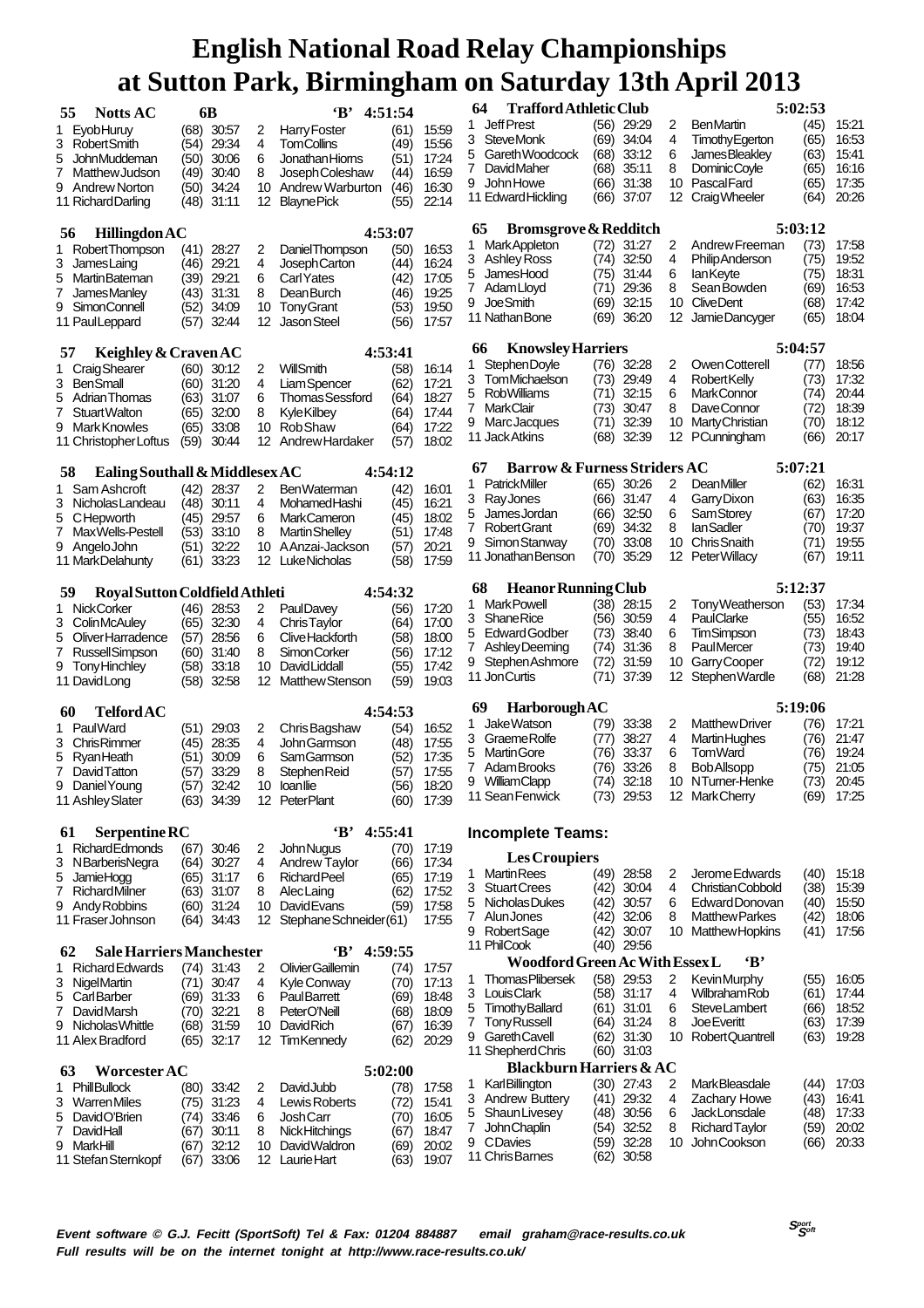|             | Vale Royal AC                                     |              |                                          |             |                                                           |                      |                         |  |  |  |  |  |  |
|-------------|---------------------------------------------------|--------------|------------------------------------------|-------------|-----------------------------------------------------------|----------------------|-------------------------|--|--|--|--|--|--|
| 1<br>3<br>5 | Stuart Doyle<br><b>GrahamMiles</b><br>Chris Perry |              | $(45)$ 28:45<br>(63) 33:02<br>(60) 28:47 | 2<br>4<br>6 | <b>Andrew Miles</b><br>Darren Cottier<br>Stephen Thompson | (51)<br>(69)<br>(62) | 16:38<br>18:46<br>18:34 |  |  |  |  |  |  |
| 7           | Michael Vennard                                   | (55)         | 28:24                                    | 8           | ScottBamber                                               | (58)                 | 18:59                   |  |  |  |  |  |  |
| 9           | ZackBamber                                        | (55)         | 31:37                                    | 10          | <b>Tom Annable</b>                                        | (61)                 | 20:14                   |  |  |  |  |  |  |
|             | 11 James Griffiths                                | (72)         | 47:33                                    |             |                                                           |                      |                         |  |  |  |  |  |  |
|             | <b>Scunthorpe &amp; District AC</b>               |              |                                          |             |                                                           |                      |                         |  |  |  |  |  |  |
| 1           | Gary Crompton                                     | (73)         | 31:34                                    | 2           | Lewis Stones                                              | (72)                 | 17:46                   |  |  |  |  |  |  |
| 3           | Matthew Smith                                     | (72)         | 31:51                                    | 4           | <b>WilliamCranston</b>                                    | (74)                 | 18:21                   |  |  |  |  |  |  |
| 5           | David Vickers                                     | (72)         | 31:37                                    | 6<br>8      | <b>MichaelHornsey</b>                                     | (72)                 | 18:27<br>19:13          |  |  |  |  |  |  |
| 7<br>9      | <b>RichardBugg</b><br>Nick Shpylka                | (75)<br>(73) | 33:30<br>33:54                           |             | <b>MichaelHemmings</b>                                    | (74)                 |                         |  |  |  |  |  |  |
|             | Severn AC                                         |              |                                          |             |                                                           |                      |                         |  |  |  |  |  |  |
|             |                                                   |              |                                          |             |                                                           |                      |                         |  |  |  |  |  |  |
| 1           | <b>JamesRose</b>                                  | (66)         | 30:38                                    | 2           | Gareth Howells                                            | (63)                 | 16:27                   |  |  |  |  |  |  |
| 3           | <b>DaveLander</b>                                 | (70)         | 32:12                                    | 4           | Stephen Hale                                              | (71)                 | 18:26                   |  |  |  |  |  |  |
| 5<br>7      | <b>SteveMaquire</b><br>Steve Bradley              | (70)<br>(72) | 32:12<br>33:24                           | 6<br>8      | Andy Norman<br>lanSmith                                   | (71)<br>(71)         | 18:47<br>18:57          |  |  |  |  |  |  |
|             |                                                   |              |                                          |             |                                                           |                      |                         |  |  |  |  |  |  |
|             | <b>Newham &amp; Essex Beagles AC</b>              |              |                                          |             |                                                           |                      |                         |  |  |  |  |  |  |
| 1           | <b>NaillSheehan</b>                               |              | $(64)$ 30:24                             | 2           | <b>SteveHepples</b>                                       | (52)                 | 15:11                   |  |  |  |  |  |  |
| 3           | Olly Laws                                         |              | (40) 28:41                               | 4           | James Shane                                               | (32)                 | 14:33                   |  |  |  |  |  |  |
| 5           | WayneBell                                         |              | $(38)$ 30:25                             | 6           | <b>FrankBaddick</b>                                       | (31)                 | 14:31                   |  |  |  |  |  |  |
| 7           | <b>lanGrime</b>                                   |              | $(39)$ 32:51                             |             |                                                           |                      |                         |  |  |  |  |  |  |
|             | <b>Aldershot Farnham &amp; District</b>           |              |                                          |             | $\mathbf{B}$                                              |                      |                         |  |  |  |  |  |  |
| 1           | Robert Wakefield                                  |              | $(78)$ 33:14                             | 2           | <b>RobertHislop</b>                                       | (75)                 | 16:53                   |  |  |  |  |  |  |
| 3           | Andrew Hislop                                     |              | (76) 35:35                               |             |                                                           |                      |                         |  |  |  |  |  |  |
|             | Hallamshire Harriers Sheffield                    |              |                                          |             |                                                           |                      |                         |  |  |  |  |  |  |
| 1           | Craig Fishwick                                    |              | $(69)$ 31:09                             | 2           | Joe Gratton                                               | (60)                 | 15:40                   |  |  |  |  |  |  |
|             | <b>New Marske Harriers Club</b>                   |              |                                          |             |                                                           |                      |                         |  |  |  |  |  |  |
| 1           | Lewis Moses                                       |              | $(12)$ 26:51                             |             |                                                           |                      |                         |  |  |  |  |  |  |
|             |                                                   |              |                                          |             |                                                           |                      |                         |  |  |  |  |  |  |

**Gloucester AC**<br> **EXECUTE:** THE 22:49 1 Jeremy Mower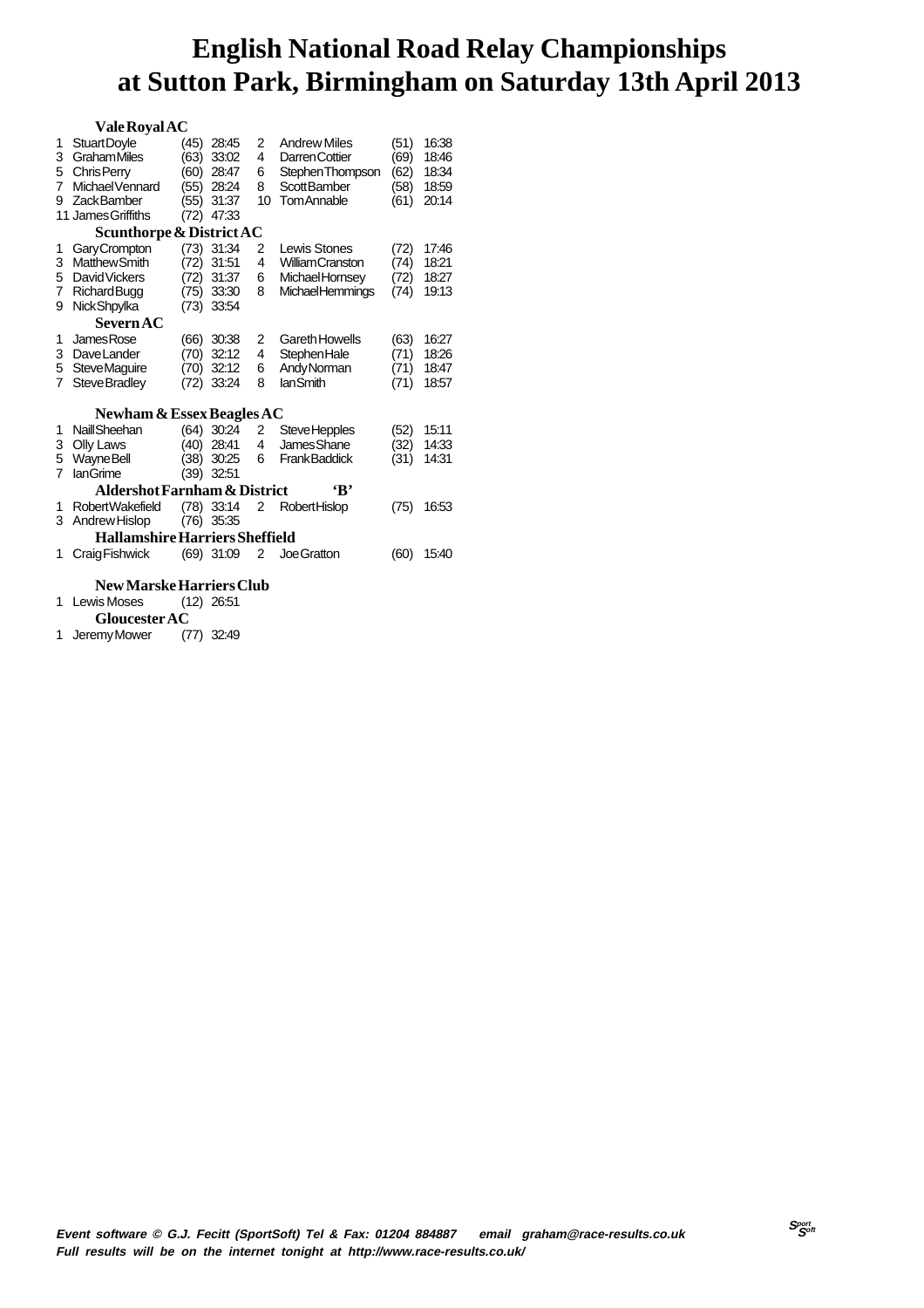# **English National Road Relay Championships** at Sutton Park, Birmingham on <u>Saturday</u> 13th April 201<u>3, 26</u>

#### **Fastest of all long legs**

|                   | <b>Fastest of all long legs</b>   |                       |   |                | $=$ | Joseph Bailey                       | Salford Ha                      | A      | 27:26          |
|-------------------|-----------------------------------|-----------------------|---|----------------|-----|-------------------------------------|---------------------------------|--------|----------------|
|                   |                                   |                       |   |                |     | 67 Philip Wylie                     | Bristol&W                       |        | 27:29          |
| 1                 | Lozano Alberto                    | Belgrave H            |   | 25:39          | 68  | Luke Humphreys                      | Bedford&D                       | A      | 27:30          |
| 2                 | Joe MacDonald                     | Cardiff Aa            |   | 26:01          | $=$ | Carwyn Jones                        | Cardiff Aa                      |        | 27:30          |
| 3                 | Jonathan Taylor                   | Morpeth Ha            |   | 26:03          |     | 70 Michael Crawley                  | Corstorphi                      |        | 27:31          |
| 4                 | <b>Patrick Martin</b>             | Stockport             |   | 26:06          | $=$ | Douglas Selman                      | Corstorphi                      |        | 27:31          |
| 5                 | Alberto Sanchez                   | Derby AC              |   | 26:12          |     | 72 Martyn Cryer                     | Woodford G                      | A      | 27:32          |
| 6                 | Danny Russell                     | Highgate H            |   | 26:17          | $=$ | Paul Thompson                       | <b>BRATS</b>                    |        | 27:32          |
| 7                 | <b>Scott Overall</b>              | <b>Blackheath</b>     |   | 26:18          |     | 74 Philip Hoole                     | Rotherham                       |        | 27:35          |
| 8                 | Mohamud Aadan                     | Thames Val            |   | 26:27          | $=$ | <b>Howard Bristow</b>               | Brighton&H                      |        | 27:35          |
| 9                 | <b>Ben Livesey</b>                | <b>Birchfield</b>     |   | 26:29          | 76  | Simon Deakin                        | Leeds City                      | A      | 27:36          |
| $=$               | Philip Wicks                      | Belgrave H            |   | 26:29          | $=$ | <b>Edward Shepherd</b>              | Woodford G                      | Α      | 27:36          |
| 11                | <b>Matthew Gunby</b>              | Woodford G            | A | 26:31          | 78  | Orlando Edwards                     | Shaftesbur                      |        | 27:37          |
|                   | 12 Jack Martin                    | Stockport             |   | 26:32          |     | 79 Ben Russell                      | LiverpoolH                      |        | 27:38          |
| 13                | Ian Mitchell                      | <b>Tipton Har</b>     | A | 26:34          | 80  | Joe Morwood                         | Aldershot                       | A      | 27:40          |
|                   | 14 Philip Nicholls                | Tipton Har            | Α | 26:35          |     | 81 Rhys Park                        | Cheltenham                      |        | 27:41          |
| $=$               | David Webb                        | Leeds City            | A | 26:35          |     | 82 C Busaileh                       | Herne Hill                      |        | 27:42          |
|                   | 16 Andrew Butchart                | Central Ac            |   | 26:37          | $=$ | Dewi Griffiths                      | Swansea Ha                      |        | 27:42          |
|                   | 17 Andi Jones                     | Stockport             |   | 26:40          |     | 84 Karl Billington                  | <b>Blackburn</b>                |        | 27:43          |
| 18                | Jonathan Thewlis                  | Notts Ac              | A | 26:42          | $=$ | Martin Whitehouse                   | Notts Ac                        | A      | 27:43          |
| 19                | Alexander Dunbar                  | C.Norwich             |   | 26:43          | 86  | <b>Glen Watts</b>                   | Shaftesbur                      |        | 27:44          |
| 20                | Daniel Mulhare                    | Belgrave H            |   | 26:44          | 87  | John McCole                         | LiverpoolH                      |        | 27:45          |
| 21                | Jonathan Wills                    | Leeds City            | Α | 26:45          |     | 88 Lewis Timmins                    | Morpeth Ha                      |        | 27:47          |
|                   | 22 Andrew Rayner                  | <b>Blackheath</b>     |   | 26:47          |     | 89 Kevin Rojas<br>Piers Arnold      | Brighton&H<br>C.Norwich         |        | 27:48<br>27:48 |
| $=$               | Dave Roper                        | Cheltenham            |   | 26:47          | $=$ |                                     |                                 |        |                |
|                   | 24 Frank Bailey<br>Samuel Densham | Shaftesbur            |   | 26:48          | 91  | Joshua Bull<br><b>Mathew Almond</b> | Derby AC                        |        | 27:49          |
| 25                |                                   | Charnwood             |   | 26:49          | $=$ |                                     | <b>Birchfield</b>               |        | 27:49          |
| 26                | Michael Skinner                   | <b>Blackheath</b>     |   | 26:50          | $=$ | Christopher Fell                    | Rossendale                      |        | 27:49          |
|                   | 27 Lewis Moses                    | New Marske            |   | 26:51          |     | 94 Sullivan Smith                   | Swansea Ha                      |        | 27:50<br>27:51 |
| $\qquad \qquad =$ | James Kelly<br>Nicholas Swinburn  | Belgrave H            |   | 26:51<br>26:51 |     | 95 Matt Granger<br>96 Matt Shone    | <b>Tipton Har</b><br>Woodford G | A<br>Α | 27:52          |
| $=$<br>$=$        | Paul Richardson                   | Morpeth Ha<br>Owls Ac |   | 26:51          | 97  | John Eves                           | Bedford&D                       | Α      | 27:53          |
| 31                | Rowan Axe                         | Cardiff Aa            |   | 26:53          | $=$ | <b>Phillip Matthews</b>             | Swansea Ha                      |        | 27:53          |
| 32                | <b>Toby Spencer</b>               | Coventry G            |   | 26:54          |     | 99 Adam Peers                       | LiverpoolH                      |        | 27:55          |
| $=$               | <b>Matthew Barnes</b>             | Altrincham            |   | 26:54          | $=$ | William MacKay                      | Bedford&D                       | Α      | 27:55          |
|                   | 34 Carl Smith                     | Leeds City            | A | 26:55          |     | 101 Richard Burney                  | LiverpoolH                      |        | 27:58          |
| 35                | James Douglas                     | Border Har            |   | 26:58          | $=$ | <b>Kevin Farrow</b>                 | Notts Ac                        | A      | 27:58          |
| $=$               | Tom Marshall                      | Cardiff Aa            |   | 26:58          | $=$ | <b>Marc Elliott</b>                 | Gateshead                       |        | 27:58          |
|                   | 37 Alistair Hay                   | Central Ac            |   | 26:59          |     | 104 Daniel Hallam                   | Owls Ac                         |        | 27:59          |
| 38                | Charlie MacLean                   | Bristol&W             |   | 27:00          |     | Oliver Mott                         | Bristol&W                       |        | 27:59          |
|                   | 39 Benjamin Noad                  | Highgate H            |   | 27:01          | $=$ | Stu Huntington                      | C.Norwich                       |        | 27:59          |
|                   | Michael Callegari                 | Shaftesbur            |   | 27:01          |     | = Matthew Janes                     | Bedford&D                       | Α      | 27:59          |
|                   | 41 Alastair Watson                | Notts Ac              | A | 27:02          |     | 108 Gary Priestley                  | Salford Ha                      | Α      | 28:00          |
| $\qquad \qquad =$ | <b>Tarus Elly</b>                 | Salford Ha            | A | 27:02          |     | 109 Joshua Griffiths                | Swansea Ha                      |        | 28:04          |
|                   | 43 Alan Buckley                   | Leeds City            | A | 27:03          |     | 110 Matthew Bennett                 | Southamptn                      |        | 28:06          |
|                   | 44 Ross Houston                   | Central Ac            |   | 27:04          |     | 111 Josh Norman                     | Owls Ac                         |        | 28:07          |
| $=$               | John Newsom                       | Central Ac            |   | 27:04          |     | 112 Robert Russell                  | Central Ac                      |        | 28:08          |
| 46                | Nicholas Torry                    | Serpentine            | A | 27:05          |     | 113 Nicholas Earl                   | C.Norwich                       |        | 28:09          |
|                   | 47 Aaron Scott                    | Notts Ac              | A | 27:09          |     | 114 Fergus Meade                    | Leeds City                      | B      | 28:11          |
| $=$               | Benjamin Jones                    | Coventry G            |   | 27:09          |     | 115 Tom Beedell                     | Woodford G                      | A      | 28:12          |
| $=$               | Samuel Mitchell                   | Notts Ac              | A | 27:09          |     | 116 Paul Andrew                     | Kenilworth                      |        | 28:13          |
|                   | 50 Dermot Cummins                 | Corstorphi            |   | 27:11          | $=$ | Kieran Reilly                       | Tonbridge                       |        | 28:13          |
| 51                | <b>Matthew Graham</b>             | Belgrave H            |   | 27:14          | $=$ | Thomas Cox                          | Tonbridge                       |        | 28:13          |
|                   | 52 Ben Gamble                     | Tipton Har            | A | 27:15          | $=$ | David Turnbull                      | Holmfirth                       |        | 28:13          |
|                   | 53 Paskar Owor                    | Belgrave H            |   | 27:16          |     | 120 Thomas CornthwaiteSalford Ha    |                                 | A      | 28:14          |
|                   | 54 Chris Smith                    | Thames Val            |   | 27:17          |     | 121 Mark Powell                     | Heanor RC                       |        | 28:15          |
|                   | 55 C Hartley                      | Thames Val            |   | 27:20          |     | 122 Benjamin Riddell                | Salford Ha                      | A      | 28:16          |
| $=$               | Jon Fletcher                      | Border Har            |   | 27:20          | $=$ | Ben Pochee                          | Highgate H                      |        | 28:16          |
|                   | 57 Owain Jones                    | Bristol&W             |   | 27:22          | $=$ | James Bailey                        | Sale Harri                      | A      | 28:16          |
| 58                | James Smith                       | Leeds City            | A | 27:23          |     | 125 Daniel Bradley                  | Tonbridge                       |        | 28:18          |
|                   | 59 Peter Tucker                   | <b>Blackheath</b>     |   | 27:24          |     | 126 Michael Kallenberg              | Cardiff Aa                      |        | 28:21          |
| $=$               | Steven Naylor                     | Bedford&D             | A | 27:24          |     | 127 Lewis Millar                    | Central Ac                      |        | 28:22          |
| 61                | Robert Bugden                     | Bristol&W             |   | 27:25          |     | 128 Michael Vennard                 | Vale Royal                      |        | 28:24          |
| $\qquad \qquad =$ | <b>Steven Fennell</b>             | Tonbridge             |   | 27:25          |     | = Jack Goodwin                      | Bedford&D                       | Α      | 28:24          |
| $=$               | Kevin Seaward                     | Cardiff Aa            |   | 27:25          |     | 130 Harvey Speed                    | Coventry G                      |        | 28:25          |
|                   | 64 Steven Connor                  | Aldershot             | A | 27:26          |     | = Rick Weston                       | Serpentine                      | A      | 28:25          |

**Event software © G.J. Fecitt (SportSoft) Tel & Fax: 01204 884887 email graham@race-results.co.uk Full results will be on the internet tonight at http://www.race-results.co.uk/**

**<sup>S</sup>port Soft**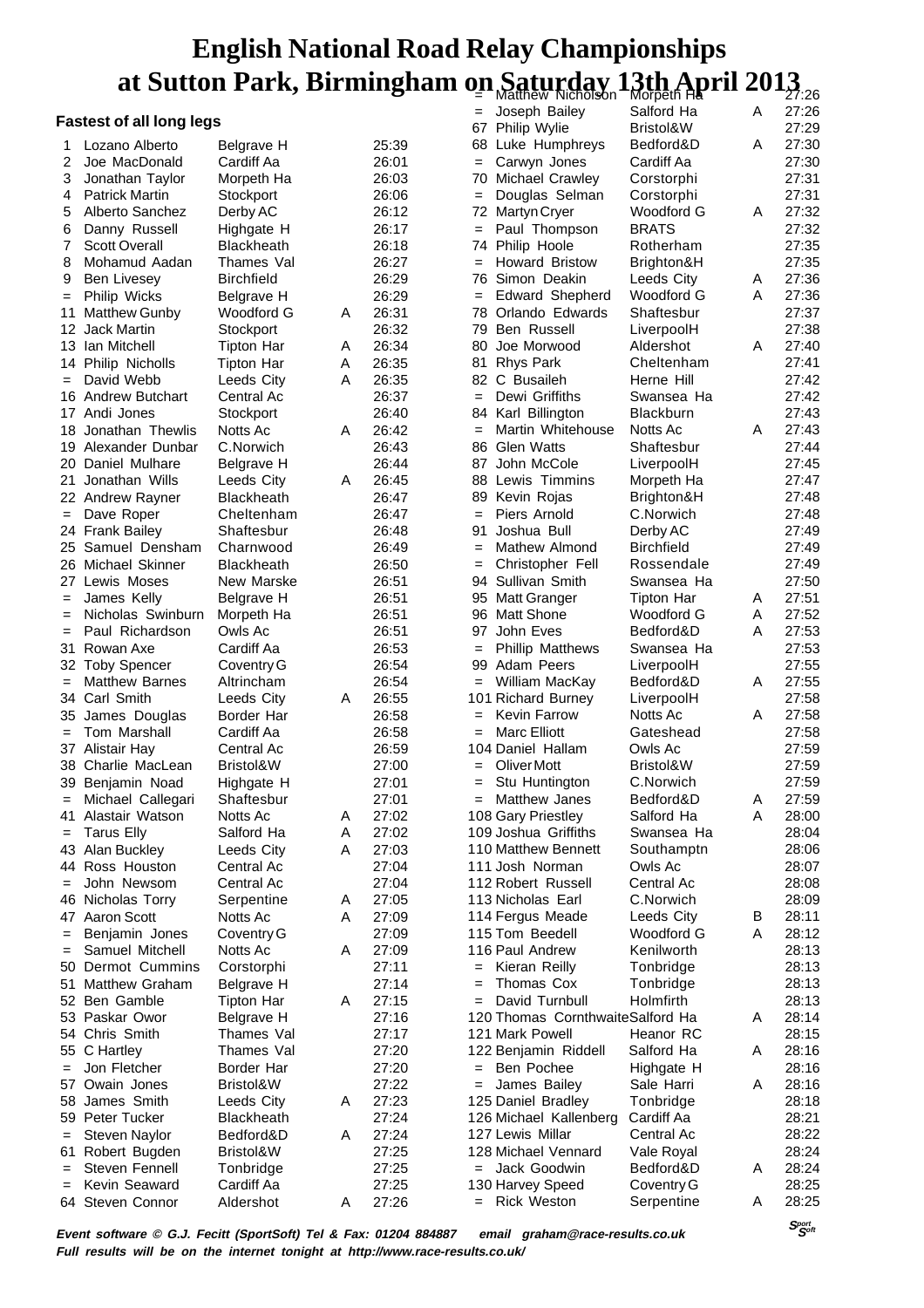| JASUII FIIUNUIL             | <b>AIGRISTIOL</b> | n | 20. <del>2</del> 0 | <b>1990 OCON-DUCCIONI</b>       | Ji∪unµUit <del>-</del> |   | 29. L L |
|-----------------------------|-------------------|---|--------------------|---------------------------------|------------------------|---|---------|
| $=$ Darren Middleton        | <b>Barnsley A</b> |   | 28:25              | = Alistair Smith                | Coventry G             |   | 29:11   |
| 134 Henry Dodwell           | Highgate H        |   | 28:27              | 201 Alexander Davy              | Leeds City             | в | 29:12   |
| = Robert Thompson           | Hillingdon        |   | 28:27              | 202 Andrew Inskip               | Bedford&D              | В | 29:14   |
| 136 Phillip Tedd            | Sale Harri        | Α | 28:28              | $=$ Phil Edge                   | Gateshead              |   | 29:14   |
| 137 Dave Morgan             | Serpentine        | Α | 28:29              | 204 D Chesser                   | Gateshead              |   | 29:15   |
| 138 Jacob Wiebel            |                   |   | 28:30              | = Joseph Kelly                  | Rossendale             |   | 29:15   |
|                             | Southamptn        |   |                    |                                 |                        |   |         |
| 139 Kevin Hull              | Border Har        |   | 28:31              | 206 Harry Lupton                | Charnwood              |   | 29:17   |
| = Stuart Robinson           | Salford Ha        | A | 28:31              | Harold Wyber<br>$=$             | <b>Woodford G</b>      | A | 29:17   |
| 141 Chris Carpanini         | Swansea Ha        |   | 28:32              | 208 Chris Adams                 | Rotherham              |   | 29:19   |
| = Michael Dawson            | Morpeth Ha        |   | 28:32              | 209 Martin Bateman              | Hillingdon             |   | 29:21   |
| 143 Joshua Mutch            | Brighton&H        |   | 28:33              | $=$ James Laing                 | Hillingdon             |   | 29:21   |
| 144 Ross Floyd              | Morpeth Ha        |   | 28:34              | 211 Daniel Davies               | Shaftesbur             |   | 29:22   |
|                             |                   |   |                    |                                 |                        |   |         |
| $=$ Grant Cunliffe          | Rossendale        |   | 28:34              | 212 Stuart Hopkins              | Kenilworth             |   | 29:23   |
| 146 Thomas Madden           | Coventry G        |   | 28:35              | <b>Martin Matthews</b>          | <b>BRATS</b>           |   | 29:23   |
| Mark Couldwell<br>$=$       | Charnwood         |   | 28:35              | 214 Oliver Langford             | CityStoke              |   | 29:24   |
| Chris Rimmer<br>$=$         | Telford Ac        |   | 28:35              | = Richard Phillips              | Serpentine             | A | 29:24   |
| Joseph Johnston<br>$=$      | Rossendale        |   | 28:35              | 216 Thomas Bell                 | Owls Ac                |   | 29:25   |
| 150 Chris Shelton           | NorthDerby        |   | 28:36              | 217 Matthew Bristow             | Brighton&H             |   | 29:28   |
| $=$ Adam Osborne            | Leeds City        | В | 28:36              | Kyle Craib                      | Rotherham              |   | 29:28   |
|                             |                   |   |                    |                                 |                        |   |         |
| 152 Bryan Clark             | Corstorphi        |   | 28:37              | 219 Jeff Prest                  | Trafford A             |   | 29:29   |
| $=$ Sam Ashcroft            | Ealing S&M        |   | 28:37              | 220 Nicolas Hazelwood           | Halesowen              |   | 29:30   |
| <b>Mark Dooley</b><br>$=$   | Herne Hill        |   | 28:37              | 221 Richard Smith               | Holmfirth              |   | 29:31   |
| Daniel Beier<br>$=$         | Tipton Har        | A | 28:37              | <b>Frederick Slemeck</b><br>$=$ | Hercules W             |   | 29:31   |
| 156 Orlando Corea           | Bournville        |   | 28:38              | Simon Allen<br>$=$              | Owls Ac                |   | 29:31   |
| $=$ Luca Russo              | Tonbridge         |   | 28:38              | 224 Andrew Buttery              | <b>Blackburn</b>       |   | 29:32   |
|                             |                   |   |                    |                                 |                        |   |         |
| 158 Richard Scott           | Highgate H        |   | 28:39              | = Aidan Johnson                 | Rotherham              |   | 29:32   |
| Ben Cole<br>$=$             | Tonbridge         |   | 28:39              | 226 Jamie Loxam                 | Stockport              |   | 29:33   |
| 160 Daniel Watts            | Shaftesbur        |   | 28:41              | 227 Robert Smith                | Notts Ac               | В | 29:34   |
| Olly Laws<br>$=$            | Newham&E B        |   | 28:41              | 228 Peter Harrison              | Border Har             |   | 29:35   |
| Alex Robinson               | Hercules W        |   | 28:41              | 229 Chris McCarthy              | Kenilworth             |   | 29:36   |
| 163 Ben Paviour             | Herne Hill        |   | 28:42              | = Adam Lloyd                    | <b>BromsRedd</b>       |   | 29:36   |
|                             |                   |   |                    |                                 |                        |   |         |
| 164 Daniel Clarke           | Coventry G        |   | 28:44              | $=$ Andrew VanKints             | Cheltenham             |   | 29:36   |
| 165 Tobias Smith            | Aldershot         | A | 28:45              | 232 James Chettle               | Cambridge              |   | 29:38   |
| <b>Stuart Doyle</b>         | Vale Royal        |   | 28:45              | 233 Jake VanAllen               | Brighton&H             |   | 29:39   |
| 167 Hugh Torry              | Serpentine        | Α | 28:46              | = Jonathan Carpenter Corstorphi |                        |   | 29:39   |
| 168 William Neill           | CityStoke         |   | 28:47              | 235 Chris Bradfield             | Datchet Da             |   | 29:41   |
| <b>Barry Maskell</b><br>$=$ | Gateshead         |   | 28:47              | = Jason Williams                | Charnwood              |   | 29:41   |
|                             |                   |   |                    |                                 |                        |   |         |
| <b>Chris Perry</b><br>$=$   | Vale Royal        |   | 28:47              | 237 Michael Sawrey              | Stockport              |   | 29:43   |
| 171 Rick Ward               | C.Norwich         |   | 28:50              | 238 Rob Foster                  | Datchet Da             |   | 29:45   |
| Alexander Miller            | Datchet Da        |   | 28:50              | <b>Richard White</b><br>$=$     | Halesowen              |   | 29:45   |
| Stephen Mears<br>$=$        | Charnwood         |   | 28:50              | Peter Branney<br>$=$            | Leeds City             | В | 29:45   |
| 174 Richard Harris          | Rotherham         |   | 28:52              | 241 John Mason                  | Border Har             |   | 29:46   |
| 175 Nick Corker             | <b>Royal Sutt</b> |   | 28:53              | 242 Robert Hughes               | Salford Ha             | В | 29:48   |
| 176 Philip Parry            | Bristol&W         |   | 28:54              | 243 John Kettle                 | Herne Hill             |   | 29:49   |
|                             |                   |   |                    |                                 |                        |   |         |
| $=$ Alex Wall-Clarke        | Southamptn        |   | 28:54              | Tom Michaelson<br>$=$           | Knowsley H             |   | 29:49   |
| 178 Paul Green              | Sale Harri        | Α | 28:55              | James Davis<br>$=$              | Hercules W             |   | 29:49   |
| 179 Oliver Harradence       | <b>Royal Sutt</b> |   | 28:56              | 246 Paul Hammond                | Wolverhamp             |   | 29:50   |
| = Mark Greenwood            | Aldershot         | Α | 28:56              | 247 Grant Burnett               | Aldershot              | Α | 29:51   |
| 181 Jeff Cunningham         | Herne Hill        |   | 28:57              | Julian Wilkie<br>$=$            | Cheltenham             |   | 29:51   |
| Alexander Brecker           | CityStoke         |   | 28:57              | 249 Thomas Plibersek            | Woodford G             | В | 29:53   |
|                             |                   |   |                    |                                 |                        |   |         |
| 183 Martin Rees             | LesCrouprs        |   | 28:58              | Sean Fenwick<br>$=$             | Harborough             |   | 29:53   |
| 184 Liam Hendricken         | CityStoke         |   | 28:59              | 251 Gareth Cadd                 | <b>Bournville</b>      |   | 29:55   |
| Ryan McKinlay<br>$=$        | Highgate H        |   | 28:59              | 252 Phil Cook                   | LesCrouprs             |   | 29:56   |
| 186 Ross MacDonald          | Swansea Ha        |   | 29:00              | 253 Richard Henderson           | Bedford&D              | В | 29:57   |
| 187 Richard Simkiss         | Kenilworth        |   | 29:02              | Joseph Donkin<br>$=$            | Halesowen              |   | 29:57   |
| 188 Richard Dare            | Cheltenham        |   | 29:03              | C Hepworth<br>$=$               | Ealing S&M             |   | 29:57   |
|                             |                   |   |                    |                                 |                        |   |         |
| $=$ Paul Ward               | <b>Telford Ac</b> |   | 29:03              | 256 Oz Ellis                    | <b>Tipton Har</b>      | A | 29:58   |
| 190 Dean Richardson         | CityStoke         |   | 29:04              | 257 Laurie Luscombe             | LiverpoolH             |   | 29:59   |
| <b>Thomas Stevens</b>       | Datchet Da        |   | 29:04              | Tom Holden                      | <b>Tipton Har</b>      | B | 29:59   |
| 192 Luke Allen              | C.Norwich         |   | 29:05              | 259 C Collins                   | <b>Bournville</b>      |   | 30:00   |
| = Alex Gibbins              | <b>Blackheath</b> |   | 29:05              | 260 Daniel Robinson             | <b>BRATS</b>           |   | 30:01   |
| James Fooks-Bale<br>$=$     | Herne Hill        |   | 29:05              | 261 Peter Brookes               | Holmfirth              |   | 30:02   |
|                             |                   |   |                    |                                 |                        |   |         |
| 195 Thomas Edwards          | Leeds City        | в | 29:08              | <b>Oliver Park</b><br>$=$       | Cambridge              |   | 30:02   |
| 196 Kieran Flannery         | Gateshead         |   | 29:09              | 263 Michael Buntin              | <b>Tipton Har</b>      | B | 30:03   |
| Steven O'Brien              | Corstorphi        |   | 29:09              | 264 Stuart Crees                | LesCrouprs             |   | 30:04   |
| 198 Edward Banks            | <b>BRATS</b>      |   | 29:10              | 265 Yari Fontebasso             | Serpentine             | A | 30:05   |
|                             |                   |   |                    |                                 |                        |   |         |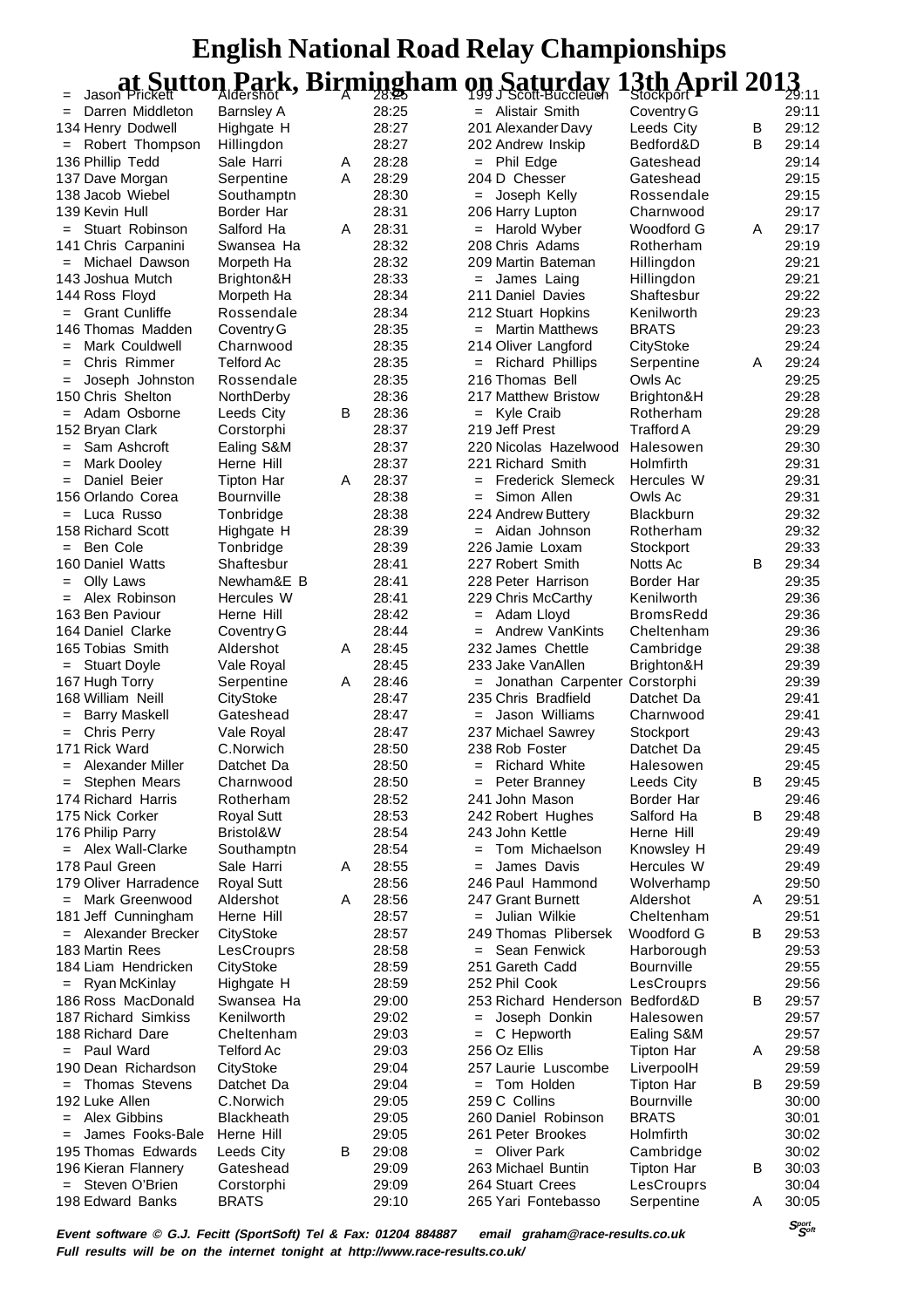| UITANIE FAINER                | Dealoidan .       |   | ບບ. <del>ບ</del> ບ | $333$ Guy inclided Dowles Daturet De- |                   |   | טט.וט |
|-------------------------------|-------------------|---|--------------------|---------------------------------------|-------------------|---|-------|
| 267 John Muddeman             | Notts Ac          | В | 30:06              | 334 Richard Milner                    | Serpentine        | B | 31:07 |
| 268 Robert Sage               | LesCrouprs        |   | 30:07              | = Terah Hooley                        | Derby AC          |   | 31:07 |
| Stephen Norris<br>$=$         | Thames Val        |   | 30:07              | Adrian Thomas<br>$=$                  | Keighley&C        |   | 31:07 |
| James Baird                   | Halesowen         |   | 30:07              | 337 James Samson                      | Datchet Da        |   | 31:08 |
| 271 Ryan Heath                | <b>Telford Ac</b> |   | 30:09              | = James Toddington                    | Wolverhamp        |   | 31:08 |
| 272 David Hall                | Worcester         |   | 30:11              | 339 Craig Fishwick                    | Hallamshir        |   | 31:09 |
| $=$ Nicholas Landeau          | Ealing S&M        |   | 30:11              | 340 George Thompson                   | Border Har        |   | 31:11 |
| Sean Renfer<br>$=$            | Thames Val        |   | 30:11              | = Richard Darling                     | Notts Ac          | B | 31:11 |
| 275 David Thompson            | <b>Barnsley A</b> |   | 30:12              | 342 Brian Wright                      | Wolverhamp        |   | 31:12 |
| = Craig Shearer               | Keighley&C        |   | 30:12              | = Paul Thompson                       | <b>Bournville</b> |   | 31:12 |
| 277 Michael Grace             | Salford Ha        | В | 30:15              | 344 Eric Williams                     | Salford Ha        | B | 31:16 |
| 278 C Fullerton               | <b>Tipton Har</b> | B | 30:16              | 345 Scott Smith                       | Holmfirth         |   | 31:17 |
| 279 Daniel Brazier            | Wolverhamp        |   | 30:18              | = Louis Clark                         | Woodford G        | в | 31:17 |
| 280 Alan Pritchard            |                   |   | 30:19              |                                       |                   | B | 31:17 |
|                               | Cambridge         |   |                    | = Jamie Hogg                          | Serpentine        |   |       |
| 281 Martin Dawson             | NorthDerby        |   | 30:20              | 348 Ben Small                         | Keighley&C        |   | 31:20 |
| 282 Philip Clamp              | <b>Tipton Har</b> | В | 30:22              | 349 Warren Miles                      | Worcester         |   | 31:23 |
| = Trevor Wilks                | Leeds City        | B | 30:22              | 350 Tony Russell                      | Woodford G        | в | 31:24 |
| 284 Ash Chambers              | LiverpoolH        |   | 30:24              | = Andy Robbins                        | Serpentine        | B | 31:24 |
| Naill Sheehan                 | Newham&E B        |   | 30:24              | 352 Mark Appleton                     | <b>BromsRedd</b>  |   | 31:27 |
| David Kesterton               | Halesowen         |   | 30:24              | $=$ Dean Hill                         | <b>Tipton Har</b> | в | 31:27 |
| 287 Wayne Bell                | Newham&E B        |   | 30:25              | <b>Matthew Kelly</b><br>$=$           | Altrincham        |   | 31:27 |
| $=$ Gavin Felten              | <b>Barnsley A</b> |   | 30:25              | Tom Bush<br>$=$                       | Altrincham        |   | 31:27 |
| 289 Joe Toomey                | Hercules W        |   | 30:26              | 356 Gareth Cavell                     | Woodford G        | В | 31:30 |
| $=$ Patrick Miller            | Barrow & F        |   | 30:26              | 357 Sean Crummy                       | Hercules W        |   | 31:31 |
| 291 N BarberisNegra           | Serpentine        | B | 30:27              | $=$ James Manley                      | Hillingdon        |   | 31:31 |
| Steven Herring<br>$=$         | Bedford&D         | B | 30:27              | 359 Tim Clayton                       | NorthDerby        |   | 31:32 |
| <b>Edward Baber</b><br>$=$    | Southamptn        |   | 30:27              | 360 Carl Barber                       | Sale Harri        | B | 31:33 |
| <b>Martin Slater</b><br>$=$   | Gateshead         |   | 30:27              | 361 Gary Crompton                     |                   |   | 31:34 |
|                               |                   |   |                    |                                       | Scunthorpe        |   |       |
| 295 Patrick Roddy             | Kenilworth        |   | 30:29              | 362 Ashley Deeming                    | Heanor RC         |   | 31:36 |
| 296 Peter Scannell            | Thames Val        |   | 30:30              | = Michael Tanner                      | Southamptn        |   | 31:36 |
| Daniel Owen<br>$=$            | Cheltenham        |   | 30:30              | 364 Julian Rose                       | Holmfirth         |   | 31:37 |
| Tom Lupton<br>$=$             | Charnwood         |   | 30:30              | = David Vickers                       | Scunthorpe        |   | 31:37 |
| Lee Morris<br>$=$             | NorthDerby        |   | 30:30              | = Zack Bamber                         | Vale Royal        |   | 31:37 |
| 300 Graham Fisher             | Southamptn        |   | 30:31              | 367 Alex Eggeman                      | Cambridge         |   | 31:38 |
| 301 Tom Kenderdine            | Halesowen         |   | 30:33              | = John Howe                           | Trafford A        |   | 31:38 |
| 302 A Dalton-O'Reilly         | Rossendale        |   | 30:35              | 369 Jim McMahon                       | Bedford&D         | B | 31:39 |
| = Peter Dimbleby              | <b>Birchfield</b> |   | 30:35              | 370 Sam Chatwin                       | <b>Bournville</b> |   | 31:40 |
| 304 Mike Morley               | <b>Birchfield</b> |   | 30:37              | = Russell Simpson                     | <b>Royal Sutt</b> |   | 31:40 |
| 305 James Rose                | Severn Ac         |   | 30:38              | 372 Iain Wood                         | Cambridge         |   | 31:41 |
| 306 Oliver Teasel             | NorthDerby        |   | 30:39              | 373 Craig Emmerson                    | Bedford&D         | в | 31:43 |
| 307 Paul Miles                | Owls Ac           |   | 30:40              | $=$ Richard Edwards                   | Sale Harri        | B | 31:43 |
| Matthew Judson                | Notts Ac          | В | 30:40              | Robin Biles<br>$=$                    | <b>BRATS</b>      |   | 31:43 |
| 309 Christopher Loftus        | Keighley&C        |   | 30:44              | 376 James Hood                        | <b>BromsRedd</b>  |   | 31:44 |
| 310 Callum Rowlinson          | Sale Harri        | Α | 30:45              | 377 Ray Jones                         | Barrow & F        |   | 31:47 |
| David Hudson<br>$=$           | Salford Ha        | Β | 30:45              | = Richard Wilson                      |                   |   | 31:47 |
|                               |                   |   |                    |                                       | Derby AC          |   |       |
| 312 Richard Edmonds           | Serpentine        | В | 30:46              | 379 Ian Monaghan                      | NorthDerby        |   | 31:51 |
| 313 Nigel Martin              | Sale Harri        | В | 30:47              | = Matthew Smith                       | Scunthorpe        |   | 31:51 |
| Mark Clair<br>$=$             | Knowsley H        |   | 30:47              | 381 John Comrie                       | Rotherham         |   | 31:52 |
| 315 David Driver              | Barnsley A        |   | 30:49              | 382 Dan Whittaker                     | Sale Harri        | Α | 31:55 |
| K Szustowicz<br>$=$           | Derby AC          |   | 30:49              | 383 Graeme Grindrod                   | Salford Ha        | В | 31:57 |
| 317 Craig Boggon              | Holmfirth         |   | 30:50              | $=$ Robert Flannery                   | Sale Harri        | Α | 31:57 |
| 318 James Wyatt               | Salford Ha        | В | 30:54              | 385 Paolo Tani                        | Wolverhamp        |   | 31:58 |
| 319 Fintan Parkinson          | <b>Blackheath</b> |   | 30:55              | 386 Nicholas Whittle                  | Sale Harri        | B | 31:59 |
| Dan Harris                    | CityStoke         |   | 30:55              | = Stephen Ashmore                     | Heanor RC         |   | 31:59 |
| 321 Niall Robinson            | Brighton&H        |   | 30:56              | 388 Stuart Walton                     | Keighley&C        |   | 32:00 |
| Shaun Livesey<br>$=$          | Blackburn         |   | 30:56              | 389 Michael Berks                     | Altrincham        |   | 32:05 |
| 323 Nicholas Dukes            | LesCrouprs        |   | 30:57              | 390 Alun Jones                        | LesCrouprs        |   | 32:06 |
| $= Eyob Huruy$                | Notts Ac          | В | 30:57              | 391 Steve Maguire                     | Severn Ac         |   | 32:12 |
| 325 Chris Barnes              | Blackburn         |   | 30:58              | Mark Hill<br>$=$                      | Worcester         |   | 32:12 |
| 326 Shane Rice                | Heanor RC         |   | 30:59              | Dave Lander<br>$=$                    | Severn Ac         |   | 32:12 |
|                               |                   |   |                    |                                       |                   |   |       |
| 327 Adam Fozzard              | Derby AC          |   | 31:00              | 394 Adrian Fuller                     | Altrincham        |   | 32:13 |
| 328 Jonathan Cullen           | <b>Birchfield</b> |   | 31:01              | 395 Joe Smith                         | <b>BromsRedd</b>  |   | 32:15 |
| <b>Timothy Ballard</b><br>$=$ | Woodford G        | B | 31:01              | = Rob Williams                        | Knowsley H        |   | 32:15 |
| 330 Shepherd Chris            | Woodford G        | В | 31:03              | 397 Alex Bradford                     | Sale Harri        | В | 32:17 |
| 331 Tim Carter                | <b>BRATS</b>      |   | 31:04              | 398 William Clapp                     | Harborough        |   | 32:18 |
| 332 Sean Rose                 | Bournville        |   | 31:05              | 399 David Marsh                       | Sale Harri        | В | 32:21 |

**Event software © G.J. Fecitt (SportSoft) Tel & Fax: 01204 884887 email graham@race-results.co.uk Full results will be on the internet tonight at http://www.race-results.co.uk/**

**<sup>S</sup>port Soft**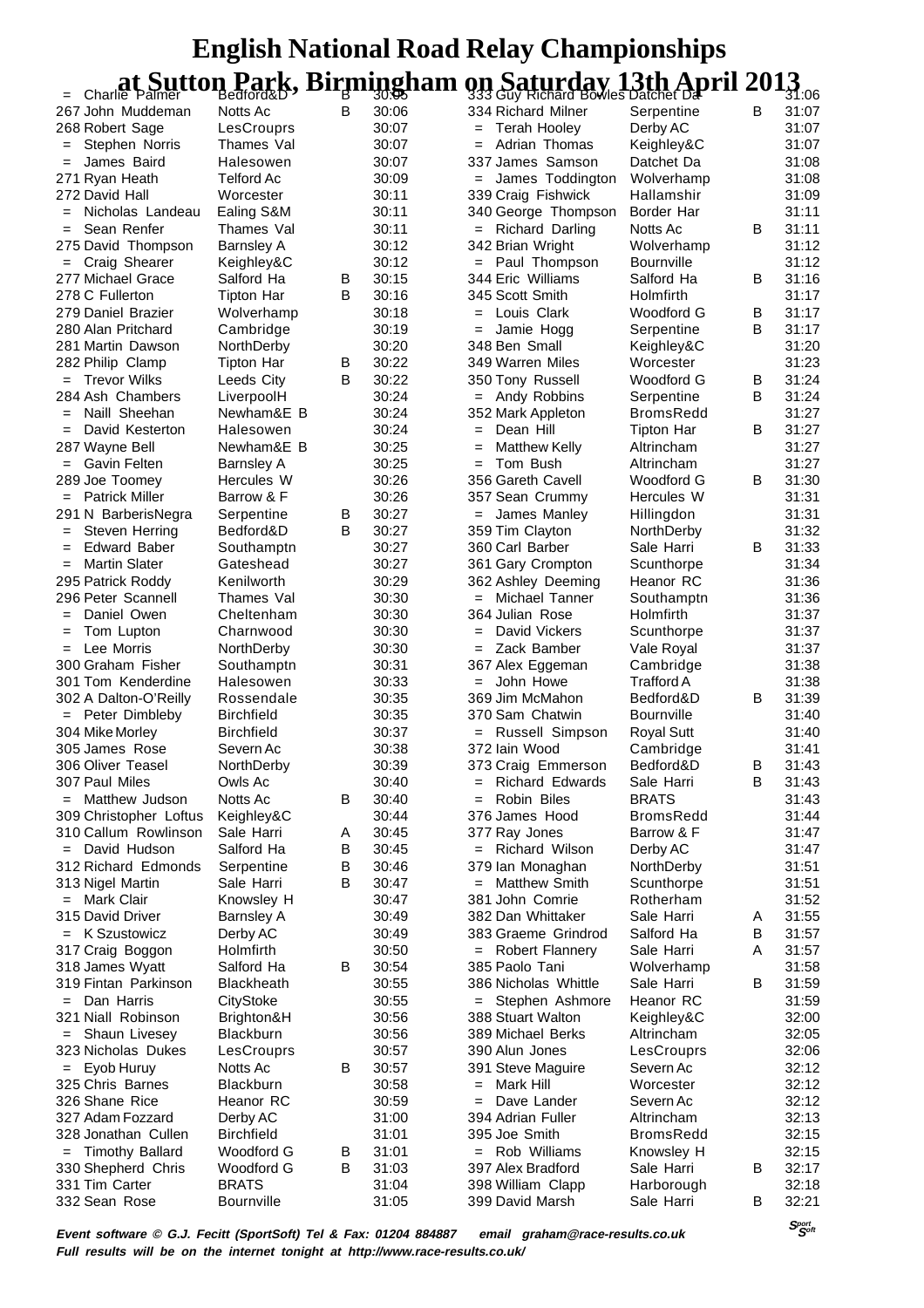**Fastest of all short legs**

| 400 Angelo John            | Ealing S&M        |   | 32:22 |
|----------------------------|-------------------|---|-------|
| 401 Stephen Doyle          | Knowsley H        |   | 32:28 |
| = C Davies                 | <b>Blackburn</b>  |   | 32:28 |
| 403 Colin McAuley          | <b>Royal Sutt</b> |   | 32:30 |
| 404 Marc Jacques           | Knowsley H        |   | 32:39 |
| = Jack Atkins              | Knowsley H        |   | 32:39 |
| 406 Daniel Young           | <b>Telford Ac</b> |   | 32:42 |
| 407 Paul Leppard           | Hillingdon        |   | 32:44 |
| <b>Steven Renny</b><br>$=$ | Altrincham        |   | 32:44 |
| 409 Shaun Dimelow          | Barnsley A        |   | 32:47 |
| 410 Jeremy Mower           | Gloucester        |   | 32:49 |
| 411 James Jordan           | Barrow & F        |   | 32:50 |
| $=$                        | <b>BromsRedd</b>  |   | 32:50 |
| Ashley Ross                |                   |   |       |
| 413 Ian Grime              | Newham&E B        |   | 32:51 |
| 414 John Chaplin           | <b>Blackburn</b>  |   | 32:52 |
| = Paul Altree              | <b>Barnsley A</b> |   | 32:52 |
| Simon Calrow<br>$=$        | Wolverhamp        |   | 32:52 |
| 417 David Long             | <b>Royal Sutt</b> |   | 32:58 |
| = Daniel Walsh             | Rossendale        |   | 32:58 |
| 419 Graham Miles           | Vale Royal        |   | 33:02 |
| 420 Stefan Sternkopf       | Worcester         |   | 33:06 |
| 421 Mark Knowles           | Keighley&C        |   | 33:08 |
| Simon Stanway<br>$=$       | Barrow & F        |   | 33:08 |
| 423 Max Wells-Pestell      | Ealing S&M        |   | 33:10 |
| 424 Gareth Woodcock        | Trafford A        |   | 33:12 |
| 425 Robert Wakefield       | Aldershot         | В | 33:14 |
| 426 Tony Hinchley          | <b>Royal Sutt</b> |   | 33:18 |
| 427 Martin Dorrill         | Kenilworth        |   | 33:22 |
| Rob Deakin<br>$=$          | <b>Birchfield</b> |   | 33:22 |
| 429 Mark Delahunty         | Ealing S&M        |   | 33:23 |
| 430 Steve Bradley          | Severn Ac         |   | 33:24 |
| 431 Adam Brooks            | Harborough        |   | 33:26 |
| 432 David Tatton           | <b>Telford Ac</b> |   | 33:29 |
| $=$ Alex Urban             | Hercules W        |   | 33:29 |
| 434 Richard Bugg           | Scunthorpe        |   | 33:30 |
| 435 Martin Gore            | Harborough        |   | 33:37 |
| 436 Jake Watson            | Harborough        |   | 33:38 |
| 437 Phill Bullock          | Worcester         |   | 33:42 |
| 438 David O'Brien          | Worcester         |   | 33:46 |
| 439 Nick Shpylka           | Scunthorpe        |   | 33:54 |
| 440 Steve Monk             | Trafford A        |   | 34:04 |
| 441 Neil Carrington        | Cambridge         |   | 34:08 |
| 442 Simon Connell          | Hillingdon        |   | 34:09 |
| 443 Andrew Norton          | Notts Ac          | в | 34:24 |
| 444 Robert Grant           | Barrow & F        |   | 34:32 |
| 445 Ashley Slater          | <b>Telford Ac</b> |   | 34:39 |
| 446 Fraser Johnson         | Serpentine        | в | 34:43 |
| 447 Jonathan Hunt          | <b>Tipton Har</b> | B |       |
|                            |                   |   | 34:52 |
| 448 David Maher            | Trafford A        |   | 35:11 |
| 449 Jonathan Benson        | Barrow & F        |   | 35:29 |
| 450 Andrew Hislop          | Aldershot         | в | 35:35 |
| 451 Nathan Bone            | BromsRedd         |   | 36:20 |
| 452 Edward Hickling        | <b>Trafford A</b> |   | 37:07 |
| 453 Jon Curtis             | Heanor RC         |   | 37:39 |
| 454 Graeme Rolfe           | Harborough        |   | 38:27 |
| 455 Edward Godber          | Heanor RC         |   | 38:40 |
| 456 James Griffiths        | Vale Royal        |   | 47:33 |

| ш 129         | u<br>L J | <sub>{</sub> |
|---------------|----------|--------------|
| S&M           |          | 32:2         |
| ley H         |          | 32:          |
| ourn          |          | 32:          |
| Sutt          |          | 32:          |
| <b>iley</b> H |          | 32:          |
| iley H        |          | 32:          |
| l Ac          |          | 32:          |
| don           |          | 32:          |
| ham           |          | 32:          |
| ey A          |          | 32:          |
| ester         |          | 32:          |
| 0 & F         |          | 32:5         |
| <b>Redd</b>   |          | 32:          |
| am&E B        |          | 32:5         |
| ourn          |          | 32:          |
| ey A          |          | 32:          |
| rhamp         |          | 32:          |
| Sutt          |          | 32:          |
| ndale:        |          | 32:          |
|               |          | 33:0         |
| oyal:         |          | 33:0         |
| ster          |          |              |
| ey&C          |          | 33:0         |
| v & F         |          | 33:          |
| S&M           |          | 33:          |
| dΑ            |          | $33$ :       |
| hot           | в        | 33:          |
| Sutt          |          | 33:          |
| orth/         |          | 33:          |
| eld           |          | 33:          |
| S&M           |          | 33:2         |
| າ Ac          |          | 33:2         |
| rough         |          | 33:          |
| l Ac          |          | 33:          |
| es W          |          | 33:          |
| าorpe         |          | 33:          |
| rough         |          | 33:          |
| rough         |          | 33:          |
| ster          |          | 33:          |
| ster          |          | 33:          |
| orpe          |          | 33:5         |
| dΑ            |          | 34:0         |
| ridge         |          | 34:          |
| don           |          | 34:          |
| ۹c            | B        | 34:          |
| v & F         |          | 34:          |
| d Ac          |          | 34:          |
| ntine         | B        | 34:          |
| Har           | в        | 34:          |
| d A           |          | 35:          |
| 0 & F         |          | 35:          |
| hot           | B        | 35:          |
| Redd;         |          | 36:          |
| d A           |          | 37:          |
| $r$ RC        |          | 37:          |
|               |          |              |
| rough         |          | 38:          |
| r RC          |          | 38:          |
| oyal          |          | 47:          |

| 1<br>2           | Stephen Mitchell<br>Kristopher Gauson         | Bristol&W<br>Belgrave H |   | 14:13<br>14:20 |
|------------------|-----------------------------------------------|-------------------------|---|----------------|
| 3                | <b>Matthew Bergin</b>                         | Bedford&D               | А | 14:22          |
| $=$              | James Poole                                   | Blackheath              |   | 14:22          |
| 5                | Jack Gray                                     | <b>BRATS</b>            |   | 14:28          |
| 6                | Frank Baddick                                 | Newham&E<br>- B         |   | 14:31          |
| 7                | James Shane                                   | Newham&E B              |   | 14:33          |
| 8                | Neilson Hall                                  | Bedford&D               | A | 14:34          |
| 9                | Charlie Hulson                                | Sale Harri              | А | 14:38          |
| 10               | Steven Vernon                                 | Stockport               |   | 14:40          |
| 11               | Michael Ward                                  | Cardiff Aa              |   | 14:44          |
| 12 <sup>°</sup>  | Carl Hardman                                  | Salford Ha              | Α | 14:45          |
| 13 <sup>13</sup> | Martin Williams                               | <b>Tipton Har</b>       | A | 14:47          |
| 14               | Nick Hooker                                   | Leeds City              | A | 14:48          |
| 15               | <b>Stuart Spencer</b>                         | Notts Ac                | Α | 14:51          |
| 16               | Michael Wood                                  | Leeds City              | A | 14:52          |
| $=$              | James Thie                                    | Cardiff Aa              |   | 14:52          |
| 18               | Andrew Connick<br>19 Matthew Pierson          | Belgrave H<br>Holmfirth |   | 14:53          |
|                  | 20 David Mulvee                               | Herne Hill              |   | 14:54<br>14:55 |
| 21               | Niall Fleming                                 | Shaftesbur              |   | 14:59          |
| $=$              | Joe Townsend                                  | Leeds City              | A | 14:59          |
| $=$              | Michael Salter                                | Leeds City              | В | 14:59          |
| 24               | Jonathan Peters                               | Cardiff Aa              |   | 15:00          |
| 25               | Gavin Hill                                    | Sale Harri              | А | 15:01          |
| 26               | Ryan Stephenson                               | Morpeth Ha              |   | 15:02          |
| 27               | Jamie Roden                                   | Sale Harri              | А | 15:03          |
| $=$              | Tom Hook                                      | C.Norwich               |   | 15:03          |
| 29.              | Marc Hobbs                                    | Swansea Ha              |   | 15:04          |
| 30               | Jorge RasoGea                                 | Herne Hill              |   | 15:05          |
| 31.              | C Joslin-Allen                                | Tonbridge               |   | 15:06          |
| $=$              | Cameron Milne                                 | Central Ac              |   | 15:06          |
| $=$              | <b>Andrew Penney</b>                          | Hercules W              |   | 15:06          |
| 34               | Mohamed Mohamed Thames Val                    |                         |   | 15:07          |
| 35               | <b>Richard Kay</b>                            | <b>Tipton Har</b>       | А | 15:08          |
| 36               | Robel Bahelbi                                 | Highgate H              |   | 15:09          |
| 37               | Andrew Norman                                 | Altrincham              |   | 15:10          |
| 38               | <b>Steve Hepples</b>                          | Newham&E B              |   | 15:11          |
| $=$              | Kevin Bell                                    | Border Har              |   | 15:11          |
| 40.              | Daniel Dalmedo                                | Bedford&D               | Α | 15:12          |
| 41               | Michael Williams                              | Leeds City              | А | 15:13          |
|                  | 42 Ross Edgley<br>43 William Christofi        | Wolverhamp<br>Bristol&W |   | 15:15<br>15:16 |
|                  | 44 L SalesFerrer                              | CityStoke               |   | 15:17          |
| $=$              | Tom Crowley                                   | Notts Ac                | A | 15:17          |
| $=$              | Benjamin Alcock                               | Bedford&D               | A | 15:17          |
| 47               | Jerome Edwards                                | LesCrouprs              |   | 15:18          |
| $=$              | Sean Reilly                                   | Central Ac              |   | 15:18          |
| $=$              | Anthony Whiteman                              | Shaftesbur              |   | 15:18          |
| 50               | Matt Leach                                    | Bedford&D               | Α | 15:19          |
| $=$              | Mark Haskett                                  | Thames Val              |   | 15:19          |
| 52               | Ryan Worland                                  | Sale Harri              | А | 15:20          |
| 53               | <b>Ben Martin</b>                             | Trafford A              |   | 15:21          |
|                  | 54 Bertie Powell                              | Woodford G              | A | 15:22          |
| $=$              | Jack Nixon                                    | Stockport               |   | 15:22          |
| $=$              | Josh Lunn                                     | Bedford&D               | Α | 15:22          |
| $=$              | Simon Bruton                                  | Salford Ha              | Α | 15:22          |
| $=$              | Dominic Brown                                 | Tonbridge               |   | 15:22          |
| $=$              | Graeme Taylor                                 | Morpeth Ha              |   | 15:22          |
| 60               | Ryan Moore                                    | Sale Harri              | A | 15:23          |
| $=$              | <b>Rory Grant</b>                             | <b>Birchfield</b>       | Α | 15:23          |
| $=$<br>63        | Daniel Bruynuooghe Woodford G<br>Matthew Shaw | Salford Ha              | A | 15:23<br>15:24 |
| $=$              | Jordan Donnelly                               | Woodford G              | Α | 15:24          |
| $=$              | <b>Michael Burrett</b>                        | Leeds City              | A | 15:24          |
|                  |                                               |                         |   | Sport<br>Sport |
|                  | email graham@race-results.co.uk               |                         |   |                |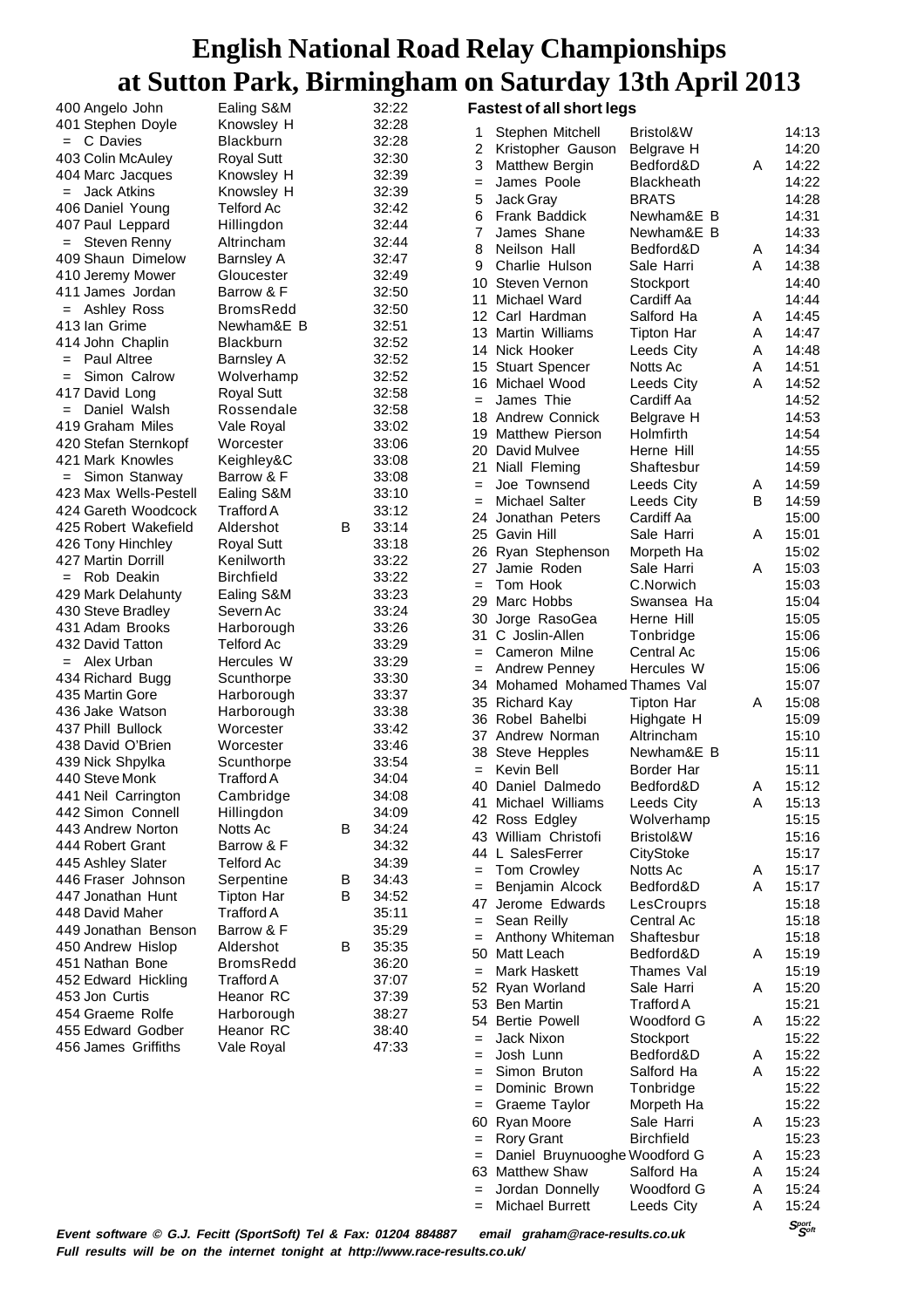| 15:26<br><b>Andrew Christy</b><br>Corstorphi<br>133 Darren Jordan<br>Cheltenham<br>$=$<br>15:27<br>68 Gavin Lewis<br>Woodford G<br>Α<br>Rhian Hastey<br>Rotherham<br>$=$<br>15:27<br>Craig Gundersen<br><b>Matthew Edwards</b><br>Cardiff Aa<br>LiverpoolH<br>$=$<br>$=$<br>15:28<br>70 Steve Long<br>Notts Ac<br>Ben Waterman<br>Ealing S&M<br>A<br>$=$<br>15:29<br>71 Scott Pilkington<br>137 Thomas Straughan<br>Corstorphi<br>Morpeth Ha<br>15:30<br>B<br>72 Tom Bailey<br>Steven Abrahams<br>Notts Ac<br>Α<br>Tipton Har<br>$=$<br>15:30<br>Jonathan Nisbet<br>Morpeth Ha<br>Andrew Hood<br>Central Ac<br>$=$<br>$=$<br>15:30<br><b>Matthew Grieve</b><br>140 Michael Read<br>Border Har<br>Southamptn<br>$=$<br>15:31<br>75 Michael Wright<br>Central Ac<br>Matt Taylor<br>Belgrave H<br>16:03<br>$=$<br>15:31<br>16:03<br>lan Crowe-Wright<br>Stephen Whiting<br>Brighton&H<br>Highgate H<br>$=$<br>$=$<br>15:31<br>Matt Blunden<br>Notts Ac<br>143 Alan Ashton<br>16:04<br>Α<br>LiverpoolH<br>$=$<br>15:32<br>16:04<br>78 Ricky Challinor<br>Liam Roberts<br>Α<br>LiverpoolH<br>Tipton Har<br>$=$<br>15:33<br>16:05<br>Coventry G<br>145 Harry Paton<br>Tonbridge<br>79 Richard Burman<br>James Mills<br>Cardiff Aa<br>15:33<br><b>Anthony Bailey</b><br>Cheltenham<br>16:05<br>$=$<br>$=$<br>15:34<br>16:05<br>Joshua Arnold<br>Aldershot<br>Josh Carr<br>Worcester<br>81<br>Α<br>$=$<br>15:34<br>B<br>Abdul Abdulrahman Birchfield<br><b>Kevin Murphy</b><br>Woodford G<br>16:05<br>$=$<br>$=$<br>15:35<br>Simeon Greenwood Gateshead<br>Ryan Riddell<br>83<br>Corstorphi<br>$=$<br>15:36<br><b>Thomas Gayle</b><br>Notts Ac<br>150 Pau Herrero<br>A<br>Serpentine<br>Α<br>84<br>15:36<br>Nigel Stirk<br><b>Richard Ward</b><br>Tipton Har<br>Α<br>Belgrave H<br>$=$<br>$=$<br>B<br>15:36<br>Michael Harrison<br>Bedford&D<br><b>Martin Makin</b><br>Charnwood<br>$=$<br>$=$<br>15:36<br><b>Steven Davies</b><br>Swansea Ha<br>Mickey Breen<br>Corstorphi<br>$=$<br>$=$<br>15:37<br>Jack Simpson<br>Leeds City<br>Α<br>88<br>154 Jonathan Deane<br>Highgate H<br>15:37<br>Cardiff Aa<br>Nathaniel Lane<br>Cathal Logue<br>Serpentine<br>Α<br>$=$<br>$=$<br>15:37<br>C.Norwich<br>Phillip Wilson<br>Tipton Har<br>Α<br>Wayne Lincoln<br>$=$<br>$=$<br>15:38<br>Daniel McGrath<br>Salford Ha<br>157 Andrew Rooke<br>Aldershot<br>91<br>Α<br>Α<br>15:38<br><b>Steve Brooks</b><br><b>Tipton Har</b><br>Bristol&W<br>A<br>Angus MacLean<br>$=$<br>$=$<br>15:39<br>93 Christian Cobbold<br>LesCrouprs<br>James Thompson<br>Tonbridge<br>$=$<br>T Travis-Pollard<br>Holmfirth<br>15:39<br>160 Marc Fallows<br>Cheltenham<br>$=$<br>Joseph Moores<br>Rossendale<br>15:39<br>Daniel Edmund<br>Bristol&W<br>$=$<br>$=$<br>16:09<br>96 Jake Boat<br>Owls Ac<br>15:40<br><b>Gary Burnett</b><br>Charnwood<br>$=$<br>Michael Dan<br>15:40<br>163 Brahma Pochee<br>16:10<br>Highgate H<br>Highgate H<br>$=$<br>Joe Gratton<br>Hallamshir<br>15:40<br>164 Matt Richards<br>16:11<br>Swansea Ha<br>$=$<br>15:40<br><b>Jack Villette</b><br>16:11<br>Jake Littlehales<br>Stockport<br>Coventry G<br>$=$<br>$=$<br>100 Adam Speake<br>Bristol&W<br>15:41<br><b>Tom Meakin</b><br>Owls Ac<br>16:11<br>$=$<br>16:14<br>James Bleakley<br><b>Trafford A</b><br>15:41<br>167 James Berehowskyj C.Norwich<br>$=$<br>15:41<br>Glyn Billington<br>Salford Ha<br>$=$ Lewis Roberts<br>Worcester<br>В<br>$=$<br>B<br>15:42<br>103 Peter Downie<br>Highgate H<br>Leon Foster<br>Leeds City<br>$=$<br>Will Smith<br>104 Daniel Johnson<br>15:43<br>Gateshead<br>Keighley&C<br>$=$<br>$=$ Scott Hazell<br>Coventry G<br>15:43<br>171 Tom Nicholson<br>Border Har<br>106 James McCarthy<br>Brighton&H<br>15:44<br>Jim Sawle<br>Kenilworth<br>$=$<br>= Dale Colley<br>Central Ac<br>15:44<br>Daniel Allport<br>Thames Val<br>Bristol&W<br>108 Kieran Young<br>15:46<br>= Anthony Jackson<br>Shaftesbur<br>= Will Green<br>15:46<br>Serpentine<br>A<br>175 Stuart Campbell<br>Corstorphi<br>Lewys Hobbs<br>15:46<br>Swansea Ha<br>Cameron Knapp<br>Tonbridge<br>$=$<br>$=$<br>111 Ben Bradley<br>Aldershot<br>15:47<br>Dominic Coyle<br>Trafford A<br>Α<br>$=$<br>15:49<br>112 Simon Coombes<br>Herne Hill<br>178 Camron Wood<br><b>Birchfield</b><br>15:50<br>B<br>113 Edward Donovan<br>Daniel Bradford<br>Bedford&D<br>LesCrouprs<br>$=$<br>15:51<br>114 James Stockings<br>Woodford G<br>180 Peter Merritt<br>Α<br>Southamptn<br>15:51<br>= Calum McKenzie<br>Corstorphi<br>= Alex Howard<br>Tonbridge<br>116 David Sheldon<br>CityStoke<br>15:52<br>182 Dominic Walton<br>Rossendale<br>16:21<br>117 William Cockerell<br>Belgrave H<br>15:53<br>183 Mohamed Hashi<br>Ealing S&M<br>118 Nick Hardy<br><b>Birchfield</b><br>15:55<br><b>Mark Keeley</b><br>LiverpoolH<br>16:21<br>$=$<br>Herne Hill<br>15:55<br>16:21<br>= Mohammed Ismail<br>Jordan Littlehales<br>Stockport<br>$=$<br>Peter Swaine<br>Charnwood<br>15:55<br>186 Martin Johnson<br>16:22<br>Southamptn<br>$=$<br>15:56<br>121 David Lockett<br>Salford Ha<br>Thames Val<br>16:23<br>Α<br>187 Paul Heaphy<br>15:56<br>James Miller<br>Cheltenham<br>Halesowen<br>= Daniel Cleary<br>$=$<br>15:56<br>Jeremy Bradley<br>Cheltenham<br>189 Joseph Carton<br>Hillingdon<br>Notts Ac<br>В<br>15:56<br>= Zared Hale<br>Tom Collins<br>Brighton&H<br>$=$<br>Kenilworth<br>15:57<br>191 Matthew Nicholson<br>Bedford&D<br>В<br>125 Phillip Gould<br>126 Oliver Maskell<br>C.Norwich<br>15:58<br>192 Timothy Sherman<br>Southamptn<br>15:58<br>= Josh Tighe<br>Salford Ha<br>193 Gareth Howells<br>Severn Ac<br>A<br>15:59<br>128 Jonathan Barnes<br>Cheltenham<br>194 G Vacharopoulos<br><b>Blackheath</b><br><b>Harry Foster</b><br>Notts Ac<br>В<br>15:59<br>195 Rob Andrew<br><b>Bournville</b><br>$=$<br>Neil Wilkinson<br>Morpeth Ha<br>15:59<br>Notts Ac<br>= Andrew Warburton<br>В<br>$=$<br>131 Ryan Ganose<br>Altrincham<br>16:00<br>197 Nev Watson<br><b>Tipton Har</b><br>в | 66 Neil Speaight | Belgrave H | 15:26 | = Angus Holford | Woodford G | Α | 16:00 |
|------------------------------------------------------------------------------------------------------------------------------------------------------------------------------------------------------------------------------------------------------------------------------------------------------------------------------------------------------------------------------------------------------------------------------------------------------------------------------------------------------------------------------------------------------------------------------------------------------------------------------------------------------------------------------------------------------------------------------------------------------------------------------------------------------------------------------------------------------------------------------------------------------------------------------------------------------------------------------------------------------------------------------------------------------------------------------------------------------------------------------------------------------------------------------------------------------------------------------------------------------------------------------------------------------------------------------------------------------------------------------------------------------------------------------------------------------------------------------------------------------------------------------------------------------------------------------------------------------------------------------------------------------------------------------------------------------------------------------------------------------------------------------------------------------------------------------------------------------------------------------------------------------------------------------------------------------------------------------------------------------------------------------------------------------------------------------------------------------------------------------------------------------------------------------------------------------------------------------------------------------------------------------------------------------------------------------------------------------------------------------------------------------------------------------------------------------------------------------------------------------------------------------------------------------------------------------------------------------------------------------------------------------------------------------------------------------------------------------------------------------------------------------------------------------------------------------------------------------------------------------------------------------------------------------------------------------------------------------------------------------------------------------------------------------------------------------------------------------------------------------------------------------------------------------------------------------------------------------------------------------------------------------------------------------------------------------------------------------------------------------------------------------------------------------------------------------------------------------------------------------------------------------------------------------------------------------------------------------------------------------------------------------------------------------------------------------------------------------------------------------------------------------------------------------------------------------------------------------------------------------------------------------------------------------------------------------------------------------------------------------------------------------------------------------------------------------------------------------------------------------------------------------------------------------------------------------------------------------------------------------------------------------------------------------------------------------------------------------------------------------------------------------------------------------------------------------------------------------------------------------------------------------------------------------------------------------------------------------------------------------------------------------------------------------------------------------------------------------------------------------------------------------------------------------------------------------------------------------------------------------------------------------------------------------------------------------------------------------------------------------------------------------------------------------------------------------------------------------------------------------------------------------------------------------------------------------------------------------------------------------------------------------------------------------------------------------------------------------------------------------------------------------------------------------------------------------------------------------------------------------------------------------------------------------------------------------------------------------------------------------------------------------------------------------------------------------------------------------------------------------------------------------------------------------------------------------------------------------------------------------------------------------------------------------|------------------|------------|-------|-----------------|------------|---|-------|
|                                                                                                                                                                                                                                                                                                                                                                                                                                                                                                                                                                                                                                                                                                                                                                                                                                                                                                                                                                                                                                                                                                                                                                                                                                                                                                                                                                                                                                                                                                                                                                                                                                                                                                                                                                                                                                                                                                                                                                                                                                                                                                                                                                                                                                                                                                                                                                                                                                                                                                                                                                                                                                                                                                                                                                                                                                                                                                                                                                                                                                                                                                                                                                                                                                                                                                                                                                                                                                                                                                                                                                                                                                                                                                                                                                                                                                                                                                                                                                                                                                                                                                                                                                                                                                                                                                                                                                                                                                                                                                                                                                                                                                                                                                                                                                                                                                                                                                                                                                                                                                                                                                                                                                                                                                                                                                                                                                                                                                                                                                                                                                                                                                                                                                                                                                                                                                                                                                                              |                  |            |       |                 |            |   | 16:01 |
|                                                                                                                                                                                                                                                                                                                                                                                                                                                                                                                                                                                                                                                                                                                                                                                                                                                                                                                                                                                                                                                                                                                                                                                                                                                                                                                                                                                                                                                                                                                                                                                                                                                                                                                                                                                                                                                                                                                                                                                                                                                                                                                                                                                                                                                                                                                                                                                                                                                                                                                                                                                                                                                                                                                                                                                                                                                                                                                                                                                                                                                                                                                                                                                                                                                                                                                                                                                                                                                                                                                                                                                                                                                                                                                                                                                                                                                                                                                                                                                                                                                                                                                                                                                                                                                                                                                                                                                                                                                                                                                                                                                                                                                                                                                                                                                                                                                                                                                                                                                                                                                                                                                                                                                                                                                                                                                                                                                                                                                                                                                                                                                                                                                                                                                                                                                                                                                                                                                              |                  |            |       |                 |            |   | 16:01 |
|                                                                                                                                                                                                                                                                                                                                                                                                                                                                                                                                                                                                                                                                                                                                                                                                                                                                                                                                                                                                                                                                                                                                                                                                                                                                                                                                                                                                                                                                                                                                                                                                                                                                                                                                                                                                                                                                                                                                                                                                                                                                                                                                                                                                                                                                                                                                                                                                                                                                                                                                                                                                                                                                                                                                                                                                                                                                                                                                                                                                                                                                                                                                                                                                                                                                                                                                                                                                                                                                                                                                                                                                                                                                                                                                                                                                                                                                                                                                                                                                                                                                                                                                                                                                                                                                                                                                                                                                                                                                                                                                                                                                                                                                                                                                                                                                                                                                                                                                                                                                                                                                                                                                                                                                                                                                                                                                                                                                                                                                                                                                                                                                                                                                                                                                                                                                                                                                                                                              |                  |            |       |                 |            |   | 16:01 |
|                                                                                                                                                                                                                                                                                                                                                                                                                                                                                                                                                                                                                                                                                                                                                                                                                                                                                                                                                                                                                                                                                                                                                                                                                                                                                                                                                                                                                                                                                                                                                                                                                                                                                                                                                                                                                                                                                                                                                                                                                                                                                                                                                                                                                                                                                                                                                                                                                                                                                                                                                                                                                                                                                                                                                                                                                                                                                                                                                                                                                                                                                                                                                                                                                                                                                                                                                                                                                                                                                                                                                                                                                                                                                                                                                                                                                                                                                                                                                                                                                                                                                                                                                                                                                                                                                                                                                                                                                                                                                                                                                                                                                                                                                                                                                                                                                                                                                                                                                                                                                                                                                                                                                                                                                                                                                                                                                                                                                                                                                                                                                                                                                                                                                                                                                                                                                                                                                                                              |                  |            |       |                 |            |   | 16:01 |
|                                                                                                                                                                                                                                                                                                                                                                                                                                                                                                                                                                                                                                                                                                                                                                                                                                                                                                                                                                                                                                                                                                                                                                                                                                                                                                                                                                                                                                                                                                                                                                                                                                                                                                                                                                                                                                                                                                                                                                                                                                                                                                                                                                                                                                                                                                                                                                                                                                                                                                                                                                                                                                                                                                                                                                                                                                                                                                                                                                                                                                                                                                                                                                                                                                                                                                                                                                                                                                                                                                                                                                                                                                                                                                                                                                                                                                                                                                                                                                                                                                                                                                                                                                                                                                                                                                                                                                                                                                                                                                                                                                                                                                                                                                                                                                                                                                                                                                                                                                                                                                                                                                                                                                                                                                                                                                                                                                                                                                                                                                                                                                                                                                                                                                                                                                                                                                                                                                                              |                  |            |       |                 |            |   | 16:02 |
|                                                                                                                                                                                                                                                                                                                                                                                                                                                                                                                                                                                                                                                                                                                                                                                                                                                                                                                                                                                                                                                                                                                                                                                                                                                                                                                                                                                                                                                                                                                                                                                                                                                                                                                                                                                                                                                                                                                                                                                                                                                                                                                                                                                                                                                                                                                                                                                                                                                                                                                                                                                                                                                                                                                                                                                                                                                                                                                                                                                                                                                                                                                                                                                                                                                                                                                                                                                                                                                                                                                                                                                                                                                                                                                                                                                                                                                                                                                                                                                                                                                                                                                                                                                                                                                                                                                                                                                                                                                                                                                                                                                                                                                                                                                                                                                                                                                                                                                                                                                                                                                                                                                                                                                                                                                                                                                                                                                                                                                                                                                                                                                                                                                                                                                                                                                                                                                                                                                              |                  |            |       |                 |            |   | 16:02 |
|                                                                                                                                                                                                                                                                                                                                                                                                                                                                                                                                                                                                                                                                                                                                                                                                                                                                                                                                                                                                                                                                                                                                                                                                                                                                                                                                                                                                                                                                                                                                                                                                                                                                                                                                                                                                                                                                                                                                                                                                                                                                                                                                                                                                                                                                                                                                                                                                                                                                                                                                                                                                                                                                                                                                                                                                                                                                                                                                                                                                                                                                                                                                                                                                                                                                                                                                                                                                                                                                                                                                                                                                                                                                                                                                                                                                                                                                                                                                                                                                                                                                                                                                                                                                                                                                                                                                                                                                                                                                                                                                                                                                                                                                                                                                                                                                                                                                                                                                                                                                                                                                                                                                                                                                                                                                                                                                                                                                                                                                                                                                                                                                                                                                                                                                                                                                                                                                                                                              |                  |            |       |                 |            |   | 16:02 |
|                                                                                                                                                                                                                                                                                                                                                                                                                                                                                                                                                                                                                                                                                                                                                                                                                                                                                                                                                                                                                                                                                                                                                                                                                                                                                                                                                                                                                                                                                                                                                                                                                                                                                                                                                                                                                                                                                                                                                                                                                                                                                                                                                                                                                                                                                                                                                                                                                                                                                                                                                                                                                                                                                                                                                                                                                                                                                                                                                                                                                                                                                                                                                                                                                                                                                                                                                                                                                                                                                                                                                                                                                                                                                                                                                                                                                                                                                                                                                                                                                                                                                                                                                                                                                                                                                                                                                                                                                                                                                                                                                                                                                                                                                                                                                                                                                                                                                                                                                                                                                                                                                                                                                                                                                                                                                                                                                                                                                                                                                                                                                                                                                                                                                                                                                                                                                                                                                                                              |                  |            |       |                 |            |   | 16:03 |
|                                                                                                                                                                                                                                                                                                                                                                                                                                                                                                                                                                                                                                                                                                                                                                                                                                                                                                                                                                                                                                                                                                                                                                                                                                                                                                                                                                                                                                                                                                                                                                                                                                                                                                                                                                                                                                                                                                                                                                                                                                                                                                                                                                                                                                                                                                                                                                                                                                                                                                                                                                                                                                                                                                                                                                                                                                                                                                                                                                                                                                                                                                                                                                                                                                                                                                                                                                                                                                                                                                                                                                                                                                                                                                                                                                                                                                                                                                                                                                                                                                                                                                                                                                                                                                                                                                                                                                                                                                                                                                                                                                                                                                                                                                                                                                                                                                                                                                                                                                                                                                                                                                                                                                                                                                                                                                                                                                                                                                                                                                                                                                                                                                                                                                                                                                                                                                                                                                                              |                  |            |       |                 |            |   |       |
|                                                                                                                                                                                                                                                                                                                                                                                                                                                                                                                                                                                                                                                                                                                                                                                                                                                                                                                                                                                                                                                                                                                                                                                                                                                                                                                                                                                                                                                                                                                                                                                                                                                                                                                                                                                                                                                                                                                                                                                                                                                                                                                                                                                                                                                                                                                                                                                                                                                                                                                                                                                                                                                                                                                                                                                                                                                                                                                                                                                                                                                                                                                                                                                                                                                                                                                                                                                                                                                                                                                                                                                                                                                                                                                                                                                                                                                                                                                                                                                                                                                                                                                                                                                                                                                                                                                                                                                                                                                                                                                                                                                                                                                                                                                                                                                                                                                                                                                                                                                                                                                                                                                                                                                                                                                                                                                                                                                                                                                                                                                                                                                                                                                                                                                                                                                                                                                                                                                              |                  |            |       |                 |            |   |       |
|                                                                                                                                                                                                                                                                                                                                                                                                                                                                                                                                                                                                                                                                                                                                                                                                                                                                                                                                                                                                                                                                                                                                                                                                                                                                                                                                                                                                                                                                                                                                                                                                                                                                                                                                                                                                                                                                                                                                                                                                                                                                                                                                                                                                                                                                                                                                                                                                                                                                                                                                                                                                                                                                                                                                                                                                                                                                                                                                                                                                                                                                                                                                                                                                                                                                                                                                                                                                                                                                                                                                                                                                                                                                                                                                                                                                                                                                                                                                                                                                                                                                                                                                                                                                                                                                                                                                                                                                                                                                                                                                                                                                                                                                                                                                                                                                                                                                                                                                                                                                                                                                                                                                                                                                                                                                                                                                                                                                                                                                                                                                                                                                                                                                                                                                                                                                                                                                                                                              |                  |            |       |                 |            |   |       |
|                                                                                                                                                                                                                                                                                                                                                                                                                                                                                                                                                                                                                                                                                                                                                                                                                                                                                                                                                                                                                                                                                                                                                                                                                                                                                                                                                                                                                                                                                                                                                                                                                                                                                                                                                                                                                                                                                                                                                                                                                                                                                                                                                                                                                                                                                                                                                                                                                                                                                                                                                                                                                                                                                                                                                                                                                                                                                                                                                                                                                                                                                                                                                                                                                                                                                                                                                                                                                                                                                                                                                                                                                                                                                                                                                                                                                                                                                                                                                                                                                                                                                                                                                                                                                                                                                                                                                                                                                                                                                                                                                                                                                                                                                                                                                                                                                                                                                                                                                                                                                                                                                                                                                                                                                                                                                                                                                                                                                                                                                                                                                                                                                                                                                                                                                                                                                                                                                                                              |                  |            |       |                 |            |   |       |
|                                                                                                                                                                                                                                                                                                                                                                                                                                                                                                                                                                                                                                                                                                                                                                                                                                                                                                                                                                                                                                                                                                                                                                                                                                                                                                                                                                                                                                                                                                                                                                                                                                                                                                                                                                                                                                                                                                                                                                                                                                                                                                                                                                                                                                                                                                                                                                                                                                                                                                                                                                                                                                                                                                                                                                                                                                                                                                                                                                                                                                                                                                                                                                                                                                                                                                                                                                                                                                                                                                                                                                                                                                                                                                                                                                                                                                                                                                                                                                                                                                                                                                                                                                                                                                                                                                                                                                                                                                                                                                                                                                                                                                                                                                                                                                                                                                                                                                                                                                                                                                                                                                                                                                                                                                                                                                                                                                                                                                                                                                                                                                                                                                                                                                                                                                                                                                                                                                                              |                  |            |       |                 |            |   |       |
|                                                                                                                                                                                                                                                                                                                                                                                                                                                                                                                                                                                                                                                                                                                                                                                                                                                                                                                                                                                                                                                                                                                                                                                                                                                                                                                                                                                                                                                                                                                                                                                                                                                                                                                                                                                                                                                                                                                                                                                                                                                                                                                                                                                                                                                                                                                                                                                                                                                                                                                                                                                                                                                                                                                                                                                                                                                                                                                                                                                                                                                                                                                                                                                                                                                                                                                                                                                                                                                                                                                                                                                                                                                                                                                                                                                                                                                                                                                                                                                                                                                                                                                                                                                                                                                                                                                                                                                                                                                                                                                                                                                                                                                                                                                                                                                                                                                                                                                                                                                                                                                                                                                                                                                                                                                                                                                                                                                                                                                                                                                                                                                                                                                                                                                                                                                                                                                                                                                              |                  |            |       |                 |            |   |       |
|                                                                                                                                                                                                                                                                                                                                                                                                                                                                                                                                                                                                                                                                                                                                                                                                                                                                                                                                                                                                                                                                                                                                                                                                                                                                                                                                                                                                                                                                                                                                                                                                                                                                                                                                                                                                                                                                                                                                                                                                                                                                                                                                                                                                                                                                                                                                                                                                                                                                                                                                                                                                                                                                                                                                                                                                                                                                                                                                                                                                                                                                                                                                                                                                                                                                                                                                                                                                                                                                                                                                                                                                                                                                                                                                                                                                                                                                                                                                                                                                                                                                                                                                                                                                                                                                                                                                                                                                                                                                                                                                                                                                                                                                                                                                                                                                                                                                                                                                                                                                                                                                                                                                                                                                                                                                                                                                                                                                                                                                                                                                                                                                                                                                                                                                                                                                                                                                                                                              |                  |            |       |                 |            |   |       |
|                                                                                                                                                                                                                                                                                                                                                                                                                                                                                                                                                                                                                                                                                                                                                                                                                                                                                                                                                                                                                                                                                                                                                                                                                                                                                                                                                                                                                                                                                                                                                                                                                                                                                                                                                                                                                                                                                                                                                                                                                                                                                                                                                                                                                                                                                                                                                                                                                                                                                                                                                                                                                                                                                                                                                                                                                                                                                                                                                                                                                                                                                                                                                                                                                                                                                                                                                                                                                                                                                                                                                                                                                                                                                                                                                                                                                                                                                                                                                                                                                                                                                                                                                                                                                                                                                                                                                                                                                                                                                                                                                                                                                                                                                                                                                                                                                                                                                                                                                                                                                                                                                                                                                                                                                                                                                                                                                                                                                                                                                                                                                                                                                                                                                                                                                                                                                                                                                                                              |                  |            |       |                 |            |   |       |
|                                                                                                                                                                                                                                                                                                                                                                                                                                                                                                                                                                                                                                                                                                                                                                                                                                                                                                                                                                                                                                                                                                                                                                                                                                                                                                                                                                                                                                                                                                                                                                                                                                                                                                                                                                                                                                                                                                                                                                                                                                                                                                                                                                                                                                                                                                                                                                                                                                                                                                                                                                                                                                                                                                                                                                                                                                                                                                                                                                                                                                                                                                                                                                                                                                                                                                                                                                                                                                                                                                                                                                                                                                                                                                                                                                                                                                                                                                                                                                                                                                                                                                                                                                                                                                                                                                                                                                                                                                                                                                                                                                                                                                                                                                                                                                                                                                                                                                                                                                                                                                                                                                                                                                                                                                                                                                                                                                                                                                                                                                                                                                                                                                                                                                                                                                                                                                                                                                                              |                  |            |       |                 |            |   |       |
|                                                                                                                                                                                                                                                                                                                                                                                                                                                                                                                                                                                                                                                                                                                                                                                                                                                                                                                                                                                                                                                                                                                                                                                                                                                                                                                                                                                                                                                                                                                                                                                                                                                                                                                                                                                                                                                                                                                                                                                                                                                                                                                                                                                                                                                                                                                                                                                                                                                                                                                                                                                                                                                                                                                                                                                                                                                                                                                                                                                                                                                                                                                                                                                                                                                                                                                                                                                                                                                                                                                                                                                                                                                                                                                                                                                                                                                                                                                                                                                                                                                                                                                                                                                                                                                                                                                                                                                                                                                                                                                                                                                                                                                                                                                                                                                                                                                                                                                                                                                                                                                                                                                                                                                                                                                                                                                                                                                                                                                                                                                                                                                                                                                                                                                                                                                                                                                                                                                              |                  |            |       |                 |            |   | 16:05 |
|                                                                                                                                                                                                                                                                                                                                                                                                                                                                                                                                                                                                                                                                                                                                                                                                                                                                                                                                                                                                                                                                                                                                                                                                                                                                                                                                                                                                                                                                                                                                                                                                                                                                                                                                                                                                                                                                                                                                                                                                                                                                                                                                                                                                                                                                                                                                                                                                                                                                                                                                                                                                                                                                                                                                                                                                                                                                                                                                                                                                                                                                                                                                                                                                                                                                                                                                                                                                                                                                                                                                                                                                                                                                                                                                                                                                                                                                                                                                                                                                                                                                                                                                                                                                                                                                                                                                                                                                                                                                                                                                                                                                                                                                                                                                                                                                                                                                                                                                                                                                                                                                                                                                                                                                                                                                                                                                                                                                                                                                                                                                                                                                                                                                                                                                                                                                                                                                                                                              |                  |            |       |                 |            |   | 16:06 |
|                                                                                                                                                                                                                                                                                                                                                                                                                                                                                                                                                                                                                                                                                                                                                                                                                                                                                                                                                                                                                                                                                                                                                                                                                                                                                                                                                                                                                                                                                                                                                                                                                                                                                                                                                                                                                                                                                                                                                                                                                                                                                                                                                                                                                                                                                                                                                                                                                                                                                                                                                                                                                                                                                                                                                                                                                                                                                                                                                                                                                                                                                                                                                                                                                                                                                                                                                                                                                                                                                                                                                                                                                                                                                                                                                                                                                                                                                                                                                                                                                                                                                                                                                                                                                                                                                                                                                                                                                                                                                                                                                                                                                                                                                                                                                                                                                                                                                                                                                                                                                                                                                                                                                                                                                                                                                                                                                                                                                                                                                                                                                                                                                                                                                                                                                                                                                                                                                                                              |                  |            |       |                 |            |   | 16:06 |
|                                                                                                                                                                                                                                                                                                                                                                                                                                                                                                                                                                                                                                                                                                                                                                                                                                                                                                                                                                                                                                                                                                                                                                                                                                                                                                                                                                                                                                                                                                                                                                                                                                                                                                                                                                                                                                                                                                                                                                                                                                                                                                                                                                                                                                                                                                                                                                                                                                                                                                                                                                                                                                                                                                                                                                                                                                                                                                                                                                                                                                                                                                                                                                                                                                                                                                                                                                                                                                                                                                                                                                                                                                                                                                                                                                                                                                                                                                                                                                                                                                                                                                                                                                                                                                                                                                                                                                                                                                                                                                                                                                                                                                                                                                                                                                                                                                                                                                                                                                                                                                                                                                                                                                                                                                                                                                                                                                                                                                                                                                                                                                                                                                                                                                                                                                                                                                                                                                                              |                  |            |       |                 |            |   | 16:06 |
|                                                                                                                                                                                                                                                                                                                                                                                                                                                                                                                                                                                                                                                                                                                                                                                                                                                                                                                                                                                                                                                                                                                                                                                                                                                                                                                                                                                                                                                                                                                                                                                                                                                                                                                                                                                                                                                                                                                                                                                                                                                                                                                                                                                                                                                                                                                                                                                                                                                                                                                                                                                                                                                                                                                                                                                                                                                                                                                                                                                                                                                                                                                                                                                                                                                                                                                                                                                                                                                                                                                                                                                                                                                                                                                                                                                                                                                                                                                                                                                                                                                                                                                                                                                                                                                                                                                                                                                                                                                                                                                                                                                                                                                                                                                                                                                                                                                                                                                                                                                                                                                                                                                                                                                                                                                                                                                                                                                                                                                                                                                                                                                                                                                                                                                                                                                                                                                                                                                              |                  |            |       |                 |            |   | 16:06 |
|                                                                                                                                                                                                                                                                                                                                                                                                                                                                                                                                                                                                                                                                                                                                                                                                                                                                                                                                                                                                                                                                                                                                                                                                                                                                                                                                                                                                                                                                                                                                                                                                                                                                                                                                                                                                                                                                                                                                                                                                                                                                                                                                                                                                                                                                                                                                                                                                                                                                                                                                                                                                                                                                                                                                                                                                                                                                                                                                                                                                                                                                                                                                                                                                                                                                                                                                                                                                                                                                                                                                                                                                                                                                                                                                                                                                                                                                                                                                                                                                                                                                                                                                                                                                                                                                                                                                                                                                                                                                                                                                                                                                                                                                                                                                                                                                                                                                                                                                                                                                                                                                                                                                                                                                                                                                                                                                                                                                                                                                                                                                                                                                                                                                                                                                                                                                                                                                                                                              |                  |            |       |                 |            |   | 16:07 |
|                                                                                                                                                                                                                                                                                                                                                                                                                                                                                                                                                                                                                                                                                                                                                                                                                                                                                                                                                                                                                                                                                                                                                                                                                                                                                                                                                                                                                                                                                                                                                                                                                                                                                                                                                                                                                                                                                                                                                                                                                                                                                                                                                                                                                                                                                                                                                                                                                                                                                                                                                                                                                                                                                                                                                                                                                                                                                                                                                                                                                                                                                                                                                                                                                                                                                                                                                                                                                                                                                                                                                                                                                                                                                                                                                                                                                                                                                                                                                                                                                                                                                                                                                                                                                                                                                                                                                                                                                                                                                                                                                                                                                                                                                                                                                                                                                                                                                                                                                                                                                                                                                                                                                                                                                                                                                                                                                                                                                                                                                                                                                                                                                                                                                                                                                                                                                                                                                                                              |                  |            |       |                 |            |   | 16:07 |
|                                                                                                                                                                                                                                                                                                                                                                                                                                                                                                                                                                                                                                                                                                                                                                                                                                                                                                                                                                                                                                                                                                                                                                                                                                                                                                                                                                                                                                                                                                                                                                                                                                                                                                                                                                                                                                                                                                                                                                                                                                                                                                                                                                                                                                                                                                                                                                                                                                                                                                                                                                                                                                                                                                                                                                                                                                                                                                                                                                                                                                                                                                                                                                                                                                                                                                                                                                                                                                                                                                                                                                                                                                                                                                                                                                                                                                                                                                                                                                                                                                                                                                                                                                                                                                                                                                                                                                                                                                                                                                                                                                                                                                                                                                                                                                                                                                                                                                                                                                                                                                                                                                                                                                                                                                                                                                                                                                                                                                                                                                                                                                                                                                                                                                                                                                                                                                                                                                                              |                  |            |       |                 |            |   | 16:07 |
|                                                                                                                                                                                                                                                                                                                                                                                                                                                                                                                                                                                                                                                                                                                                                                                                                                                                                                                                                                                                                                                                                                                                                                                                                                                                                                                                                                                                                                                                                                                                                                                                                                                                                                                                                                                                                                                                                                                                                                                                                                                                                                                                                                                                                                                                                                                                                                                                                                                                                                                                                                                                                                                                                                                                                                                                                                                                                                                                                                                                                                                                                                                                                                                                                                                                                                                                                                                                                                                                                                                                                                                                                                                                                                                                                                                                                                                                                                                                                                                                                                                                                                                                                                                                                                                                                                                                                                                                                                                                                                                                                                                                                                                                                                                                                                                                                                                                                                                                                                                                                                                                                                                                                                                                                                                                                                                                                                                                                                                                                                                                                                                                                                                                                                                                                                                                                                                                                                                              |                  |            |       |                 |            |   | 16:08 |
|                                                                                                                                                                                                                                                                                                                                                                                                                                                                                                                                                                                                                                                                                                                                                                                                                                                                                                                                                                                                                                                                                                                                                                                                                                                                                                                                                                                                                                                                                                                                                                                                                                                                                                                                                                                                                                                                                                                                                                                                                                                                                                                                                                                                                                                                                                                                                                                                                                                                                                                                                                                                                                                                                                                                                                                                                                                                                                                                                                                                                                                                                                                                                                                                                                                                                                                                                                                                                                                                                                                                                                                                                                                                                                                                                                                                                                                                                                                                                                                                                                                                                                                                                                                                                                                                                                                                                                                                                                                                                                                                                                                                                                                                                                                                                                                                                                                                                                                                                                                                                                                                                                                                                                                                                                                                                                                                                                                                                                                                                                                                                                                                                                                                                                                                                                                                                                                                                                                              |                  |            |       |                 |            |   | 16:08 |
|                                                                                                                                                                                                                                                                                                                                                                                                                                                                                                                                                                                                                                                                                                                                                                                                                                                                                                                                                                                                                                                                                                                                                                                                                                                                                                                                                                                                                                                                                                                                                                                                                                                                                                                                                                                                                                                                                                                                                                                                                                                                                                                                                                                                                                                                                                                                                                                                                                                                                                                                                                                                                                                                                                                                                                                                                                                                                                                                                                                                                                                                                                                                                                                                                                                                                                                                                                                                                                                                                                                                                                                                                                                                                                                                                                                                                                                                                                                                                                                                                                                                                                                                                                                                                                                                                                                                                                                                                                                                                                                                                                                                                                                                                                                                                                                                                                                                                                                                                                                                                                                                                                                                                                                                                                                                                                                                                                                                                                                                                                                                                                                                                                                                                                                                                                                                                                                                                                                              |                  |            |       |                 |            |   | 16:08 |
|                                                                                                                                                                                                                                                                                                                                                                                                                                                                                                                                                                                                                                                                                                                                                                                                                                                                                                                                                                                                                                                                                                                                                                                                                                                                                                                                                                                                                                                                                                                                                                                                                                                                                                                                                                                                                                                                                                                                                                                                                                                                                                                                                                                                                                                                                                                                                                                                                                                                                                                                                                                                                                                                                                                                                                                                                                                                                                                                                                                                                                                                                                                                                                                                                                                                                                                                                                                                                                                                                                                                                                                                                                                                                                                                                                                                                                                                                                                                                                                                                                                                                                                                                                                                                                                                                                                                                                                                                                                                                                                                                                                                                                                                                                                                                                                                                                                                                                                                                                                                                                                                                                                                                                                                                                                                                                                                                                                                                                                                                                                                                                                                                                                                                                                                                                                                                                                                                                                              |                  |            |       |                 |            |   | 16:09 |
|                                                                                                                                                                                                                                                                                                                                                                                                                                                                                                                                                                                                                                                                                                                                                                                                                                                                                                                                                                                                                                                                                                                                                                                                                                                                                                                                                                                                                                                                                                                                                                                                                                                                                                                                                                                                                                                                                                                                                                                                                                                                                                                                                                                                                                                                                                                                                                                                                                                                                                                                                                                                                                                                                                                                                                                                                                                                                                                                                                                                                                                                                                                                                                                                                                                                                                                                                                                                                                                                                                                                                                                                                                                                                                                                                                                                                                                                                                                                                                                                                                                                                                                                                                                                                                                                                                                                                                                                                                                                                                                                                                                                                                                                                                                                                                                                                                                                                                                                                                                                                                                                                                                                                                                                                                                                                                                                                                                                                                                                                                                                                                                                                                                                                                                                                                                                                                                                                                                              |                  |            |       |                 |            |   | 16:09 |
|                                                                                                                                                                                                                                                                                                                                                                                                                                                                                                                                                                                                                                                                                                                                                                                                                                                                                                                                                                                                                                                                                                                                                                                                                                                                                                                                                                                                                                                                                                                                                                                                                                                                                                                                                                                                                                                                                                                                                                                                                                                                                                                                                                                                                                                                                                                                                                                                                                                                                                                                                                                                                                                                                                                                                                                                                                                                                                                                                                                                                                                                                                                                                                                                                                                                                                                                                                                                                                                                                                                                                                                                                                                                                                                                                                                                                                                                                                                                                                                                                                                                                                                                                                                                                                                                                                                                                                                                                                                                                                                                                                                                                                                                                                                                                                                                                                                                                                                                                                                                                                                                                                                                                                                                                                                                                                                                                                                                                                                                                                                                                                                                                                                                                                                                                                                                                                                                                                                              |                  |            |       |                 |            |   |       |
|                                                                                                                                                                                                                                                                                                                                                                                                                                                                                                                                                                                                                                                                                                                                                                                                                                                                                                                                                                                                                                                                                                                                                                                                                                                                                                                                                                                                                                                                                                                                                                                                                                                                                                                                                                                                                                                                                                                                                                                                                                                                                                                                                                                                                                                                                                                                                                                                                                                                                                                                                                                                                                                                                                                                                                                                                                                                                                                                                                                                                                                                                                                                                                                                                                                                                                                                                                                                                                                                                                                                                                                                                                                                                                                                                                                                                                                                                                                                                                                                                                                                                                                                                                                                                                                                                                                                                                                                                                                                                                                                                                                                                                                                                                                                                                                                                                                                                                                                                                                                                                                                                                                                                                                                                                                                                                                                                                                                                                                                                                                                                                                                                                                                                                                                                                                                                                                                                                                              |                  |            |       |                 |            |   |       |
|                                                                                                                                                                                                                                                                                                                                                                                                                                                                                                                                                                                                                                                                                                                                                                                                                                                                                                                                                                                                                                                                                                                                                                                                                                                                                                                                                                                                                                                                                                                                                                                                                                                                                                                                                                                                                                                                                                                                                                                                                                                                                                                                                                                                                                                                                                                                                                                                                                                                                                                                                                                                                                                                                                                                                                                                                                                                                                                                                                                                                                                                                                                                                                                                                                                                                                                                                                                                                                                                                                                                                                                                                                                                                                                                                                                                                                                                                                                                                                                                                                                                                                                                                                                                                                                                                                                                                                                                                                                                                                                                                                                                                                                                                                                                                                                                                                                                                                                                                                                                                                                                                                                                                                                                                                                                                                                                                                                                                                                                                                                                                                                                                                                                                                                                                                                                                                                                                                                              |                  |            |       |                 |            |   |       |
|                                                                                                                                                                                                                                                                                                                                                                                                                                                                                                                                                                                                                                                                                                                                                                                                                                                                                                                                                                                                                                                                                                                                                                                                                                                                                                                                                                                                                                                                                                                                                                                                                                                                                                                                                                                                                                                                                                                                                                                                                                                                                                                                                                                                                                                                                                                                                                                                                                                                                                                                                                                                                                                                                                                                                                                                                                                                                                                                                                                                                                                                                                                                                                                                                                                                                                                                                                                                                                                                                                                                                                                                                                                                                                                                                                                                                                                                                                                                                                                                                                                                                                                                                                                                                                                                                                                                                                                                                                                                                                                                                                                                                                                                                                                                                                                                                                                                                                                                                                                                                                                                                                                                                                                                                                                                                                                                                                                                                                                                                                                                                                                                                                                                                                                                                                                                                                                                                                                              |                  |            |       |                 |            |   |       |
|                                                                                                                                                                                                                                                                                                                                                                                                                                                                                                                                                                                                                                                                                                                                                                                                                                                                                                                                                                                                                                                                                                                                                                                                                                                                                                                                                                                                                                                                                                                                                                                                                                                                                                                                                                                                                                                                                                                                                                                                                                                                                                                                                                                                                                                                                                                                                                                                                                                                                                                                                                                                                                                                                                                                                                                                                                                                                                                                                                                                                                                                                                                                                                                                                                                                                                                                                                                                                                                                                                                                                                                                                                                                                                                                                                                                                                                                                                                                                                                                                                                                                                                                                                                                                                                                                                                                                                                                                                                                                                                                                                                                                                                                                                                                                                                                                                                                                                                                                                                                                                                                                                                                                                                                                                                                                                                                                                                                                                                                                                                                                                                                                                                                                                                                                                                                                                                                                                                              |                  |            |       |                 |            |   |       |
|                                                                                                                                                                                                                                                                                                                                                                                                                                                                                                                                                                                                                                                                                                                                                                                                                                                                                                                                                                                                                                                                                                                                                                                                                                                                                                                                                                                                                                                                                                                                                                                                                                                                                                                                                                                                                                                                                                                                                                                                                                                                                                                                                                                                                                                                                                                                                                                                                                                                                                                                                                                                                                                                                                                                                                                                                                                                                                                                                                                                                                                                                                                                                                                                                                                                                                                                                                                                                                                                                                                                                                                                                                                                                                                                                                                                                                                                                                                                                                                                                                                                                                                                                                                                                                                                                                                                                                                                                                                                                                                                                                                                                                                                                                                                                                                                                                                                                                                                                                                                                                                                                                                                                                                                                                                                                                                                                                                                                                                                                                                                                                                                                                                                                                                                                                                                                                                                                                                              |                  |            |       |                 |            |   |       |
|                                                                                                                                                                                                                                                                                                                                                                                                                                                                                                                                                                                                                                                                                                                                                                                                                                                                                                                                                                                                                                                                                                                                                                                                                                                                                                                                                                                                                                                                                                                                                                                                                                                                                                                                                                                                                                                                                                                                                                                                                                                                                                                                                                                                                                                                                                                                                                                                                                                                                                                                                                                                                                                                                                                                                                                                                                                                                                                                                                                                                                                                                                                                                                                                                                                                                                                                                                                                                                                                                                                                                                                                                                                                                                                                                                                                                                                                                                                                                                                                                                                                                                                                                                                                                                                                                                                                                                                                                                                                                                                                                                                                                                                                                                                                                                                                                                                                                                                                                                                                                                                                                                                                                                                                                                                                                                                                                                                                                                                                                                                                                                                                                                                                                                                                                                                                                                                                                                                              |                  |            |       |                 |            |   |       |
|                                                                                                                                                                                                                                                                                                                                                                                                                                                                                                                                                                                                                                                                                                                                                                                                                                                                                                                                                                                                                                                                                                                                                                                                                                                                                                                                                                                                                                                                                                                                                                                                                                                                                                                                                                                                                                                                                                                                                                                                                                                                                                                                                                                                                                                                                                                                                                                                                                                                                                                                                                                                                                                                                                                                                                                                                                                                                                                                                                                                                                                                                                                                                                                                                                                                                                                                                                                                                                                                                                                                                                                                                                                                                                                                                                                                                                                                                                                                                                                                                                                                                                                                                                                                                                                                                                                                                                                                                                                                                                                                                                                                                                                                                                                                                                                                                                                                                                                                                                                                                                                                                                                                                                                                                                                                                                                                                                                                                                                                                                                                                                                                                                                                                                                                                                                                                                                                                                                              |                  |            |       |                 |            |   | 16:14 |
|                                                                                                                                                                                                                                                                                                                                                                                                                                                                                                                                                                                                                                                                                                                                                                                                                                                                                                                                                                                                                                                                                                                                                                                                                                                                                                                                                                                                                                                                                                                                                                                                                                                                                                                                                                                                                                                                                                                                                                                                                                                                                                                                                                                                                                                                                                                                                                                                                                                                                                                                                                                                                                                                                                                                                                                                                                                                                                                                                                                                                                                                                                                                                                                                                                                                                                                                                                                                                                                                                                                                                                                                                                                                                                                                                                                                                                                                                                                                                                                                                                                                                                                                                                                                                                                                                                                                                                                                                                                                                                                                                                                                                                                                                                                                                                                                                                                                                                                                                                                                                                                                                                                                                                                                                                                                                                                                                                                                                                                                                                                                                                                                                                                                                                                                                                                                                                                                                                                              |                  |            |       |                 |            |   | 16:14 |
|                                                                                                                                                                                                                                                                                                                                                                                                                                                                                                                                                                                                                                                                                                                                                                                                                                                                                                                                                                                                                                                                                                                                                                                                                                                                                                                                                                                                                                                                                                                                                                                                                                                                                                                                                                                                                                                                                                                                                                                                                                                                                                                                                                                                                                                                                                                                                                                                                                                                                                                                                                                                                                                                                                                                                                                                                                                                                                                                                                                                                                                                                                                                                                                                                                                                                                                                                                                                                                                                                                                                                                                                                                                                                                                                                                                                                                                                                                                                                                                                                                                                                                                                                                                                                                                                                                                                                                                                                                                                                                                                                                                                                                                                                                                                                                                                                                                                                                                                                                                                                                                                                                                                                                                                                                                                                                                                                                                                                                                                                                                                                                                                                                                                                                                                                                                                                                                                                                                              |                  |            |       |                 |            |   | 16:14 |
|                                                                                                                                                                                                                                                                                                                                                                                                                                                                                                                                                                                                                                                                                                                                                                                                                                                                                                                                                                                                                                                                                                                                                                                                                                                                                                                                                                                                                                                                                                                                                                                                                                                                                                                                                                                                                                                                                                                                                                                                                                                                                                                                                                                                                                                                                                                                                                                                                                                                                                                                                                                                                                                                                                                                                                                                                                                                                                                                                                                                                                                                                                                                                                                                                                                                                                                                                                                                                                                                                                                                                                                                                                                                                                                                                                                                                                                                                                                                                                                                                                                                                                                                                                                                                                                                                                                                                                                                                                                                                                                                                                                                                                                                                                                                                                                                                                                                                                                                                                                                                                                                                                                                                                                                                                                                                                                                                                                                                                                                                                                                                                                                                                                                                                                                                                                                                                                                                                                              |                  |            |       |                 |            |   | 16:15 |
|                                                                                                                                                                                                                                                                                                                                                                                                                                                                                                                                                                                                                                                                                                                                                                                                                                                                                                                                                                                                                                                                                                                                                                                                                                                                                                                                                                                                                                                                                                                                                                                                                                                                                                                                                                                                                                                                                                                                                                                                                                                                                                                                                                                                                                                                                                                                                                                                                                                                                                                                                                                                                                                                                                                                                                                                                                                                                                                                                                                                                                                                                                                                                                                                                                                                                                                                                                                                                                                                                                                                                                                                                                                                                                                                                                                                                                                                                                                                                                                                                                                                                                                                                                                                                                                                                                                                                                                                                                                                                                                                                                                                                                                                                                                                                                                                                                                                                                                                                                                                                                                                                                                                                                                                                                                                                                                                                                                                                                                                                                                                                                                                                                                                                                                                                                                                                                                                                                                              |                  |            |       |                 |            |   | 16:15 |
|                                                                                                                                                                                                                                                                                                                                                                                                                                                                                                                                                                                                                                                                                                                                                                                                                                                                                                                                                                                                                                                                                                                                                                                                                                                                                                                                                                                                                                                                                                                                                                                                                                                                                                                                                                                                                                                                                                                                                                                                                                                                                                                                                                                                                                                                                                                                                                                                                                                                                                                                                                                                                                                                                                                                                                                                                                                                                                                                                                                                                                                                                                                                                                                                                                                                                                                                                                                                                                                                                                                                                                                                                                                                                                                                                                                                                                                                                                                                                                                                                                                                                                                                                                                                                                                                                                                                                                                                                                                                                                                                                                                                                                                                                                                                                                                                                                                                                                                                                                                                                                                                                                                                                                                                                                                                                                                                                                                                                                                                                                                                                                                                                                                                                                                                                                                                                                                                                                                              |                  |            |       |                 |            |   | 16:15 |
|                                                                                                                                                                                                                                                                                                                                                                                                                                                                                                                                                                                                                                                                                                                                                                                                                                                                                                                                                                                                                                                                                                                                                                                                                                                                                                                                                                                                                                                                                                                                                                                                                                                                                                                                                                                                                                                                                                                                                                                                                                                                                                                                                                                                                                                                                                                                                                                                                                                                                                                                                                                                                                                                                                                                                                                                                                                                                                                                                                                                                                                                                                                                                                                                                                                                                                                                                                                                                                                                                                                                                                                                                                                                                                                                                                                                                                                                                                                                                                                                                                                                                                                                                                                                                                                                                                                                                                                                                                                                                                                                                                                                                                                                                                                                                                                                                                                                                                                                                                                                                                                                                                                                                                                                                                                                                                                                                                                                                                                                                                                                                                                                                                                                                                                                                                                                                                                                                                                              |                  |            |       |                 |            |   | 16:15 |
|                                                                                                                                                                                                                                                                                                                                                                                                                                                                                                                                                                                                                                                                                                                                                                                                                                                                                                                                                                                                                                                                                                                                                                                                                                                                                                                                                                                                                                                                                                                                                                                                                                                                                                                                                                                                                                                                                                                                                                                                                                                                                                                                                                                                                                                                                                                                                                                                                                                                                                                                                                                                                                                                                                                                                                                                                                                                                                                                                                                                                                                                                                                                                                                                                                                                                                                                                                                                                                                                                                                                                                                                                                                                                                                                                                                                                                                                                                                                                                                                                                                                                                                                                                                                                                                                                                                                                                                                                                                                                                                                                                                                                                                                                                                                                                                                                                                                                                                                                                                                                                                                                                                                                                                                                                                                                                                                                                                                                                                                                                                                                                                                                                                                                                                                                                                                                                                                                                                              |                  |            |       |                 |            |   | 16:16 |
|                                                                                                                                                                                                                                                                                                                                                                                                                                                                                                                                                                                                                                                                                                                                                                                                                                                                                                                                                                                                                                                                                                                                                                                                                                                                                                                                                                                                                                                                                                                                                                                                                                                                                                                                                                                                                                                                                                                                                                                                                                                                                                                                                                                                                                                                                                                                                                                                                                                                                                                                                                                                                                                                                                                                                                                                                                                                                                                                                                                                                                                                                                                                                                                                                                                                                                                                                                                                                                                                                                                                                                                                                                                                                                                                                                                                                                                                                                                                                                                                                                                                                                                                                                                                                                                                                                                                                                                                                                                                                                                                                                                                                                                                                                                                                                                                                                                                                                                                                                                                                                                                                                                                                                                                                                                                                                                                                                                                                                                                                                                                                                                                                                                                                                                                                                                                                                                                                                                              |                  |            |       |                 |            |   | 16:16 |
|                                                                                                                                                                                                                                                                                                                                                                                                                                                                                                                                                                                                                                                                                                                                                                                                                                                                                                                                                                                                                                                                                                                                                                                                                                                                                                                                                                                                                                                                                                                                                                                                                                                                                                                                                                                                                                                                                                                                                                                                                                                                                                                                                                                                                                                                                                                                                                                                                                                                                                                                                                                                                                                                                                                                                                                                                                                                                                                                                                                                                                                                                                                                                                                                                                                                                                                                                                                                                                                                                                                                                                                                                                                                                                                                                                                                                                                                                                                                                                                                                                                                                                                                                                                                                                                                                                                                                                                                                                                                                                                                                                                                                                                                                                                                                                                                                                                                                                                                                                                                                                                                                                                                                                                                                                                                                                                                                                                                                                                                                                                                                                                                                                                                                                                                                                                                                                                                                                                              |                  |            |       |                 |            |   | 16:16 |
|                                                                                                                                                                                                                                                                                                                                                                                                                                                                                                                                                                                                                                                                                                                                                                                                                                                                                                                                                                                                                                                                                                                                                                                                                                                                                                                                                                                                                                                                                                                                                                                                                                                                                                                                                                                                                                                                                                                                                                                                                                                                                                                                                                                                                                                                                                                                                                                                                                                                                                                                                                                                                                                                                                                                                                                                                                                                                                                                                                                                                                                                                                                                                                                                                                                                                                                                                                                                                                                                                                                                                                                                                                                                                                                                                                                                                                                                                                                                                                                                                                                                                                                                                                                                                                                                                                                                                                                                                                                                                                                                                                                                                                                                                                                                                                                                                                                                                                                                                                                                                                                                                                                                                                                                                                                                                                                                                                                                                                                                                                                                                                                                                                                                                                                                                                                                                                                                                                                              |                  |            |       |                 |            |   | 16:17 |
|                                                                                                                                                                                                                                                                                                                                                                                                                                                                                                                                                                                                                                                                                                                                                                                                                                                                                                                                                                                                                                                                                                                                                                                                                                                                                                                                                                                                                                                                                                                                                                                                                                                                                                                                                                                                                                                                                                                                                                                                                                                                                                                                                                                                                                                                                                                                                                                                                                                                                                                                                                                                                                                                                                                                                                                                                                                                                                                                                                                                                                                                                                                                                                                                                                                                                                                                                                                                                                                                                                                                                                                                                                                                                                                                                                                                                                                                                                                                                                                                                                                                                                                                                                                                                                                                                                                                                                                                                                                                                                                                                                                                                                                                                                                                                                                                                                                                                                                                                                                                                                                                                                                                                                                                                                                                                                                                                                                                                                                                                                                                                                                                                                                                                                                                                                                                                                                                                                                              |                  |            |       |                 |            |   | 16:17 |
|                                                                                                                                                                                                                                                                                                                                                                                                                                                                                                                                                                                                                                                                                                                                                                                                                                                                                                                                                                                                                                                                                                                                                                                                                                                                                                                                                                                                                                                                                                                                                                                                                                                                                                                                                                                                                                                                                                                                                                                                                                                                                                                                                                                                                                                                                                                                                                                                                                                                                                                                                                                                                                                                                                                                                                                                                                                                                                                                                                                                                                                                                                                                                                                                                                                                                                                                                                                                                                                                                                                                                                                                                                                                                                                                                                                                                                                                                                                                                                                                                                                                                                                                                                                                                                                                                                                                                                                                                                                                                                                                                                                                                                                                                                                                                                                                                                                                                                                                                                                                                                                                                                                                                                                                                                                                                                                                                                                                                                                                                                                                                                                                                                                                                                                                                                                                                                                                                                                              |                  |            |       |                 |            |   | 16:18 |
|                                                                                                                                                                                                                                                                                                                                                                                                                                                                                                                                                                                                                                                                                                                                                                                                                                                                                                                                                                                                                                                                                                                                                                                                                                                                                                                                                                                                                                                                                                                                                                                                                                                                                                                                                                                                                                                                                                                                                                                                                                                                                                                                                                                                                                                                                                                                                                                                                                                                                                                                                                                                                                                                                                                                                                                                                                                                                                                                                                                                                                                                                                                                                                                                                                                                                                                                                                                                                                                                                                                                                                                                                                                                                                                                                                                                                                                                                                                                                                                                                                                                                                                                                                                                                                                                                                                                                                                                                                                                                                                                                                                                                                                                                                                                                                                                                                                                                                                                                                                                                                                                                                                                                                                                                                                                                                                                                                                                                                                                                                                                                                                                                                                                                                                                                                                                                                                                                                                              |                  |            |       |                 |            |   | 16:18 |
|                                                                                                                                                                                                                                                                                                                                                                                                                                                                                                                                                                                                                                                                                                                                                                                                                                                                                                                                                                                                                                                                                                                                                                                                                                                                                                                                                                                                                                                                                                                                                                                                                                                                                                                                                                                                                                                                                                                                                                                                                                                                                                                                                                                                                                                                                                                                                                                                                                                                                                                                                                                                                                                                                                                                                                                                                                                                                                                                                                                                                                                                                                                                                                                                                                                                                                                                                                                                                                                                                                                                                                                                                                                                                                                                                                                                                                                                                                                                                                                                                                                                                                                                                                                                                                                                                                                                                                                                                                                                                                                                                                                                                                                                                                                                                                                                                                                                                                                                                                                                                                                                                                                                                                                                                                                                                                                                                                                                                                                                                                                                                                                                                                                                                                                                                                                                                                                                                                                              |                  |            |       |                 |            |   | 16:20 |
|                                                                                                                                                                                                                                                                                                                                                                                                                                                                                                                                                                                                                                                                                                                                                                                                                                                                                                                                                                                                                                                                                                                                                                                                                                                                                                                                                                                                                                                                                                                                                                                                                                                                                                                                                                                                                                                                                                                                                                                                                                                                                                                                                                                                                                                                                                                                                                                                                                                                                                                                                                                                                                                                                                                                                                                                                                                                                                                                                                                                                                                                                                                                                                                                                                                                                                                                                                                                                                                                                                                                                                                                                                                                                                                                                                                                                                                                                                                                                                                                                                                                                                                                                                                                                                                                                                                                                                                                                                                                                                                                                                                                                                                                                                                                                                                                                                                                                                                                                                                                                                                                                                                                                                                                                                                                                                                                                                                                                                                                                                                                                                                                                                                                                                                                                                                                                                                                                                                              |                  |            |       |                 |            |   |       |
|                                                                                                                                                                                                                                                                                                                                                                                                                                                                                                                                                                                                                                                                                                                                                                                                                                                                                                                                                                                                                                                                                                                                                                                                                                                                                                                                                                                                                                                                                                                                                                                                                                                                                                                                                                                                                                                                                                                                                                                                                                                                                                                                                                                                                                                                                                                                                                                                                                                                                                                                                                                                                                                                                                                                                                                                                                                                                                                                                                                                                                                                                                                                                                                                                                                                                                                                                                                                                                                                                                                                                                                                                                                                                                                                                                                                                                                                                                                                                                                                                                                                                                                                                                                                                                                                                                                                                                                                                                                                                                                                                                                                                                                                                                                                                                                                                                                                                                                                                                                                                                                                                                                                                                                                                                                                                                                                                                                                                                                                                                                                                                                                                                                                                                                                                                                                                                                                                                                              |                  |            |       |                 |            |   |       |
|                                                                                                                                                                                                                                                                                                                                                                                                                                                                                                                                                                                                                                                                                                                                                                                                                                                                                                                                                                                                                                                                                                                                                                                                                                                                                                                                                                                                                                                                                                                                                                                                                                                                                                                                                                                                                                                                                                                                                                                                                                                                                                                                                                                                                                                                                                                                                                                                                                                                                                                                                                                                                                                                                                                                                                                                                                                                                                                                                                                                                                                                                                                                                                                                                                                                                                                                                                                                                                                                                                                                                                                                                                                                                                                                                                                                                                                                                                                                                                                                                                                                                                                                                                                                                                                                                                                                                                                                                                                                                                                                                                                                                                                                                                                                                                                                                                                                                                                                                                                                                                                                                                                                                                                                                                                                                                                                                                                                                                                                                                                                                                                                                                                                                                                                                                                                                                                                                                                              |                  |            |       |                 |            |   |       |
|                                                                                                                                                                                                                                                                                                                                                                                                                                                                                                                                                                                                                                                                                                                                                                                                                                                                                                                                                                                                                                                                                                                                                                                                                                                                                                                                                                                                                                                                                                                                                                                                                                                                                                                                                                                                                                                                                                                                                                                                                                                                                                                                                                                                                                                                                                                                                                                                                                                                                                                                                                                                                                                                                                                                                                                                                                                                                                                                                                                                                                                                                                                                                                                                                                                                                                                                                                                                                                                                                                                                                                                                                                                                                                                                                                                                                                                                                                                                                                                                                                                                                                                                                                                                                                                                                                                                                                                                                                                                                                                                                                                                                                                                                                                                                                                                                                                                                                                                                                                                                                                                                                                                                                                                                                                                                                                                                                                                                                                                                                                                                                                                                                                                                                                                                                                                                                                                                                                              |                  |            |       |                 |            |   |       |
|                                                                                                                                                                                                                                                                                                                                                                                                                                                                                                                                                                                                                                                                                                                                                                                                                                                                                                                                                                                                                                                                                                                                                                                                                                                                                                                                                                                                                                                                                                                                                                                                                                                                                                                                                                                                                                                                                                                                                                                                                                                                                                                                                                                                                                                                                                                                                                                                                                                                                                                                                                                                                                                                                                                                                                                                                                                                                                                                                                                                                                                                                                                                                                                                                                                                                                                                                                                                                                                                                                                                                                                                                                                                                                                                                                                                                                                                                                                                                                                                                                                                                                                                                                                                                                                                                                                                                                                                                                                                                                                                                                                                                                                                                                                                                                                                                                                                                                                                                                                                                                                                                                                                                                                                                                                                                                                                                                                                                                                                                                                                                                                                                                                                                                                                                                                                                                                                                                                              |                  |            |       |                 |            |   |       |
|                                                                                                                                                                                                                                                                                                                                                                                                                                                                                                                                                                                                                                                                                                                                                                                                                                                                                                                                                                                                                                                                                                                                                                                                                                                                                                                                                                                                                                                                                                                                                                                                                                                                                                                                                                                                                                                                                                                                                                                                                                                                                                                                                                                                                                                                                                                                                                                                                                                                                                                                                                                                                                                                                                                                                                                                                                                                                                                                                                                                                                                                                                                                                                                                                                                                                                                                                                                                                                                                                                                                                                                                                                                                                                                                                                                                                                                                                                                                                                                                                                                                                                                                                                                                                                                                                                                                                                                                                                                                                                                                                                                                                                                                                                                                                                                                                                                                                                                                                                                                                                                                                                                                                                                                                                                                                                                                                                                                                                                                                                                                                                                                                                                                                                                                                                                                                                                                                                                              |                  |            |       |                 |            |   |       |
|                                                                                                                                                                                                                                                                                                                                                                                                                                                                                                                                                                                                                                                                                                                                                                                                                                                                                                                                                                                                                                                                                                                                                                                                                                                                                                                                                                                                                                                                                                                                                                                                                                                                                                                                                                                                                                                                                                                                                                                                                                                                                                                                                                                                                                                                                                                                                                                                                                                                                                                                                                                                                                                                                                                                                                                                                                                                                                                                                                                                                                                                                                                                                                                                                                                                                                                                                                                                                                                                                                                                                                                                                                                                                                                                                                                                                                                                                                                                                                                                                                                                                                                                                                                                                                                                                                                                                                                                                                                                                                                                                                                                                                                                                                                                                                                                                                                                                                                                                                                                                                                                                                                                                                                                                                                                                                                                                                                                                                                                                                                                                                                                                                                                                                                                                                                                                                                                                                                              |                  |            |       |                 |            |   | 16:23 |
|                                                                                                                                                                                                                                                                                                                                                                                                                                                                                                                                                                                                                                                                                                                                                                                                                                                                                                                                                                                                                                                                                                                                                                                                                                                                                                                                                                                                                                                                                                                                                                                                                                                                                                                                                                                                                                                                                                                                                                                                                                                                                                                                                                                                                                                                                                                                                                                                                                                                                                                                                                                                                                                                                                                                                                                                                                                                                                                                                                                                                                                                                                                                                                                                                                                                                                                                                                                                                                                                                                                                                                                                                                                                                                                                                                                                                                                                                                                                                                                                                                                                                                                                                                                                                                                                                                                                                                                                                                                                                                                                                                                                                                                                                                                                                                                                                                                                                                                                                                                                                                                                                                                                                                                                                                                                                                                                                                                                                                                                                                                                                                                                                                                                                                                                                                                                                                                                                                                              |                  |            |       |                 |            |   | 16:24 |
|                                                                                                                                                                                                                                                                                                                                                                                                                                                                                                                                                                                                                                                                                                                                                                                                                                                                                                                                                                                                                                                                                                                                                                                                                                                                                                                                                                                                                                                                                                                                                                                                                                                                                                                                                                                                                                                                                                                                                                                                                                                                                                                                                                                                                                                                                                                                                                                                                                                                                                                                                                                                                                                                                                                                                                                                                                                                                                                                                                                                                                                                                                                                                                                                                                                                                                                                                                                                                                                                                                                                                                                                                                                                                                                                                                                                                                                                                                                                                                                                                                                                                                                                                                                                                                                                                                                                                                                                                                                                                                                                                                                                                                                                                                                                                                                                                                                                                                                                                                                                                                                                                                                                                                                                                                                                                                                                                                                                                                                                                                                                                                                                                                                                                                                                                                                                                                                                                                                              |                  |            |       |                 |            |   | 16:24 |
|                                                                                                                                                                                                                                                                                                                                                                                                                                                                                                                                                                                                                                                                                                                                                                                                                                                                                                                                                                                                                                                                                                                                                                                                                                                                                                                                                                                                                                                                                                                                                                                                                                                                                                                                                                                                                                                                                                                                                                                                                                                                                                                                                                                                                                                                                                                                                                                                                                                                                                                                                                                                                                                                                                                                                                                                                                                                                                                                                                                                                                                                                                                                                                                                                                                                                                                                                                                                                                                                                                                                                                                                                                                                                                                                                                                                                                                                                                                                                                                                                                                                                                                                                                                                                                                                                                                                                                                                                                                                                                                                                                                                                                                                                                                                                                                                                                                                                                                                                                                                                                                                                                                                                                                                                                                                                                                                                                                                                                                                                                                                                                                                                                                                                                                                                                                                                                                                                                                              |                  |            |       |                 |            |   | 16:25 |
|                                                                                                                                                                                                                                                                                                                                                                                                                                                                                                                                                                                                                                                                                                                                                                                                                                                                                                                                                                                                                                                                                                                                                                                                                                                                                                                                                                                                                                                                                                                                                                                                                                                                                                                                                                                                                                                                                                                                                                                                                                                                                                                                                                                                                                                                                                                                                                                                                                                                                                                                                                                                                                                                                                                                                                                                                                                                                                                                                                                                                                                                                                                                                                                                                                                                                                                                                                                                                                                                                                                                                                                                                                                                                                                                                                                                                                                                                                                                                                                                                                                                                                                                                                                                                                                                                                                                                                                                                                                                                                                                                                                                                                                                                                                                                                                                                                                                                                                                                                                                                                                                                                                                                                                                                                                                                                                                                                                                                                                                                                                                                                                                                                                                                                                                                                                                                                                                                                                              |                  |            |       |                 |            |   | 16:26 |
|                                                                                                                                                                                                                                                                                                                                                                                                                                                                                                                                                                                                                                                                                                                                                                                                                                                                                                                                                                                                                                                                                                                                                                                                                                                                                                                                                                                                                                                                                                                                                                                                                                                                                                                                                                                                                                                                                                                                                                                                                                                                                                                                                                                                                                                                                                                                                                                                                                                                                                                                                                                                                                                                                                                                                                                                                                                                                                                                                                                                                                                                                                                                                                                                                                                                                                                                                                                                                                                                                                                                                                                                                                                                                                                                                                                                                                                                                                                                                                                                                                                                                                                                                                                                                                                                                                                                                                                                                                                                                                                                                                                                                                                                                                                                                                                                                                                                                                                                                                                                                                                                                                                                                                                                                                                                                                                                                                                                                                                                                                                                                                                                                                                                                                                                                                                                                                                                                                                              |                  |            |       |                 |            |   | 16:27 |
|                                                                                                                                                                                                                                                                                                                                                                                                                                                                                                                                                                                                                                                                                                                                                                                                                                                                                                                                                                                                                                                                                                                                                                                                                                                                                                                                                                                                                                                                                                                                                                                                                                                                                                                                                                                                                                                                                                                                                                                                                                                                                                                                                                                                                                                                                                                                                                                                                                                                                                                                                                                                                                                                                                                                                                                                                                                                                                                                                                                                                                                                                                                                                                                                                                                                                                                                                                                                                                                                                                                                                                                                                                                                                                                                                                                                                                                                                                                                                                                                                                                                                                                                                                                                                                                                                                                                                                                                                                                                                                                                                                                                                                                                                                                                                                                                                                                                                                                                                                                                                                                                                                                                                                                                                                                                                                                                                                                                                                                                                                                                                                                                                                                                                                                                                                                                                                                                                                                              |                  |            |       |                 |            |   | 16:29 |
|                                                                                                                                                                                                                                                                                                                                                                                                                                                                                                                                                                                                                                                                                                                                                                                                                                                                                                                                                                                                                                                                                                                                                                                                                                                                                                                                                                                                                                                                                                                                                                                                                                                                                                                                                                                                                                                                                                                                                                                                                                                                                                                                                                                                                                                                                                                                                                                                                                                                                                                                                                                                                                                                                                                                                                                                                                                                                                                                                                                                                                                                                                                                                                                                                                                                                                                                                                                                                                                                                                                                                                                                                                                                                                                                                                                                                                                                                                                                                                                                                                                                                                                                                                                                                                                                                                                                                                                                                                                                                                                                                                                                                                                                                                                                                                                                                                                                                                                                                                                                                                                                                                                                                                                                                                                                                                                                                                                                                                                                                                                                                                                                                                                                                                                                                                                                                                                                                                                              |                  |            |       |                 |            |   | 16:30 |
|                                                                                                                                                                                                                                                                                                                                                                                                                                                                                                                                                                                                                                                                                                                                                                                                                                                                                                                                                                                                                                                                                                                                                                                                                                                                                                                                                                                                                                                                                                                                                                                                                                                                                                                                                                                                                                                                                                                                                                                                                                                                                                                                                                                                                                                                                                                                                                                                                                                                                                                                                                                                                                                                                                                                                                                                                                                                                                                                                                                                                                                                                                                                                                                                                                                                                                                                                                                                                                                                                                                                                                                                                                                                                                                                                                                                                                                                                                                                                                                                                                                                                                                                                                                                                                                                                                                                                                                                                                                                                                                                                                                                                                                                                                                                                                                                                                                                                                                                                                                                                                                                                                                                                                                                                                                                                                                                                                                                                                                                                                                                                                                                                                                                                                                                                                                                                                                                                                                              |                  |            |       |                 |            |   | 16:30 |
|                                                                                                                                                                                                                                                                                                                                                                                                                                                                                                                                                                                                                                                                                                                                                                                                                                                                                                                                                                                                                                                                                                                                                                                                                                                                                                                                                                                                                                                                                                                                                                                                                                                                                                                                                                                                                                                                                                                                                                                                                                                                                                                                                                                                                                                                                                                                                                                                                                                                                                                                                                                                                                                                                                                                                                                                                                                                                                                                                                                                                                                                                                                                                                                                                                                                                                                                                                                                                                                                                                                                                                                                                                                                                                                                                                                                                                                                                                                                                                                                                                                                                                                                                                                                                                                                                                                                                                                                                                                                                                                                                                                                                                                                                                                                                                                                                                                                                                                                                                                                                                                                                                                                                                                                                                                                                                                                                                                                                                                                                                                                                                                                                                                                                                                                                                                                                                                                                                                              |                  |            |       |                 |            |   | 16:31 |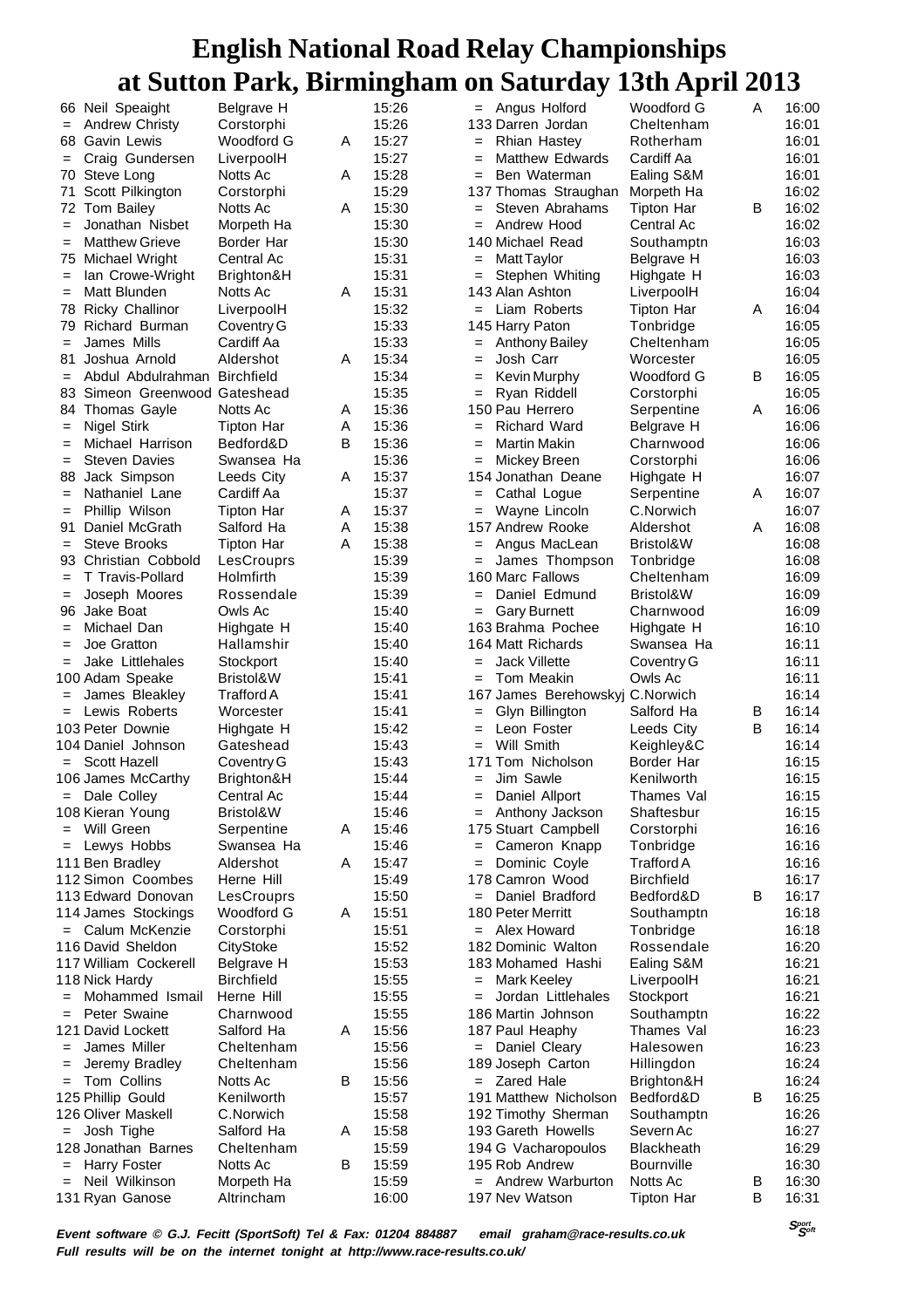|     | Philip Bolton                      | Rossendale              |   | 16:31 |     | 264 Philip Glynn                 | Hercules W        |   | 17:01 |
|-----|------------------------------------|-------------------------|---|-------|-----|----------------------------------|-------------------|---|-------|
| $=$ | <b>Tad Dicker</b>                  | Aldershot               | A | 16:31 |     | Paul Tobin                       | Swansea Ha        |   | 17:01 |
| $=$ | Dean Miller                        | Barrow & F              |   | 16:31 |     | Tom White                        | <b>Barnsley A</b> |   | 17:01 |
| $=$ | <b>Andrew Reeves</b>               | Serpentine              | A | 16:31 |     | 267 Philip West                  | Salford Ha        | B | 17:02 |
|     | 202 Zachary Randall                | Shaftesbur              |   | 16:32 | $=$ | <b>Frederick Groves</b>          | LiverpoolH        |   | 17:02 |
|     | = James Porteous                   | Gateshead               |   | 16:32 | $=$ | Paul Rogers                      | <b>Tipton Har</b> | B | 17:02 |
|     | 204 Nicholas Myers                 | Rotherham               |   | 16:33 | $=$ | Istvan Jacso                     | Cambridge         |   | 17:02 |
| $=$ | Dave Bratt                         | CityStoke               |   | 16:33 |     | 271 Mark Bleasdale               | Blackburn         |   | 17:03 |
|     | 206 David McKinlay                 | <b>Blackheath</b>       |   | 16:34 |     | 272 Alan Metcalfe                | Bedford&D         | B | 17:04 |
|     | <b>Mark Hadley</b>                 | Halesowen               |   | 16:34 |     | 273 Rick Lloyd                   | Stockport         |   | 17:05 |
|     | 208 Sean Watson                    | C.Norwich               |   | 16:35 | $=$ | Carl Yates                       | Hillingdon        |   | 17:05 |
| $=$ | Carl Platt                         | CityStoke               |   | 16:35 | $=$ | <b>Belal Aly</b>                 | Hercules W        |   | 17:05 |
| $=$ | Jordan Ali                         | C.Norwich               |   | 16:35 |     | <b>Richard Park</b>              | Cambridge         |   | 17:05 |
| $=$ | <b>Garry Dixon</b>                 | Barrow & F              |   | 16:35 |     | 277 John Ferguson                | Cambridge         |   | 17:07 |
| $=$ | Tim Lunnon                         | Brighton&H              |   | 16:35 | $=$ | Stephen Page                     | Kenilworth        |   | 17:07 |
|     | 213 James Trapmore                 | Shaftesbur              |   | 16:36 |     | 279 Alistair Parkin              | Charnwood         |   | 17:09 |
|     | = Thomas Hendricken CityStoke      |                         |   | 16:36 |     | 280 Chris McHardy                | Central Ac        |   | 17:10 |
|     | 215 S Wynne-Williams               | LiverpoolH              |   | 16:37 |     | 281 Simon Corker                 | <b>Royal Sutt</b> |   | 17:12 |
|     | $=$ Steven Penney                  | NorthDerby              |   | 16:37 | $=$ | Steven Medd                      | Gateshead         |   | 17:12 |
|     | 217 Mark Turner                    | Halesowen               |   | 16:38 | $=$ | <b>Richard Gray</b>              | <b>BRATS</b>      |   | 17:12 |
| $=$ | Ali Yahye                          | Thames Val              |   | 16:38 | $=$ | Martyn Brunt                     | Coventry G        |   | 17:12 |
| $=$ | <b>Andrew Miles</b>                | Vale Royal              |   | 16:38 |     | 285 Kevin McMillan               | <b>BRATS</b>      |   | 17:13 |
| $=$ | Hendrik Zietsman                   | Serpentine              | Α | 16:38 | $=$ | David Lee                        | Datchet Da        |   | 17:13 |
|     | 221 David Rich                     | Sale Harri              | B | 16:39 |     |                                  | Sale Harri        | B |       |
|     | 222 Afan Humphreys                 | Swansea Ha              |   | 16:40 | $=$ | Kyle Conway                      |                   |   | 17:13 |
|     | <b>Richard Batchelor</b>           | Aldershot               | Α | 16:40 |     | 288 Simon Wigzell                | Datchet Da        |   | 17:14 |
|     | 224 David Boyce                    | Brighton&H              |   | 16:41 |     | $=$ Gareth Melvin                | Border Har        |   | 17:14 |
|     | = Zachary Howe                     | <b>Blackburn</b>        |   | 16:41 |     | 290 Michael Kingsbury            | Charnwood         |   | 17:16 |
| $=$ | Dean Hardman                       | Sale Harri              | A | 16:41 |     | Jonathan Goringe                 | <b>Birchfield</b> |   | 17:16 |
|     | 227 James Parrott                  | Coventry G              |   | 16:42 |     | 292 Liam Fidler                  | NorthDerby        |   | 17:17 |
| $=$ | <b>Chris Grimley</b>               | <b>BRATS</b>            |   | 16:42 |     | 293 Richard Peel                 | Serpentine        | B | 17:19 |
|     |                                    | Owls Ac                 |   | 16:42 |     | = John Nugus                     | Serpentine        | B | 17:19 |
| $=$ | George Ashdown<br>230 Harvey Brown | Halesowen               |   | 16:43 |     | 295 David Brooksbank             | <b>Barnsley A</b> |   | 17:20 |
|     | <b>Elliot Cole</b>                 |                         | B | 16:43 | $=$ | Sam Storey                       | Barrow & F        |   | 17:20 |
| $=$ |                                    | Leeds City              | B |       | $=$ | Paul Davey                       | <b>Royal Sutt</b> |   | 17:20 |
|     | Derek Crewe                        | Salford Ha              |   | 16:43 |     | 298 Matthew Driver               | Harborough        |   | 17:21 |
|     | 233 Gareth Klepacz                 | Southamptn<br>Gateshead |   | 16:44 | $=$ | <b>Mark Moore</b>                | Wolverhamp        |   | 17:21 |
|     | 234 Kevin Connolly                 |                         |   | 16:45 | $=$ | Liam Spencer                     | Keighley&C        |   | 17:21 |
|     | $=$ David Old                      | Gateshead               |   | 16:45 |     | 301 Rob Shaw                     | Keighley&C        |   | 17:22 |
|     | 236 Sean Cotter                    | Leeds City              | в | 16:46 | $=$ | <b>Martin Farran</b>             | Leeds City        | B | 17:22 |
|     | 237 Deron Fagan                    | Herne Hill              |   | 16:47 |     | 303 R Cadwallader                | Halesowen         |   | 17:23 |
|     | 238 Lewis Smart                    | Owls Ac                 |   | 16:48 | $=$ | Chris Tarren                     | <b>Bournville</b> |   | 17:23 |
|     | = Matthew Law                      | Charnwood               |   | 16:48 |     | 305 Jonathan Hiorns              | Notts Ac          | В | 17:24 |
|     | 240 Mick Thomsen                   | Morpeth Ha              |   | 16:49 |     | 306 David McNeil                 | <b>BRATS</b>      |   | 17:25 |
| $=$ | Philip Leybourne                   | Salford Ha              | B | 16:49 |     | $=$ Mark Cherry                  | Harborough        |   | 17:25 |
| $=$ | Sam Crutchley                      | Halesowen               |   | 16:49 |     | 308 Elliott Wylie                | Rossendale        |   | 17:26 |
|     | 243 Timothy Orr                    | Border Har              |   | 16:50 |     | 309 Thomas Rudman                | Rossendale        |   | 17:27 |
|     | 244 Ben Clarson                    | <b>BRATS</b>            |   | 16:51 |     | 310 Ross Braden                  | <b>Blackheath</b> |   | 17:30 |
| $=$ | Gordon Barrie                      | Bedford&D               | В | 16:51 | $=$ | lan Stevens                      | Derby AC          |   | 17:30 |
|     | 246 Mike Hager                     | Tipton Har              | В | 16:52 |     | 312 Christian Shaw               | <b>Barnsley A</b> |   | 17:31 |
|     | Paul Clarke                        | Heanor RC               |   | 16:52 |     | $=$ Aaron Keene                  | <b>Tipton Har</b> | B | 17:31 |
| $=$ | <b>Steve Cooper</b>                | <b>Blackheath</b>       |   | 16:52 |     | 314 A Castile                    | Salford Ha        | В | 17:32 |
| $=$ | Chris Bagshaw                      | <b>Telford Ac</b>       |   | 16:52 |     | = Robert Kelly                   | Knowsley H        |   | 17:32 |
|     | 250 Daniel Thompson                | Hillingdon              |   | 16:53 |     | 316 Shaun Barnsley               | <b>Tipton Har</b> | B | 17:33 |
| $=$ | Robert Hislop                      | Aldershot               | В | 16:53 | $=$ | <b>Stuart Baird</b>              | Coventry G        |   | 17:33 |
| $=$ | Sean Bowden                        | <b>BromsRedd</b>        |   | 16:53 | $=$ | Jack Lonsdale                    | <b>Blackburn</b>  |   | 17:33 |
|     | <b>Basil Wallace</b>               | Herne Hill              |   | 16:53 |     | 319 Andrew Taylor                | Serpentine        | в | 17:34 |
| $=$ | <b>Timothy Egerton</b>             | Trafford A              |   | 16:53 | $=$ | Tony Weatherson                  | Heanor RC         |   | 17:34 |
|     | 255 Graham Millican                | Border Har              |   | 16:55 |     | 321 Pascal Fard                  | <b>Trafford A</b> |   | 17:35 |
|     | Steve Leverton                     | NorthDerby              |   | 16:55 | $=$ | <b>Paul Birkett</b>              | Salford Ha        | B | 17:35 |
|     | 257 Dean Matkin                    | Stockport               |   | 16:56 | $=$ | <b>Adrian Sell</b>               | Datchet Da        |   | 17:35 |
|     | Danny Brewer                       | <b>Blackheath</b>       |   | 16:56 | $=$ | Sam Garmson                      | <b>Telford Ac</b> |   | 17:35 |
|     | 259 Martin O'Connell               | Serpentine              | Α | 16:58 |     | 325 Benjamin Palmer              | Hercules W        |   | 17:36 |
|     | 260 Joseph Coleshaw                | Notts Ac                | В | 16:59 |     | 326 Steven Cunningham Wolverhamp |                   |   | 17:37 |
|     | 261 Javier DeEsteban               | Cambridge               |   | 17:00 |     | 327 Daniel Teasel                | NorthDerby        |   | 17:38 |
|     | lan Grindley                       | Wolverhamp              |   | 17:00 | $=$ | Ronan Breen                      | Shaftesbur        |   | 17:38 |
| $=$ | Chris Taylor                       | <b>Royal Sutt</b>       |   | 17:00 | $=$ | Ben Jones                        | Cambridge         |   | 17:38 |